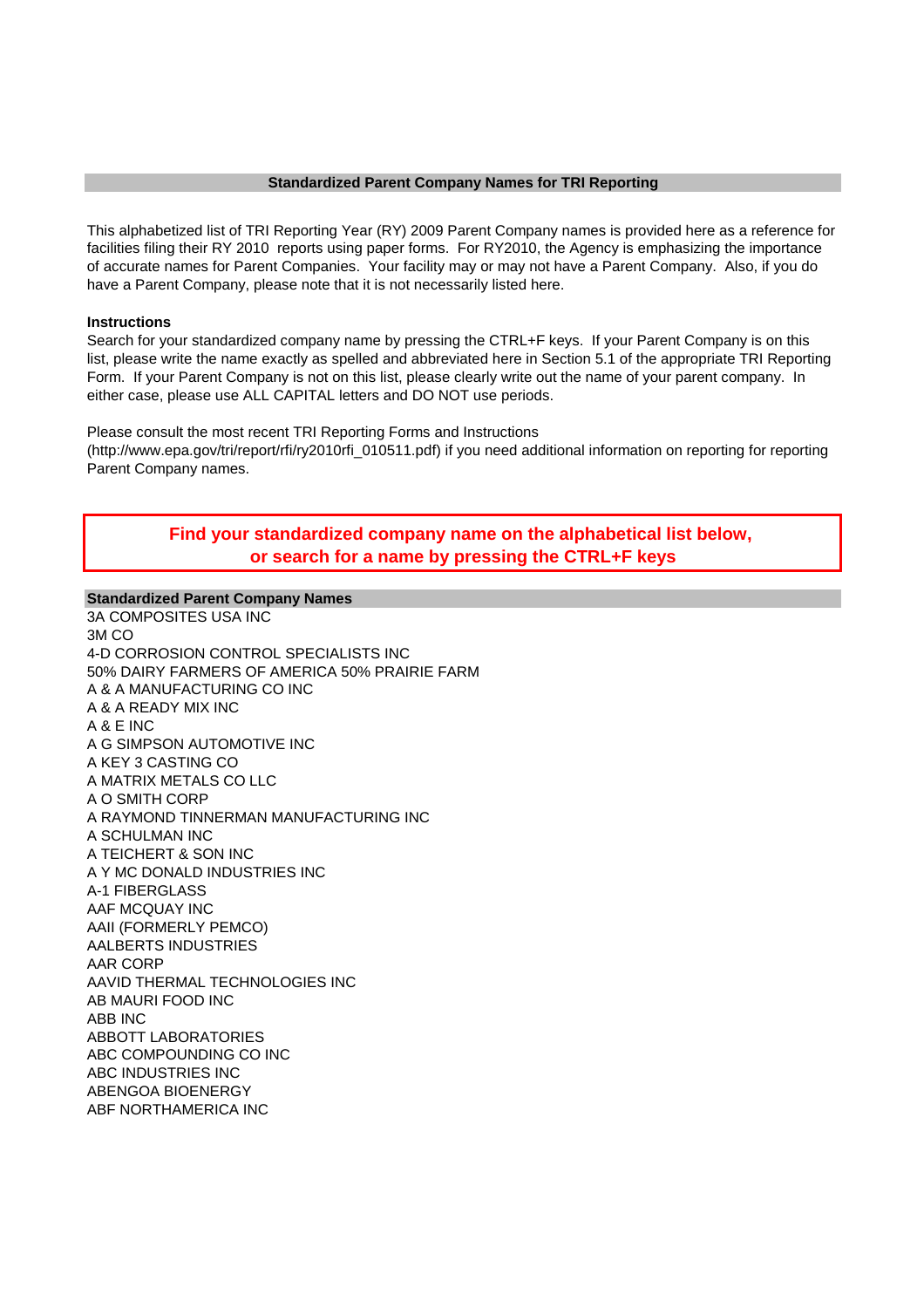ABH ENTERPRISES INC ABITIBIBOWATER INC ABLE MANUFACTURING & ASSEMBLY LLC ABSORBENT TECHNOLOGIES INC ACADEMY CORP ACCENT MARBLE CO INC ACCO BRANDS CORP ACCUMA CORP ACCURATE CASTINGS INC ACCURIDE CORP ACE HARDWARE CORP ACERINOX SA ACF INDUSTRIES LLC ACG HOLDINGS ACI GROUP ACID PRODUCTS CO INC ACO POLYMER PRODUCTS INC ACOPIAN TECHNICAL CO ACTEGA GMBH ACTION ATHLETIC EQUIPMENT INC ACTION MANUFACTURING CO ACTUANT CORP ACUITY BRANDS LIGHTING ACUPOWDER INTERNATIONAL LLC ACV MANUFACTURING ADAC PLASTICS INC ADAMS GROUP INC ADAMS THERMAL SYSTEMS INC ADC TELECOMMUNICATIONS INC ADCO GLOBAL INC ADDED VALUE TECHNOLOGY LLC ADELL PLASTICS ADEPT PLASTIC FINISHING INC ADHESIVES APPLICATIONS INC ADKINS ENERGY LLC ADVANCE FOOD CO ADVANCED BIOENERGY LLC ADVANCED CIRCUITS INC ADVANCED ENERGY SYSTEMS MANAGEMENT CO IN ADVANCED ENVIRONMENTAL RECYCLING TECHNOLOGIES INC ADVANCED HEAT TREAT CORP ADVANCED LIGHTING TECHNOLOGIES INC ADVANCED URETHANE TECHNOLOGIES ADVICS NORTH AMERICA INC AEES INC AEES POWER SYSTEMS LP AEP INDUSTRIES INC AERCCOM INC AERO METALS INC AEROFLEX INC AES CORP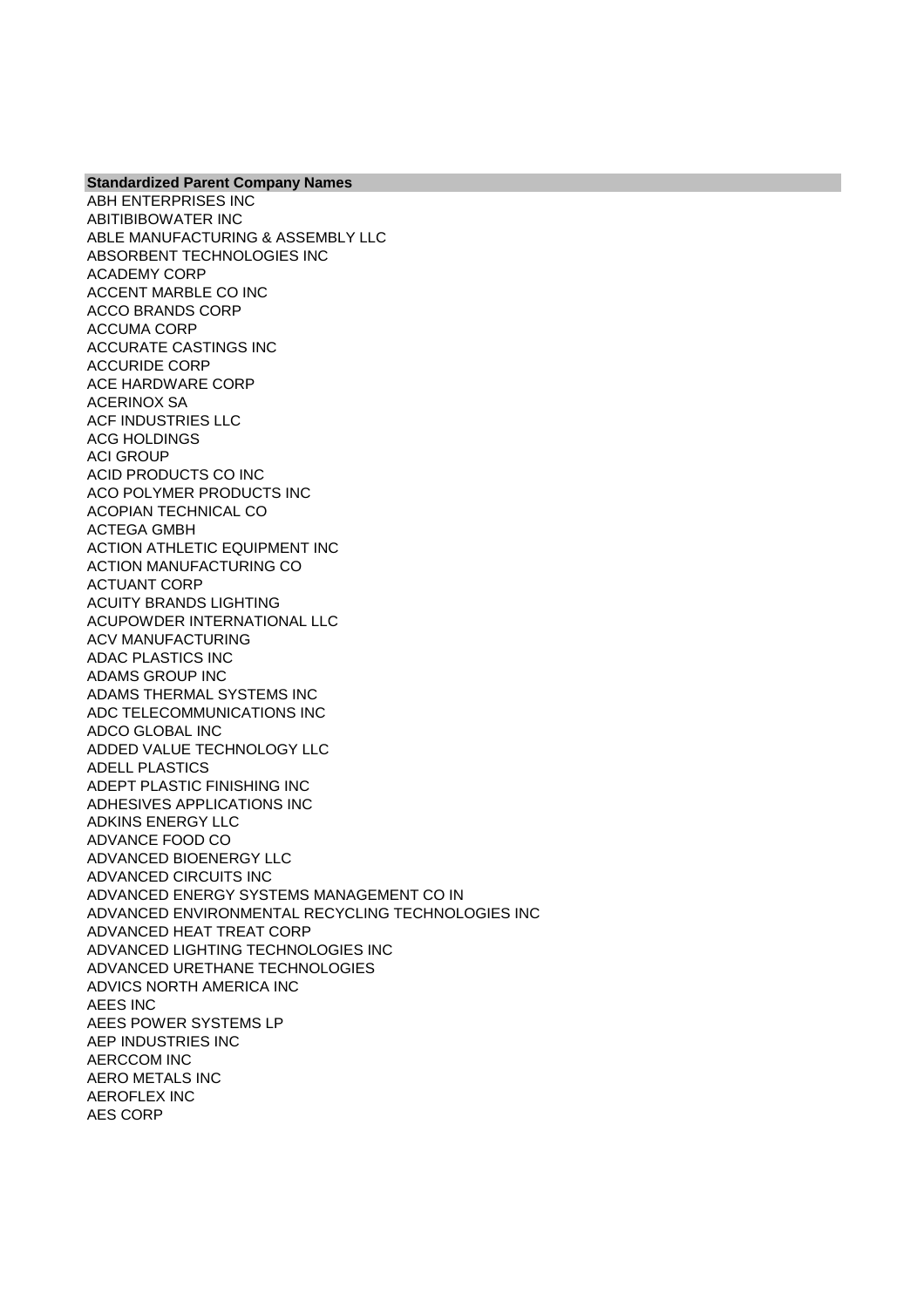AESCO ELECTRONICS INC AEXCEL CORP AFFINIA GROUP INC AFFYMETRIX AFTON CHEMICAL CORP AG PROCESSING INC AGC AUTOMOTIVE AMERICAS A DIV OF AFG NA AGC FLAT GLASS NORTH AMERICA AGCO INC AGE REFINING INC AGEAN MARBLE MFG INC AGFA CORP AGILENT TECHNOLOGIES INC AGRIBEEF CO AGRIFOS FERTILIZER INC AGRI-KING INC AGRI-MARK INC AGRIUM INC AGROPUR USA AGY HOLDING CO AHC INDUSTRIAL OPPORTUNITY PARTNERS AHF INDUSTRIES INC A FLORIDA CORP AHLSTROM AHRESTY WILMINGTON CORP AICHI CORP LLC AIKITEC AIP AIP/E1 HOLDING INC AIR LIQUIDE AIR PRODUCTS & CHEMICALS INC AIRBORN INC AIRCRAFT SERVICE INTERNATIONAL GROUP AIRGAS INC AIRXCEL INC AISAN INDUSTRY CO LTD AISIN HOLDINGS OF AMERICA AJAX METAL PROCESSING INC AJD HOLDING CO INC AJINOMOTO USA INC AJYL HOLDINGS DBA AS ENVIRITE AK STEEL CORP AKEBONO BRAKE INDUSTRY CO LTD AKERS INTERNATIONAL AKRON BRASS AKRON DISPERSIONS INC AKZO NOBEL NV ALAMO CEMENT CO II LTD ALAMO GROUP INC ALBEMARLE CORP ALBERTO CULVER CO ALBION GROUP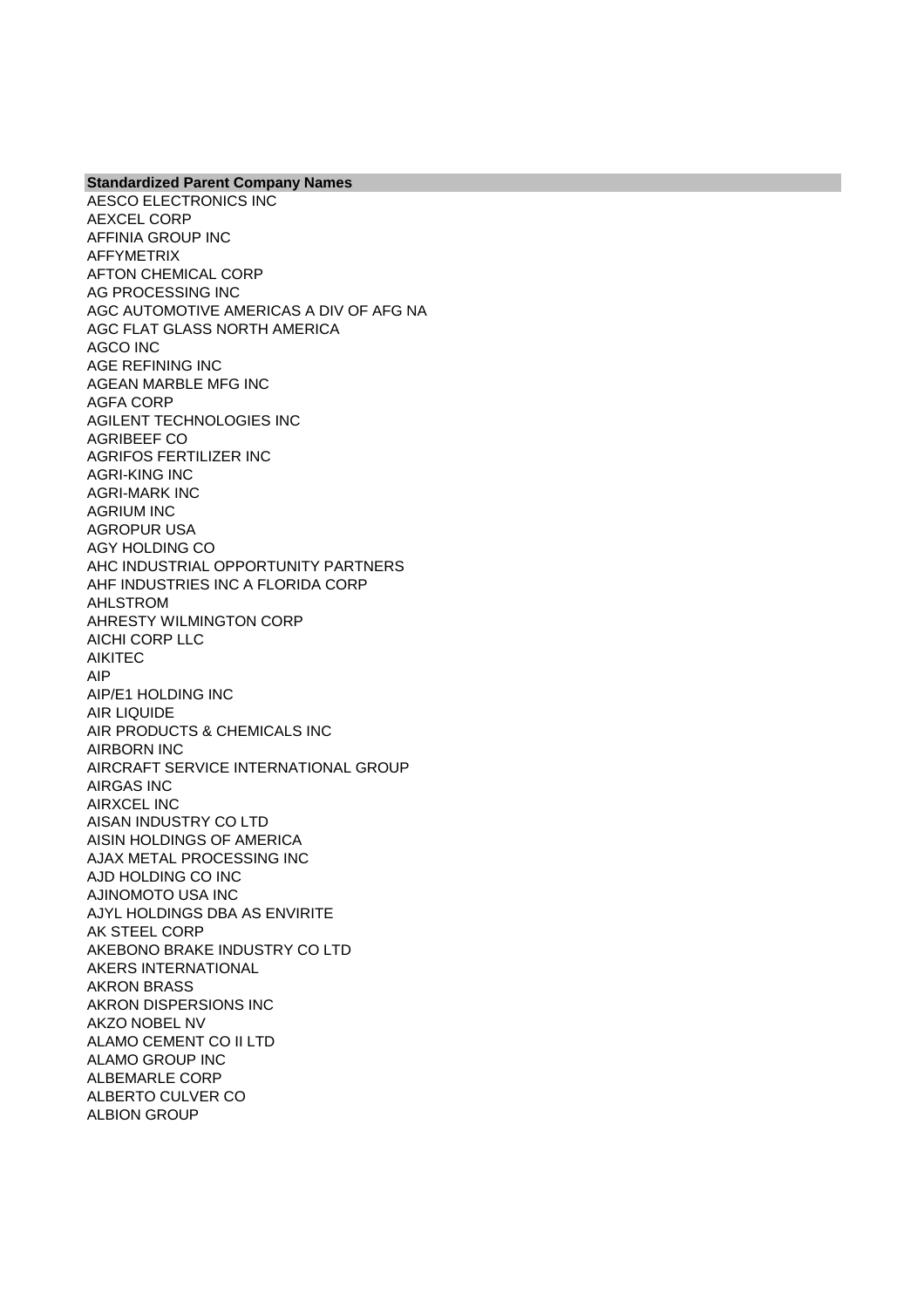ALCATEL-LUCENT TECHNOLOGIES ALCO INDUSTRIES INC ALCOA INC ALCON MANUFACTURING LTD ALDRICH CHEMICAL CO ALERIS INTERANTIONAL INC ALEXANDER CHEMICAL CORP ALEXANDER WIEGAND GMBH ALI GROUP ITALY ALINABAL HOLDINGS CORP ALJ REGIONAL HOLDING CO AL-KO KOBER CORP GMBH ALL AMERICAN HOLDINGS LLC ALLEGHENY ENERGY INC ALLEGHENY PETROLEUM PRODUCTS CO ALLEGHENY TECHNOLOGIES INC

**Standardized Parent Company Names**

ALCAN CORP

ALLEGHENY WOOD PRODUCTS INC ALLEN'S HATCHERY INC ALLENS INC ALLETE INC ALLIANCE COAL LLC ALLIANCE INDUSTRIES ALLIANCE LAUNDRY SYSTEMS LLC ALLIANCE LUMBAR ALLIANCE ONE INTERNATIONAL INC ALLIANCE STEEL INC ALLIANT ENERGY CORP ALLIANT TECHSYSTEMS INC ALLIED AVIATION HOLDING CO ALLIED CAPITAL ALLIED FINISHING INC ALLIED HEALTHCARE PRODUCTS ALLIED LOCKE INDUSTRIES ALLIED METAL CO ALLIED MOTION TECHNOLOGIES INC ALLIED NEVADA GOLD ALLIED UNIVERSAL CORP ALLIED-LOCKE INDUSTRIES INC ALMATIS INC ALOHA PETROLEUM ALON USA LP ALPHA NATURAL RESOURCES LLC ALPHA SERVICES LLC ALPHA ZETA HOLDINGSINC ALPHARMA INC ALPINE GROUP ALSTOM INC ALTANA ALTEC ENGINEERING INCOPORATED ALTEC INDUSTRIES INC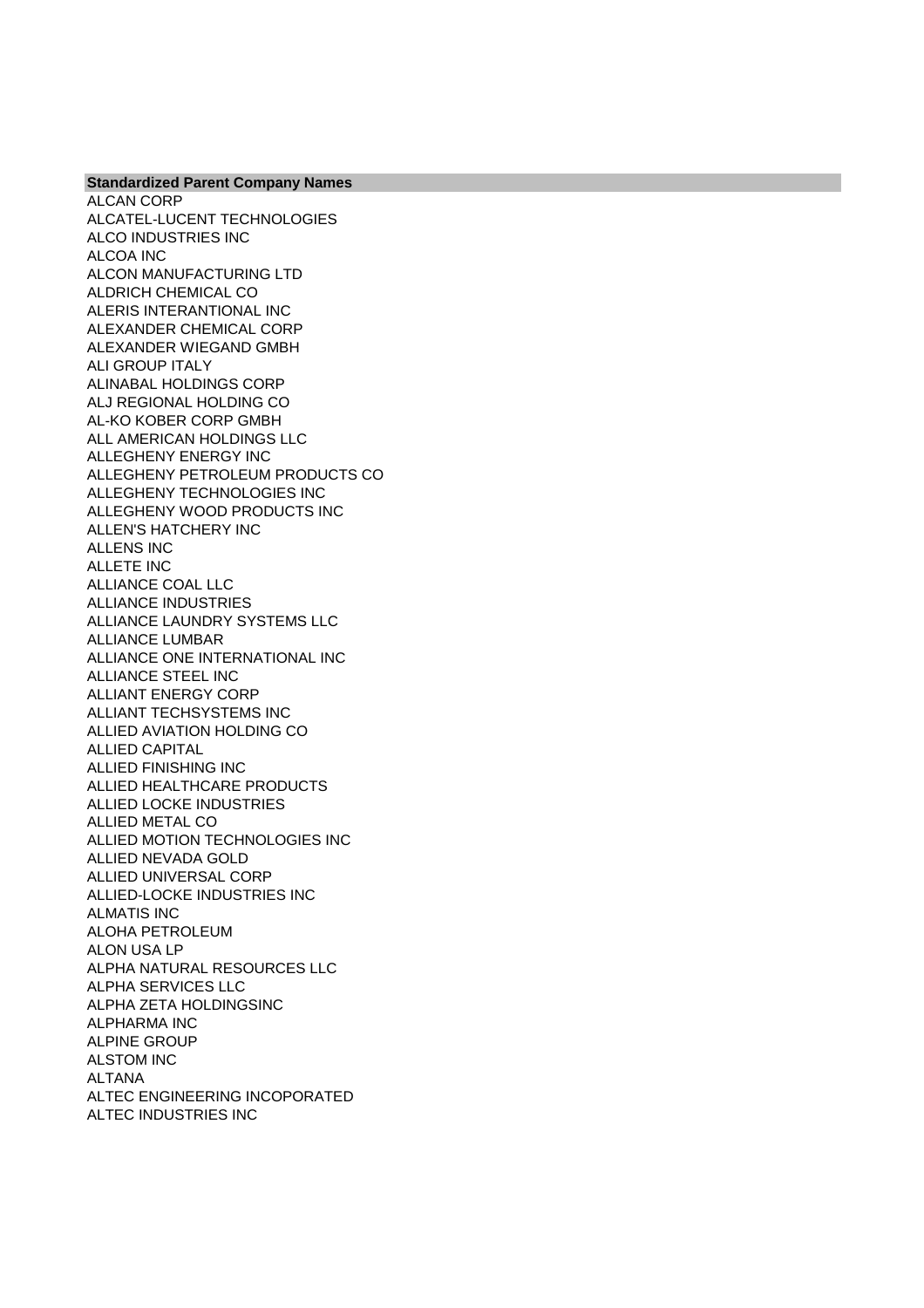**Standardized Parent Company Names** ALTICOR INC ALTRA INDUSTRIAL MOTION ALTRIA GROUP INC ALUMINUM PRECISION PRODUCTS INC ALZO INTERNATIONAL INC AM GENERAL HOLDINGS LLC AMANO INTL USA INIC AMCOL INTERNATIONAL CORP AMCOR LTD AMEREN CORP AMERICA FUJIKURA LTD AMERICAN AUTOCOAT INC AMERICAN AXLE & MANUFACTURING AMERICAN BILTRITE INC AMERICAN CAST IRON PIPE CO AMERICAN COATINGS INC AMERICAN COMMERCIAL LINES INC AMERICAN CRYSTAL SUGAR CO AMERICAN DEHYDRATED FOODS INC AMERICAN ELECTRIC POWER AMERICAN EXCELSIOR CO AMERICAN FOODS GROUP LLC AMERICAN FOODSERVICE CORP AMERICAN FOUNDRY GROUP LLC AMERICAN GREETINGS CORP AMERICAN HONDA MOTOR CO INC AMERICAN IRON OXIDE CO AMERICAN MANUFACTURING & ENGINEERING INC AMERICAN MARINE HOLDINGS LLC AMERICAN MICRO PRODUCTS AMERICAN MUNICIPAL POWER AMERICAN NICKELOID CO AMERICAN PACIFIC CORP AMERICAN PACKAGING CORP AMERICAN PHEONIX INC AMERICAN PRECSION INDUSTRIES AMERICAN PROTEINS INC AMERICAN RAILCAR INDUSTRIES INC AMERICAN ROLLER CO LLC AMERICAN SAFETY RAZOR CO INC AMERICAN SHOWA INC AMERICAN SOLDER & FLUX CO INC AMERICAN SPINCAST INC AMERICAN SPRING WIRE CORP AMERICAN STANDARD CIRCUITS IN C AMERICAN SUGAR REFINING INC AMERICAN TANK & VESSEL INC AMERICAN TESTING LAB INC AMERICAN TRIM LLC AMERICAN TURNED PRODUCTS AMERICAN VANGUARD CORP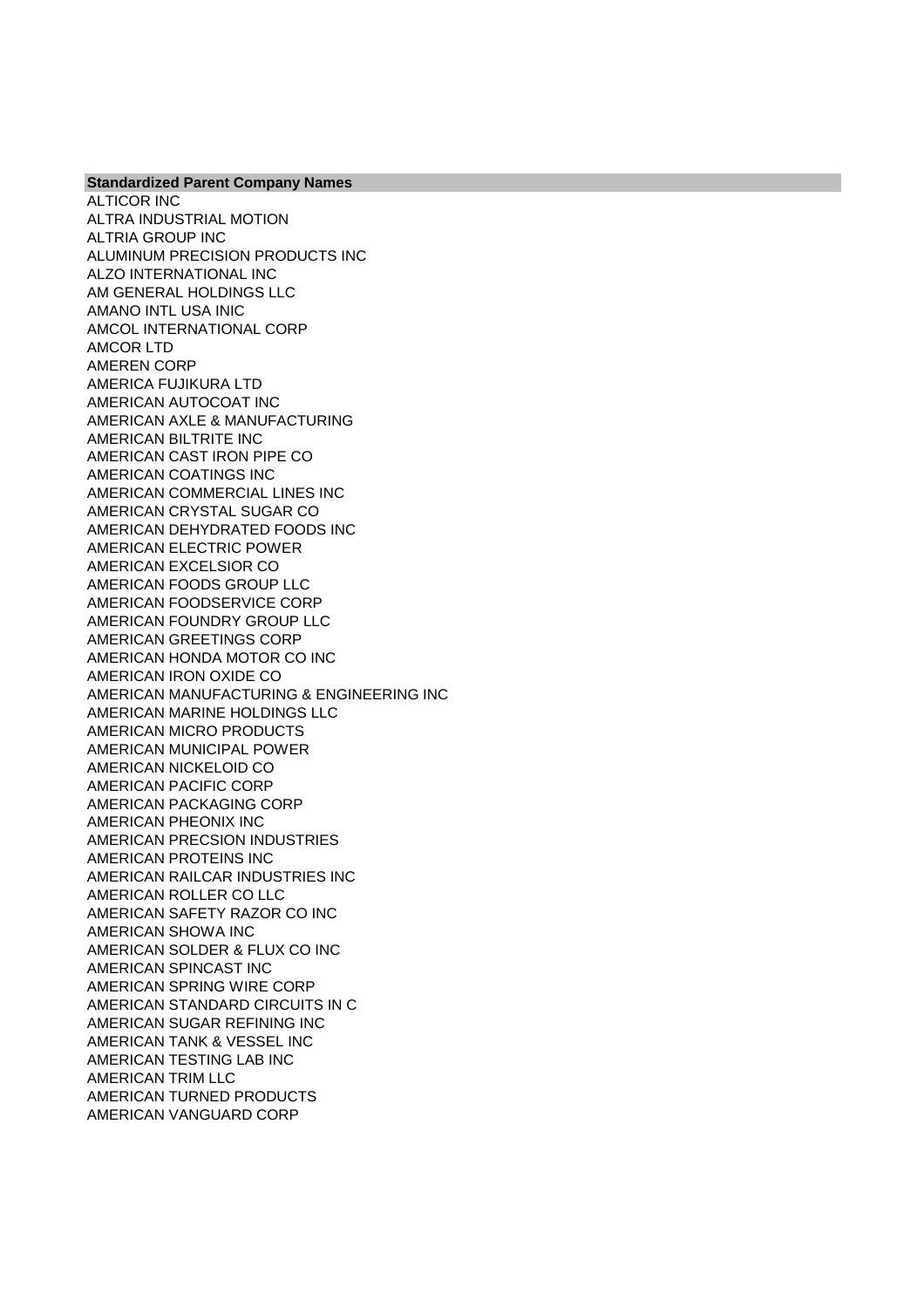AMERICAN WELDING & TANK LLC AMERICAN WIRE & CABLE CO AMERICAN WOODMARK CORP AMERICANGREETINGS AMERICAS MINING CORP AMERICAS STYRENICS LLC AMERICH CORP AMERICHEM INC AMERIDRIVES INTERNATIONAL AMERIFORGE GROUP AMERITIES HOLDINGS LLC AMERON INTERNATIONAL CORP AMES GOLDSMITH CORP AMESBURY GROUP AMETEK INC AMGEN INC AMMERAAL BELTECH AMORIM CORK COMPOSITES AMOS PRESS INC AMPAC PACKAGING LLC AMPACET CORP AMPCO-PITTSBURGH CORP AMPHASTAR PHARMACEUTICALS INC AMPHENOL CORP AMPI AMREP INC AMSTED INDUSTRIES INC AMYLIN PHARACEUTICALS INC ANALOG DEVICES INC ANALOGIC CORP ANAMET INC ANAREN INC ANAREN MICROWAVE ANCHOR GLASS CONTAINER CORP ANDERSEN CORP ANDERSON DEVELOPMENT CO ANDERSON DIE CASTINGS ANDERSON PRECISION INC ANDREAS STIHL AG & CO KG ANDRITZ (USA) INC ANGELICA TEXTILE SERVICES INC ANGELLE CONCRETE GROUP LLC ANGUS INDUSTRIES INC ANHEUSER-BUSCH INBEV ANI PHARMACEUTICALS INC ANIXTER INC ANOCOIL CORP ANSALDO SIGNAL ASNV ANSELL LTD ANSONIA COPPER & BRASS INC ANTAYA TECHNOLOGIES CORP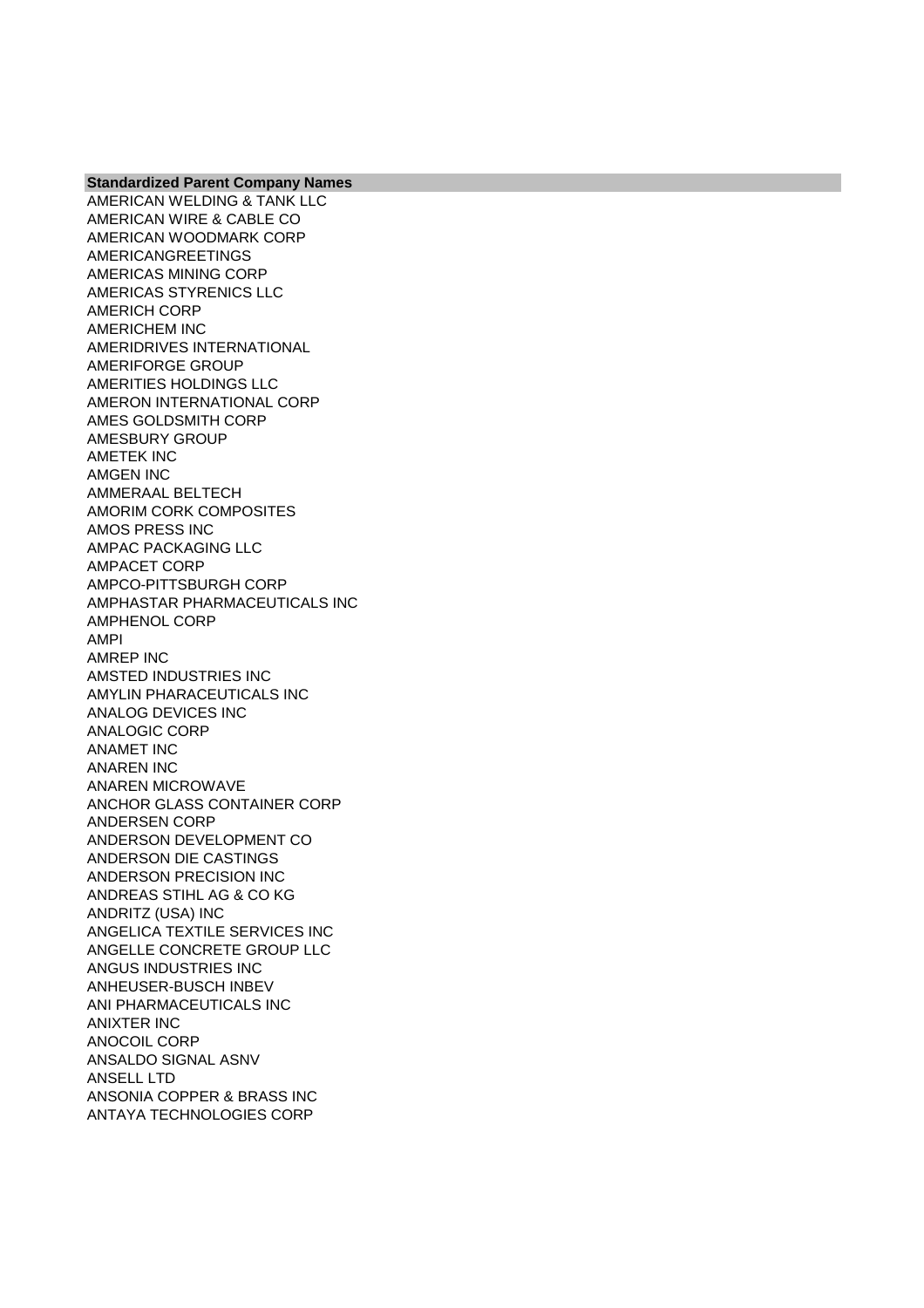AP EXHAUST PRODUCTS INC AP GREEN REFRACTORIES APAC HOLDINGS INC APACHE MILLS INC APC PAPER CO APEX OIL CO API GROUP INC API HEAT TRANSFER INC API TECHNOLOGIES API USA HOLDINGS INC APOGEE ENTERPRISES INC APOLLO COLORS INC APOLLO GOLD CORP APOLLO MANAGEMENT LP & GRAHAM PARTNERS INC APOLLO TECHNOLOGIES INC APPLETON COATED LLC APPLETON PAPERS INC APPLICAD INC APPLIED MATERIALS INC APPLIED PROCESS INC APTARGROUP INC APTUIT INC ARANDELL CORP ARBONNE INTERNATIONAL HOLDCO INC ARCELORMITTAL USA INC ARCH ALUMINUM & GLASS LLC ARCH CHEMICALS INC ARCHER DANIELS MIDLAND CO ARCLIN CANADA LTD ARCLIN SURFACES INC ARCTIC SLOPE REGIONAL CORP ARDEX ARDEX LABORATORIES INC ARE ACCESSORIES LLC AREVA ARGO CHEMICAL INC ARGOS USA CORP ARIENS CO ARIZONA CHEMICAL CO LLC ARIZONA TRANSFORMER INC ARKEMA DELAWARE INC ARLA FOODS ARMACELL US HOLDINGS INC ARMSTRONG INTERNATIONAL INC ARMSTRONG WORLD INDUSTRIES INC ARNCO ARNETTE LTD ARNTZEN CORP ARQUES ARROWHEAD BRASS & PLUMBING ARROWHEAD PLASTIC ENGINEERING INC

**Standardized Parent Company Names**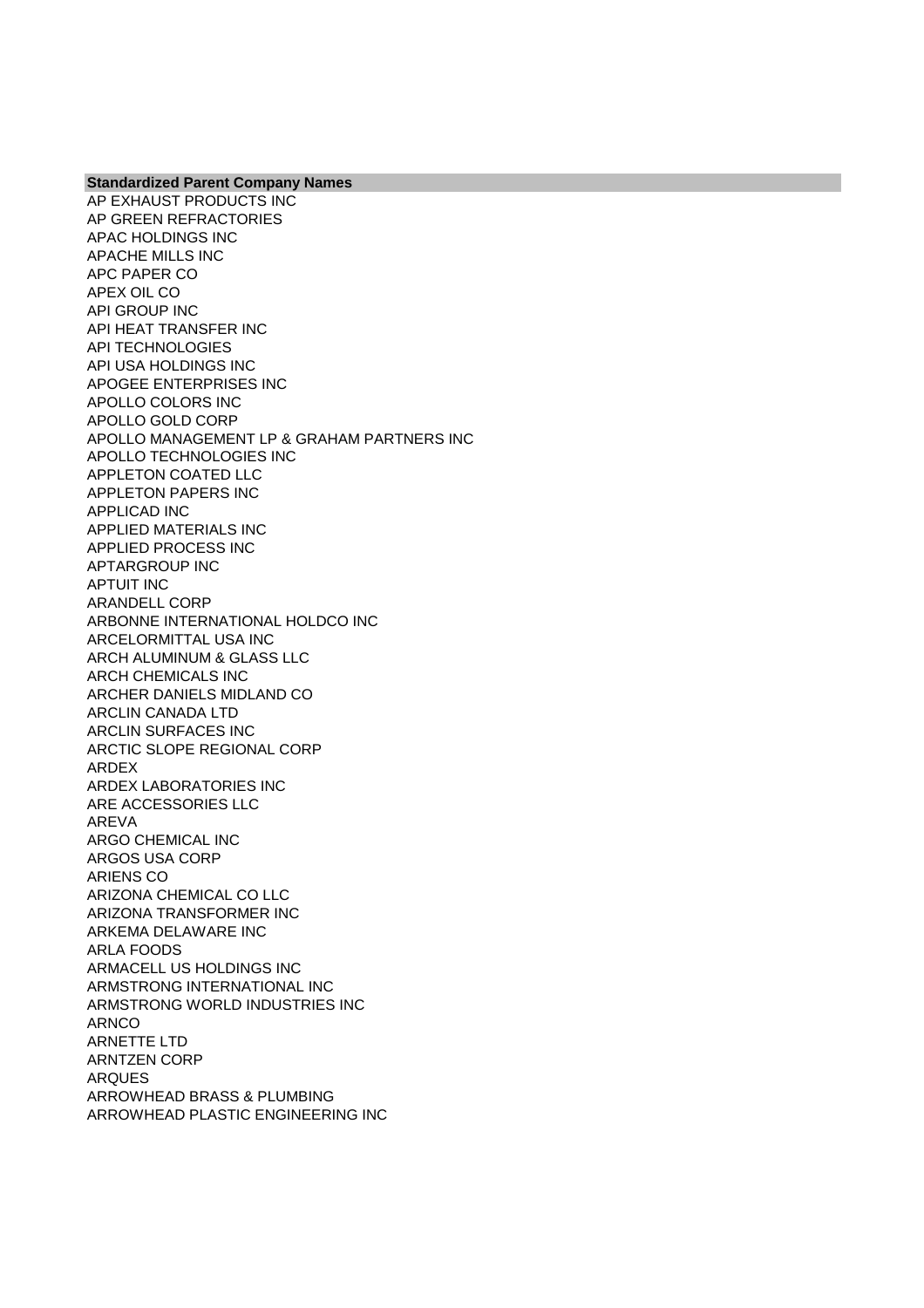ARROWHEAD SYSTEMS INC ARRYTHMIA RESEARCH TECHNOLOGY ARSENAL CAPITAL PARTNERS ARTHUR'S ENTERPRISES INC ARTISTIC CARTON CO ARVIN SANGO INC ARVINMERITOR INC AS AMERICA INC ASAHI GLASS AMERICA INC ASBURY CARBONS INC ASH GROVE CEMENT CO ASHEVILLE-SCHOONMAKER MICA CO ASHLAND INC ASML US INC ASMO NORTH AMERICA LLC ASPHALT MATERIALS INC ASSA ABLOY INC ASSOCIATED AMERICAN INDUSTRIES ASSOCIATED ASPHALT PARTNERS LLC ASSOCIATED BRITISH FOODS NORTH AMERICA CORP ASSOCIATED ELECTRIC COOPERATIVE INC ASSOCIATED MATERIALS INC ASSOCIATED MILK PRODUCERS INC ASTEC INDUSTRIES INC ASTEELFLASH GROUP ASTRO INDUSTRIES INC ASTRONICS CORP ATC PANELS INC ATCO RUBBER PRODUCTS INC ATEK MANUFACTURING LLC ATLANTIC MARINE HOLDING CO ATLANTIC WOOD INDUSTRIES INC ATLAS COPCO ATLAS ROOFING CORP ATMI MATERIALS LTD ATW COS ATWOOD MOBILE PRODUCTS AUGUSTA FIBERGLASS COATINGS INC AURORA CASKET CO AURORA RESURGENCE AUSTIN POWDER HOLDINGS CO AUTOLIV INC AUTOMOTIVE COMPONENTS HOLDINGS INC AVAGO TECHNOLOGIES AVECIA HOLDINGS INC AVEDIS ZILDJIAN CO AVENTINE RENEWABLE ENERGY INC AVERY DENNISON CORP AVON AVX CORP AXEL JOHNSON INC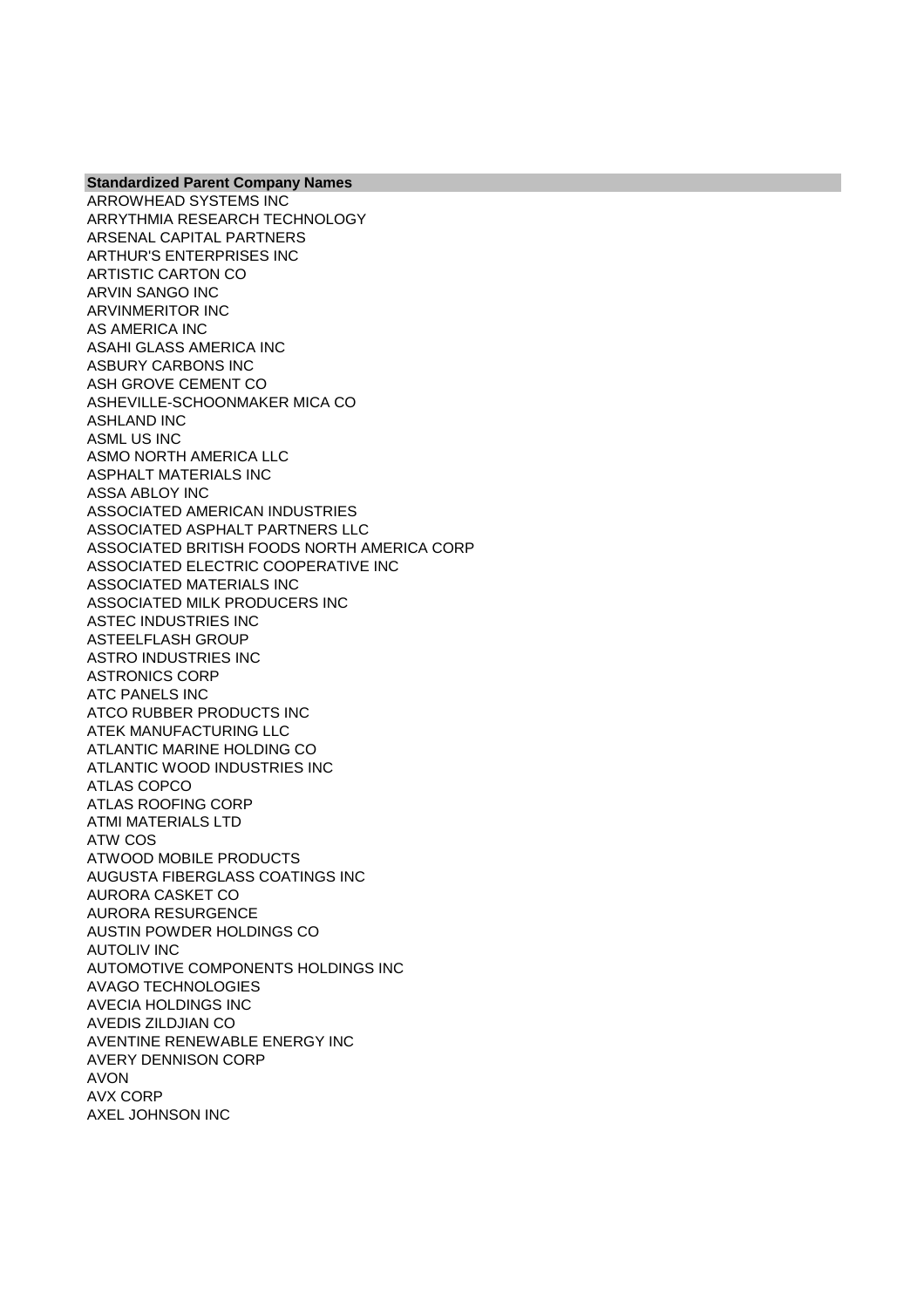**Standardized Parent Company Names** AXION POWER INTERNATIONAL INC AXLETECH INTERNATIONAL AYRSHIRE ELECTRONICS AZZ INC B BRAUN MEDICAL INC B BROS PACKAGING INC B&G FOODS INC BABB LUMBER CO INC BABCOCK POWER INC BACARDI CORP BACHEM HOLDING BADGER SHEET METAL WORKS BAE SYSTEMS INC BAERLOCHER USA BAILEY-PVS OXIDES LLC BAJA PRODUCTS LTD BAKER HUGHES INC BALCHEM CORP BALDOR ELECTRIC CO BALDWIN POLE & PILING CO INC BALL CORP BALLARD POWER SYSTEMS BALLY REFRIGERATED BOXES INC BANNER ENGINEERING CORP BARD MANUFACTURING CO BARNES GROUP INC BARNES HARDWOOD INC BARNHARDT MANUFACTURING CO BARRETT INDUSTRIES CORP BARRICK GOLD CORP BARRY CONTROLS BARRY-WEHMILLER COS INC BARTO MARBLE CO INC BASF CORP BASIC AMERICAN FOODS BASIC CHEMICAL SOLUTIONS LLC BASIN ELECTRIC BATTENFELD MANAGEMENT INC BAUSCH & LOMB INC BAXTER INTERNATIONAL INC BAYER GROUP BAYOU CONCRETE LLC BBB INDUSTRIES LLC BCS INDUSTRIES LLC BE AEROSPACE INC BEAN LUMBER CO INC BEAULIEU GROUP LLC BEAVER OIL CO BECKER SPECIALTY CORP BECKMAN COULTER INC BECTON DICKINSON & CO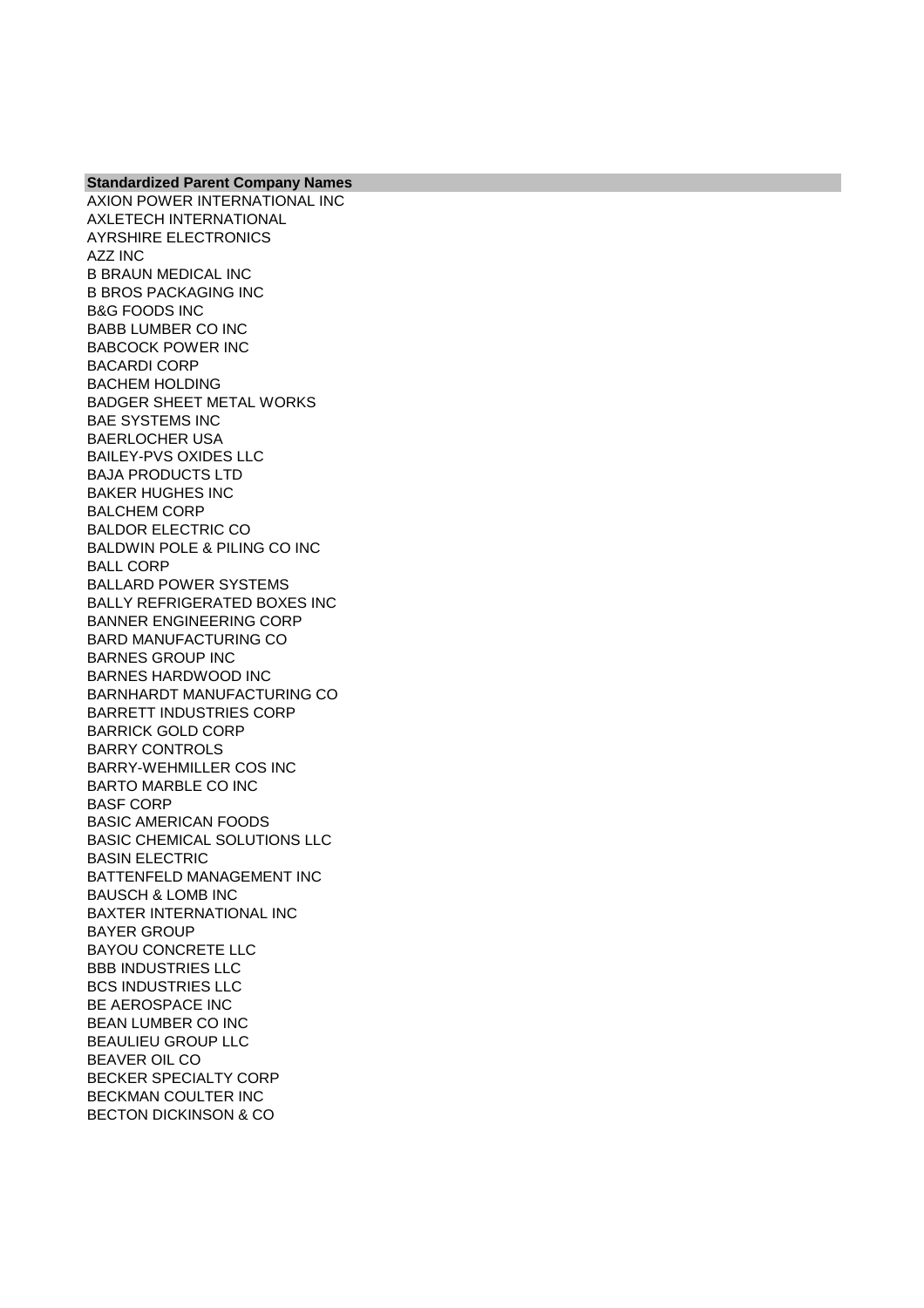BEEF PRODUCTS INC BEHLEN MANUFACTURING CO BEHR AMERICA INC BEHR IRON & STEEL INC BEHRENDS FEED & FERTILIZER LP BEKAERT NV BELDEN INC BELDING TANK TECHNOLOGIES BELGIOIOSO CHEESE INC BELGRAVIA INVESTMENTS BELLCOMB TECHNOLOGIES BELT PAVING INC BEMIS CO INC BENCHMARK ELECTRONICS INC BENCHMARK PERFORMANCE GROUP INC BENCIS CAPITAL PARTNERS / STORK NV BENCO SALES INC BEND INDUSTRIES BENDIX COMMERCIAL VEHICLE SYSTEMS LLC BENNETT LUMBER PRODUCTS INC BENNINGTON MARINE LLC BENTELER AUTOMOTIVE CORP BENTON OIL SERVICES INC BERENFIELD CONTAINERS INC BERG LACQUER CO BERKLINE BERKSHIRE HATHAWAY BERKSHIRE INVESTMENTS LLC BERNER CHEESE CORP BERRY PLASTICS CORP BERTELSMANN AG BERWIND CORP BESTWAY ENTERPRISES INC BESTWAY OF NEW YORK INC BETA INTERNATIONAL INC BETA STEEL CORP BETCO CORORATION BETTER WAY PARTNERS LLC BHARAT FORGE LTD BHH MANAGEMENT BHM TECHNOLOGIES CORP BHP BILLITON BHS MARKETING LLC BIC USA INC BIG RIVER RESOURCES LLC BIG RIVERS ELECTRIC CORP BIG TEX TRAILERS BIMAC CORP BIOFUEL ENERGY CORP BIOGEN IDEC INC BIOMET INC

**Standardized Parent Company Names**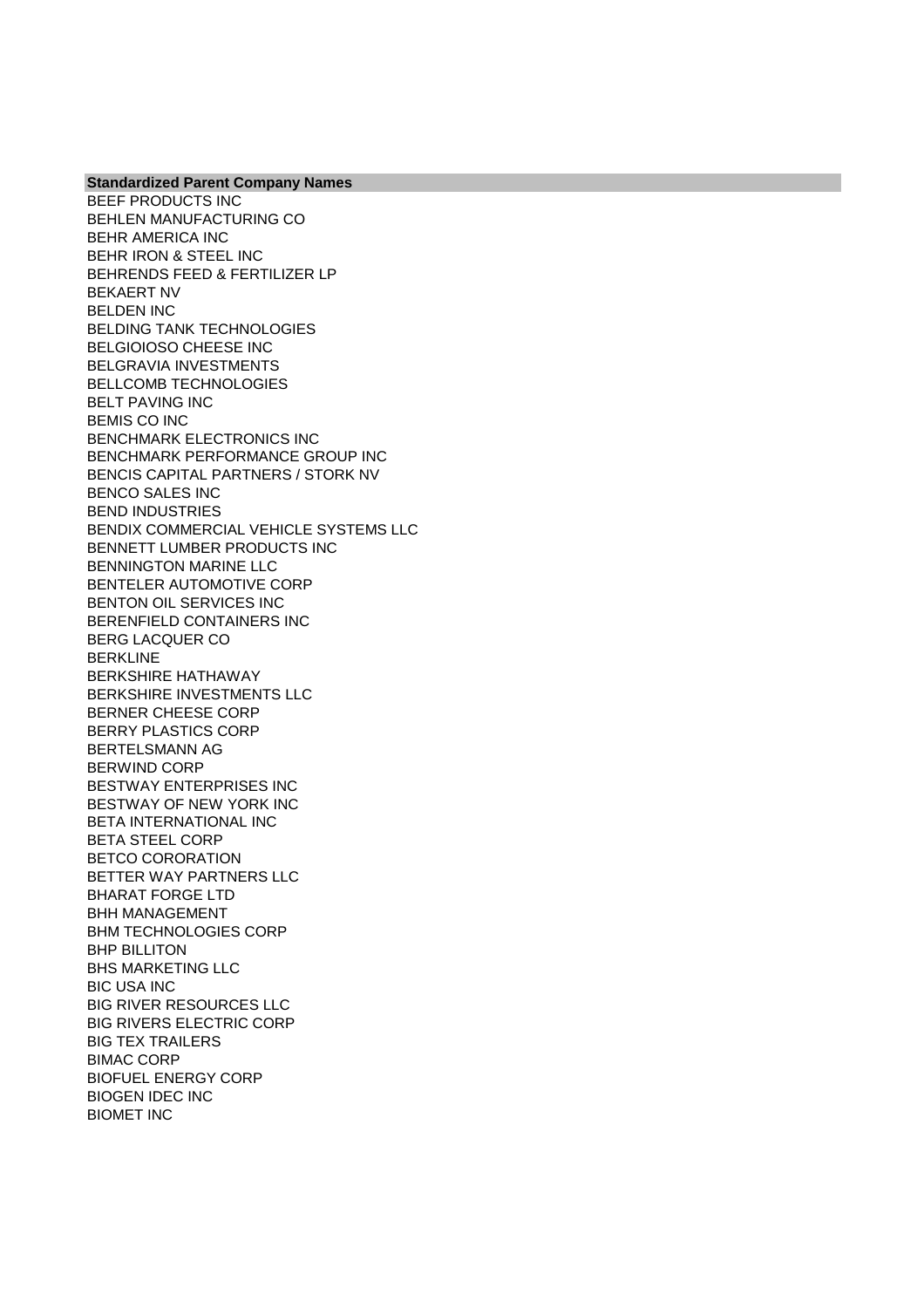BIO-RAD LABORATORIES INC **BIORIGIN** BIRCHWOOD POWER PARTNERS LLC BJ SERVICES CO USA BJ TIDWELL INDUSTRIES BLACK & DECKER CORP BLACK HILLS CORP BLACK LAB CORP BLACK RIVER ENERGY LLC BLADE ACQUISITION CO BLADE TECHNOLOGY INTERNATIONAL BLASER SWISSLUBE AG SWITZERLAND BLEVINS ASPHALT CONSTRUCTION CO INC BLISSFIELD MANUFACTURING CO BLOCK ISLAND POWER CO BLOUNT INC BLUE DIAMOND GROWERS BLUE GRASS CHEMICAL SPECIALTIES LLC BLUE HAWAIIAN PRODUCTS INC BLUE ISLAND PHENOL LLC BLUE RIDGE METALS CORP BLUE TEE CORP BLUEKNIGHT ENERGY PARTNERS LP BLUESCOPE STEEL NORTH AMERICA INC BLUEWATER THERMAL PROCESSING LLC BLUEWATER THERMAL SOLUTIONS BLYTH INDUSTRIES BOAR'S HEAD PROVISIONS CO INC BOB EVANS FARMS INC BODYCOTE PLC BOEHRINGER INGELHEIM CORP BOISE CASCADE LLC BOISE INC BOLD CORP BOLLINGER SHIPYARDS INC BOLTEX MFG BOLTON METALS INC BOMBARDIER RECREATIONAL PRODUCTS INC BONGARDS' CREAMERIES BONNE BELL INC BONNEY FORGE CORP BOOSE ALUMINUM FOUNDRY CO INC BOOTZ MANUFACTURING CO BORAL USA BOREFLEX BOREN EXPLOSIVES CO INC BORGWARNER INC BOSE CORP BOSTIK INC BOSTON GENERATING LLC BOSTON SAND & GRAVEL CO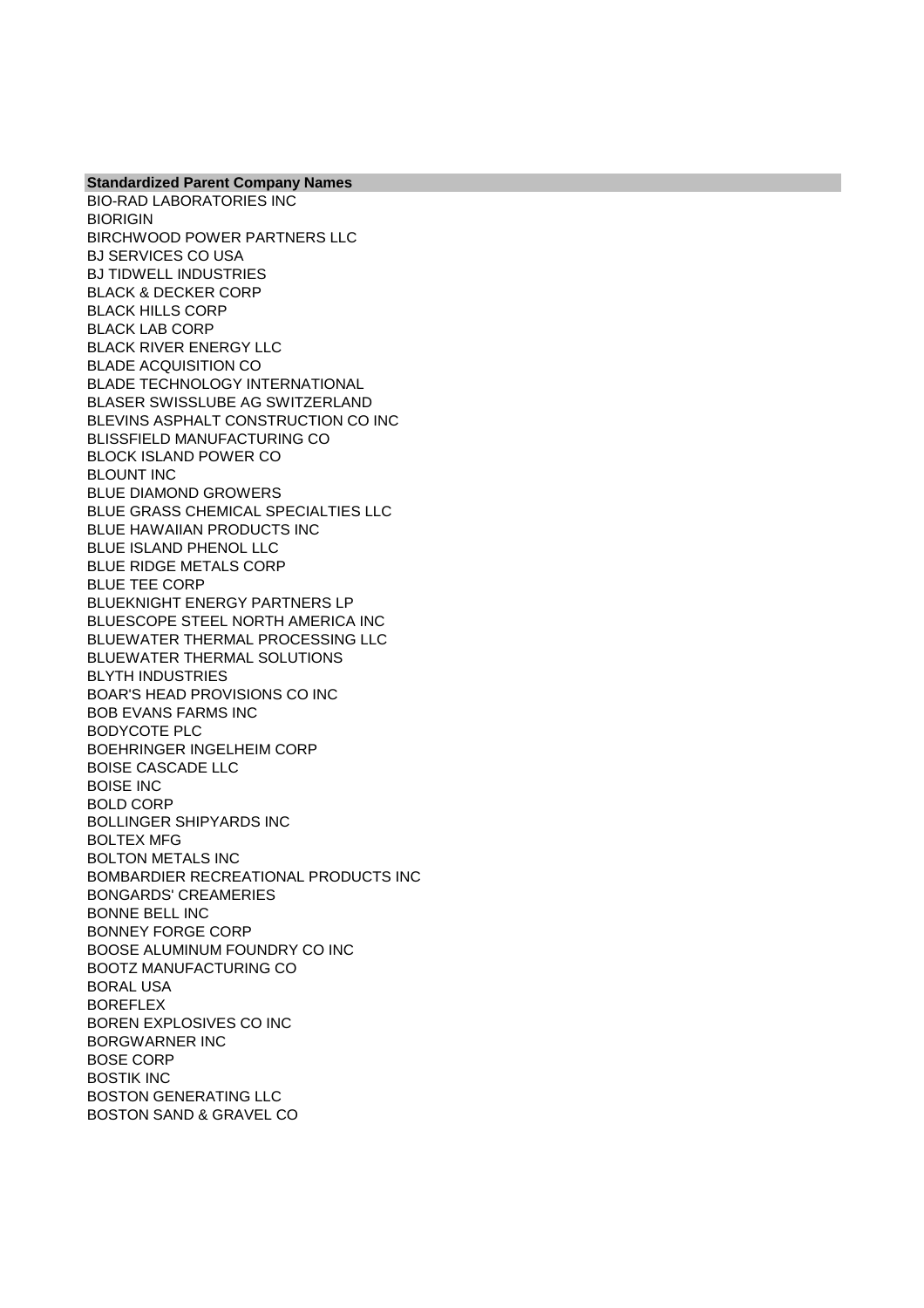BOSTON SCIENTIFIC CORP BOTTLING GROUP LLC BOULDER SCIENTIFIC CO BOWIE RESOURCES LLC BP PRODUCTS NORTH AMERICA INC BRADDOCK METALLURGICAL BRADEN MANUFACTURING LLC BRADFORD INDUSTRIES INC BRADFORD VENTURES LTD BRADKEN INC BRADLEY CORP BRAIN POWER INC BRAINERD CHEMICAL CO INC BRANSCOME COS BRAY INTERNATIONAL BRAZOS ELECTRIC POWER COOPERATIVE INC BRC RUBBER & PLASTICS INC BREMBO NORTH AMERICA INC BRENNTAG NORTH AMERICA INC BREWSTER CHEESE INC BRIDGESTONE AMERICAS HOLDING INC BRIDGEWATER BRIGGS & STRATTON CORP BRIGHTON STEEL INC BRIGHTSMITH LLC BRISTOL-MYERS SQUIBB CO BRITTANY DYEING & PRINTING CORP BROCK GROUP BROCKWAY SINTERED TECHNOLOGIES BRONCO WINE CO BROOKE GROUP BROOKS AUTOMATION INC BROOKS FOOD GROUP INC BROOKWOOD COS INC BRO-TECH CORP BROWN JORDAN INTERNATIONAL INC BROWN WOOD PRESERVING CO INC BROWN-FORMAN CORP **BROWNING** BROX INDUSTRIES INC BRP MANUFACTURING CO BRUNSWICK CORP BRUSH ENGINEERED MATERIALS BRUSH WELLMAN INC BRYCE CO LLC BTW INC BUCKEYE PARTNERS LP BUCKEYE TECHNOLOGIES INC BUCKINGHAM CAPITAL PARTNERS BUCKMAN LABORATORIES INC BUCYRUS INTERNATIONAL INC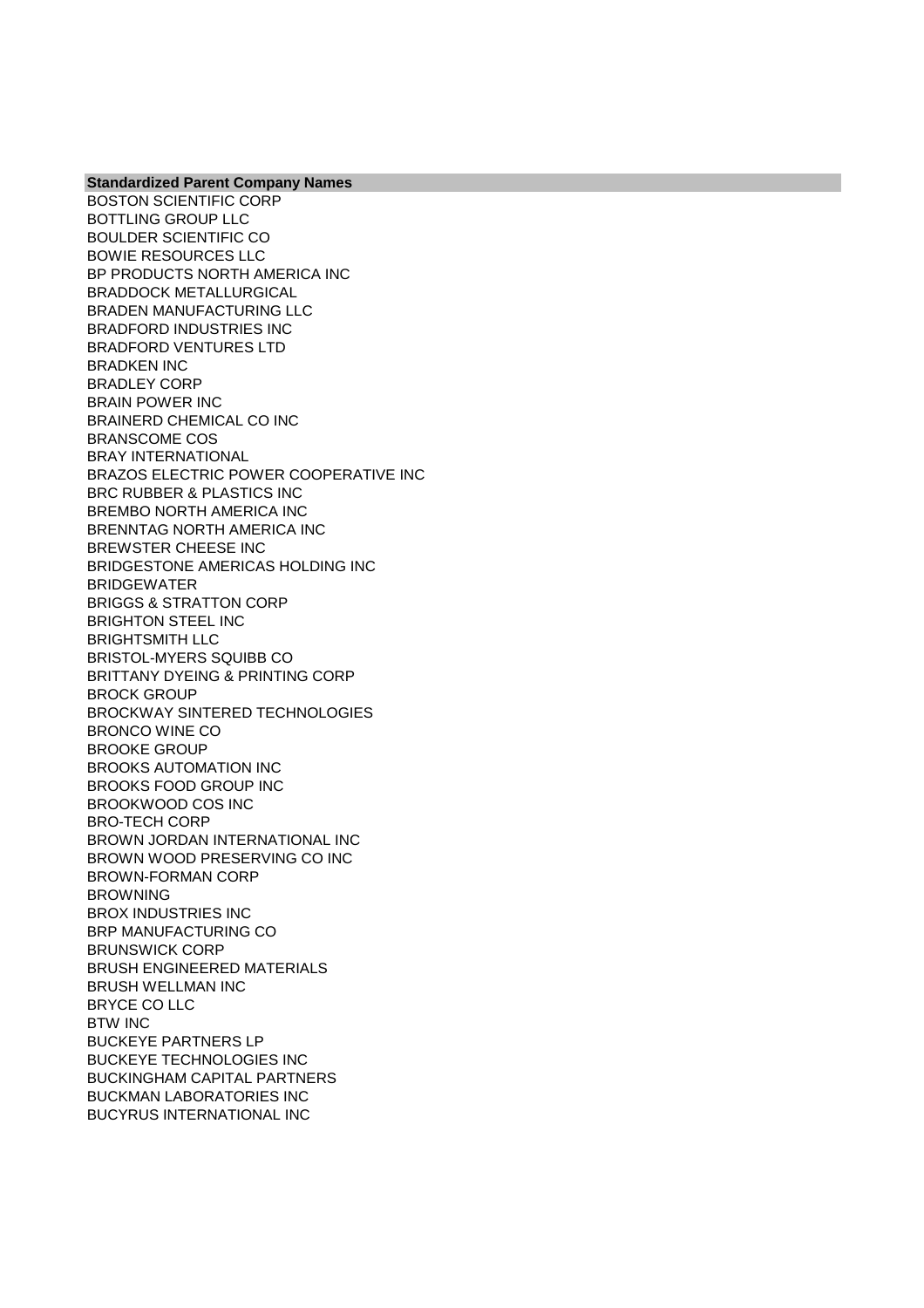BUILDERS CONCRETE EAST LLC BUILDING MATERIALS CORP OF AMERICA BULK MOLDING COMPOUNDS INC BULK TRANSPORTATION BULL MOOSE TUBE CO BULOVA TECHNOLOGIES GROUP INC BUNGE LTD BUNTING BEARINGS LLC BURNHAM HOLDINGS INC BUTLER MANUFACTURING BUTTERBALL LLC BUZZI UNICEM USA BWAY HOLDING CO BWSJ CORP C & C VENTURES LLC C LAPEYRE LLC C NELSON ENTERPRISE INC C&D TECHNOLOGIES INC C&H DIE CASTING INC C&M CORP CABC HOLDINGS INC CABLE CONCEPTS INC CABOT CORP CAGLE'S INC CAHABA CALDWELL TANKS INC CALGON CARBON CORP CALHOUN POWER CO I LLC CALIFORNIA DAIRIES INC CALLAHAN CHEMICAL CO CALLAWAY GOLF CO CALPINE CORP CALSONICKANSEI NORTH AMERICA CALUMET LUBRICANTS CO LP CAMBREX CORP CAMBRIA CO LLC CAMBRO MANUFACTURING CO CAMCO MANUFACTURING INC CAMERON INTERNATIONAL CORP CAMOPLAST ROCKLAND LTD CAMPBELL FOUNDRY CO CAMPBELL OIL & GAS CO CAMPBELL OIL CO CAMPBELL SOUP CO CANADIAN TECHNICAL TAPE LTD CANAM GROUP INC CANNON EQUIPMENT CO CANON USA CANYON RESOURCES CORP CAPARO US GROUP CORP CAPINTEC INC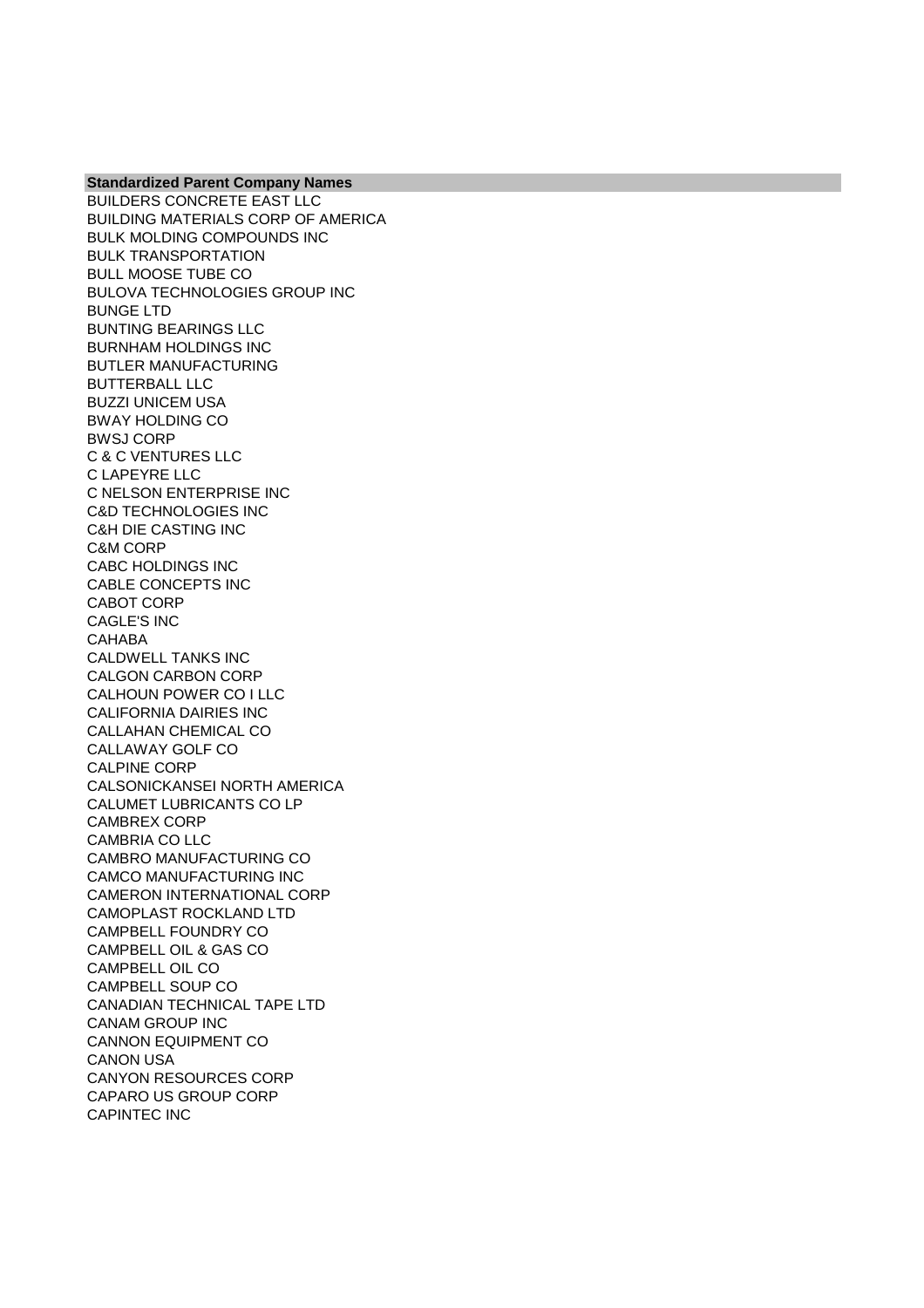CAPITAL POWER INCOME LP CAPITAL SOUTHWEST CORP CAPITAL WORKS LLC CAPITOL AGGREGATES LTD CAPPAERT MANUFACTURED HOUSING INC CAPSTAN PM CARAUSTAR INDUSTRIES INC CARBIDE INDUSTRIES LLC CARDINAL HEALTH INC CARDINGTON YUTAKA TECHNOLOGIES INC CARDONE INDUSTRIES CARESTREAM HEALTH INC CARGILL INC CARIBBEAN INVESTMENTS LTD CARIBBEAN PETROLEUM CORP CARIBOU CORP CARIDIANBCT INC CARLISLE COS INC CARLTON CO CARLYLE GROUP CARMEUSE NA CAROLINA CANNERS INC CAROLINA PRIDE FOODS INC CARPENTER CO CARPENTER TECHNOLOGY CORP CARPENTER URETHANES I LLC CARROLL CO CARRY-ON TRAILER CORP CARSTENS INDUSTRIES TVC CARSTIN BRANDS INC CARUS CORP CASCADE COLUMBIA DISTRIBUTION CASCADE CORP CASCADE DIE CASTING GROUP INC CASCADE PACIFIC PULP CASCADES CANADA INC CASCADES TISSUE GROUP CASE NEW HOLLAND INC CASEY CO CASS HOLDING LLC CAST PARTS INC CASTALLOY INC CASTEC INC CASTLE & COOKE CASTLE HARLAN CASTLE OIL CO CATALINA YACHTS CATALYST PAPER CORP CATERPILLAR INC CATHAY PIGMENTS USA INC CAVALIER HOME BUILDERS LLC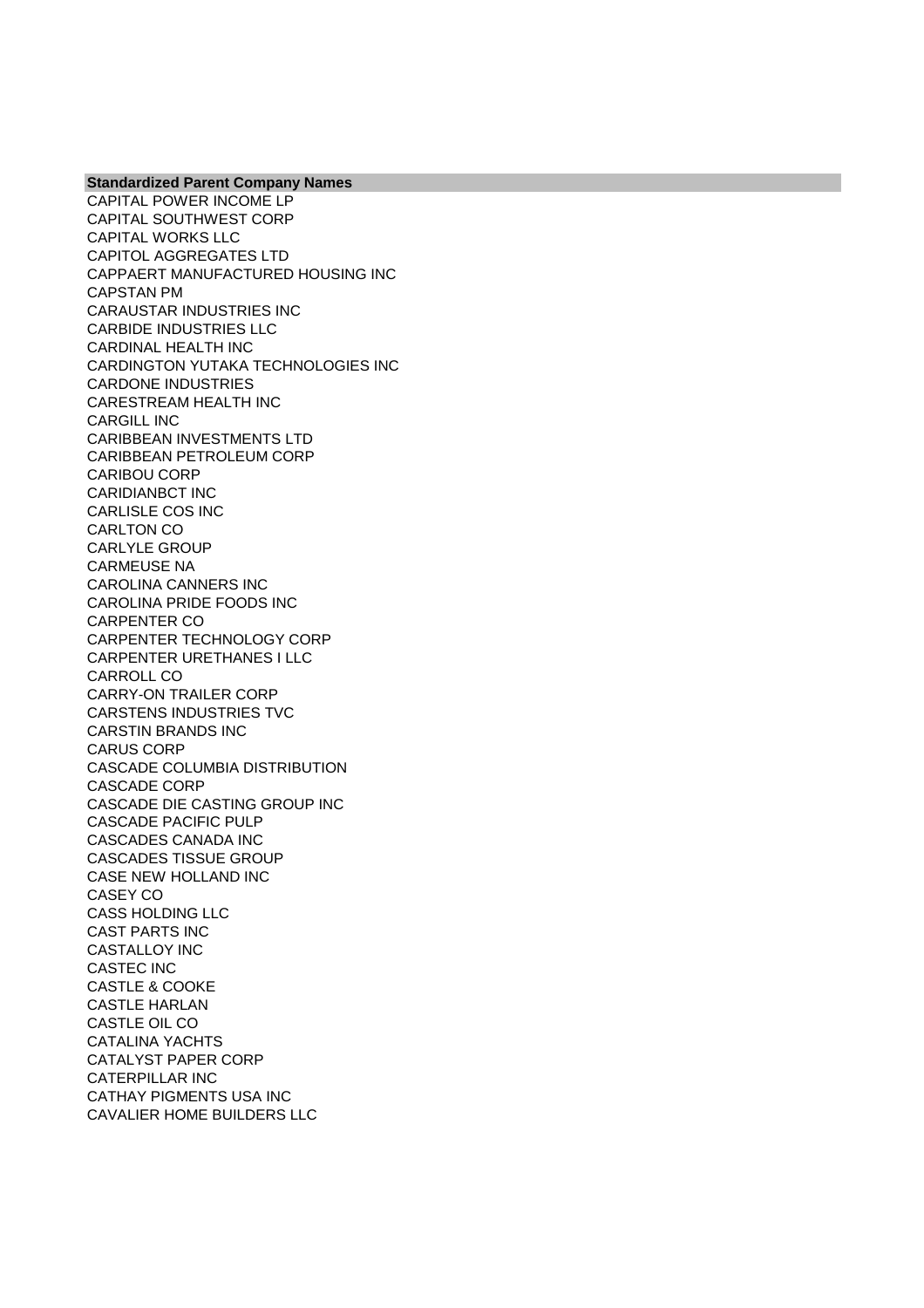CAVCO INDUSTRIES INC CBK HOLDINGS CCI CORP CEDAR FALLS UTILITIES CELANESE CORP CELESTICA INC CELIA CORP CELLECT LLC CELLU TISSUE HOLDINGS INC CELSTAR GROUP INC CEMEX INC **CEMSTONE** CENTEK INDUSTRIES INC CENTER POINT TERMINALS INC CENTERBRIDGE PARTNERS LP CENTRAL ELECTRIC POWER COOPERATIVE CENTRAL GARDEN & PET CENTRAL MOLONEY INC CENTRAL WIRE **CENTRIA CENTRONE** CENTURION MEDICAL PRODUCTS CENTURY ALUMINUM CO INC CENTURY CONCRETE INC CENTURY MANUFACTURING INC CEN-VEN LTD CENVEO CERADYNE INC **CERATIZIT** CF INDUSTRIES HOLDINGS INC CF MAIER COMPOSITES INC CGB ENTERPRISES INC CGM INC CH ENERGY GROUP CH GUENTHER & SON INC CHALLENGER INC (DBA BASS CAT BOATS) CHAMPION ENTERPRISES INC CHAMPION HOME BUILDERS INC CHAMPLAIN CABLE CORP CHAPARRAL BOATS INC CHARGEURS PROTECTIVE INC CHARLOTTE PIPE & FOUNDRY CO CHART INDUSTRIES INC CHARTER MANUFACTURING CO INC CHASE CORP CHATTEM INC CHAUTAUQUA CHEMICALS CO INC CHAUTAUQUA FIBERGLASS & PLASTICS INC CHECKPOINT SYSTEMS INC CHELSEA SANDWICH LLC CHEM ONE LTD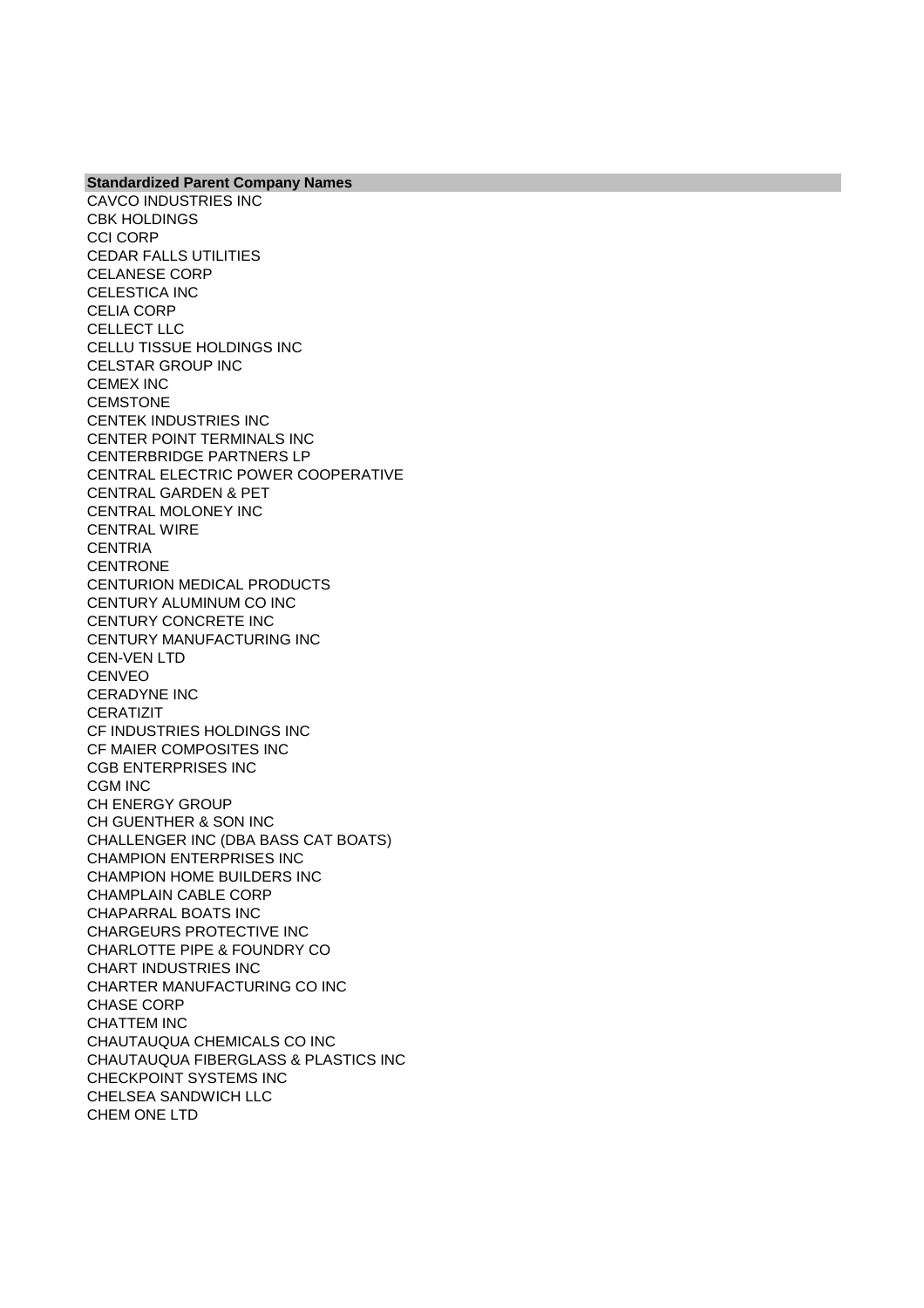CHEMALLOY CO INC CHEMICAL EXCHANGE INDUSTRIES INC CHEMICAL LIME CO CHEMICAL SOLVENTS INC CHEMICALS INC CHEMLOGICS GROUP LLC CHEMMASTERS INC CHEMOIL CORP CHEM-PLATE INDUSTRIES CHEMRING GROUP PLC CHEMSOLV INC CHEMSON AG CHEMSTAR PRODUCTS CO CHEMSTATION INTERNATIONAL CHEMTEK INC CHEMTRADE LOGISTICS INC CHEMTRADE PERFORMANCE CHEMICALS LLC CHEM-TREND HOLDING LP CHEMTURA CORP CHESSCO INC CHESTNUT GROUP INC CHEVRON CORP CHEVRON PHILLIPS CHEMICAL CO LLC CHICAGO BRIDGE & IRON CO NV CHICAGO FAUCET CHICAGO HEIGHTS STEEL CHIDOORS HOLDINGS INC CHIEF INDUSTRIES INC CHLORIDE CORP CHRIS-CRAFT CORP CHROMCRAFT-REVINGTON CHROME DEPOSIT CORP CHROME PLUS INTERNATIONAL INC CHRYSLER GROUP LLC CHS INC CHT ACQUISITION CORP CHUGOKU AMERICA HOLDINGS INC CHURCH & DWIGHT CO INC CHURCHILL INDUSTRIES INC CHUSEI USA CIMBAR PERFORMANCE MINERALS CIMCON GP LLC CIRCOR INTERNATIONAL INC CIRCUITRONICS LLC CISCO SYSTEMS INC CITATION CORP CITGO PETROLEUM CORP CITRUS & ALLIED ESSENCES LTD CITRUS WORLD INC CITY OF ESCANABA CITY OF FREMONT DEPARTMENT OF UTILITIES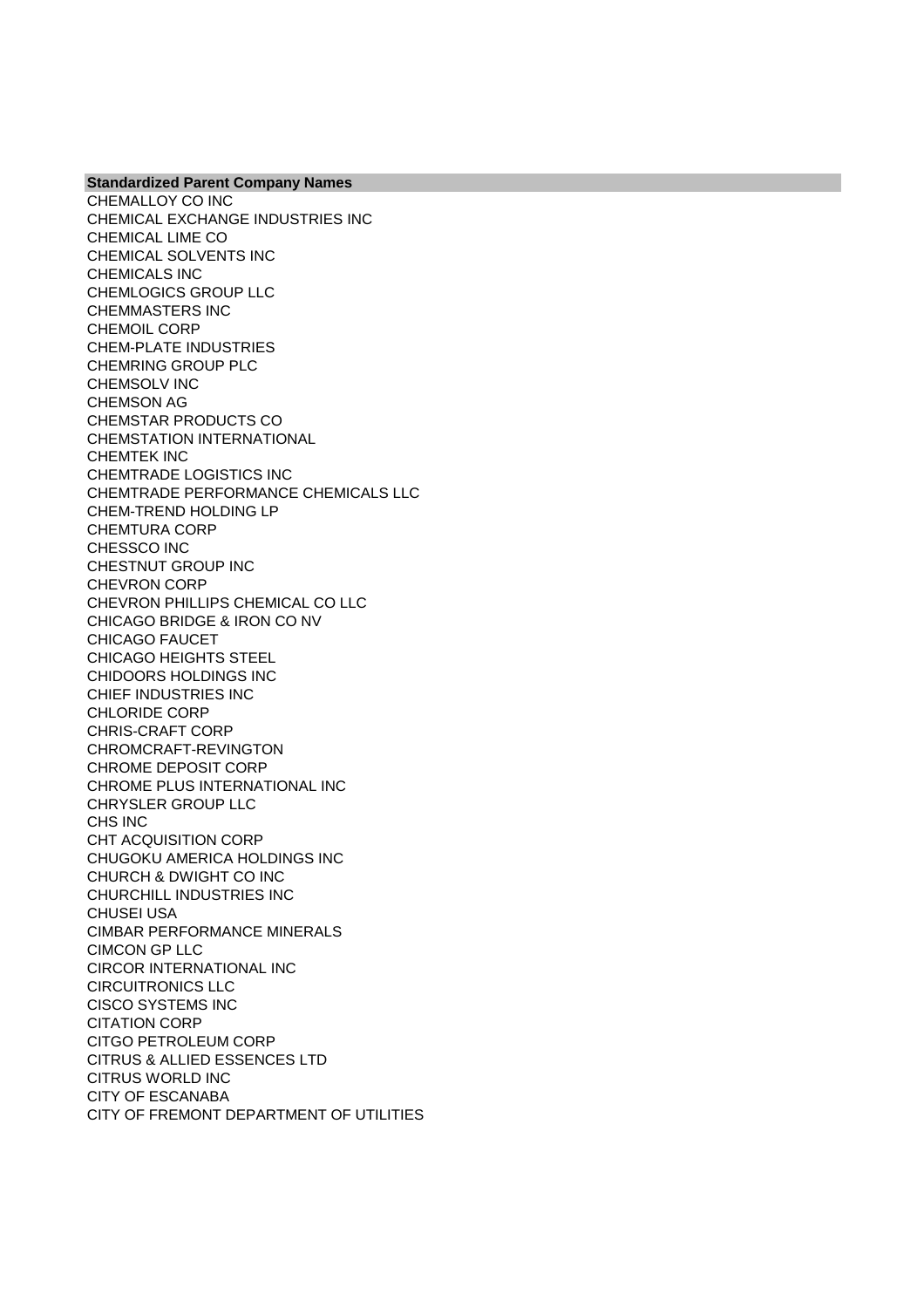CITY OF GAINESVILLE CITY OF GRAND ISLAND CITY OF LAKE WORTH CITY OF LAKELAND LAKELAND ELECTRIC CITY OF PAINESVILLE CITY OF SIKESTON CITY OF TRENTON CITY OF VERO BEACH CITY OF VINELAND CITY OF YUMA CITY UTILITIES OF SPRINGFIELD MO CIVES CORP CJB INDUSTRIES INC C-K TECH INC CLARCOR INC CLARIANT CORP CLARKE PRODUCTS INC CLAY CITY PIPE CO CLAYTON BLOCK CO INC CLEAN EARTH INC CLEAN HARBORS INC CLEANEDGE LLP CLEANING TECHNOLOGIES GROUP LLC CLEARFIELD LEATHERS INC CLEARWATER PAPER CORP CLEAVER-BROOKS INC CLECO CORP CLEVELAND STEEL CONTAINER CORP CLIFFORD W ESTES CO CLIFFS NATURAL RESOURCES CLIFTON ADHESIVE INC CLINIQUE SERVICES INC CLOUD PACKAGING SOLUTIONS CLOUD PEAK ENERGY INC CLOVERDALE PAINT CLOYES GEAR & PRODUCTS INC CLWS/CREST ULTRASONICS INC CM HOLDINGS INC CM TRAILERS COASTAL LUMBER CO COATEX SAS COATS AMERICAN COBALT BOATS LLC COBHAM PLC COBRA INVESTMENTS MANAGEMENT INC CODE HENNESSY & SIMMONS LTD PARTNE COEUR D'ALENE MINES INC COFFEYVILLE RESOURCES LLC COGDELL SPENCER COGENTRIX ENERGY LLC COGNIS CORP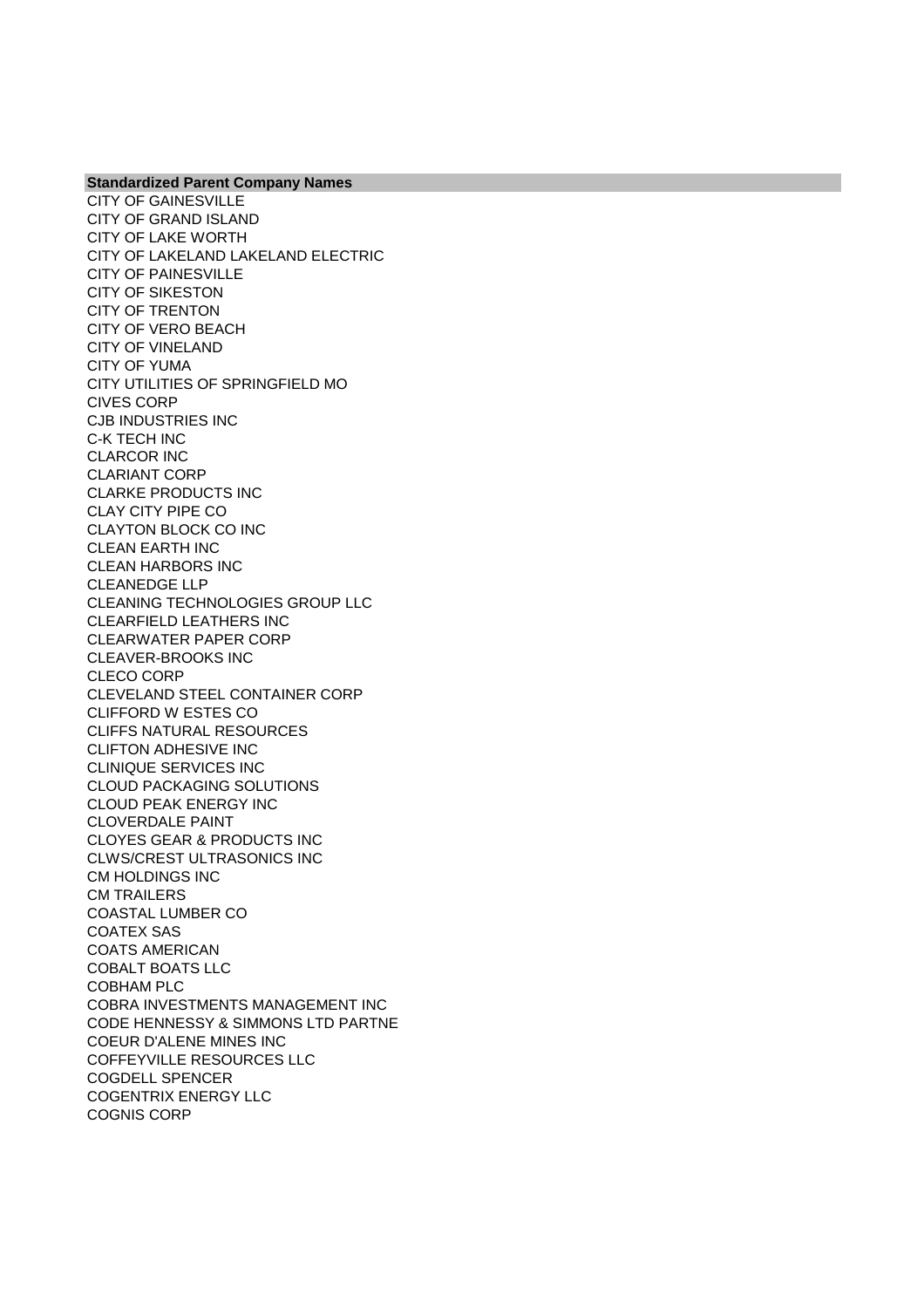**Standardized Parent Company Names** COIM USA INC **COLASKA** COLD CHAIN TECHNOLOGIES INC COLD SPRING GRANITE COLEMAN CABLE INC COLGATE-PALMOLIVE CO COLLINS INDUSTRIES INC COLLUM'S LUMBER MILL INC COLMAC CLARION INC COLOMER GROUP COLONIAL GROUP INC COLORADO SPRINGS UTILITIES COLOREP INC COLORMATRIX CORP COLSTRIP ENERGY LP COLUMBIA FOREST PRODUCTS COLUMBIA PAINT CORP COLUMBIAN CHEMICALS ACQUISITION LLC COLUMBIAN TECTANK COLUMBUS CHEMICAL INDUSTRIES INC COLUMBUS HOLDINGS INC COLUMBUS MCKINNON CORP COLWELL INDUSTRIES INC COMBE INC COMBINED METALS OF CHICAGO LLC COMER HOLDINGS LLC COMEX GROUP COMILOG US INC COMMERCE INDUSTRIAL CHEMICALS INC COMMERCIAL METALS CO COMMERCIAL STEEL TREATING CORP COMMERCIAL VEHICLE GROUP INC COMMONWEALTH LAMINATING & COATING INC COMMSCOPE INC COMPASS DIVERSIFIED COMPASS MINERALS INTERNATIONAL INC COMPX INTERNATIONAL INC CONAGRA FOODS INC CONBRACO INDUSTRIES INC CONCAST METAL PRODUCTS CO CONCRETE CO OF SPRINGFIELD CONE SOLVENTS INC CONESTOGA ENERGY PARTNERS LLC CONESTOGA WOOD SPECIALTIES CORP CONESYS INC CONFISH INC CONGOLEUM CORP CONKLIN CO INC CONNACHER OIL & GAS LTD CONNECTOR CASTINGS INC CONNELL LP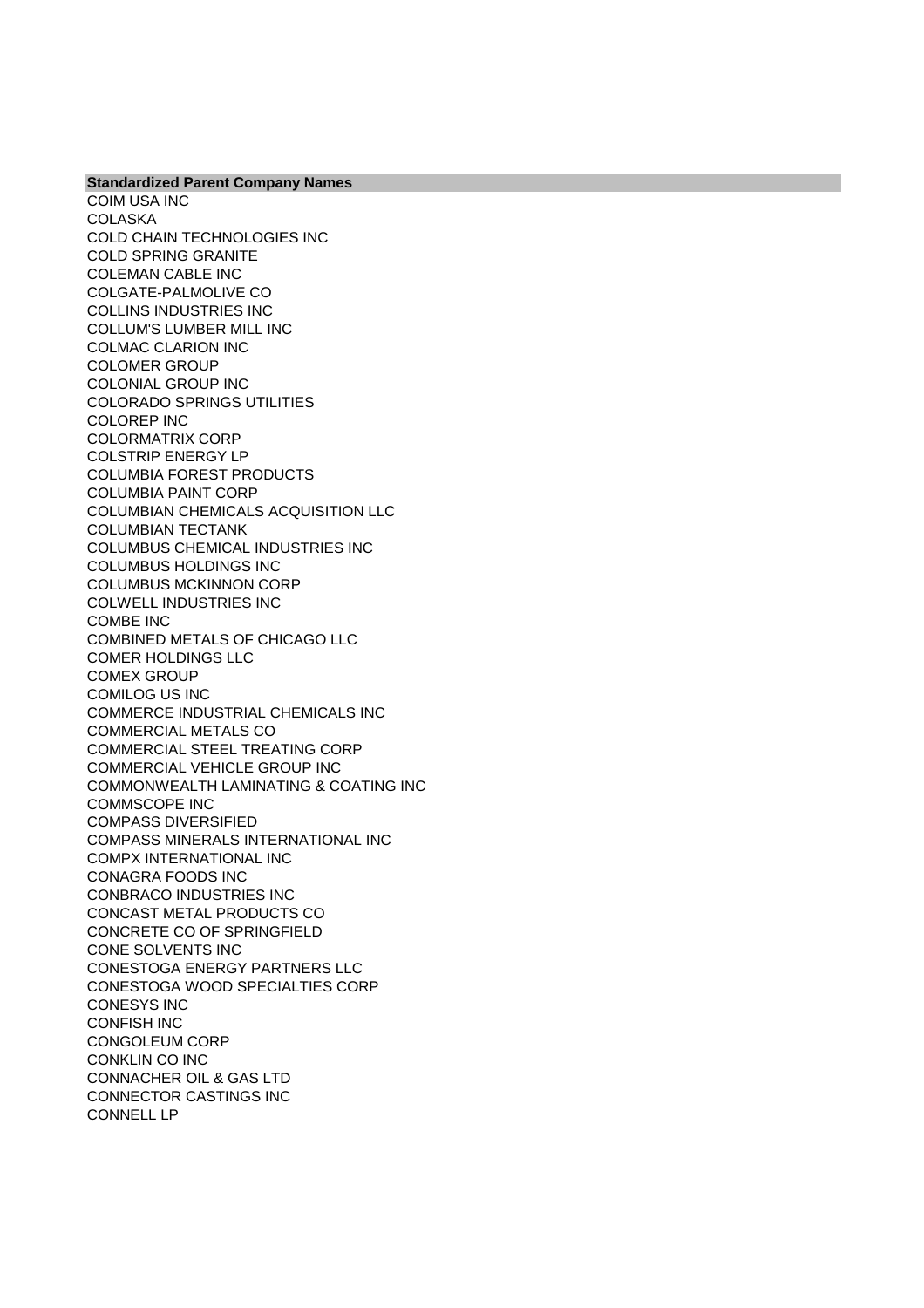**Standardized Parent Company Names** CONN-SELMER INC **CONOCOPHILLIPS CONOPCO** CONRAD INDUSTRIES INC CONRAD WOOD PRESERVING CO CONSOL ENERGY INC CONSOLIDATED BISCUIT CO CONSOLIDATED PRECISION PRODUCTS CONSOLIDATED SYSTEMS INC CONSTANTIA FLEXIBLES AG CONSTELLATION BRANDS INC CONSTELLATION ENERGY GROUP CONSTELLATION POWER INC & FOSTER WHEELER P CONSUMERS ENERGY CONTECH CASTINGS LLC CONTECH SERVICES INC CONTINENTAL AG CONTINENTAL AUTOMOTIVE SYSTEMS CORP CONTINENTAL CARBON CO CONTINENTAL CASTING LLC CONTINENTAL FLORIDA MATERIALS INC CONTINENTAL PRODUCTS OF TEXAS INC CONTINENTAL STRUCTURAL PLASTICS CONTINENTAL TIRE NORTH AMERICA INC CONTRACT PHARMACEUTICALS LTD CONWOOD HOLDINGS COOK COMPOSITES & POLYMERS CO COOK GROUP INC COOKSON AMERICA INC COOLEY GROUP COOPER HATCHERY INC COOPER INDUSTRIES LTD COOPER TIRE & RUBBER CO COOPER-STANDARD AUTOMOTIVE INC COORSTEK INC CORE LABORATORIES LP CORE METALS GROUP CORE MOLDING TECHNOLOGIES INC CORE SYSTEMS LLC CORENSO UNITED OY LTD CORETEC INC CORIXA CORP CORK INDUSTRIES INC CORN PRODUCTS INTERNATIONAL CORNILLIE CONCRETE CORNING INC CORONA POWER LLC COSDEN INC COSMA BODY SYSTEMS COSMA INTERNATIONAL COSMED GROUP INC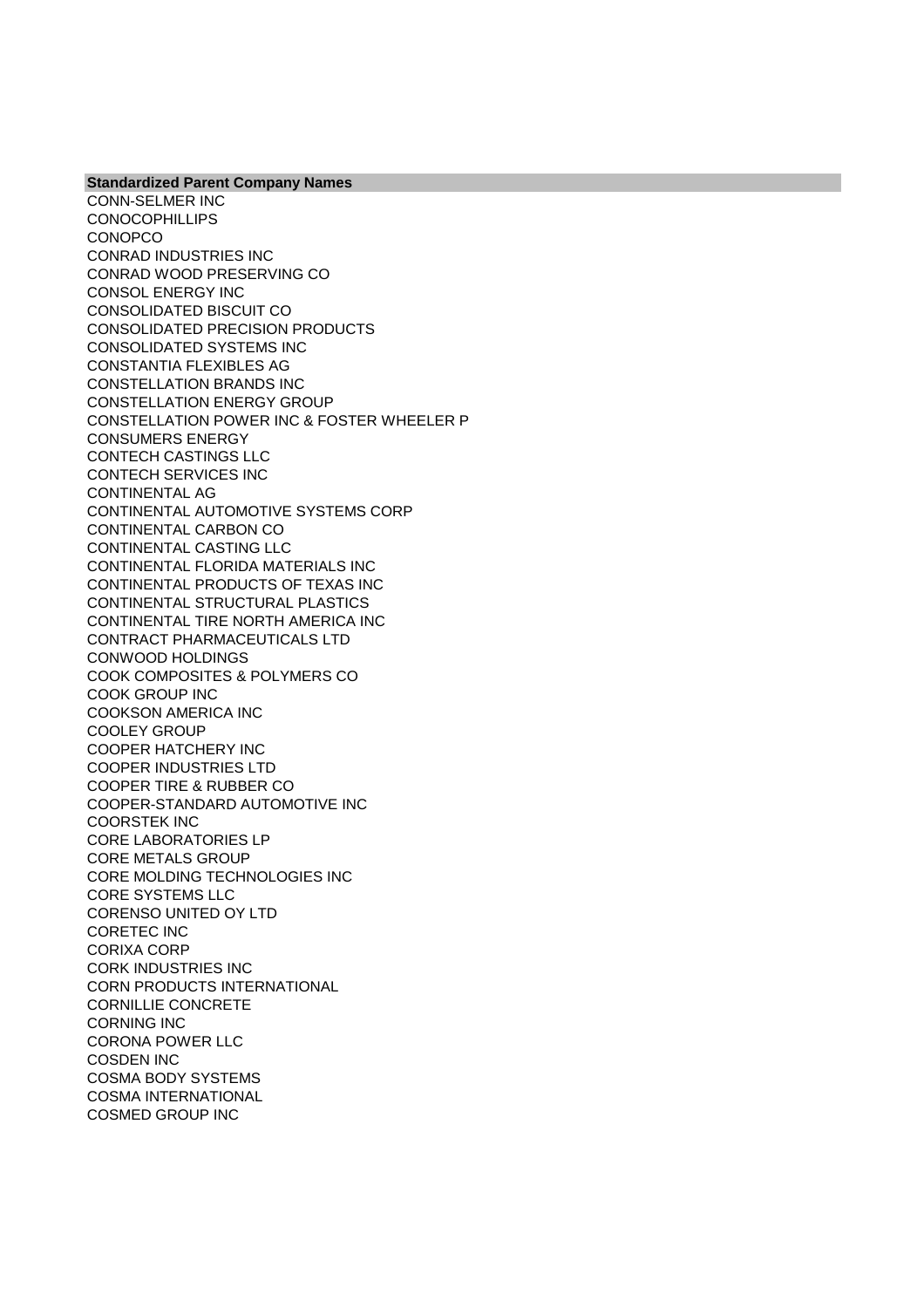COSMETIC ESSENCE INC COTY INC COULTER COS INC COUNTERTOPS INC COUNTRYMARK COUPLED PRODUCTS LLC COVALENCE SPECIALTY MATERIALS LLC COVANCE LABORATORIES INC COVAR CORP COVERIGHT SURFACES COVIDIEN COWLES PUBLISHING CO COX ENGINEERING COX INDUSTRIES INC CPAC INC CPC HOLDING LLC CR BARD INC CRANE CO CRANE GROUP CRANE PLASTICS LLC CRANSTON PRINT WORKS CO CREATION TECHNOLOGIES CREATIVE FOAM CORP CREE INC CRENLO LLC CRISTAL GLOBAL CRITERION CATALYSTS & TECHNOLOGIES LP CRODA INC CROSSVET PHARM GROUP LTD CROWN CORK & SEAL CO (USA) INC CROWN EQUIPMENT CORP CROWN EXTRUSIONS CROWN UNIFORM & LINEN SERVICE INC CRUCIBLE INDUSTRIES LLC CRYSTAL FINISHING SYSTEMS INC CSL BEHRING LLC CST INDUSTRIES INC CTI FOODS LLC CTP CTS CORP CUBIC CORP CUMMINS INC CURTIS INSTRUMENTS INC CURTIS MARUYASU AMERICA CURTISS-WRIGHT CORP CUSTOM ALLOY SALES INC CUSTOM BUILDING PRODUCTS INC CUSTOM PIPE COATING INC CUSTOM PROCESSING SERVICES INC CUTCO CORP CUTRALE CITRUS JUICES USA INC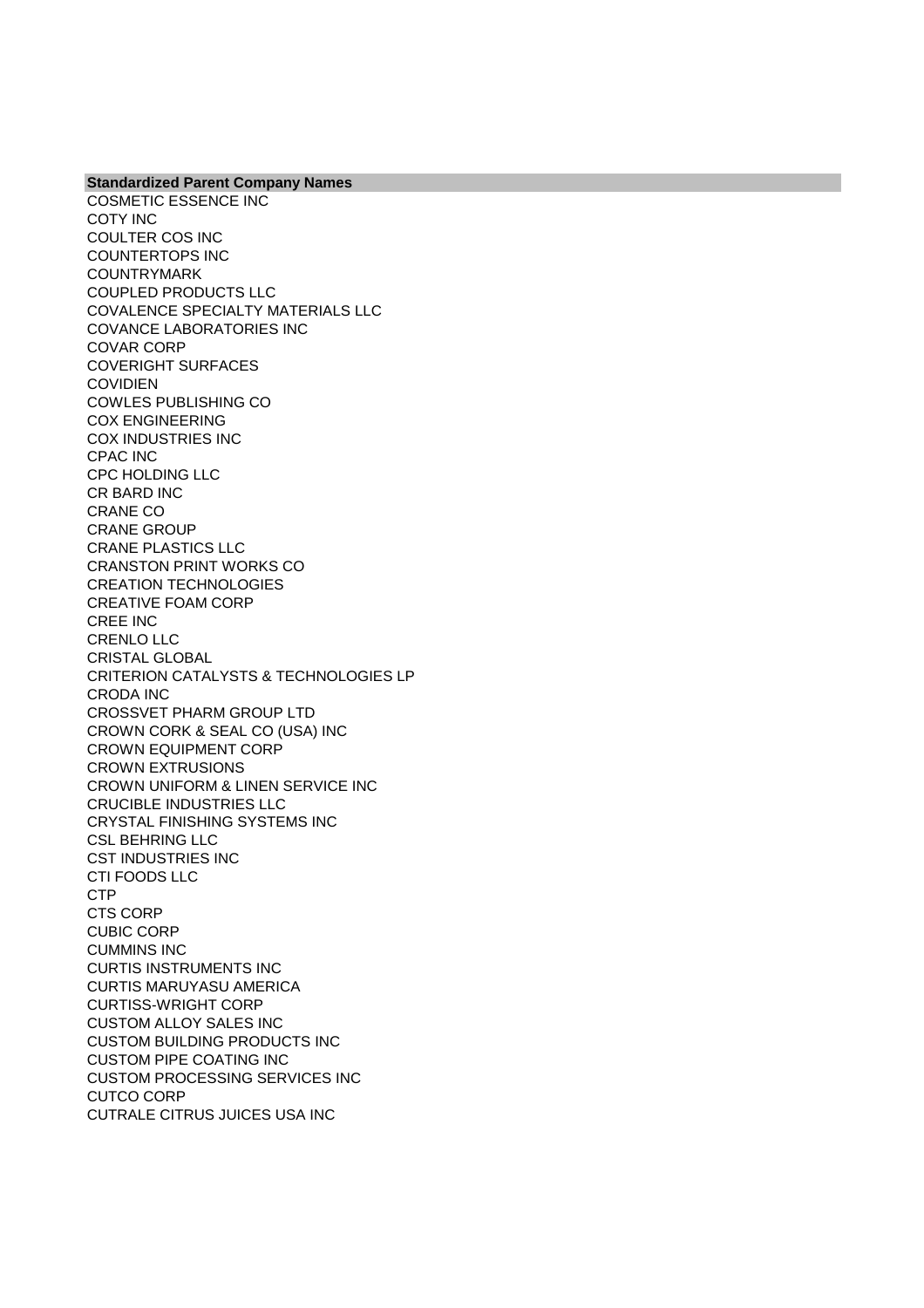CUYEMURA & COLTD OSAKA JAPAN CV INDUSTRIES INC CVR ENERGY INC CYGNET AUTOMATED CLEANING LLC CYPRESS SEMICONDUCTOR CORP CYTEC INDUSTRIES INC D & B INDUSTRIAL GROUP D & K COATING TECHNOLOGIES INC D&M HOLDINGS US INC DAICEL (USA) INC DAIDO METAL JAPAN DAIDO STEEL CO LTD DAIMLER AG DAIRICONCEPTS LP DAIRY FARMERS OF AMERICA INC DAIRYLAND POWER COOPERATIVE DAK AMERICAS LLC DAKOTA COAL CO DAKTRONICS INC DAL-CHROME CO DA-LITE SCREEN CO INC DALLAS AIRMOTIVE INC DALLAS GROUP OF AMERICA INC DALTON CORP DANA HOLDING CORP DANAHER CORP DANCO ANODIZING DANFOSS A/S DANISCO USA INC DANNON CO INC DAPCO INDUSTRIES DARLING INTERNATIONAL INC DARR ENTERPRISES DART CONTAINER CORP DASH MULTI-CORP DAUBERT INDUSTRIES INC DAVE O'MARA CONTRACTOR INC DAVE STEEL CO INC DAVID BROWN SYSTEMS US INC DAVISCO FOODS INTERNATIONAL INC DAVIS-FROST INC DAY INTERNATIONAL DAYTON PROGRESS DAYTON SUPERIOR CORP DCI INDUSTRIES INC DDI CORP DEAN FOODS CO DEBRUCE GRAIN INC DECATUR FOUNDRY INC DECORATIVE PANELS INTERNATIONAL DEEP SOUTH CHEMICAL INC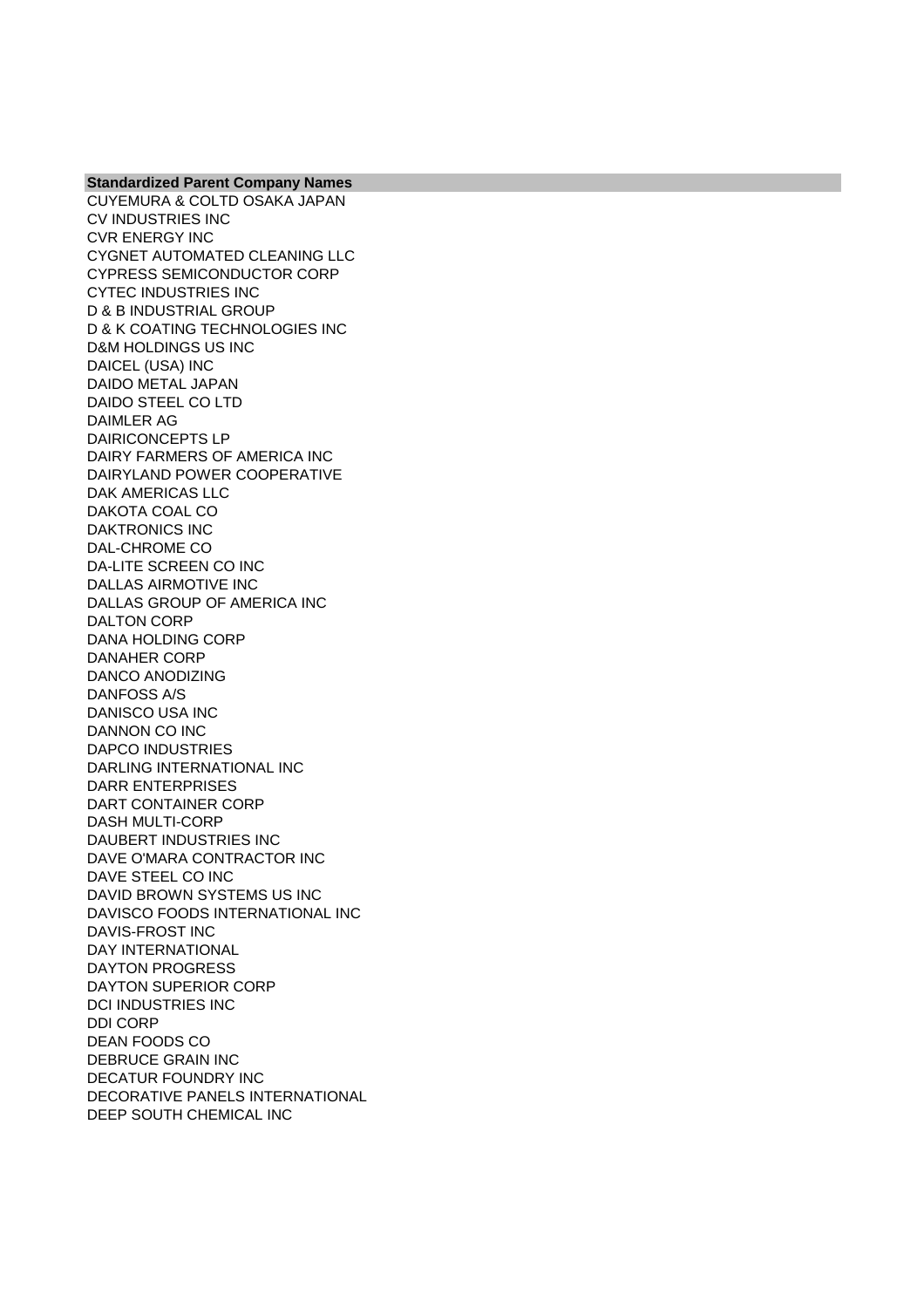DEER PARK REFINING LP DEERE & CO DEERE-HITACHI CONSTRUCTION MACHINERY CORP DEFT INC DEKKO ACQUISITION PARENT INC DEL MONTE FOODS CO DELAVAL INC DELEET MERCHANDISING CORP DELEK MARKETING & SUPPLY DELEK US HOLDINGS INC DELONG'S INC DELORO STELLITE CO INC DELPHI AUTOMOTIVE SYSTEMS LLC DELTA CENTRIFUGAL CORP DELTA CHEMICAL CORP DELTA COS INC DELTA GROUP ELECTRONICS INC DELTA PETROLEUM CO INC DELTIC TIMBER DEMMER CORP DEMOSA USA LLC DENALI INC DENORA NA DENTSPLY INTERNATIONAL DEPCO DEROYAL INDUSTRIES INC DERRICK CORP DETREX CORP DETROIT DIESEL CORP DETROIT DIESEL REMANUFACTURING LLC DETROIT TOOL DETYENS SHIPYARD DEUTSCH ENGINEERED CONNECTING DEVICES INC DEVRO INTERNATIONAL PLC DEXTER APACHE HOLDINGS INC DH HOLDINGS CORP DHB HOLDINGS INC DIAMOND ELECTRIC MANUFACTURING CO DIAMOND INNOVATIONS DIAMOND MANUFACTURING CO DIAMOND R FERTILIZER CO INC DIAMOND VOGEL DIANAPPON INK & CHEMICALS DIATEC SPA DIC AMERICAS INC DICAR INC DIDION ETHANOL LLC DIE CAST HOLDINGS DIEBOLD INC DIEFENTHAL INVESTMENTS DIEHL METALL STIFTUNG & CO KG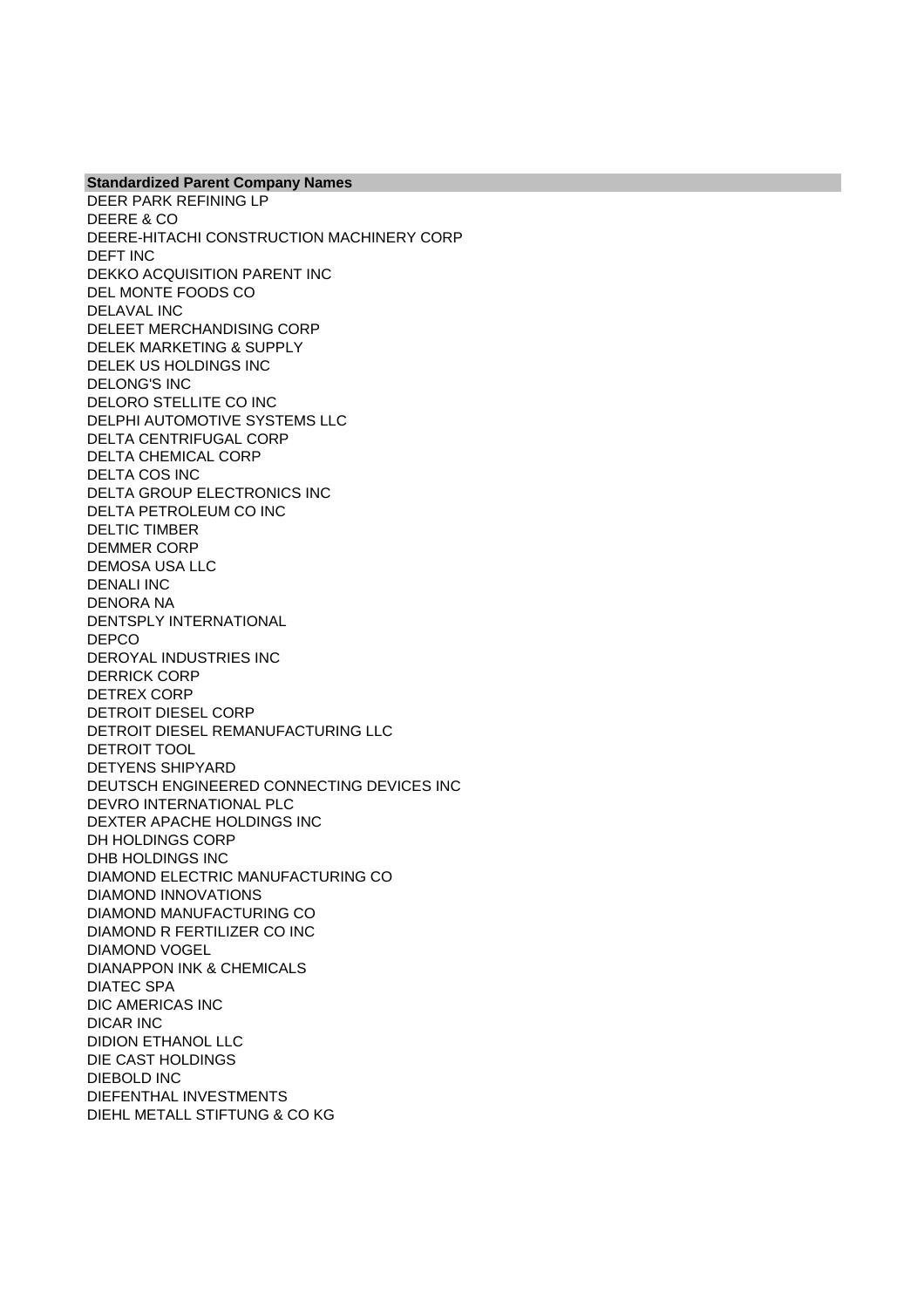**Standardized Parent Company Names** DIELECTRIC CORP DIESEL RADIATOR CO DIODES INC DISTHENE GROUP INC DIVERSEY INC DIVERSIFIED CHEMICAL TECHNOLOGIES INC DIVERSIFIED MACHINE INC DME CORP DMI INC DOBER CHEMICAL CORP DOERFER CO DOFASCO STAINLESS INC DOLE FOOD CO INC DOMETIC CORP DOMINION RESOURCES INC DOMINO PRINTING SCIENCES PLC DOMTAR CORP DONALDSON CO INC DONCASTERS LTD DONSCO INC DOOSAN INFRACORE AMERICA CORP DORMA - ENNEPETAL GERMANY DOSWELL LP DOTT INDUSTRIES INC DOUBLE EAGLE STEEL COATING CO DOUBLE G COATINGS CO LP DOUGLAS CORP DOUGLAS DYNAMICS HOLDINGS INC DOVER CORP DOVER LIGHT & POWER DOVER RESOURCES INC DOW CORNING CORP DOWA THT AMERICA DOYON UTILITIES LLC DPC ENTERPRISES LP DPH HOLDINGS CORP DPIX LLC DR PEPPER SNAPPLE GROUP DRAKA CABLETEQ HOLDINGS USA INC DRAKE DEVELOPMENT CO DRESSER INC DRESSER RAND DREXEL CHEMICAL CO DREYER'S GRAND ICE CREAM DRIL-QUIP INC DRS TECHNOLOGIES INC DRUMMOND CO INC DRY CREEK CORP DSI UNDERGROUND SYSTEMS INC DSM RESINS BUSINESS GROUP DTE ENERGY CO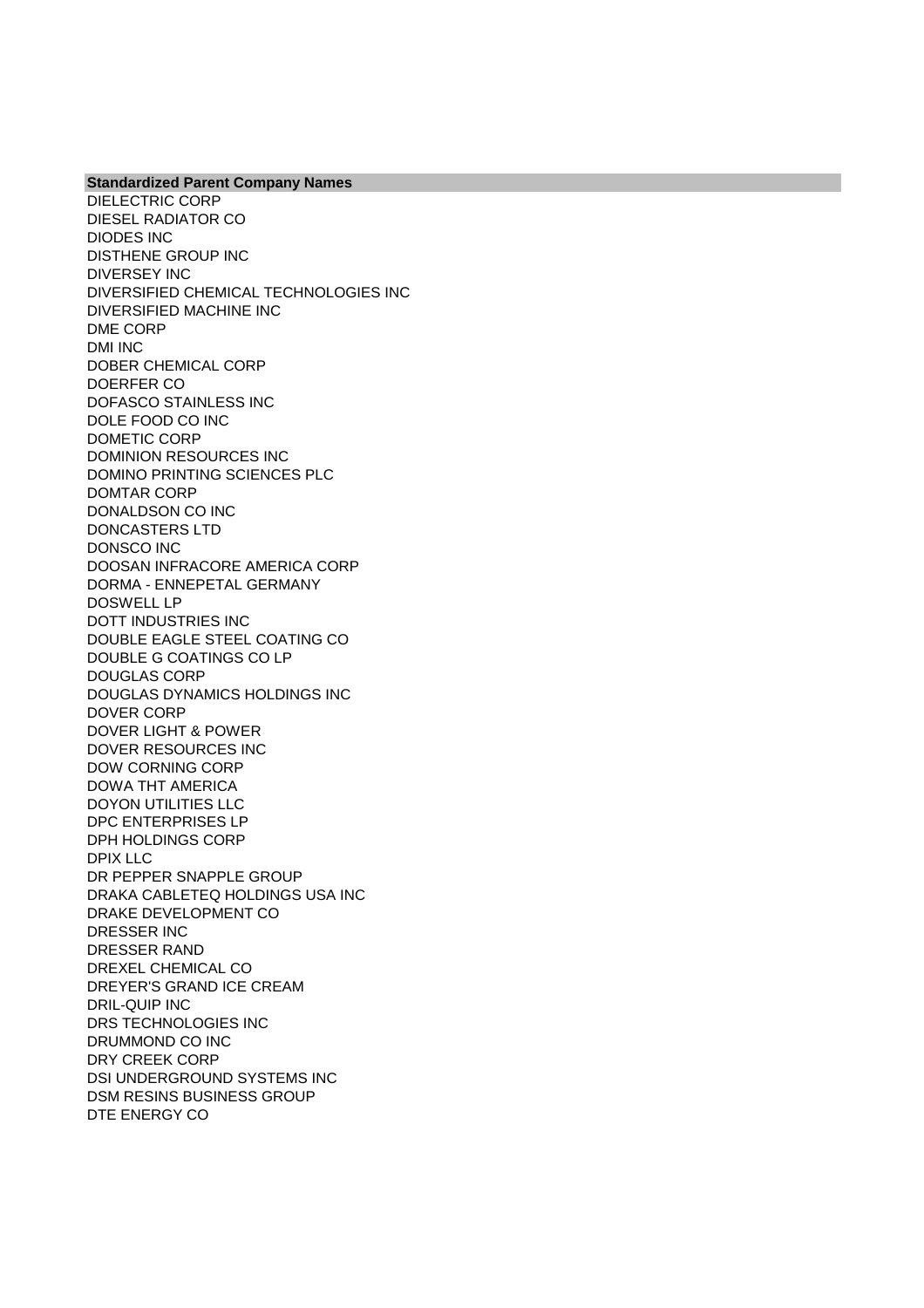DTR INDUSTRIES INC DTR TENNESSEE INC DUBUQUE STAMPING & MANUFACTURING INC DUCOMMUN INC DUFERCO US INVESTMENTS DUFFIELD MARINE INC DUKE ENERGY CORP DULANY INDUSTRIES DUNCAN ENTERPRISES DUNDEE HOLDING INC DUNMORE CORP DURA AUTOMOTIVE SYSTEMS INC DURA COAT PRODUCTS INC DURA-BOND INDUSTRIES INC DURA-MARK DBA BLACKFOOT BRASS DURA-TECH PROCESSES INC DURATEK INC DURATHERM INC DURAY PLATING CO DURCON INC DUREZ CORP DVCC INC DWYER INSTRUMENTS INC DX HOLDING CO DYMAX CORP DYNACO CORP DYNALAB INC DYNEGY INC DYNO NOBEL INC DYSTAR LP E G I INC E I DU PONT DE NEMOURS & CO INC E&A INDUSTRIES EAGAN MANUFACTURING CO INC EAGLE MATERIALS INC EAGLE MATERIALS INC/ LEHIGH HANSON INC EARTH PROTECTION SERVICES INC EAST COAST POWER LLC EAST JORDAN IRON WORKS INC EAST KENTUCKY POWER COOPERATIVE INC EAST PENN MANUFACTURING CO INC EASTERN ALLOYS INC EASTHAM ENTERPRISES INC EASTMAN CHEMICAL CO EASTMAN KODAK CO EATON CORP EBAA IRON INC EBONITE HOLDINGS INC EBSCO INDUSTRIES INC ECF HOLDINGS CO (50%) & SCOT FORGE HOLDINGS INC (50%) ECKART AMERICA CORP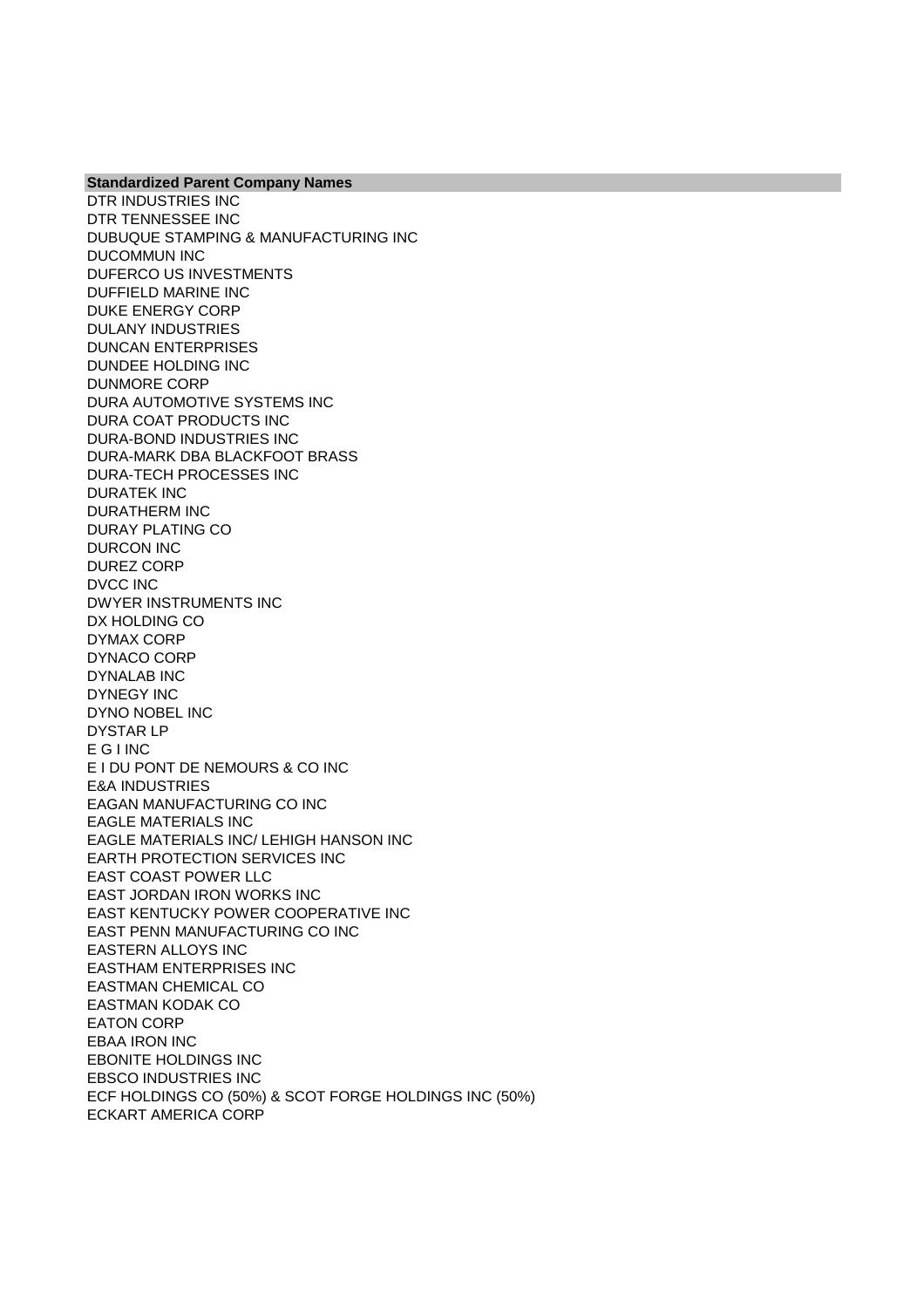ECOFLO HOLDING INC ECOLAB INC ECONOMY COMPOUNDS INC ECS REFINING TEXAS LLC EDAC TECHNOLOGIES CORP EDDINGTON THREAD MFG CO EDELBROCK CORP EDISON CHOUEST EDISON INTERNATIONAL EDW C LEVY CO EDWARD H WOLF & SONS INC EDWARDS WOOD PRODUCTS INC EEDS & INTERIORS EFFICIENT MACHINE PRODUCTS CORP EH PERKINS CONSTRUCTION INC EI MICROCIRCUITS EKJ ENTERPRISES LP ELASTOMER SPECIALTIES INC ELDUR AG SWITZERLAND ELECTRIC MACHINERY/CONVERTEAM ELECTRO CHEMICAL FINISHING CO ELECTRO MODULE INC ELECTRO PLATE CIRCUITRY INC ELECTRO-COATINGS ELECTROLIZING CORP OF OHIO ELECTROLUX HOME PRODUCTS ELECTRO-MECHANICAL PRODUCTS INC ELECTRONIC DEVICES INC ELECTRONIC INNOVATIONS LLC ELECTRONIC SERVICES CORP OF AMERICA ELECTRONICS FOR IMAGING INC ELECTROPAC CO INC ELECTROSWITCH CORP ELEMENTIS ELGIN NATIONAL INDUSTRIES INC ELI LILLY & CO ELITE SPICE INC ELK CORP ELK PREMIUM BUILDING PRODUCTS INC ELK TECHNOLOGY GROUP INC ELKAY MANUFACTURING CO **ELKCORP** ELLIOTT CO OF INDIANAPOLIS INC ELLWOOD CITY FORGE ELM PLATING CO ELSTER AMERICAN METER CO ELYRIA FOUNDRY HOLDING CO LLC EMCO CHEMICAL DISTRIBUTORS INC EMCON TECHNOLOGIES LLC EMCOR GROUP INC EMD CHEMICALS INC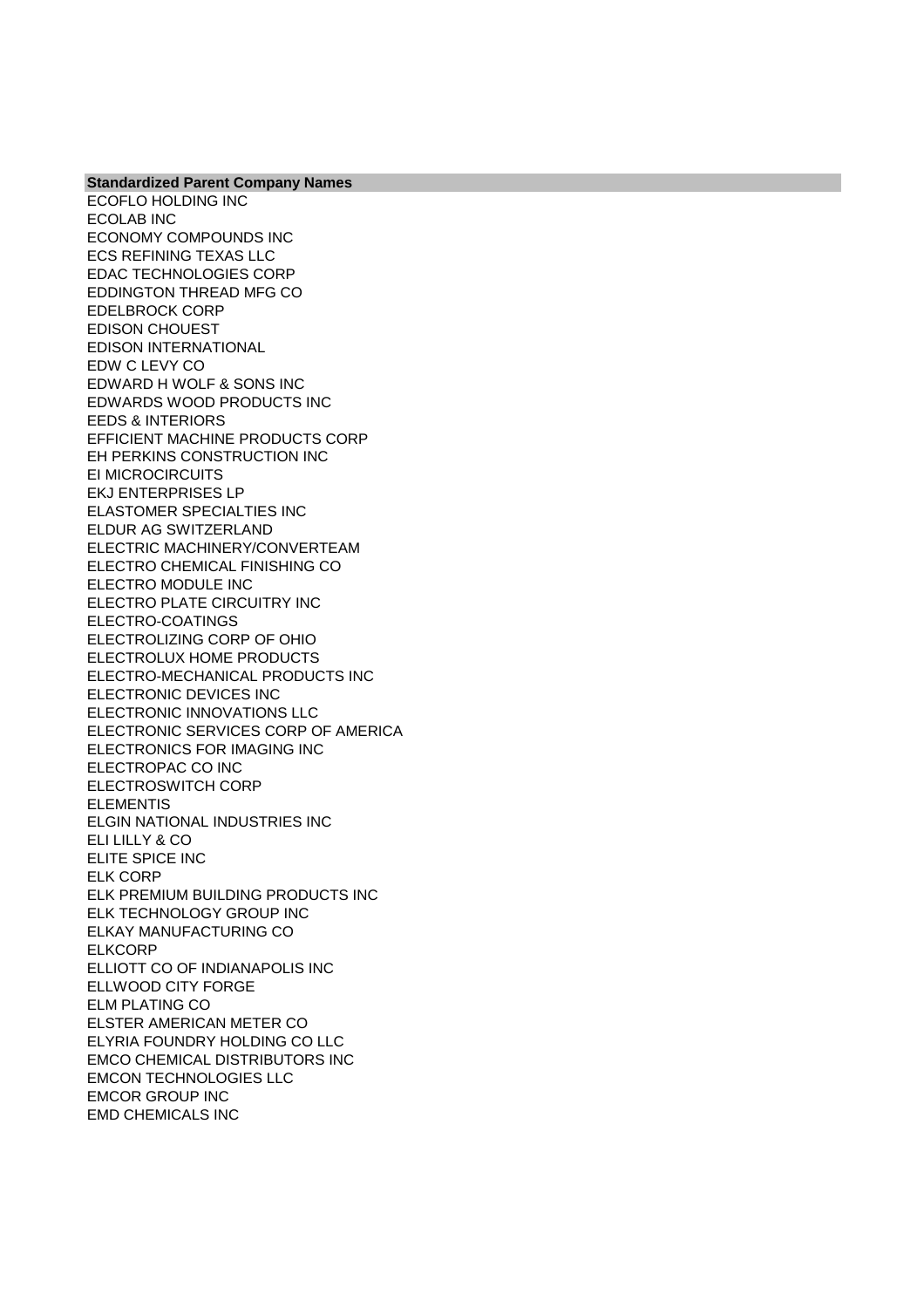EMERALD CLEAN POWER LLC EMERALD PERFORMANCE MATERIALS LLC EMERSON ELECTRIC CO EMERSON INDUSTRIAL AUTOMATION EMERY OLEOCHEMICALS UK LTD EMPIRE HARD CHROME INC EMPIRE LUMBER CO EMS/TOGO CORP ENCORE WIRE CORP ENDICOTT INTERCONNECT TECHNOLOGIES INC ENDURO SYSTEMS INC ENERGIZER HOLDINGS INC ENERGY COMPOSITES CORP ENERGYSOLUTIONS LLC ENERSYS ENER-TEK INTERNATIONAL INC ENGINEERED COMPOSITES INC ENGINEERED CONTROLS INTERNATIONAL INC ENGINEERED GLASS PRODUCTS LLC ENGINEERED MATERIALS HOLDING INC ENGINEERING MATERIALS INC ENNIS PAINT ENODIS ENPRO INDUSTRIES INC ENSIGN-BICKFORD INDUSTRIES INC ENTEK HOLDINGS ENTERGY CORP ENTERPRISE PRODUCTS OPERATING LLC ENVIROTECH PUMP SYSTEMS INC ENZON PHARMACEUTICALS INC EOA HOLDING CO INC EON US LLC EP MANAGEMENT CORP EPIC TECHNOLOGIES LLC EPSON AMERICA INC EQ HOLDING CO EQUIPOWER RESOURCES CORP ER WAGNER MANUFACTURING CO ERAMET MANGANESE ALLIAGE ERGON INC ERICO INTERNATIONAL CORP ERIE MANAGEMENT GROUP LLC ERIEZ MANUFACTURING INC ERP ENVIRONMENTAL ERVIN INDUSTRIES INC ESCALADE SPORTS INC ESCO CORP ESCO TECHNOLOGIES INC ESSILOR LABORATORIES OF AMERICA ESSROC CEMENT CORP ESTEE LAUDER COS INC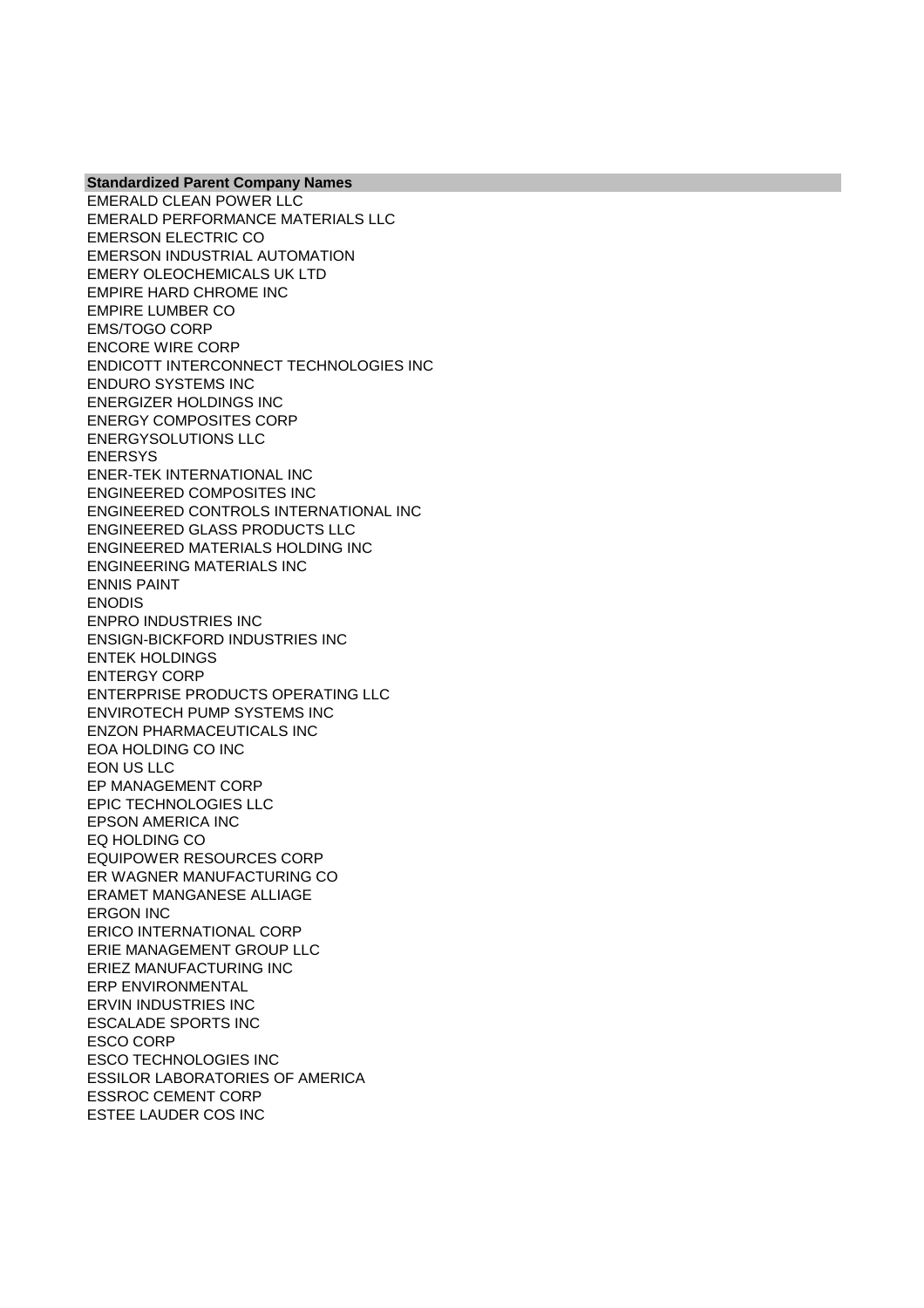ESTERLINE TECHNOLOGIES ETHAN ALLEN OPERATIONS INC ETHYL CORP ETNA PRODUCTS INC EUCLID CHEMICAL CO EURAMAX INTERNATIONAL INC EURAND NV EUROPTEC HOLDING AG EVANS CAPITAL CORP EVANS INDUSTRIES INC EVAPCO INC EVERBRITE LLC EVERETT CHARLES TECHNOLOGIES EVERETT SMITH GROUP LTD EVERGREEN HOLDINGS INC EVERGREEN PACKAGING GROUP EVERGREEN SOLAR INC EVONIK DEGUSSA CORP EVONIK INDUSTRIES EVRAZ INC NA EXACTO INC EXCEL INDUSTRIES EXCEL POLYMERS LLC EXELON CORP EXIDE TECHNOLOGIES EXOPACK ADVANCED COATINGS EXOPACK HOLDINGS CORP EXPANDED RUBBER PRODUCTS INC EXPRESS MANUFACTURING INC EXPRESS METAL FABRICATORS INC EXTERIOR WOOD INC EXXON MOBIL CORP F & A CHEESE CORP FAB INDUSTRIES CORP FACILATATOR CAPITAL FUND FAG BEARINGS CORP FAIRCHILD SEMICONDUCTOR CORP FALCON STEEL CO FANCOR INC FANSTEEL INC FARLEY'S & SATHERS CANDY CO INC FARMERS UNION INDUSTRIES LLC FARMLAND FOODS INC FAURECIA FAWN INDUSTRIES FBC CHEMICAL CORP FBF LTD FCG INC FCI USA INC FEDERAL MOGUL CORP FEEPORT-MCMORAN COPPER & GOLD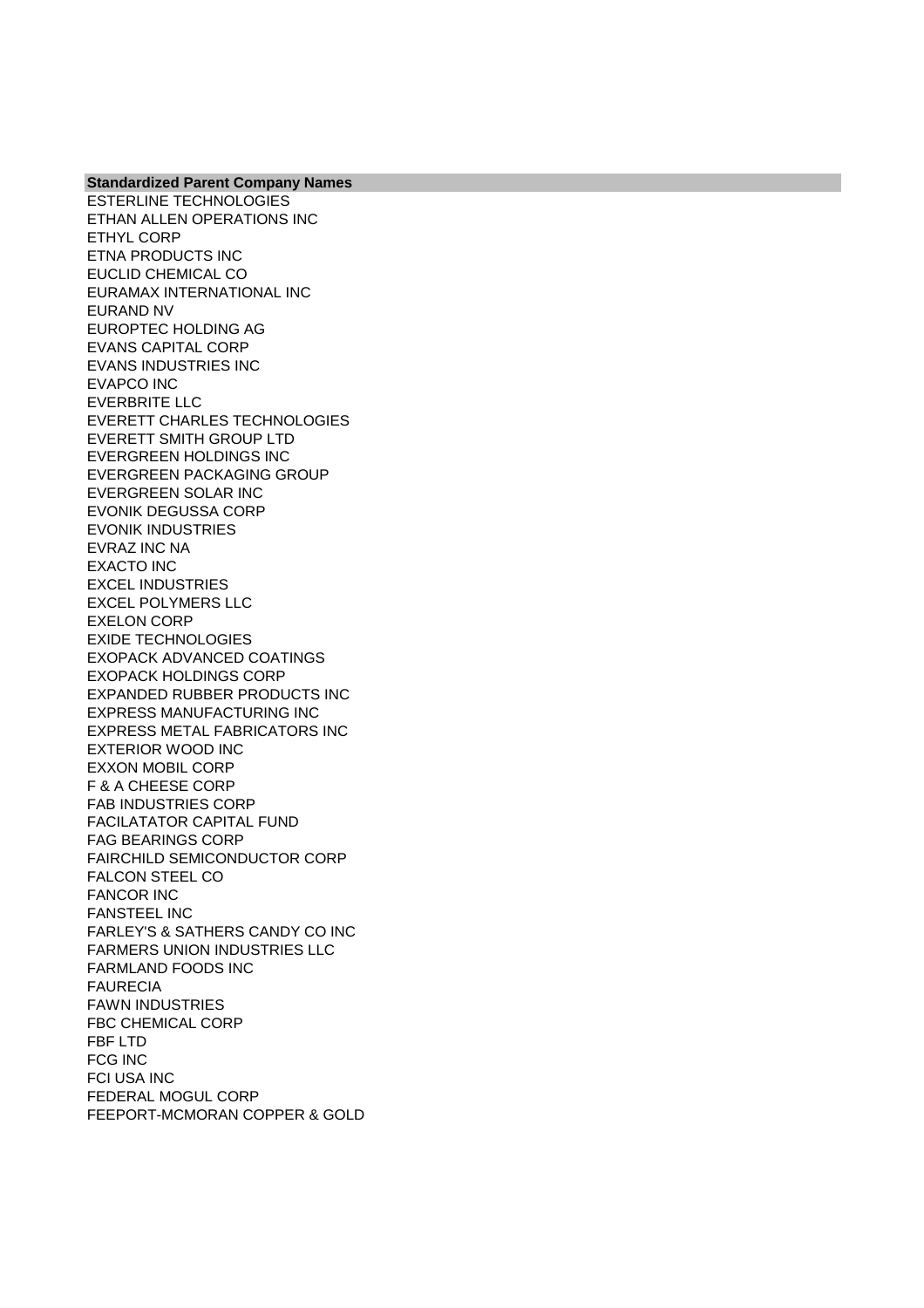FEINTOOL AGLYSS FELKER BROTHERS CORP FELS OFFSHORE PTE LTD FENNER INC FENWAL INTERNATIONAL INC FERALLOY CORP FERGUSON PERFORATING & WIRE CO INC FERRO CORP FERTIG CABINET CO INC FETTEROLF GROUP FHU SHENG INDUSTRIAL LTG FI INC FIBER COMPOSITES LLC FIBER MATERIALS INC FIBERDOME INC FIBERGLASS COATINGS INC FIBERGLASS PRODUCTS INC FIBERGLASS SPECIALITIES INC FIBERMARK NORTH AMERICA INC FIBERTECH COLUMNS INC FIBER-TECH ENGINNERING INC FIBERWEB INC FIELDALE FARMS CORP FILTRATION GROUP INC FINANCIERE ELITECH SAS (FRANCE) FINCANTIERI MARINE GROUP LLC FINCH PAPER HOLDINGS FINELINE INDUSTRIES INC FINGER LAKES CHEMICAL INC FINLEY INVESTMENTS INC FINMECCANICA SPA FINNISH CHEMICALS OY FIOCCHI MUNIZIONI SPA FIRST ATLANTIC CAPITAL CORP FIRST SOLAR FIRST SOURCE WORLDWIDE LLC FIRSTENERGY GENERATION CORP FIRSTLIGHT POWER RESOURCES INC FIRTH RIXSON LTD FISHER & LUDLOW FISHER SCIENTIFIC CO LLC FISHER TANK CO FISKARS BRANDS INC FLAKEBOARD AMERICA LTD FLAMBEAU INC FLEETWOOD ENTERPRISES INC FLETCHER BUILDING PRODUCTS FLEXCON CO INC FLEX-N-GATE CORP FLEXTRONICS INTERNATIONAL USA FLINT GROUP NORTH AMERICA CORP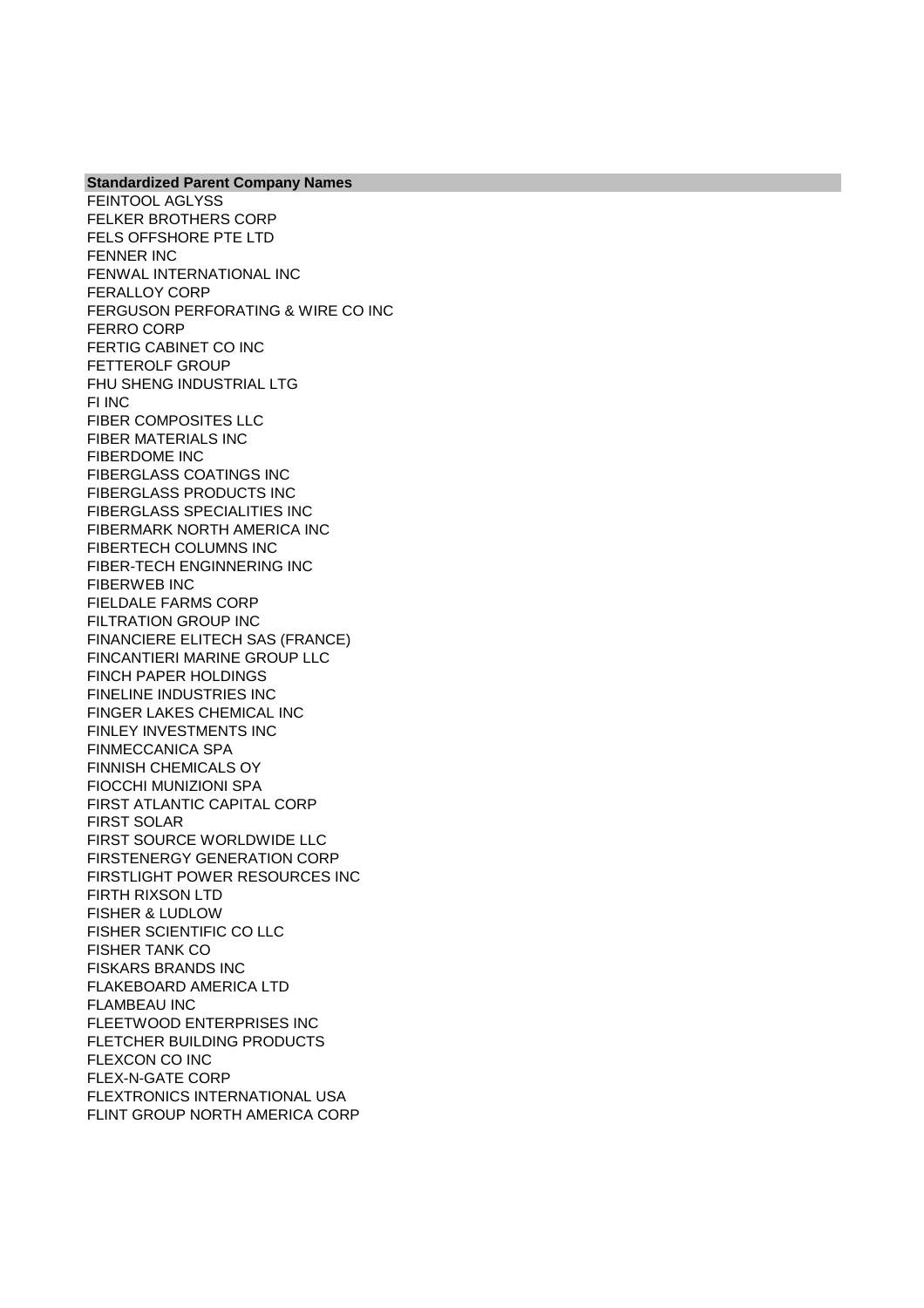**Standardized Parent Company Names** FLO-KEM INC FLORESTONE PRODUCTS CO INC FLORIDA PRODUCTION ENGINEERING FLORIM USA INC FLOTEK FLOW POLYMERS INC FLOWSERVE CORP FLUID MOTION LLC FLUID ROUTING SOLUTIONS INC FLYING J INC FMC CORP FMC TECHNOLOGIES INC FOAM SUPPLIES INC FOAMEX INNOVATIONS INC FOMO PRODUCTS INC FONTANA WOOD PRESERVING FOOD SERVICE HOLDINGS INC FORBO GROUP FORD METER BOX CO INC FORD MOTOR CO FORD MOTOR(50%) & MAZDA JAPAN(50%) FORDYCE CONCRETE CO INC FOREMOST FARMS USA COOPERATIVE FOREMOST SUPERIOR MARBLE FOREST CITY TECHNOLOGIES FORMATION METALS CORP FORMOSA PLASTICS CORP USA FORMTECH INDUSTRIES LLC FORT RECOVERY INDUSTRIES INC FORT WAYNE METALS RESEARCH PRODUCTS CORP FORTUNE BRANDS INC FOSTER FARMS FOSTER'S WINE ESTATES AMERICAS CO FOUNTAIN PLATING CO INC FOX ENERGY CO LLC FPL GROUP INC FPLE MAINE INC FPM LLC FRAEN CORP FRANKE USA HOLDING CO FRANKLIN ELECTRIC CO FRANKLIN GROUP FRANKLIN PRODUCTS INC FRASER PAPERS INC FRAZIER INDUSTRIAL CO FREEPORT MCMORAN COPPER & GOLD FREESCALE SEMICONDUCTOR FRES-CO SYSTEM USA INC FRESENIUS MEDICAL CARE NA FRESH MARK INC FRESNO VALVES & CASTINGS INC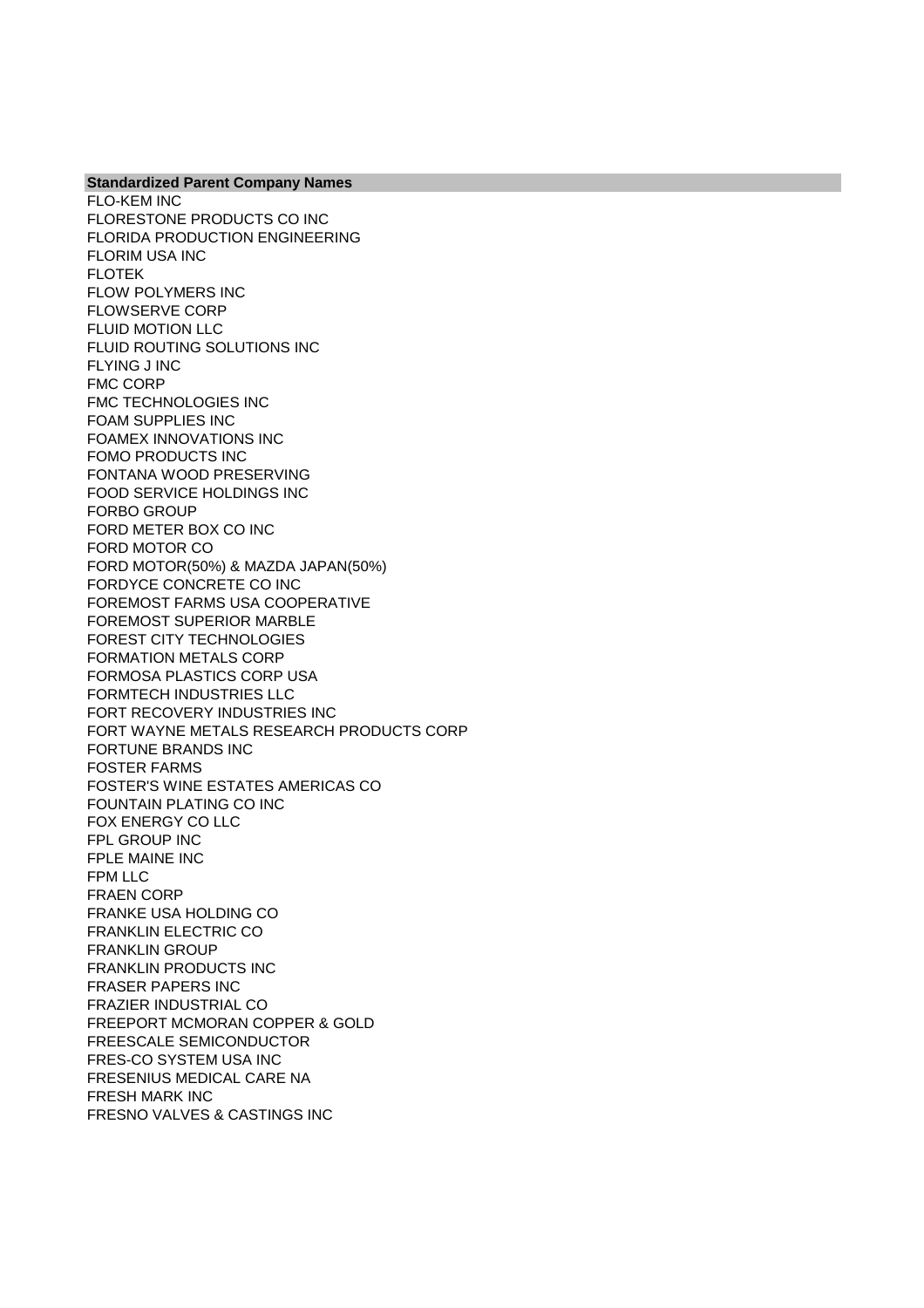FRIT INDUSTRIES INC FRITZ ENTERPRISES INC FRITZ INDUSTRIES INC FRONT RANGE ENERGY LLC FRONTIER OIL CORP FRSL INC FSTI INC FTEAUTOMOTIVE GMBH FUCHS LUBRICANTS CO FUJI HEAVY INDUSTRIES LTD FUJI SPECIALTIES INC FUJIFILM HOLDINGS AMERICA CORP FUJITSU AMERICA FULL VISION INC FURAN TECHNOLOGY GROUP INC FURNITURE BRANDS INTERNATIONAL FUSHI COPPERWELD INC FUTURA CORP FUTURE FOAM INC FUTUREFUEL CORP FWD SEAGRAVE HOLDINGS LP G A AVRIL CO G3 INDUSTRIES INC GA RICHARDS GAC CHEMICAL CORP GACO WESTERN LLC GAF BUILDING MATERIALS GAF ELK CORP GALEY & LORD INDUSTRIES LLC GALLO CATTLE CO GALVAN INDUSTRIES GAMCO COMPONENTS GROUP LLC GAMESA TECHNOLOGY CORP INC GAMMA HOLDING USA INC GANNON & SCOTT GARDNER DENVER INC GARDNER GLASS PRODUCTS INC GARDNER INDUSTRIES INC GARE INC GARMIN INTERNATIONAL INC GARRATT-CALLAHAN CO GARY-WILLIAMS ENERGY CORP GAS COMPONENTS GROUP INC GATES CORP GAYLORD CHEMICAL CO LLC GAYSTON CORP GB ENTERPRISES GCC OF AMERICA GDF SUEZ NORTH AMERICA GEA PROCESS ENGINEERING COLUMBIA MD

**Standardized Parent Company Names**

FREUDENBERG-NOK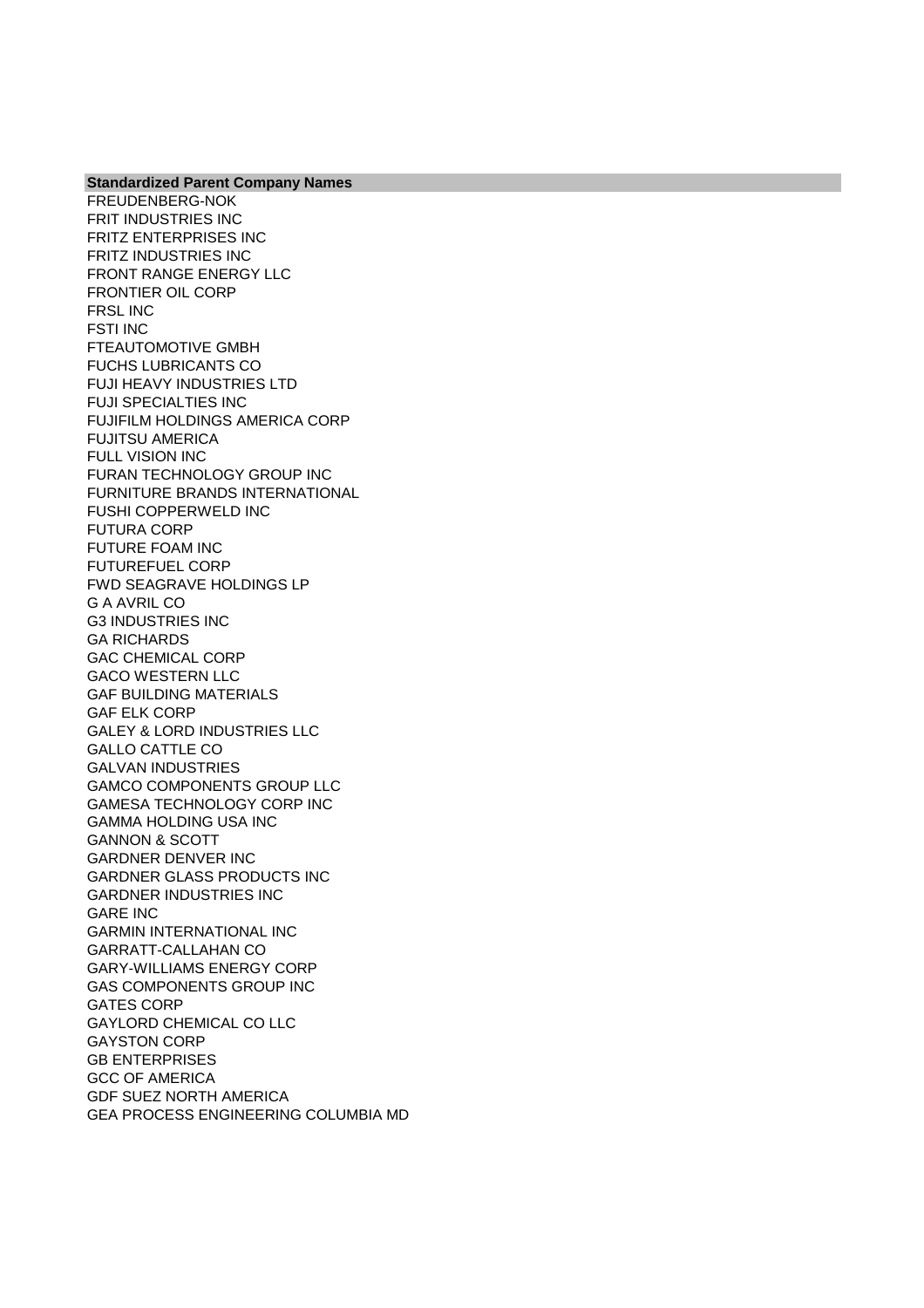**Standardized Parent Company Names** GECOM CORP GEHL CO GELITA USA GEM GRAVURE CO INC GEMARK CORP GEMINI INC GEMINI INDUSTRIES INC GEMTRON CORP **GENCO** GENCORP INC GENERAC POWER SYSTEMS INC GENERAL CABLE CORP GENERAL CHEMICAL LLC GENERAL DYNAMICS CORP GENERAL ELECTRIC CO (GE CO) GENERAL FINANCE INC GENERAL METALS POWDER CO GENERAL MILLS INC GENERAL MONITORS GENERAL MOTORS LLC GENERAL SHALE BRICK INC GENERAL TECHNOLOGY INC GENIE ELECTRONICS CO INC GENLABS GENOVIQUE SPECIALTIES CORP GENOYER GENTEK INC GENTEX CORP GENUINE PARTS CO GENZYME CORP GEO SPECIALTY CHEMICALS INC GEODIS GLOBAL SOLUTIONS USA INC GEONET BIOFUELS INC GEORG FISCHER GEORGE KOCH & SONS GEORGE S COYNE CHEMICAL CO INC GEORGE'S INC GEORGIA CARPET FINISHERS INC GEORGIA GULF CORP GEOTEK GERBER PRODUCTS CO GERDAU GROUP GERRESHEIMER GLASS INC GESTAMP NA GETCO INDUSTRIES GETTY PETROLEUM MARKETING INC GHENT MANUFACTURING INC **GHSP** GIANT CEMENT HOLDING INC GIANT RESOURCE RECOVERY - ATTALLA INC GIBRALTAR INDUSTRIES INC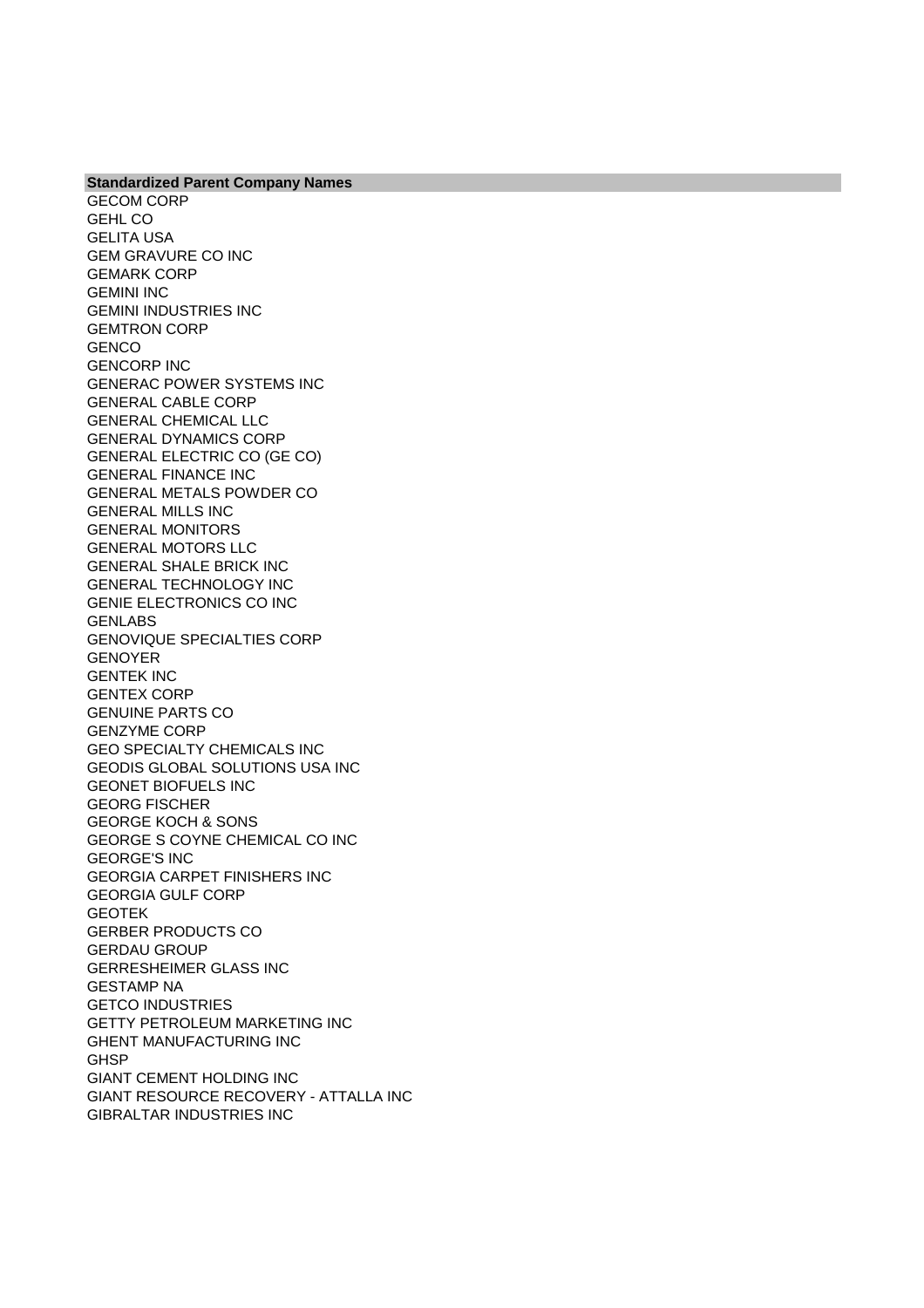**Standardized Parent Company Names** GIBSON PRODUCTS LP GICC HOLDINGS INC GICHNER SYSTEMS GROUP INC GIFFIN INC GIRARD INDUSTRIES LTD GIVAUDAN SA GKL CORP GKN NORTH AMERICA INC GLACIAL LAKES ENERGY LLC GLACIER NORTHWEST INC GLANBIA PLC GLASFORMS INC GLASPRO INC GLASS & DOOR INTERNATIONAL INC GLASSMAN HIGH VOLTAGE GLAXOSMITHKLINE INC GLEASON CORP GLECO PLATING INC GLEN RAVEN TECHNICAL FABRICS LLC GLOBAL AUTOMOTIVE SYSTEMS GLOBAL BRASS & COPPER INC GLOBAL COMPOSITES INC GLOBAL COS LLC GLOBAL ETHANOL LLC GLOBAL INDUSTRIES TECHNOLOGIES INC GLOBAL INNOVATION CORP GLOBAL REVCO TERMINAL LLC GLOBAL SOUTH TERMINAL LLC GLOBALPETROLEUM CORP GLOBE METALLURGICAL INC GO CARLSON INC GOLDCORP INC GOLDEN METALS INC GOLDEN PEANUT CO LLC GOLDEN VALLEY ELECTRIC ASSOCIATES INC GOLDIS ENTERPRISES INC GOLDMAN SACHS GROUP INC GOLDSBORO MILLING CO GOLDSCHMIDT-THERMIT GROUP GOODMAN GLOBAL HOLDINGS INC GOODMAN HOLDING CO GOODRICH CORP GOODWIN CO GORDON TERMINAL SERVICE CO OF PA GORMAN-RUPP CO GPI CORP GPI HOLDING INC GRACO INC GRAFIL INC GRAFTECH INTERNATIONAL LTD GRAHAM PARTNERS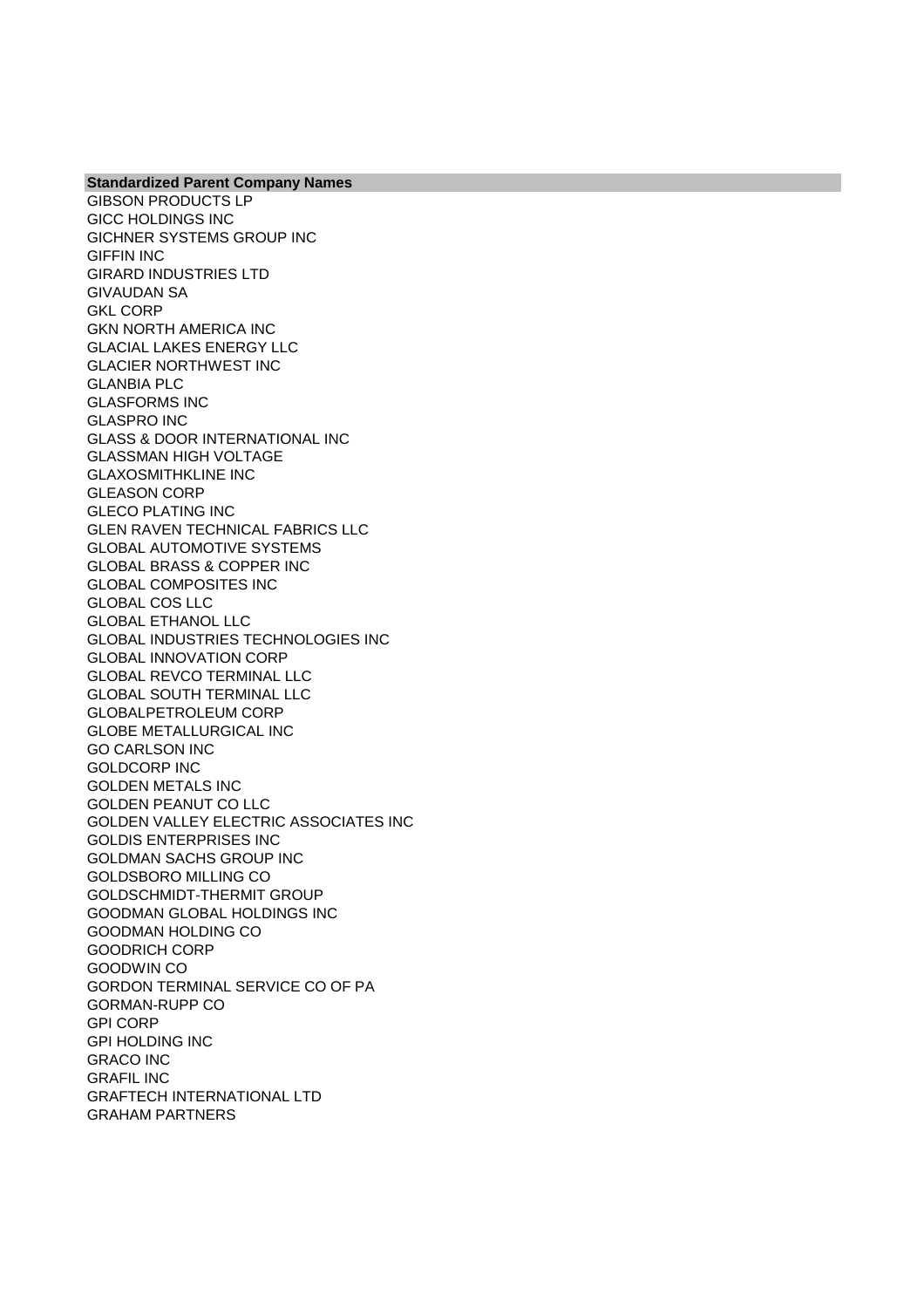**Standardized Parent Company Names** GRAND HAVEN BOARD OF LIGHT & POWER GRANDE CHEESE CO GRANDOR CORP GRANDVIEW PRODUCTS CO INC GRAPHIC PACKAGING INTERNATIONAL INC GRAPHITE MACHINING INC GRAPHITE METALLIZING HOLDINGS INC GRAYMONT LTD GRAYMONT WESTERN US INC GREAT BASIN GOLD LTD GREAT DANE LP GREAT LAKES CHEESE CO INC GREAT PLAINS ENERGY GREAT PLAINS MANUFACTURING INC GREAT RIVER ENERGY GREAT SOUTHERN WOOD PRESERVING INC **GREATBATCH** GREDE HOLDINGS LLC GREEN BAY PACKAGING INC GREEN DIAMOND RESOURCES CO GREEN PLAINS RENEWABLE ENERGY INC GREEN TOKAI CO LTD GREEN VALLEY CHEMICAL CORP GREENBRIER COS GREENE TWEED OF DELAWARE GREENFIELD ETHANOL GREENWICH INDUSTRIES LP GREER INDUSTRIES GREIF INC GREYSTONE INC GRIFFIN INDUSTRIES INC GRIFFIN PIPE PRODUCTS CO GRIFFITH ENERGY INC GRISWOLD INDUSTRIES GROSCHOPP INC GROUP O GROW MORE INC **GRUNDFOS** GRUNER & JAHR USA GROUP INC GRUPO ANTOLIN GRUPO IMSA GTL RESOURCES USA INC GUARDIAN INDUSTRIES CORP GUILFORD MILLS INC GULBRANDSEN GULF CHEMICAL & METALLURGICAL CORP GULF COAST CHEMICAL INC GULF ISLAND FABRICATION INC GULF OIL LP GVW HOLDINGS LLC GWF POWER SYSTEMS LP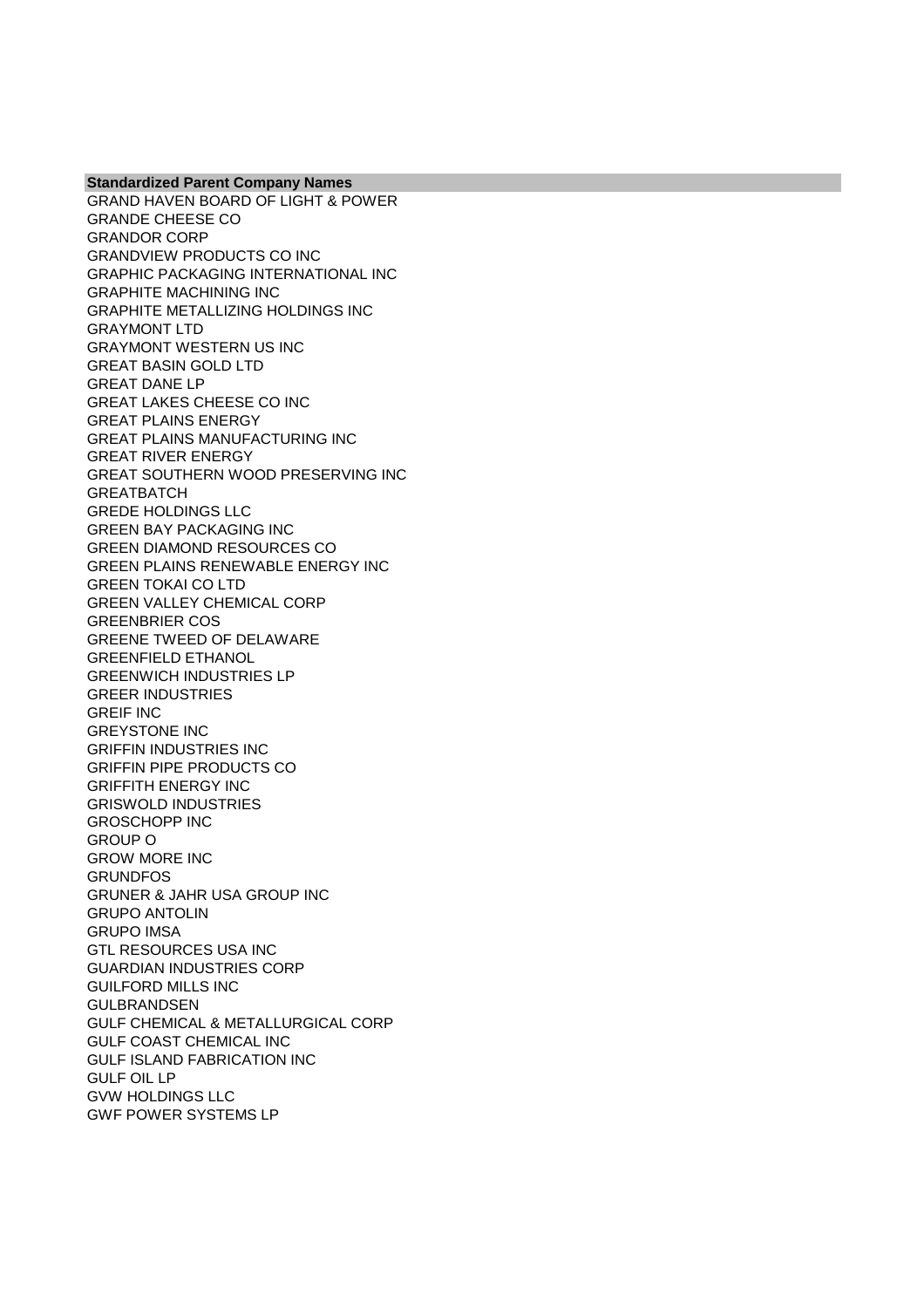**Standardized Parent Company Names** H & M PLATING CO H & S MANUFACTURING CO INC H C COMPOSITES LLC H H I GROUP HOLDINGS LLC H J HEINZ CO H L BLACHFORD LTD H P HOOD LLC HA INTERNATIONAL LLC HAAG STREIT USA HABASIT AG HACHETTE LIVRE HAGAN-KENNINGTON OIL CO HAIN PURE PROTEIN HALDEX AB HALDOR TOPSOE/ AS HALLIBURTON CO HALLMARK CARDS INC HALLSTAR CO HAMAKUA ENERGY PARTNERS LP HAMBRO FOREST PRODUCTS INC HAMILTON SUNDSTRAND CORP HAMMOND GROUP INC HAMPSON IND HAMPTON CAPITAL PARTNERS HAMPTON LUMBER MILLS HANESBRANDS INC HANFORD LP HANNA STEEL CORP HANOVER FOODS CORP HANS ROTHENBUHLER & SON INC HANWHA MACHINERY AMERICAN CORP HARBISNO-FISCHER MANUFACTURING HARCROS CHEMICALS INC HARDEE POWER PARTNERS LTD HARDEN FURNITURE INC HARIMA USA HARLEY-DAVIDSON MOTOR CO HARPER CORP OF AMERICA HARPER COS INTERNATIONAL HARPER INDUSTRIES HARPURE ENTERPRISES INC HARRELLS INC HARRIS CORP HARRISON POULTRY INC HARRISON STEEL CASTINGS CO HARROW PRODUCTS HARSCO CORP HARTLAND FUEL PRODUCTS HARTSON-KENNEDY CABINET TOP CO INC HARTZELL PROPELLER INC HARVARD CUSTOM MANUFACTURING LLC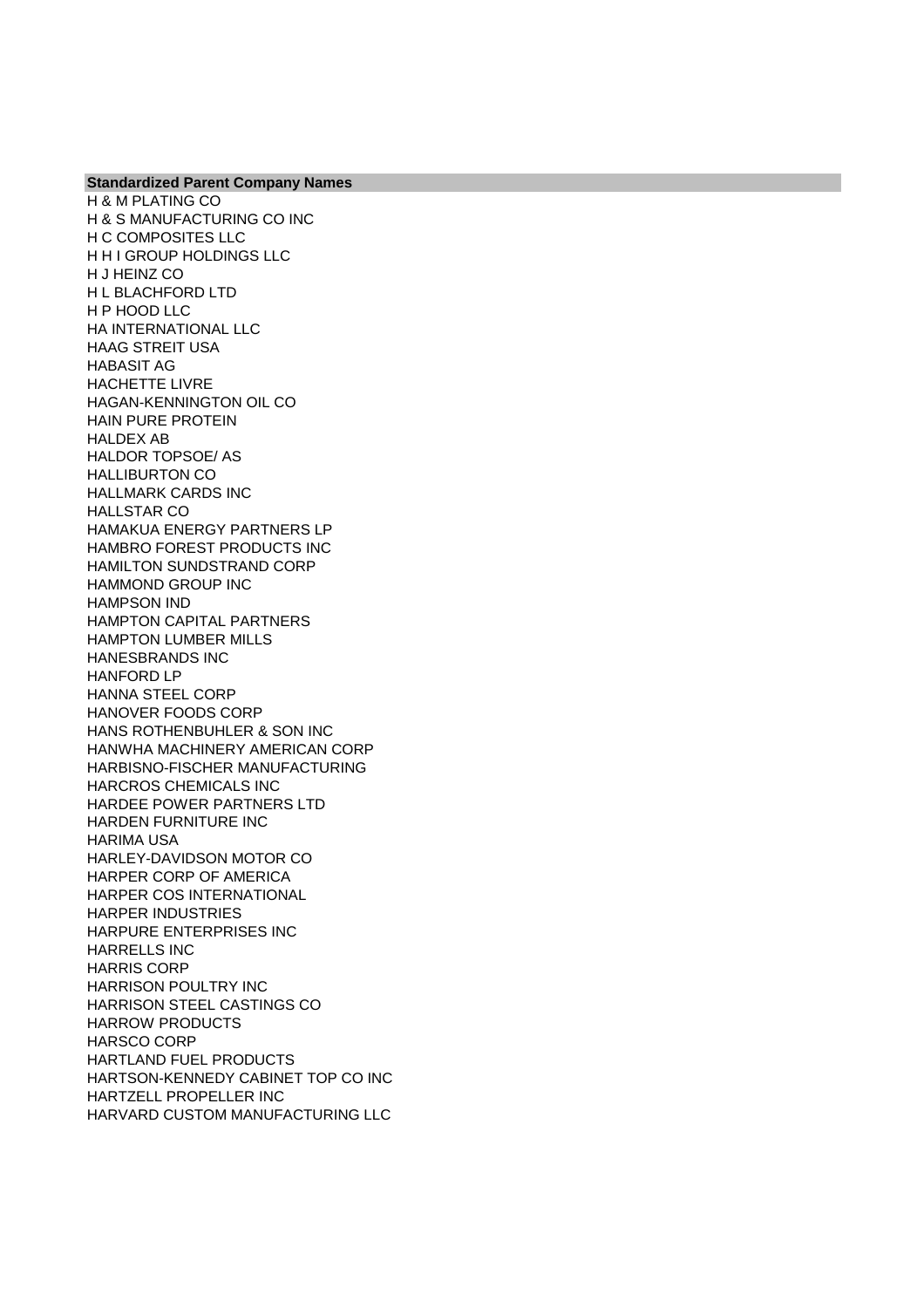**Standardized Parent Company Names** HARVEY INDUSTRIES LLC HASA INC HASTINGS UTILITIES HAULOTTE US INC HAUSNER HARD-CHROME INC HAWAIIAN ELECTRIC INDUSTRIES INC HAWK CORP HAWKER BEECHCRAFT CORP HAWKEYE MENLO LLC HAWKEYE RENEWABLES LLC HAWKEYE VENTURES HAWKINS INC HAYES LEMMERZ INTERNATIONAL INC HAYNES INTERNATIONAL INC HAYWARD INDUSTRIES INC HB FULLER CO HBD INDUSTRIES INC HBD/THERMOID INC HBMA HOLDINGS LLC HC STARCK INC HCC AMETEK HCC INDUSTRIES INC HD SUPPLY CONSTRUCTION SUPPLY LTD HEAD PENN RACQUET SPORTS HEADWATERS INC HEARTLAND PRECISION FASTENERS HEAT & CONTROL HEAT TREATING INC HEATBATH CORP HEB GROCERY CO LP HEBRON BRICK COS HECLA MINING CO HEDRICK INDUSTRIES HEE ENVIRONMENTAL ENGINEERING LLC HEIDENHAIN HOLDING INC HEIK HOLDING CO HEITKAMP & THUMANN GROUP HELENA CHEMICAL CO HELGESEN INDUSTRIES HELLA NA HENDRICK MANUFACTURING CO HENDRICKS HOLDING CO INC HENDRIX & DAIL INC HENKEL CORP HENNIGES AUTOMOTIVE INC HENRY CO HENTZEN COATINGSINC **HERAEUS** HERITAGE-WTI LLC HERMES CONSOLIDATED INC **HERO**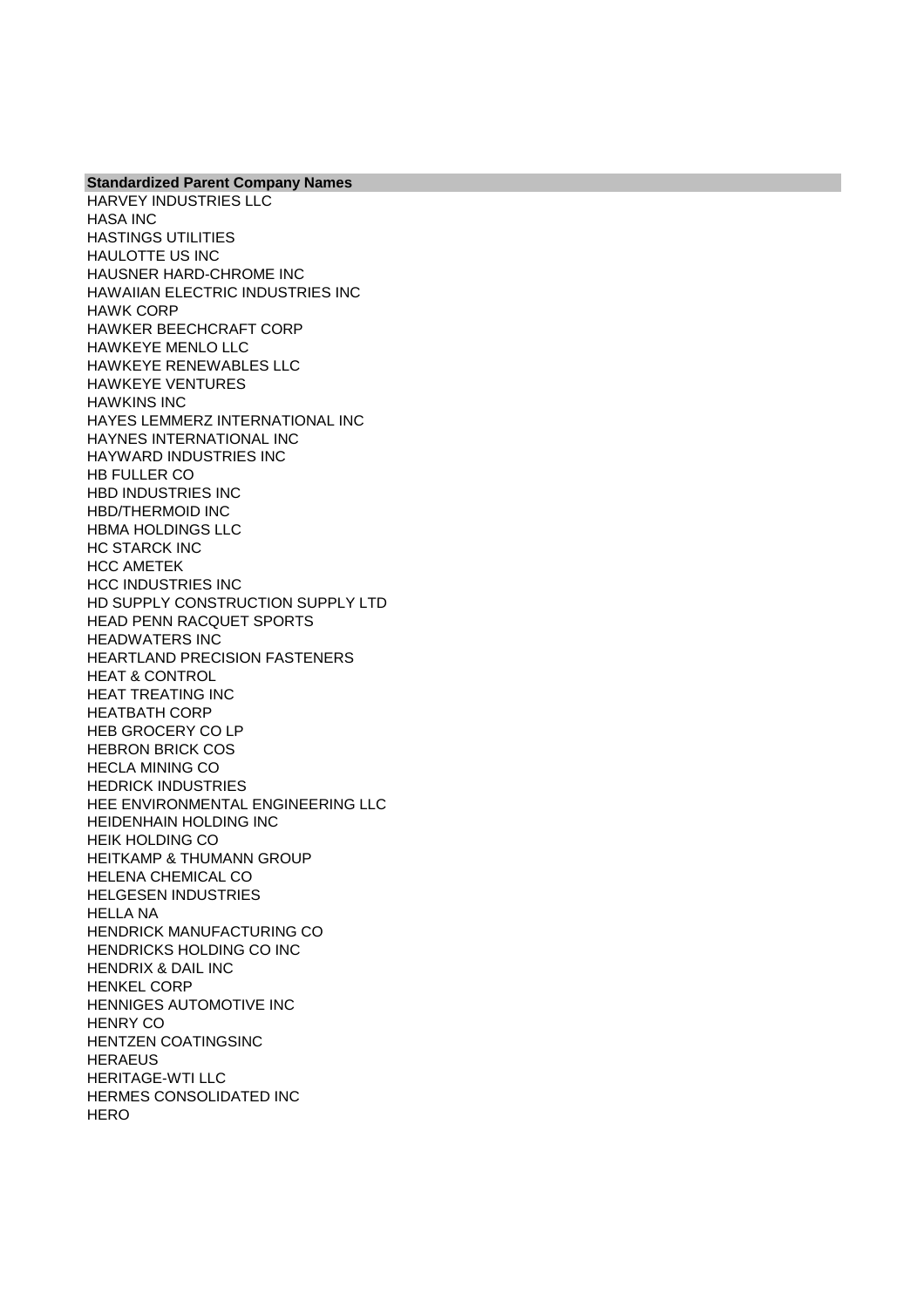**Standardized Parent Company Names** HEROUX DEVTEK INC HERSCHFELD HOLDING LP HERSHEY CO HESS CORP HESS PRINT SOLUTIONS HEWLETT-PACKARD CO HEXCEL CORP HEXION SPECIALTY CHEMICALS INC HEXPOL AB HEYCO INC HFI LLC HH BROWN CO HHI GROUP HOLDINGS LLC HI PLAINS FEED LLC HI ROLLER CONVEYORS HI TECMETAL GROUP INC HICKORY SPRINGS MANUFACTURING CO HIG CHEMICALS HIGH INDUSTRIES INC HIGH SIERRA ENERGY LP HIGHLAND INTERNATIONAL INC HIGHLAND PLATING CO HIKMA PHARMACEUTICAL HILAND DAIRY FOODS CO HILEX POLY CO LLC HILL & SMITH HILL BROTHERS CHEMICAL CO HILLENBRAND INDUSTRIES HILL-ROM INC HILLSBORO FARMERS COOPERATIVE WAREHOUSE HILLYARD INDUSTRIES INC HILMAR CHEESE CO HIREL SYSTEMS LLC HIRSCHFELD HOLDINGS LP HIRUTA KOGYO CO LTD HIS PAINT MANUFACTURING CO HITACHI AUTOMOTIVE SYSTEMS LTD HITACHI METALS OF AMERICA LTD HITACHI POWDERED METALS CO LTD HITCHINER MANUFACTURING CO INC HIXSON LUMBER SALES HJ BAKER & BRO INC HL BLACHFORD LTD MISSISSAUGA ON CANADA HMF GROUP INC HNI CORP HODGDON POWDER CO HOFFMANN-LAROCHE INC HOFMANN INDUSTRIES INC HOGAN MANUFACTURING INC H-O-H WATER TECHNOLOGY INC HOHMAN PLATING & MFG INC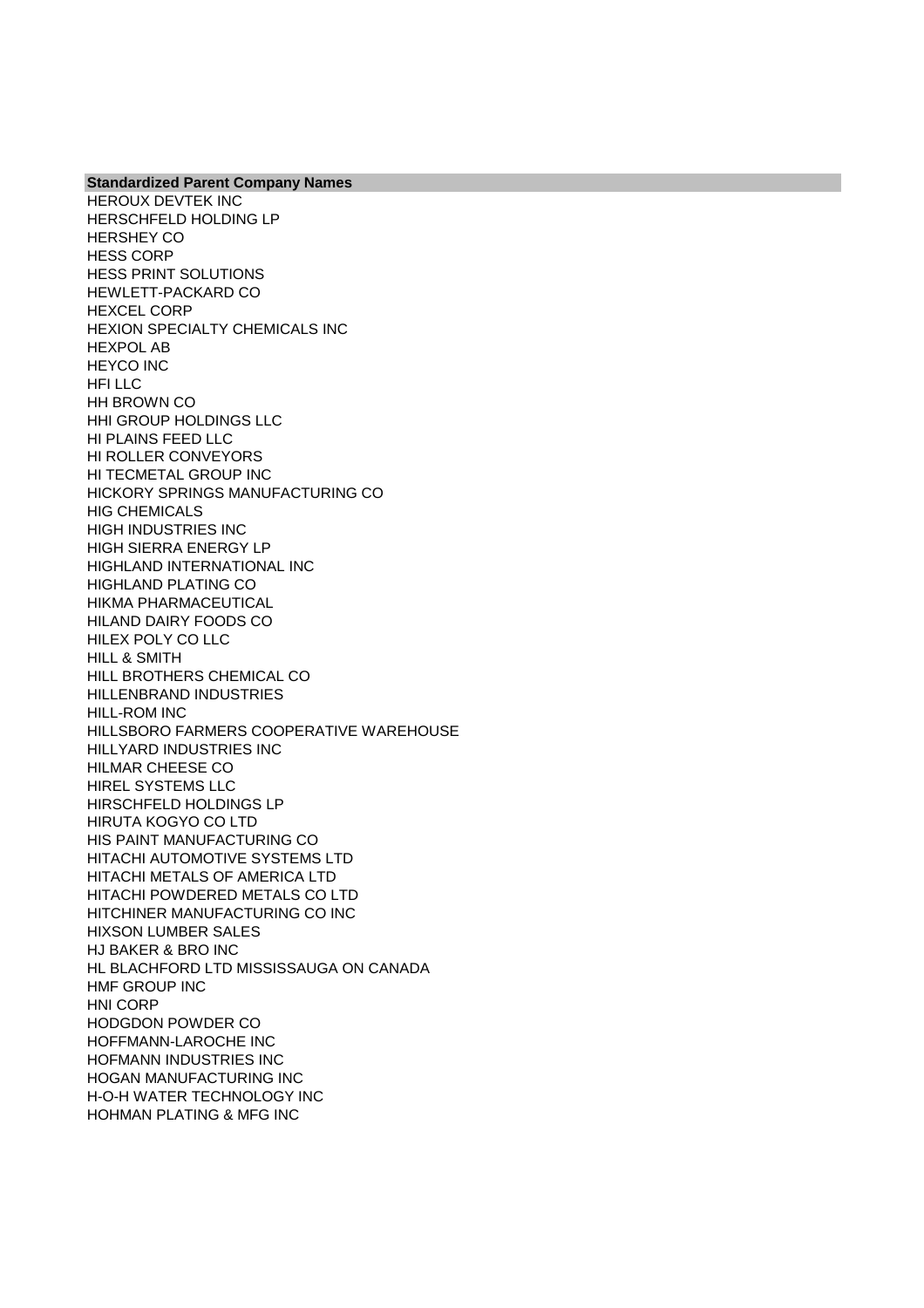HOLCIM (US) INC HOLLAND BOARD OF PUBLIC WORKS HOLLAND COLOURS NV HOLLAND USA HOLLEY PERFORMANCE PRODUCTS HOLLIDAY ROCK CO INC HOLLINGSWORTH & VOSE CO HOLLISTER INVESTMENT CORP HOLLOWAY HOUSE INC HOLLY CORP HOLLYOAK CHEMICAL INC HOLOGIC INC HOMAN INDUSTRIES HOMESTAKE MINING CO HONAN HOLDING'S USA INC HONEYWELL INTERNATIONAL INC HONOLULU WOOD TREATING LLC HOOD COS INC HOOSIER ENERGY REC INC HOOVER MATERIALS HANDLING GROUP INC HOOVER WOOD PRODUCTS HOLDING INC HOPKINSVILLE ELEVATOR CO HORMEL FOODS CORP HORNERXPRESS SOUTH FLORIDA HORSEHEAD HOLDING CORP HORTON INDUSTRIES INC HOSHIZAKI ELECTRIC CO LTD HOSPIRA INC HOUCHENS INDUSTRIES HOUGHTON CHEMICAL CORP HOUGHTON INTERNATIONAL INC HOUSE OF RAEFORD HOWARD FINISHING LLC HOWARD INDUSTRIES INC HP HOOD LLC HP PELZER AUTOMOTIVE SYSTEMS INC HPI PRODUCTS INC HUBBARD FEEDS INC HUBBARD-HALL INC HUBBELL HOLDING CORP HUBBELL INC HUDAPACK METAL TREATING INC HUDBAY MINERALS INC HUDSON ASPHALT GROUP HUDSON BAY MINING & SMELTING CO HUDSON CORP HUDSON LIQUID ASPHALT INC HUDSON TECHNOLOGIES INC HUF HULSBECK & FURST HUGGINS METAL FINISHING HUGHES COMMUNICATIONS INC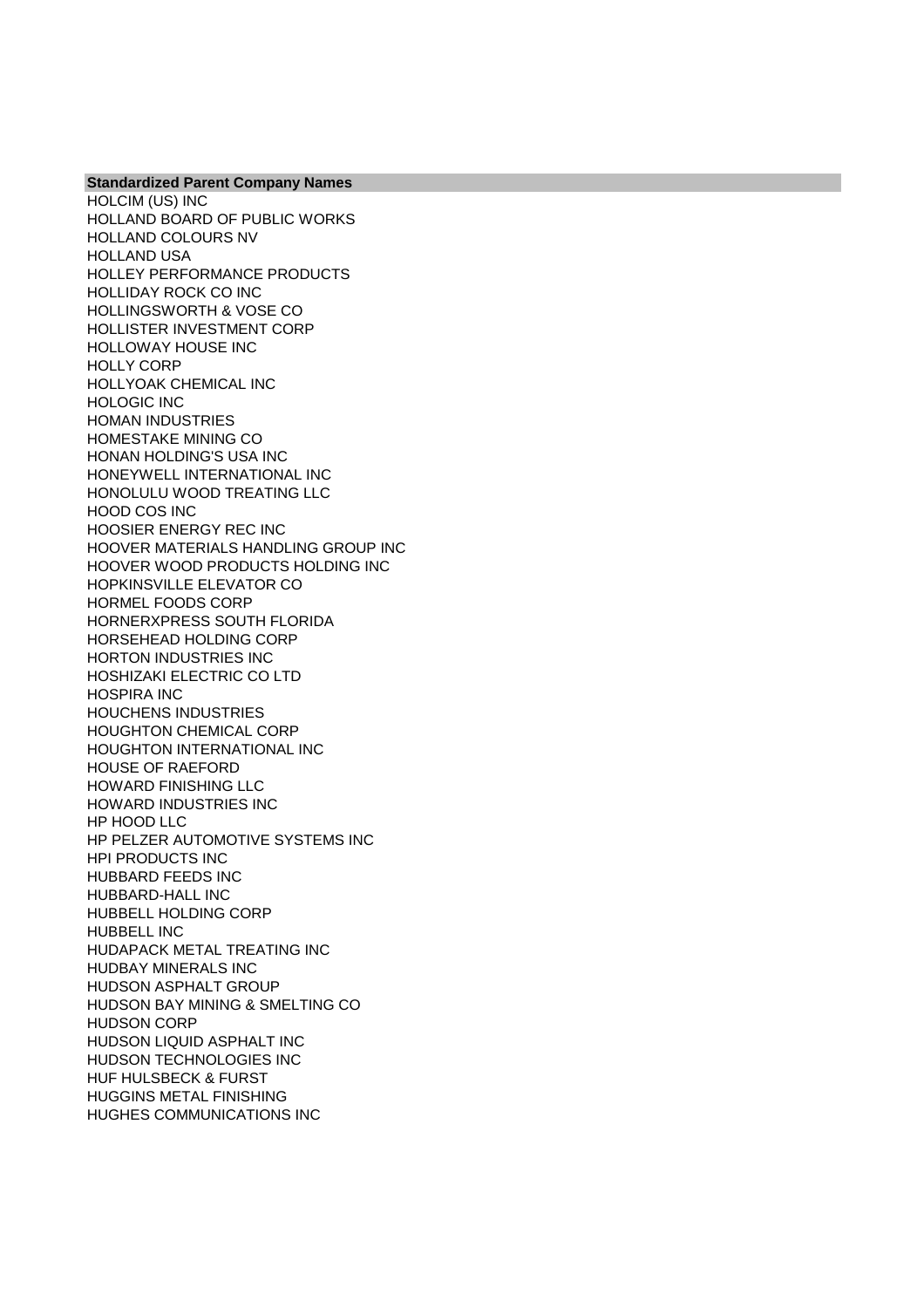HUHTAMAKI AMERICAS INC HUKILL CHEMICAL CORP HUMBOLDT REDWOOD CO LLC HUNT CAPITAL CORP HUNT CRUDE OIL SUPPLY CO A CORP HUNT FOREST PRODUCTS INC HUNT REFINING CO HUNTER DOUGLAS HUNTSMAN INC HUSKY ENERGY INC HUSQVARNA FORESRTY PRODUCTS NORTH AMERICA INC HUSSEY COPPER LTD HUTCHENS INDUSTRIES INC HUTCHINSON CORP HUTCHINSON SEALING SYSTEMS INC HUTCHINSON TECHNOLOGY INC HYCO INTERNATIONAL LLC HYDE MANUFACTURING CO HYDRIL CO HYDRITE CHEMICAL CO HYDRO ALUMINUM NORTH AMERICA HYDRODEC NORTH AMERICA HOLDINGS INC HYDRO-GEAR HYOSUNG USA INC HYPERTHERM INC HYSTER-YALE MATERIALS HANDLING INC HY-TEC FIBERGLASS INC I PRODUCTS CORP IAC NORTH AMERICA IBM CORP IC CORP ICC INDUSTRIES ICI PAINTS PUERTO RICO INC ICL PERFORMANCE PRODUCTS FINANCE INC ICL-IP AMERICA INC ICS INC IDAHO ASPHALT SUPPLY INC IDAHO FOREST GROUP LLC IDEAL CHEMICAL & SUPPLY CO IDEAL INDUSTRIES INC IDEMITSU KOSAN IDEX CORP ILLINOIS TOOL WORKS INC **ILSCO** IMATION CORP IMC IMI AMERICAS INC IMPERIAL ELECTRIC IMPERIUM RENEWABLES INC IMPRESS USA INC IMS DIV TUBE CITY IMS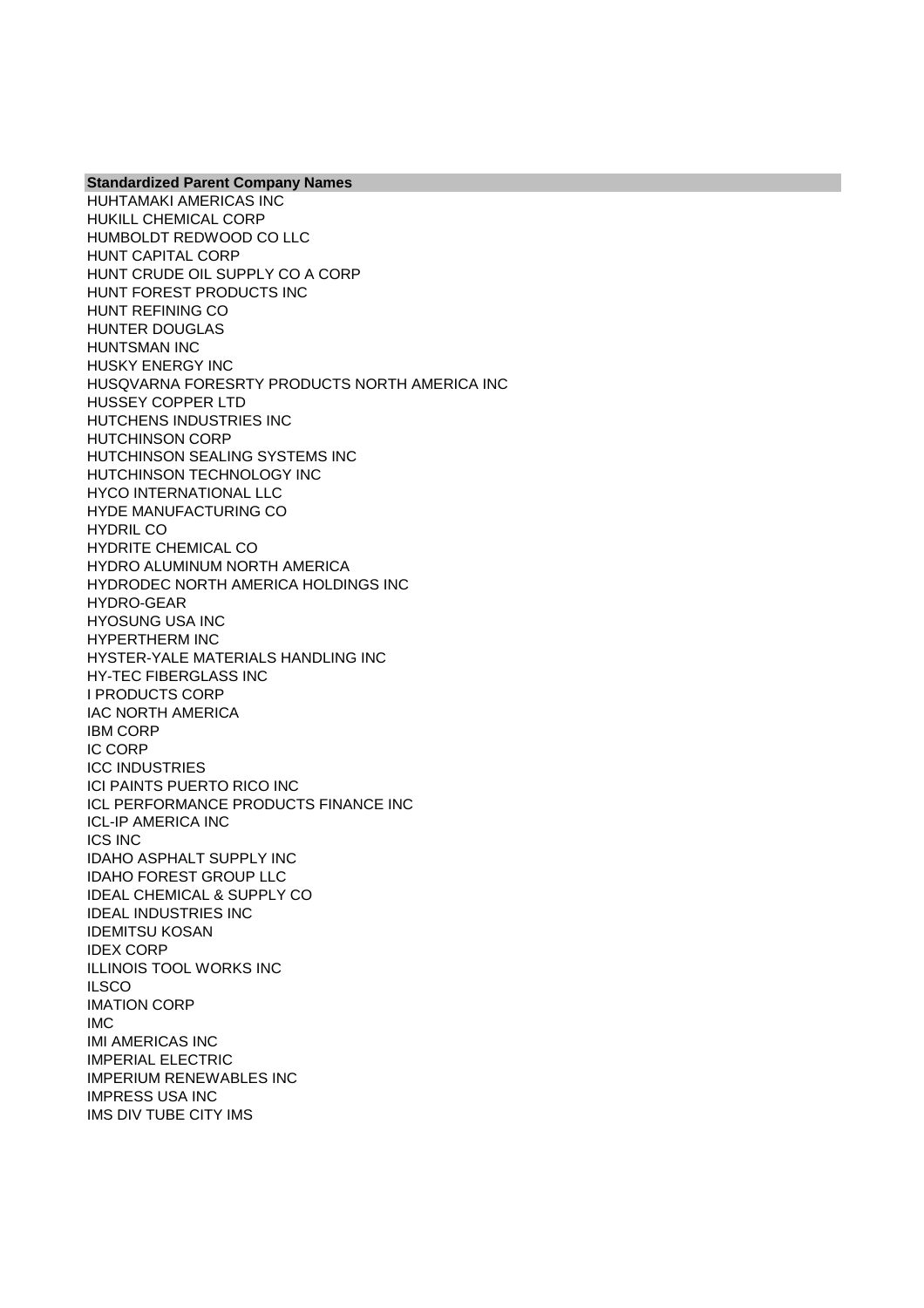**Standardized Parent Company Names** IMSAMET INC IMTT IMURA INTERNATIONAL USA INC INALFA ROOF SYSTEMS USA INCHEM HOLDINGS INCO US INC INDECK ENERGY INDEL INC INDEPENDENT CAN CO INDEPENDENT CHEMICAL CORP INDIANTOWN COGENERATION LP INDIUM CORP OF AMERICA INDULAC INDUPLATE OPERATIONS LLC INDUSTRIAL CHEMICAL INDUSTRIAL CHROME PLATE INC INDUSTRIAL DIELECTRICS INC INDUSTRIAL FIBERGLASS SPECIALTIES INC INDUSTRIAL FINISHING PRODUCTS INDUSTRIAL HARD CHROME LTD INDUSTRIAL OILS UNLIMITED INC INDUSTRIAS UNIDAS SA DE CV INENTEC CHEMICAL LLC INEOS USA LLC INFASTECH CO INFINEUM USA INC INFINITECH SURFACE FINISHING( DBA) INFINITI SOLUTIONS USA INC ING LORO PIANA QUARONA ITALY INGERSOLL-RAND CO INNOSPEC INC INNOVANCE INC INNOVATIVE CHEMICAL TECHNOLOGIES INC INNOVATRIC INC INOAC USA INOLEX CHEMICAL CO INOVAR INPRO CORP INSIGHT EQUITY ACQUISITION PARTNERS LP INSTEEL INDUSTRIES INC INSTITUTIONAL CASEWORK INC INSULFOAM INTEGRA LIFE SCIENCES INTEGRATED CIRCUIT PACKAGING CORP INTEGRATED DEVICE TECHNOLOGY INTEGRATED DNA TECHNOLOGIES INTEGRYS ENERGY GROUP INC INTEL CORP INTERCAT INC INTERCONTINENTAL CHEMICAL CORP INTERFACE AMERICAS HOLDING LLC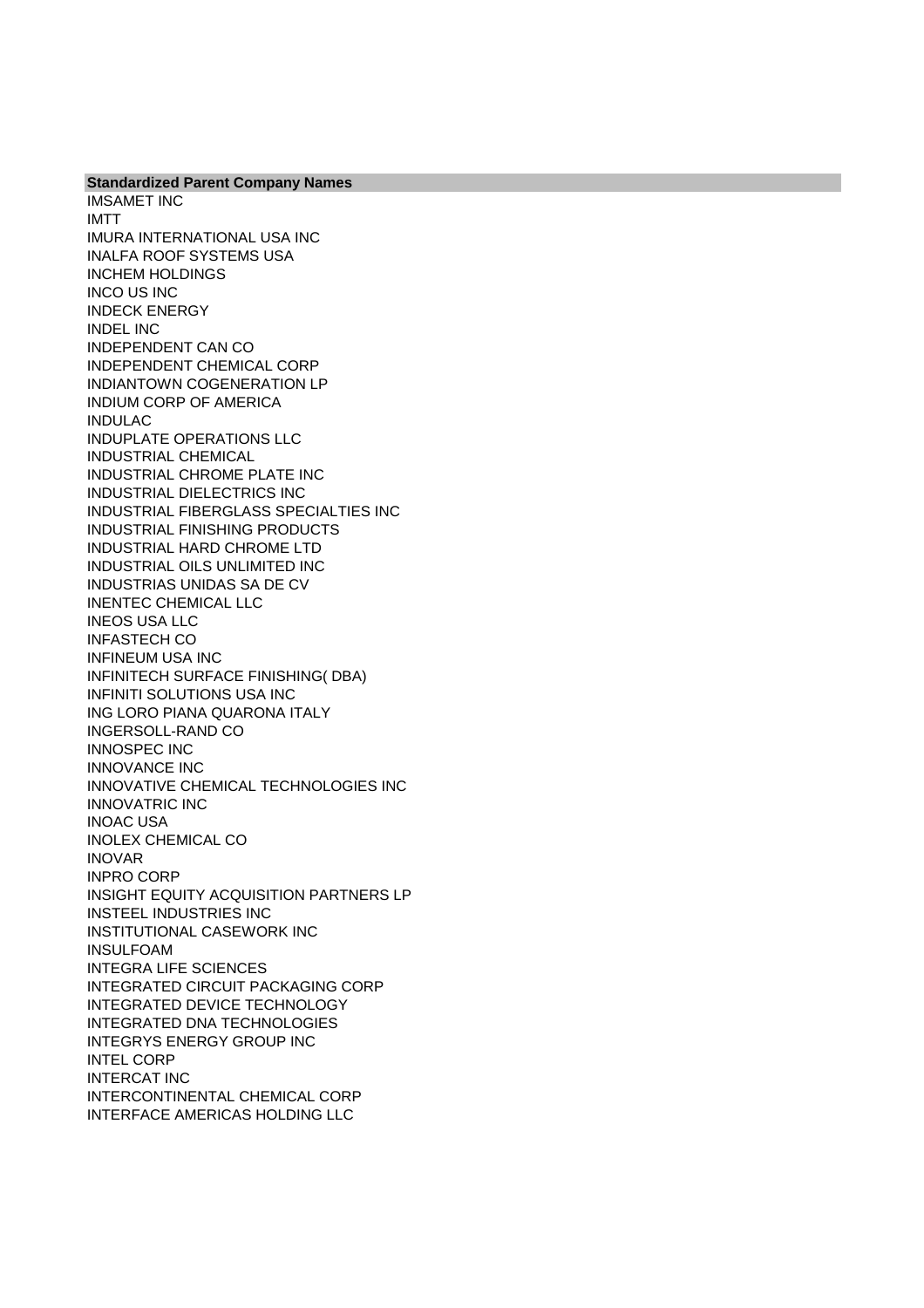**Standardized Parent Company Names** INTERLOCK INDS INC

INTERMEC INC INTERMET CORP INTERMOUNTAIN POWER AGENCY INTERNATIONAL ALUMINUM CORP INTERNATIONAL AUTOMOTIVE COMPONENTS INTERNATIONAL COAL GROUP INC INTERNATIONAL CONTROLS & MEASUREMENTS CORP INTERNATIONAL FLAVORS & FRAGRANCES INC INTERNATIONAL FOREST PRODUCTS LTD INTERNATIONAL KNIFE & SAW INC INTERNATIONAL MINERAL TECHNOLOGIES LLC INTERNATIONAL PAPER CO INTERNATIONAL RECTIFIER CORP INTERNATIONAL RESISTIVE CO INTERNATIONAL SPECIALTY PRODUCTS INC INTERNATIONAL STEEL SERVICES INC INTERNATIONAL TEXTILE GROUP INTERNATIONAL TRUCK & ENGINE CORP INTERNATIONAL WAXES INC INTERNATIONAL WIRE GROUP INTERPLASTIC CORP INTERPLEX INDUSTRIES INTERPOLYMER CORP INTER-POWER/AHL/CON PARTNERS LP INTERSTATE BRANDS CORP INTERSTATE CHEMICAL CO INC INTERSTATE RESOURCES INC INTERTAPE POLYMER GROUP INTERTNATIONAL WIRE GROUP INTERVESTMENT CORP INVENSYS PLC INVESTEC INX GROUP LTD INX INTERNAITONAL INK CO IOFINA PLC IOWA TURKEY GROWERS COOPERATIVE IPS CORP IRACORE INTERNATIONAL INC IRVING OIL TERMINALS INC IRWIN INDUSTRIAL TOOL CO ISE CHEMICALS CORP ISK BIOCIDES INC ISP SYNTHETIC GP LLC ITEN INDUSTRIES INC ITOCHU CORP OF AMERICA INC ITRON INC ITT CORP IVC INDUSTRIAL COATINGS INC IWASAKI ELECTRIC CO LTD J & M PLATING INC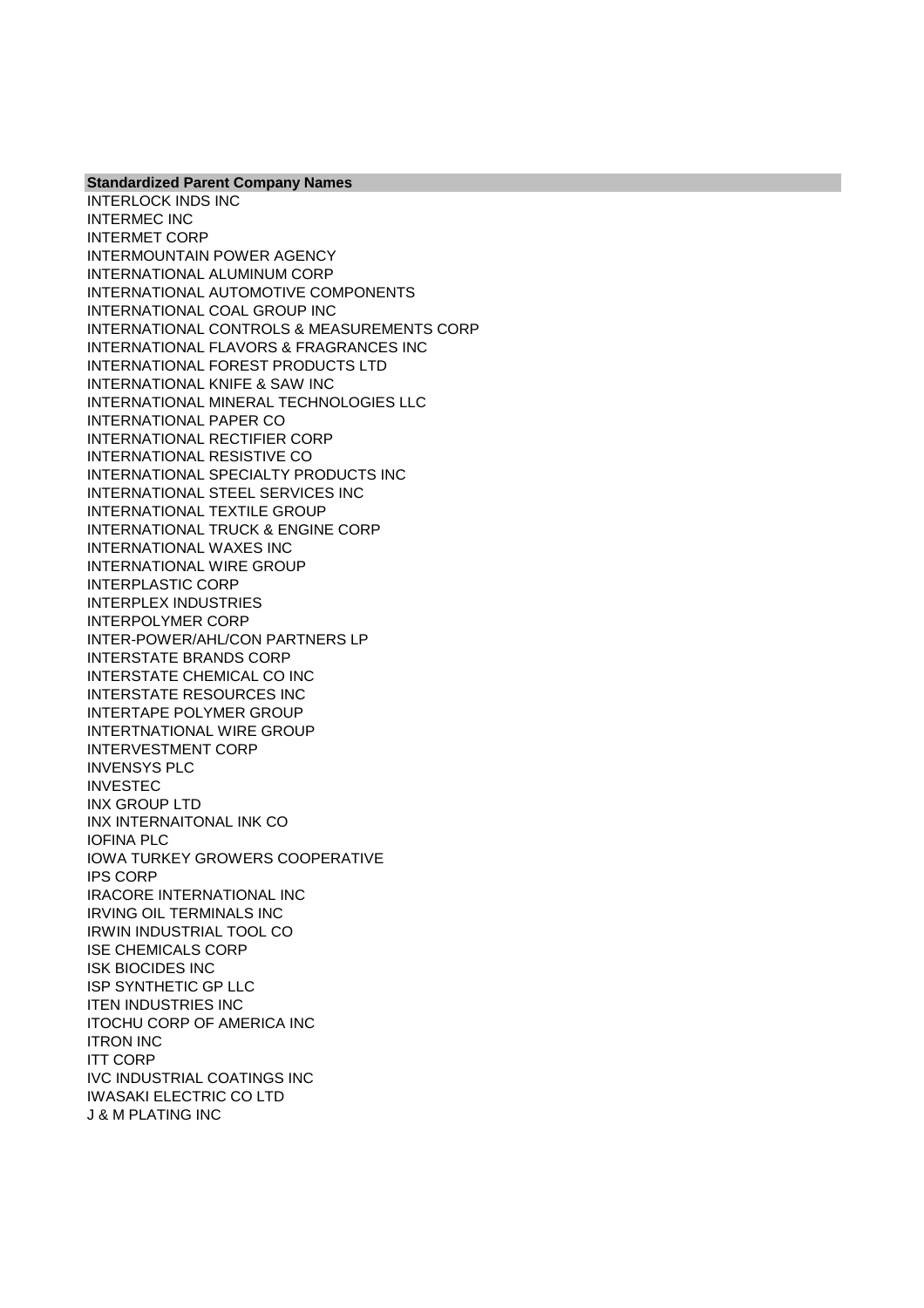**Standardized Parent Company Names** J F DALEY INTERNATIONAL LTD J H BAXTER & CO J H WILLIAMS OIL CO J R SIMPLOT CO J T WALKER INDUSTRIES INC J W CHILDS EQUITY PARTNERS II LP J&D ACQUISITIONS LLC J&D HOLDINGS LLC JABIL CIRCUIT INC JAC PRODUCTS INC JACAM CHEMICAL CO INC JACKSON OIL & SOLVENTS JACKSON PAPER MANUFACTURING CO JACUZZI BRANDS CORP JAEGER AUSTRIA HOLDING GESMBH JAMES AUSTIN CO JAMES AVERY CRAFTSMAN INC JAMES HARDIE BUILDING PRODUCTS INC JAMESTOWN BOARD OF PUBLIC UTILITIES JAMESTOWN NORTH AMERICA LLC JAMIESON MANUFACTURING CO JANESVILLE SAND & GRAVEL JANKOVICH CO JAPAN METALS & CHEMICALS CO LTD JARDEN CORP JAS D EASTON INC JASON INC JASPER CORP JASPER ENGINE EXCHANGE INC JASPER SEATING CO JASPER WYMAN & SON JAYCO INC JB POINDEXTER & CO INC JBI LLC JBS PACKERLAND INC JBS USA LLC JBT CORP JCB EXCAVATORS LTD JCI JONES CHEMICALS INC JCR ENTERPRISES INC JD STREETT & CO JEA JEFFERSON HOMEBUILDERS INC JELD-WEN INC JELLIFF CORP JENSEN INTERNATIONAL JENSEN PRECAST JESCO RESOURCES INC JESSUP MANUFACTURING CO

JF SHEA CONSTRUCTION INC JFC HOLDING CORP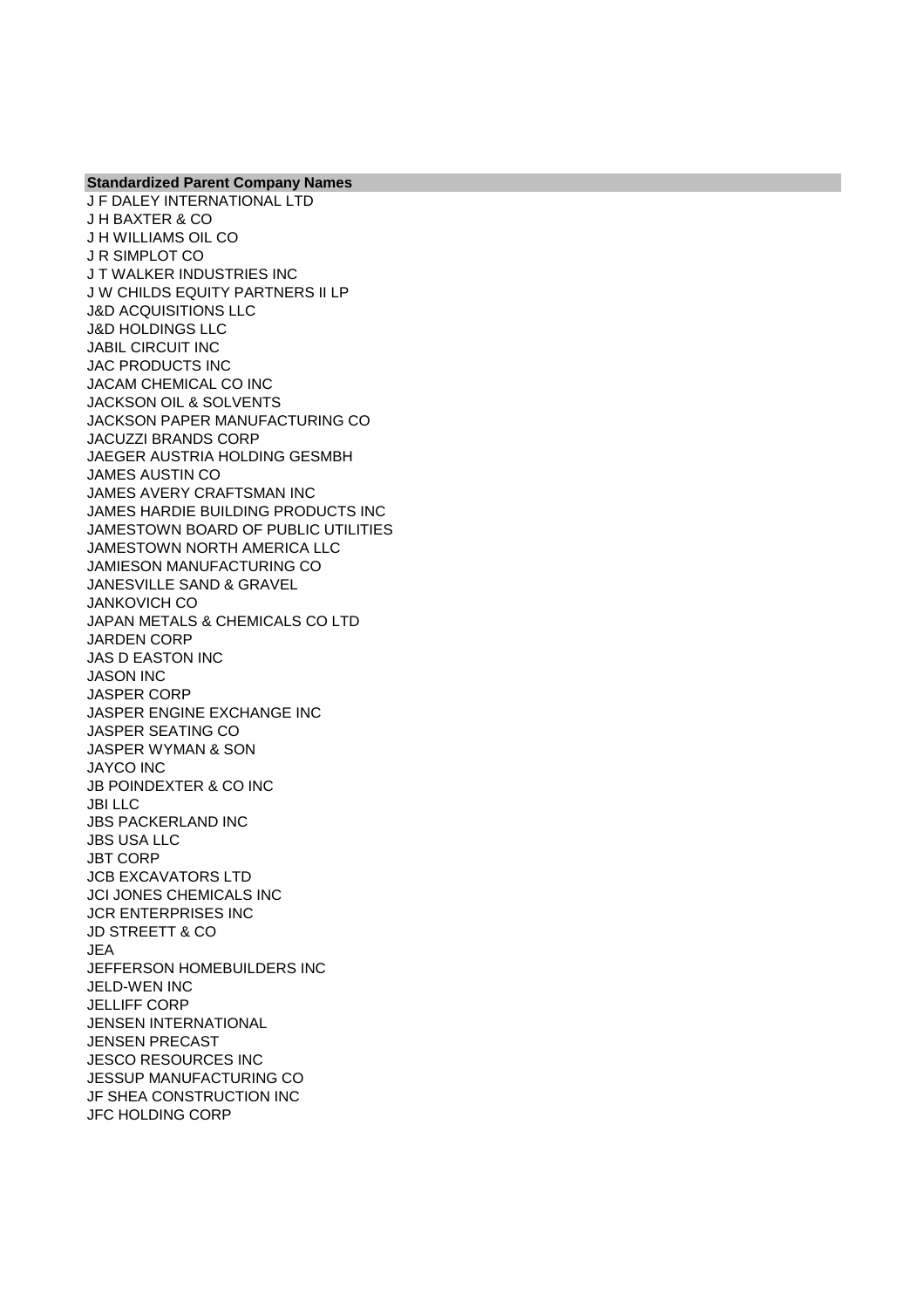**Standardized Parent Company Names** JFC INC JFE STEEL CORP & COMPANHIA DO RIO DOCE JG BOSWELL CO JL FRENCH CORP JLOK CORP JM HUBER CORP JOE & DOMINIC ISMERT JOE N MILES & SONS INC JOHANSON DIELECTRICS INC JOHN A BIEWER LUMBER CO JOHN BEAN TECHNOLOGIES CORP JOHN BOYD ENTERPRISES JOHN CRANE INC JOHN DEERE JOHN MEZZALINGUA ASSOCIATES JOHNSON & JOHNSON INC JOHNSON CONTROLS INC JOHNSON MATTHEY INC JOHNSON OUTDOORS INC JOHNSONDIVERSEY HOLDINGS INC JOHNSONITE INC JONES & VINING INC JOSLYN HOLDING CO JOY GLOBAL INC JP INDUSTRIES JRPETERS INC JSJ CORP JUNO INVESTMENTS JUPITER ALUMINUM CORP JUPITER BATHWARE JUSI HOLDINGS INC JUSTI GROUP INC JW ALUMINUM CO K&V-GR HOLDINGS INC KA STEEL CHEMICALS INC KABA ILCO CORP KADANT INC KAISER ALUMINUM FABRICATED PRODUCTS LLC KAL KUSTOM ENTERPRISES KALAELOA PARTNERS LP KALAS MANUFACTURING INC KALWALL CORP KAMAN CORP KANEKA NUTRIENTS LP KANSAS CITY BOARD OF PUBLIC UTILITIES KANZAKI USA INC KAO CORP KAPLAN ELECTRONICS INC KAPSTONE PAPER & PACKAGING CORP KARCHER NORTH AMERICA KARL SCHMIDT UNISIA INC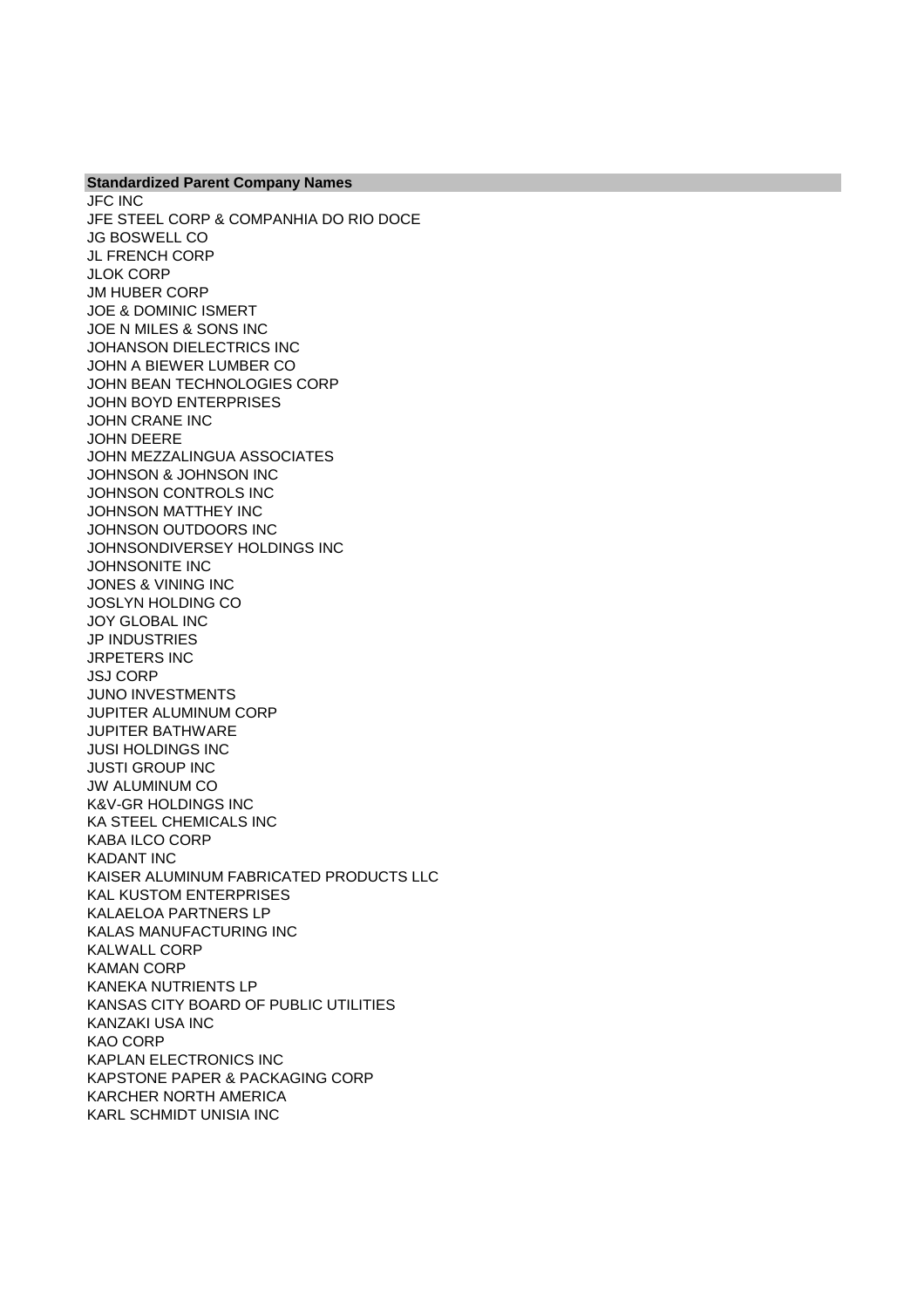**Standardized Parent Company Names** KARL WOERWAG PMBH KARL WOERWAG PMBH INDUSTRIA KARNAK CORP KARSTEN MANUFACTURING CORP KASAI KOGYO CO KATAHDIN INDUSTRIES KATAHDIN PAPER CO LLC KATAYAMA KOGYO CO LTD KATHHDIN INDUSTRIES KATY INDUSTRIES KAUAI ISLAND UTILITY COOPERATIVE KAWASAKI HEAVY INDUSTRIES KAYDON CORP KB ELECTRONICS **KCG** KCS INTERNATIONAL INC CRUISERS YACHTS KEADLE LUMBER ENTERPRISES INC KEEBLER CO KEIHIN NORTH AMERIA INC KELLER GROUP INC KELLOGG CO KELLY-MOORE PAINT CO INC KEMET ELECTRONICS CORP KEMIN INDUSTRIES INC KEMIRA INC KEN THOMPSON INC (KTI) KENALL MANUFACTURING CO KENNAMETAL INC KEN'S FOODS INC KENT CORP KERK MOTION PRODUCTS INC KERRY GROUP KERRY INC KEY 3 CASTING LLC KEY PLASTICS LLC KEY SAFETY SYSTEMS KEY WEST BOATS INC KEYMARK CORP KEYSTONE CONSOLIDATED INDUSTRIES INC KEYSTONE FOODS LLC KEYSTONE POWDERED METAL CO KEYSTONE PROFILES LTD KEYSTONE RUSTPROOFING INC KEYSTOPS LLC KHH INC KI KIA MOTORS CORP KICE INDUSTRIES INC KICKHAEFFER MANUFACTURING CO KIDDE-FENWAL INC KIEFER BUILT LLC KIEWIT MINING GROUP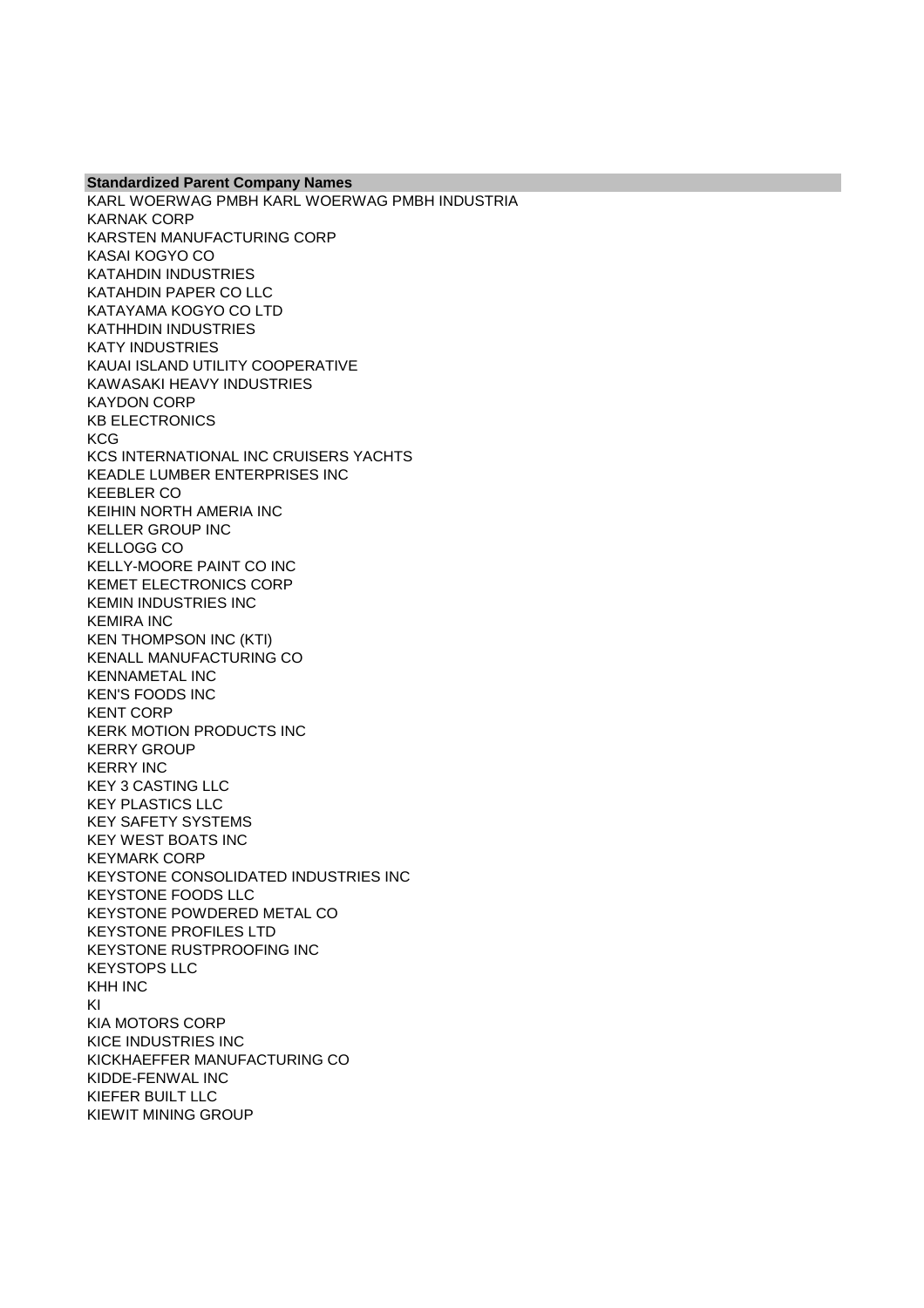KIK CUSTOM PRODUCTS KIMBALL INTERNATIONAL INC KIMBERLY-CLARK CORP KINDER MORGAN KINDERHOOK INDUSTRIES LLC KING INC KING SYSTEMS CORP KINROSS GOLD CORP KINYO VIRGINIA INC KIRKWOOD HOLDING INC KISATCHIE TREATING LLC KISWIRE LTD KITCHENS BROTHERS MANUFACTURING CO KLUBER LUBRICATION MUNCHEN KG KMCO LP KMG CHEMICALS INC KMX CORP KNAUF INSULATION KNB HOLDINGS CORP KNOLL INC KNOUSE FOODS COOP INC KNOWLTON TECHNOLOGIES LLC KOBE COATING CO & USS GALVANIZING INC KOBE STEEL LTD KOCH ENTERPRISES KOCH FOODS KOCH INDUSTRIES INC KOCH MEAT CO KOHLBERG & CO KOHLBERG KRAVIS ROBERTS & CO KOHLER CO KOITO MANUFACTURING CO LTD KOKEN MFG CO KOMATSU AMERICA CORP KONGSBERG AUTOMOTIVE INC KONINKLIJKE DSM NV KOPPERS INC KORDSA INC KORFF HOLDINGS LLC KORT INVESTMENT CORP KOYO CORP OF USA KPS CAPITAL PARTNERS LP KRAFT FOODS INC KRATON POLYMERS LLC KRATOS DEFENSE SOLUTIONS INC KREHER STEEL LLC KRONES AG K-T GALVANIZING CO KTH PARTS INDUSTRIES INC K-TRON AMERICA KUBOTA USA INC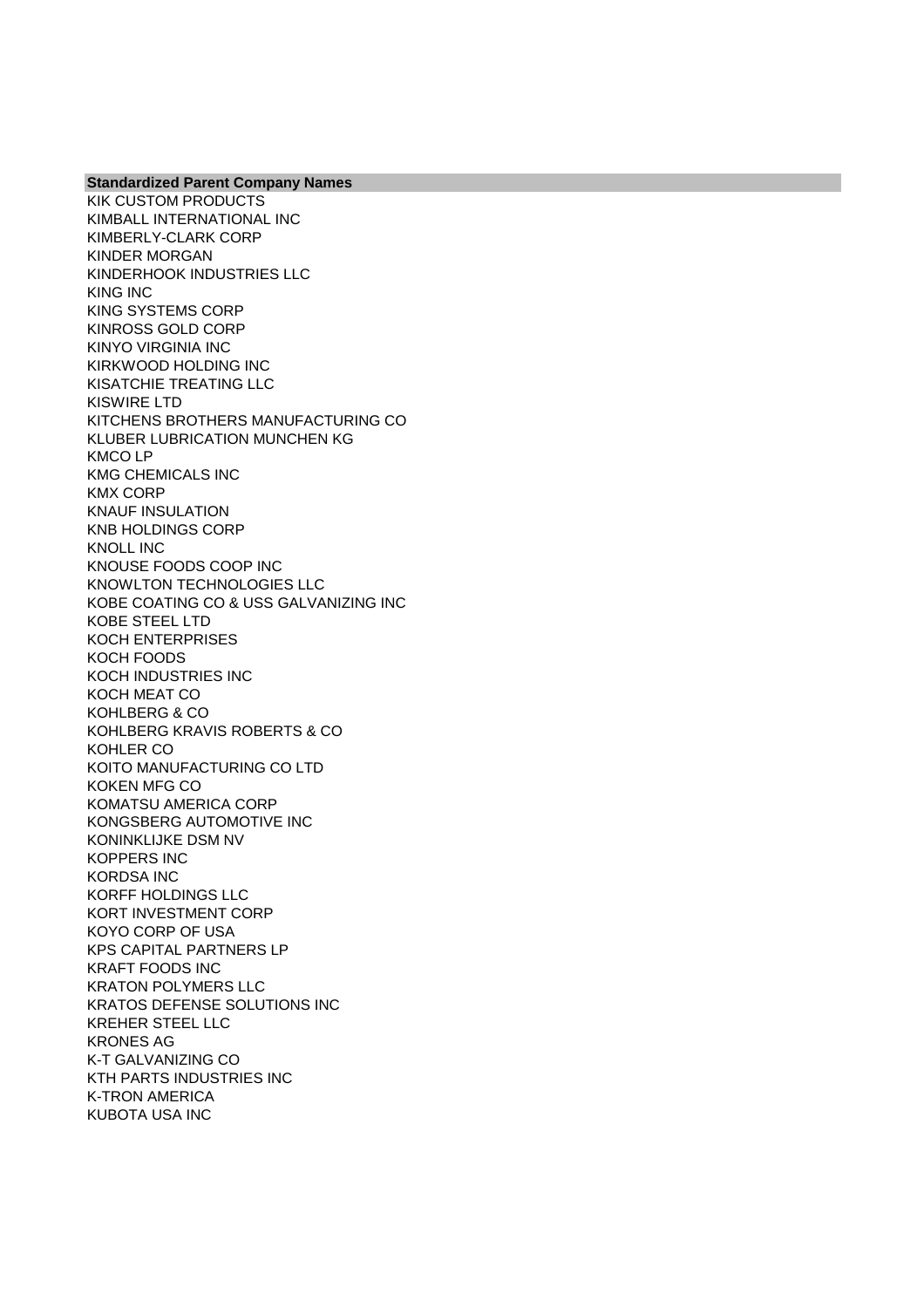KUEHNE CO KURARAY AMERICA INC KURT MANUFACTURING CO KURZ TRANSFER PRODUCTS LP KW PLASTICS KWAL-HOWELLS INC KYOCERA INTERNATIONAL INC KYOWA HAKKO BIO L & L PRODUCTS L A DARLING CO L&A MOLDING CORP L&H INDUSTRIAL INC L&M RADIATOR L3 COMMUNICATIONS HOLDINGS CORP LA SPAS LABARGE INC LACKS ENTERPRISES INC LACTALIS AMERICAN CO INC LADISH CO INC LAFARGE NORTH AMERICA LAIRD AMERICA INC LAKE COGENERATION LTD LALLEMAND INC LAM RESEARCH CORP LAMBERTI GROUP-CESALPINIA SPA ITALY LAMTECH INC LAND O LAKES INC LANDEC CORP LAND-O-SUN DAIRIES LLC LANSING BOARD OF WATER & LIGHT LANXESS CORP LAPP INSULATORS LLC LAS VEGAS PAVING CORP LATEXCO US HOLDINGS LATHAM INTERNATIONAL LATHAM PLASTICS MANUFACTURING LATROBE SPECIALTY STEEL CO LAUREN INTERNATIONAL LAURENCE ROSS LAURIDSEN GROUP INC LAVELLE INDUSTRIES INC LAWTON BROS INC LA-Z-BOY INC LB FOSTER CO LEAR CORP LEARJET INC LEBANON SEABOARD CORP LECTRUS CORP LEER LP LEGACY PHARMACEUTICALS INTERNATIONAL LEGEND MARINE MANAGEMENT LLC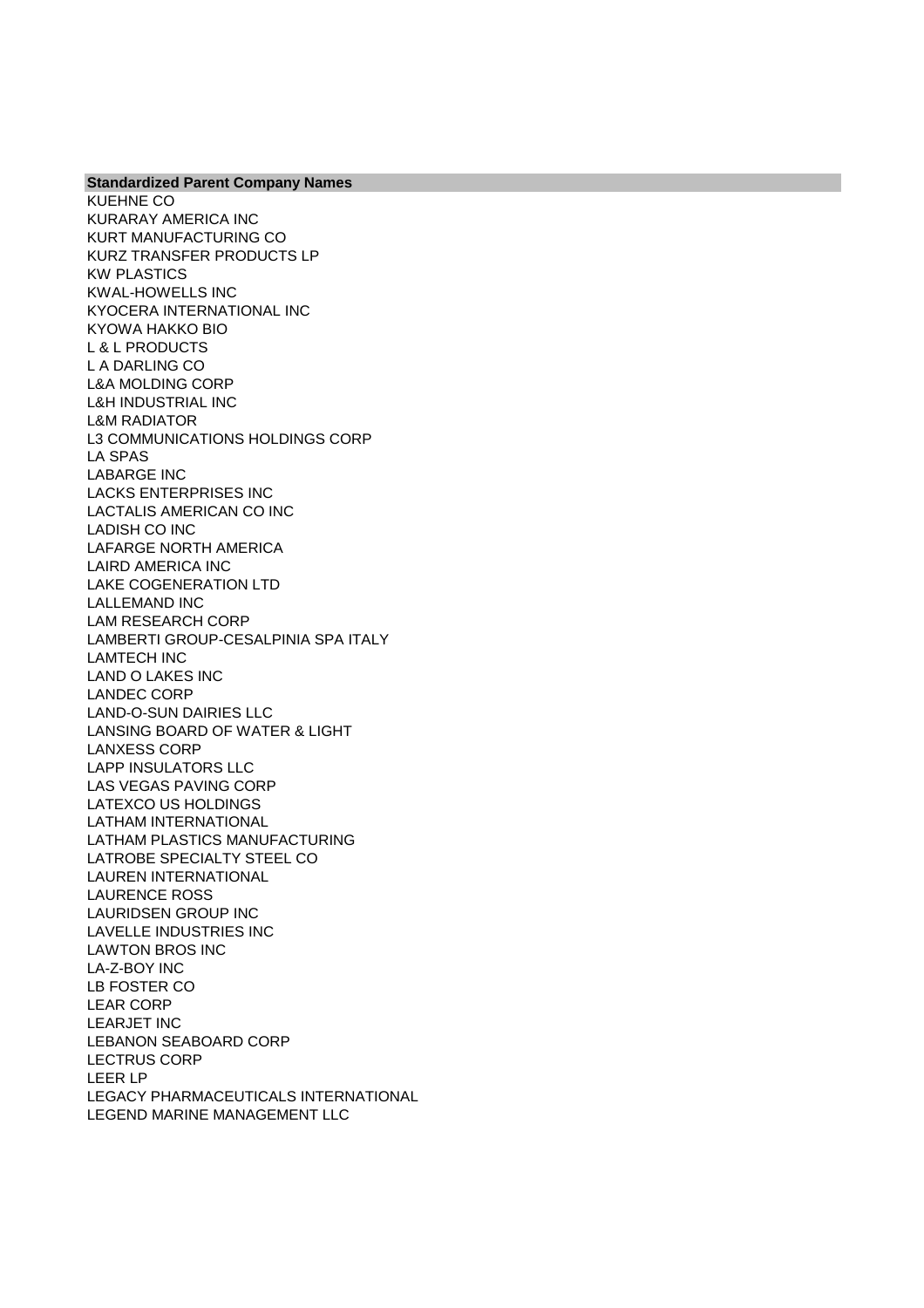LEGGETT & PLATT INC LEHIGH HANSON LEICA MICROSYSTEMS INC LELAND LAND LLC LENMAR CHEMICAL CORP LENNOX INTERNATIONAL INC LENOX CORP LEONARD'S METAL INC LEOTAUR TECHNOLOGY GROUP INC LEPRINO FOODS CO LESAFFRE INTERNATIONAL LEVITON MANUFACTURING CO INC LEWIS BRASS & COPPER LEXICON LEXICON INC LEXINGTON PRECISION LF MANUFACTURING INC LG INDUSTRIES LH STAMPING LIBBEY INC LIBERTY ELECTRONICS LIFE TECHNOLOGIES INC LIGHT SOURCES INC/LCD LIGHTING INC LIGHTHOUSE FOR THE BLIND LIGNOTECH USA INC LIGON INDUSTRIES LLC LIMCO-PIEDMONT INC LINAMAR CORP LINATEX CORP OF AMERICA LINDE LLC LINDSAY CORP LINEAR TECHNOLOGY CORP LINTEC OF AMERICA INC LINTER NORTH AMERICA CORP LION COPOLYMER LLC LIPPERT COMPONONENTS INC LITTLER DIECAST CORP LIVINGSTON'S CONCRETE SERVICE INC LKQ CORP LLAGSHIP FOODS LLC LM GLASFIBER INC LMI AEROSPACE INC LOCKHART CHEMICAL CO LOCKHEED MARTIN CORP LONE STAR FOUNDRIES LONE STAR SPEICALTY PRODUCTS LONGABERGER CO LONZA INC LOPAREX LLC LOPEZ FOODS INC LORAL SPACE & COMMUNICATIONS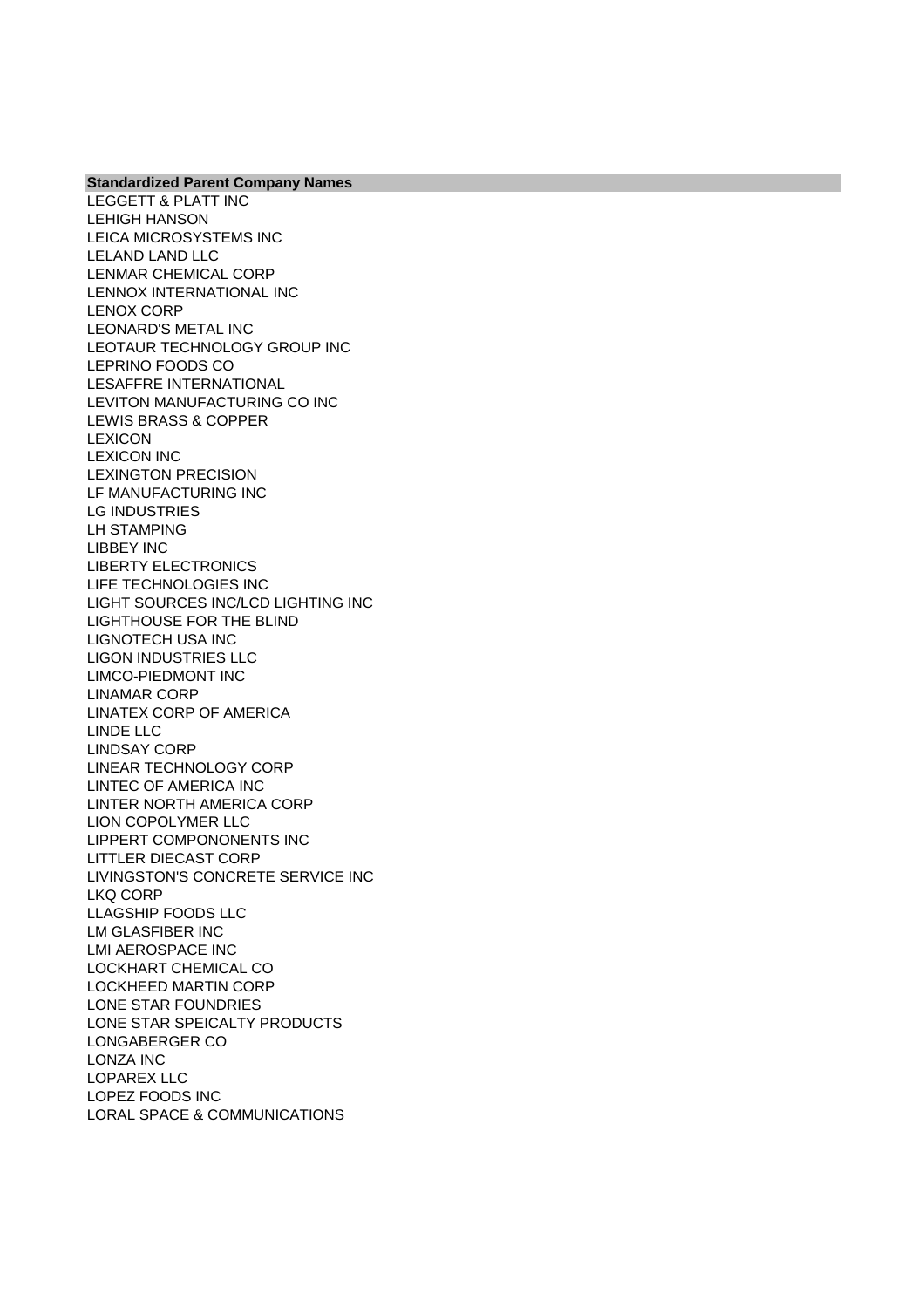**Standardized Parent Company Names** LORD CORP L'OREAL PARIS LORILLARD INC LOSURDO FOODS INC LOUIS DREYFUS CORP INC LOUISIANA PACIFIC CORP LOVES TRAVEL STOPS & COUNTRY STORES INC LOWEN CORP LOWER COLORADO RIVER AUTHORITY/CITYOFAUSTIN LSB INDUSTRIES INC LUBRICATING SPECIALTIES CO LUBRICATION ENGINEERS INC LUBRICATION TECHNOLOGIES INC LUCITE INTERNATIONAL INC LUFKIN INDUSTRIES INC LUFTHANSA TECHNIK AG LUK GMBH GERMANY LUMINANT GENERATION CO LLC LUTRON ELECTRONICS CO INC LUVATA NORTH AMERICA INC LUVERNE TRUCK EQUIPMENT INC LUXFER HOLDINGS PLC LUXOTTICA RETAIL NORTH AMERICA LV VENTURES INC LWB HOLDING CO LYDALL INC LYMAN-RICHEY CORP LYOCELL HOLDING LTD LYON WORKSPACE LYONDELLBASELL INDUSTRIES M W UNIVERSAL M&G FINANZIARIA INDUSTRIALE SPA M&G POLYMERS USA LLC M/A-COM TECHNOLOGY SOLUTIONS HOLDINGS MA BROKEN STONE CO MAAX US CORP MAC MANUFACTURING INC MACDERMID INC MACK GROUP MACLEAN-FOGG CO MADISON - KIPP CORP MADISON DEARBORN PARTNERS MADISON ONE HOLDINGS MADISON WOOD PRESERVERS INC MADIX INC MAG MAG INC MAGELLAN AEROSPACE CORP MAGIC NOVELTY CO INC MAGNA EXTERIORS & INTERIORS MAGNA INTERNATIONAL INC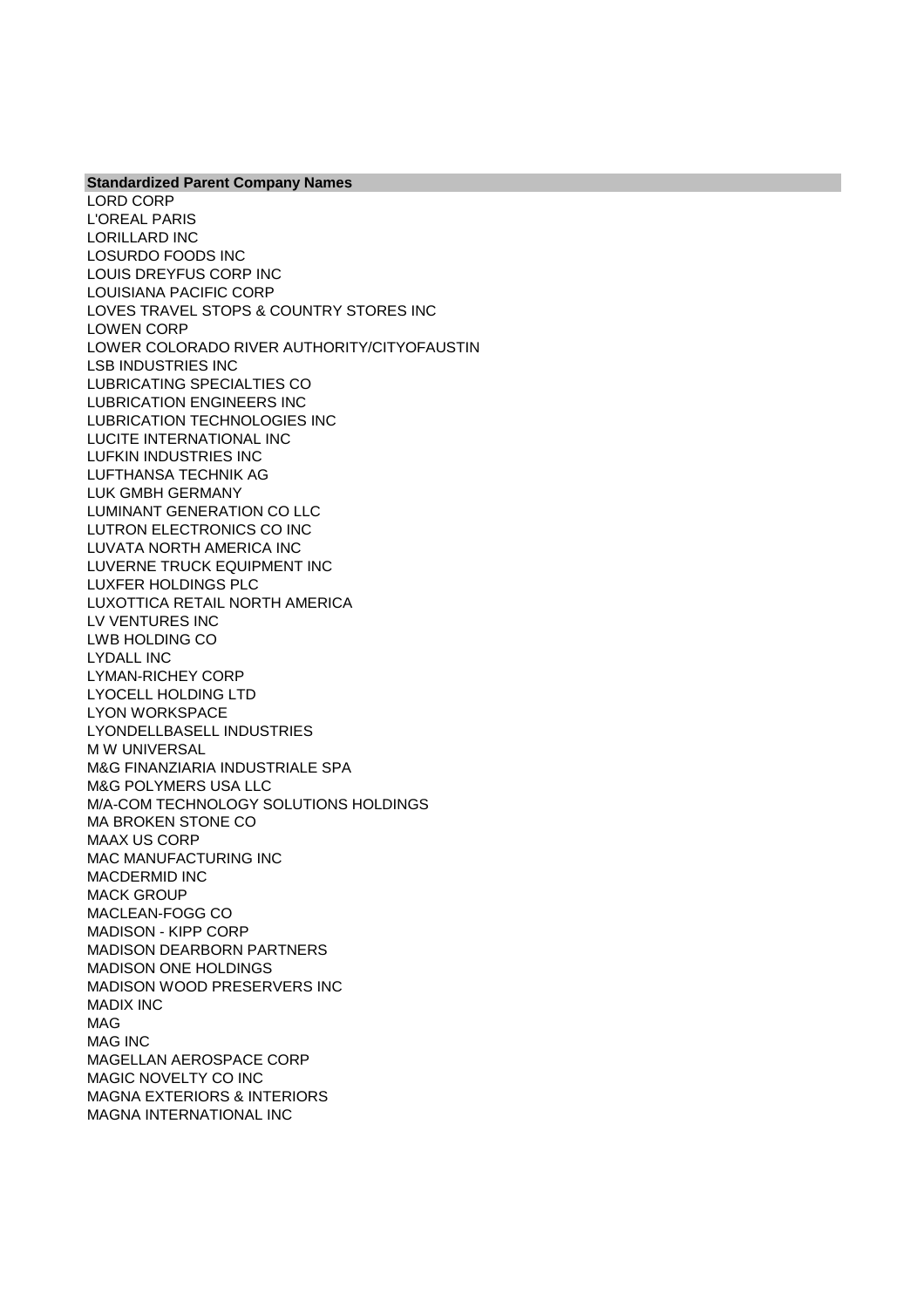MAGNA POWERTRAIN USA INC MAGNABLEND INC MAGNETI MARELLI POWERTRAIN USA LLC MAGNODE CORP MAHLE GROUP MAINE INDUSTRIAL TIRE LLC MALCO PRODUCTS INC MALIBU BOATS LLC MANAC TRAILERS USA INC MANGUS INTERNATIONAL GROUP MANKATO ENERGY CENTER LLC MANNESMANN CORP MANNINGTON MILLS INC MANOPCO INC MANAGING PARTNER MANSFIELD PLUMBING PRODUCTS LLC MANTH BROWNELL INC MANUFACTURING CHEMICAL INC MANVILLE CORP MAPEI CORP MARATHON OIL CORP MAR-BAL INC MARCAL MANUFACTURING LLC MARCEGAGLIA MARIETTA HOLDING CORP MARIETTA INDUSTRIAL ENTERPRISES INC MARIGOLD MINING CO MARK IV IND MARLIN FIREARMS CO MARMON GROUP MARQUEZ BROTHERS INTERNATIONAL INC MARS INC MARSH MARSH VENTURES INC MARSHALL DURBIN FOOD CORP MARSHALL MUNICIPAL UTILITIES MARSHALLTOWN TROWEL MARSULEX INC MARTCO PARTNERSHIP MARTEK BIOSCIENCES CORP MARTIN HOLDINGS LLC MARTIN MARIETTA MATERIALS INC MARTIN OPERATING PTNR LP MARTIN SPROCKET & GEAR INC MARUBENI INTERNATIONAL MARVIN LUMBER & CEDAR CO MARY KAY INC MARYLAND CHEMICAL CO INC MARYLAND PAVING INC MASCO CORP MASDUDA MANUFACTURING MASON WELLS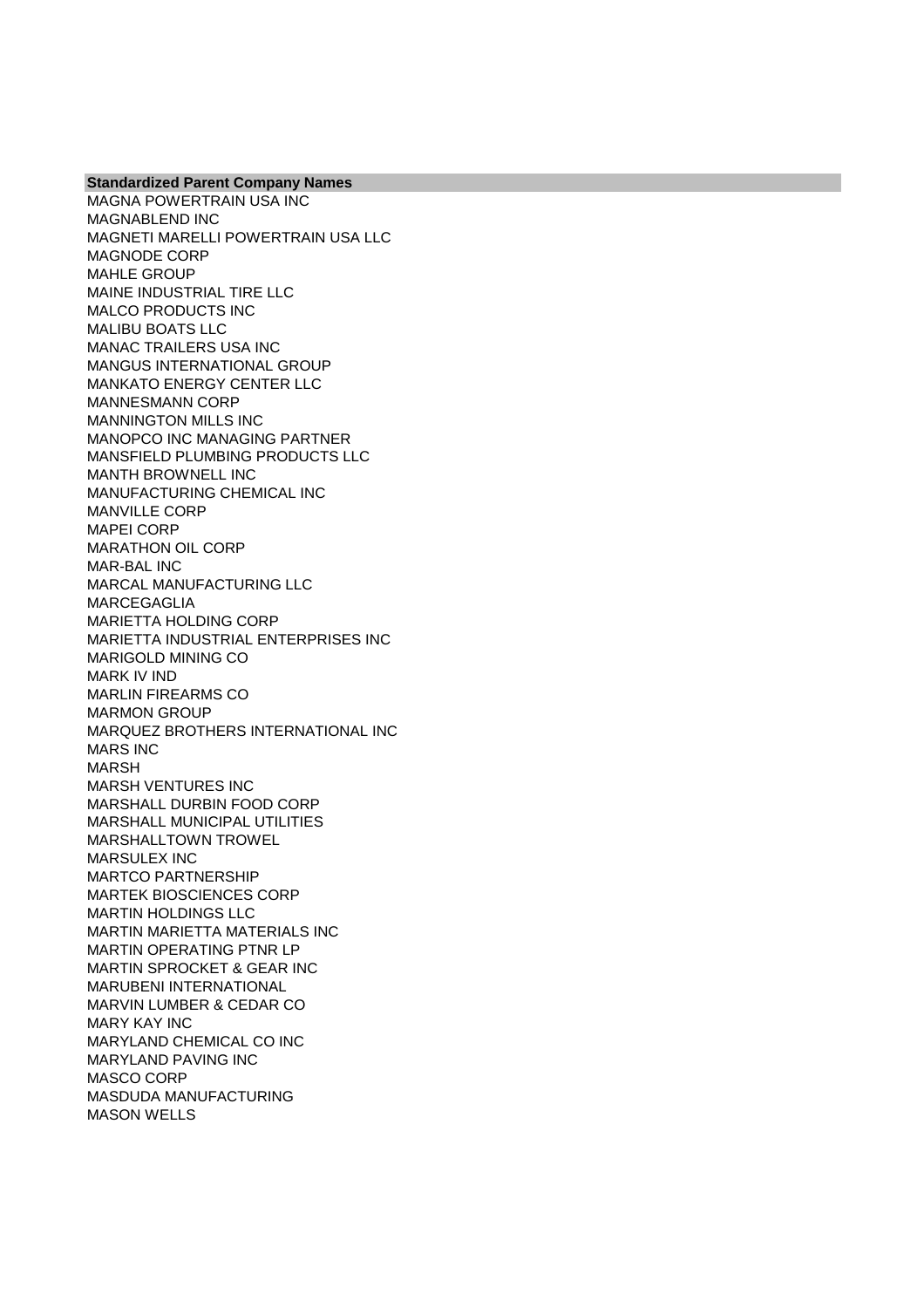**Standardized Parent Company Names** MASONITE CORP MASONITE HOLDING MASSEY ENERGY CO MAT HOLDINGS INC MATCOR GROUP INC MATE PRECISION TOOLING MATERIA INC MATERIAL SCIENCES CORP MATERIALS PROCESSING INC MATHESON TRI-GAS INC MATOD CORP MATRIC GROUP LLC MATRIX MATRIX SERVICE CO MATRIXX GROUP MATTHEWS INTERNATIONAL CORP MAUSER CORP MAVERICK TUBE CORP MAXCESS INTERNATIONAL CO MAXIM INTEGRATED PRODUCTS INC MAXIM POWER USA INC MAXUM PETROLEUM MAXWELL FARMS MAY NATIONAL ASSOCIATES INC MAYTAG CORP MAYVILLE ENGINEERING CO INC MC GILL CORP MCALPIN INDUSTRIES MCC DEVELOPMENT CORP MCC INTERNATIONAL INC MCCAIN FOODS USA INC MCCARTHY BUSH CORP MCCORMICK PAINT WORKS CO MCDERMOTT INTERNATIONAL INC MCFARLAND CASCADE HOLDINGS INC MCGEAN-ROHCO INC MCGREGOR ASSOCIATES MCJUNKIN RED MAN CORP MCKECHNIE INVESTMENTS INC MCKENZIE SPORTS PRODUCTS INC MCLEAN ENTERPRISES MCP INDUSTRIES MCSHARES INC MCTHODE ELECTRONICS MCWANE INC MD & VA MILK PRODUCERS COOPERATIVE INC MDU RESOURCES INC ME GLOBAL INC MEAD JOHNSON & CO MEADVILLE FORGE CO MEADWESTVACO CORP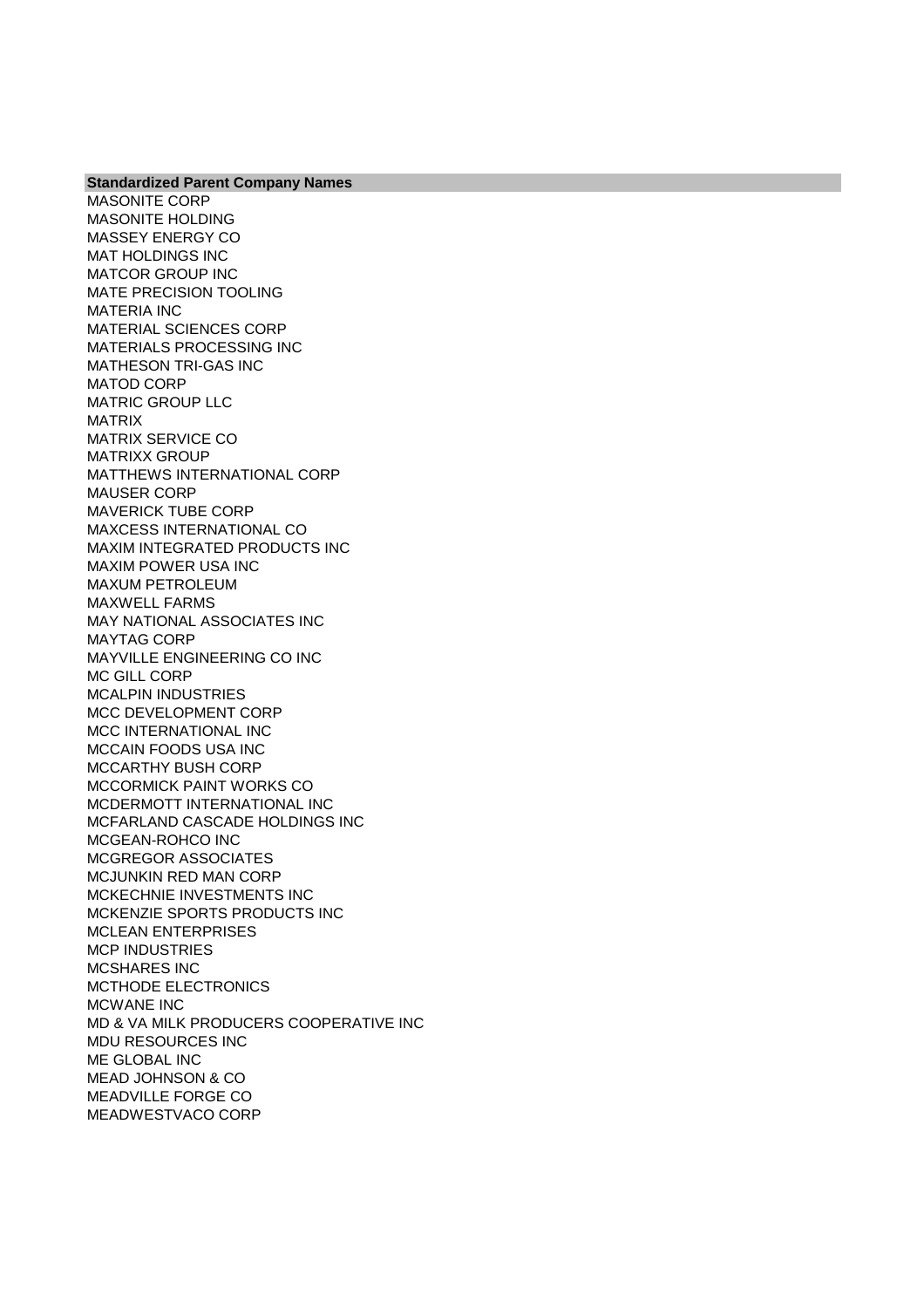**Standardized Parent Company Names** MECS INC MEDCAST INC MEDLINE INDUSTRIES INC MEDLINE SOONER ACQUISITIONS LLC MEDTRONIC INC MEGGITT USA LLC MEHLER INC MEI HOLDINGS MEIRA CORP MELROSE PLC MEMC ELECTRONIC MATERIALS INC MEMINGER METAL FINISHING INC MEMORY GARDENS MANAGEMENT CORP MENARD INC MENCARINI & JARWIN INC MENDOCINO FOREST PRODUCTS CO LLC MENTOR CORP MEPC CORP MERAMEC GROUP MERCATOR MINERALS LTD MERCER FORGE CORP MERCK & CO INC MERECO TECHNOLOGIES GROUP INC MERICHEM CO MERIDIAN AUTOMOTIVE SYSTEMS INC MERIDIAN INDUSTRIES INC MERIDIAN RAIL ACQUISITION CORP DBA GREENBRIER RAIL SERVICES MERISOL USA LLC MERIX CORP MERMET SA MERRILL IRON & STEEL MERSEN NA MESA FULLY FORMED LLC MESSER GROUP MESSIER-BUGATTI MESTEK INC (WESTFIELD MA) METAL EXCHANGE CORP METAL IMPROVEMENT CO LLC METAL MASTERS FOOD SERVICE EQUIPMENT CO INC METAL POWDER PRODUCTS CO METAL TECHNOLOGIES INC METAL TECHNOLOGY SOLUTIONS METAL TEK INTERNATIONAL METALCRAFT OF MAYVILLE METALDYNE CORP METALICO INC METALLURG VANADIUM CORP METALOR TECHNOLOGIES USA CORP METALPLATE GALVANIZING LP METALS & ADDITIVES CORP METALS USA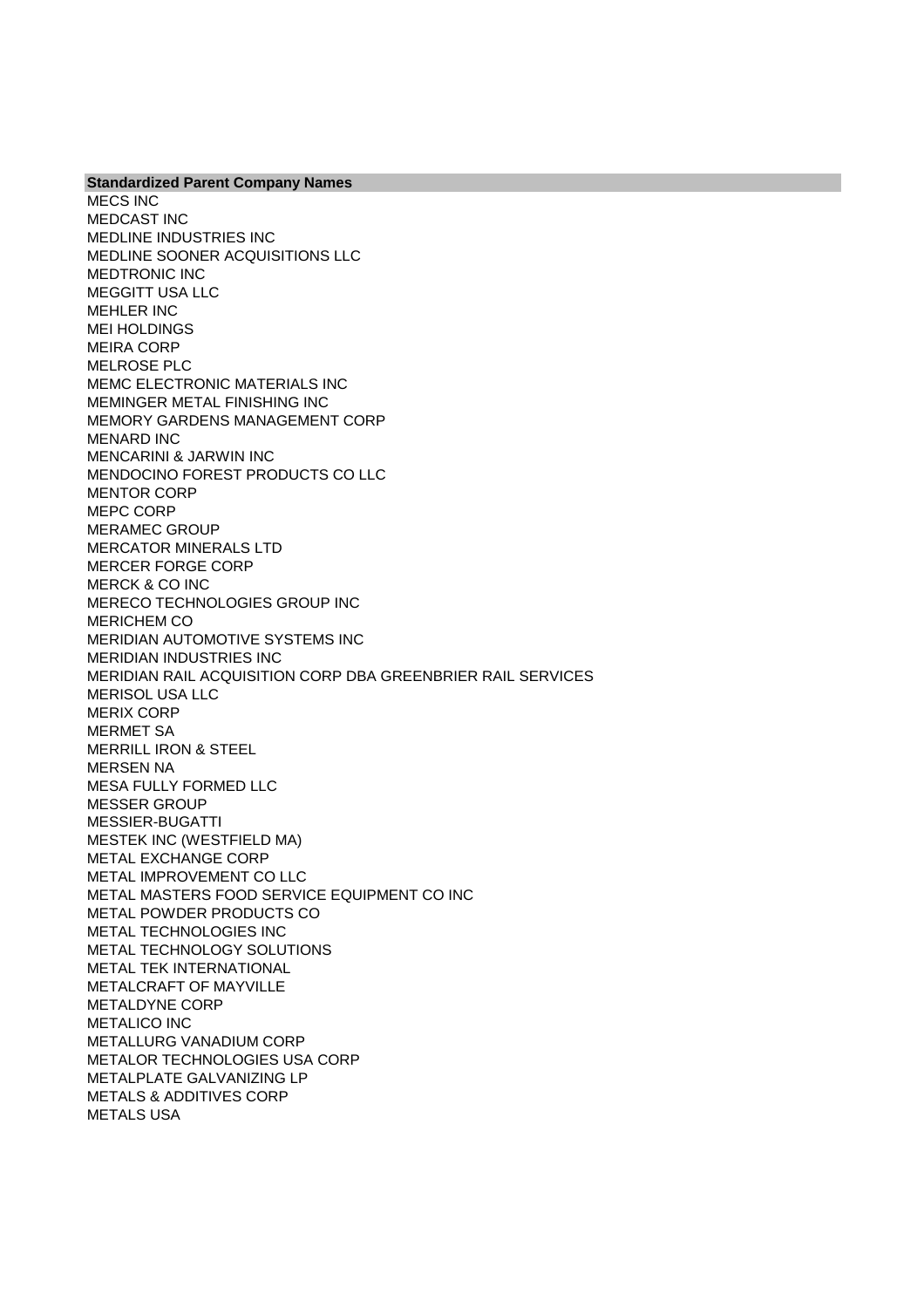METALSA METALTEK INTERNATIONAL METEM INTERNATIONAL METHODE ELECTRONICS INC METOKOTE CORP MET-PRO CORP METRO GROUP INC METRO MATERIALS INC METSO USA INC METTLER TOLEDO-SWITZERLAND METZ ELECTRONICS CORP MEXICHEM SA MEYER STEEL DRUM INC MFRI MFRI INC MGE ENERGY MGP INGREDIENTS INC MIBA AG MICHAEL FOODS INC MICHELIN CORP MICHELMAN INC MICHIGAN MILK PRODUCERS ASSOC MICHIGAN SUGAR CO MICHIGAN TURKEY PRODUCERS MICHIGAN WHEEL CORP MICKEY TRUCK BODIES INC MICRO DYNAMICS CORP MICRO INDUSTRIES CORP MICROCHIP TECHNOLOGY INC MICRO-COAX INC MICRON HOLDINGS INC MICRON TECHNOLOGY INC MICROPOROUS PRODUCTS LP MICROSEMI CORP MID CONTINENT MATERIALS MID SOUTH HOLDING LLC MID-AMERICA CABINETS INC MID-AMERICA PACKAGING LLC MID-CITY FOUNDRY MID-SOUTH INDUSTRIES INC MID-SOUTH MILLING CO INC MIDWAY PRODUCTS GROUP MIDWEST CONCRETE MATERIALS MIDWEST STERILIZATION CORP MIDWEST WOOD TREATING INC MILACRON INC MILES FIBERGLASS & PLASTICS INC MILLER INDUSTRIES INC MILLER WASTE MILLS MILLER WELDING & MACHINE CO MILLERCOORS LLC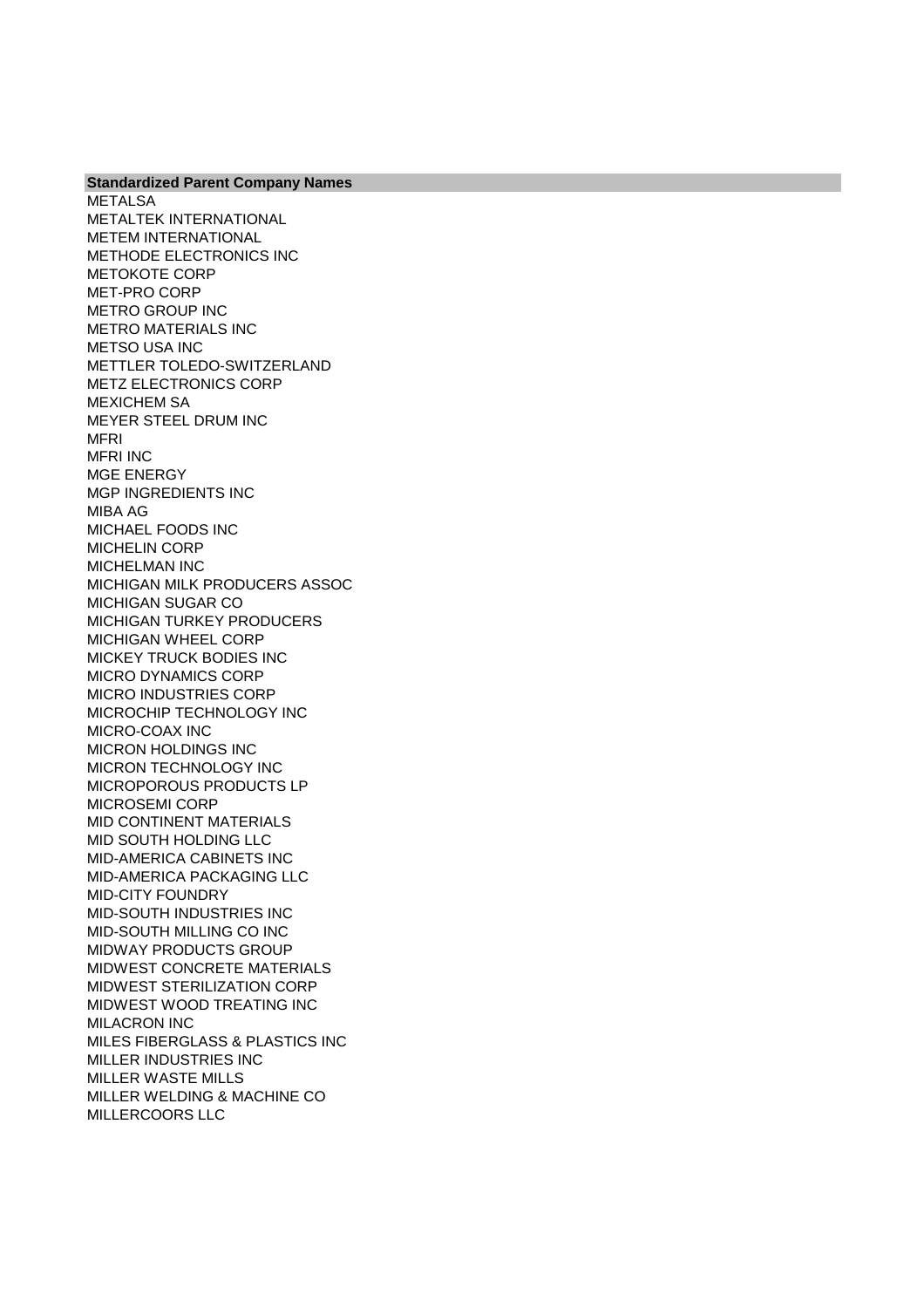MILLIKEN & CO MILLIPORE CORP MILLS PRODUCTS INC MILSCO MANUFACTURING CO MILWAUKEE VALVE CO MILWAUKEE WATER WORKS MINAFIN SARL MINE SAFETY APPLIANCES CO MINERALS TECHNOLOGIES INC MINNESOTA ENERGY MINNESOTA MUNICIPAL POWER AGENCY MINNKOTA POWER COOPERATIVE INC MINOVA HOLDING CO MINRAD INTERNATINAL INC MINTEQ INTERNATIONAL INC MINUTEMAN INTERNATIONAL INC MIRANT CORP MISSISSIPPI LIME CO MISSOURI PRESSED METALS INC MITSUBISHI MITSUBISHI CHEMICAL AMERICA MITSUBISHI ELECTRIC CORP MITSUBISHI KAGAKU IMAGING CORP MITSUBISHI MATERIALS CORP MITSUBISHI POLYESTER FILM INC MITSUBISHI RAYON CO LTD MITSUBISHI STEEL MANUFACTURING CO LTD MITSUI & CO (USA) INC MITSUI KINZOKU MITSUI USA MJM HOLDINGS INC MKS INSTRUMENTS INC MMI PRODUCTS INC MNP CORP MOBILE ENERGY SERVICES LLC MOBILE PAINT MANUFACTURING CO INC MODERN DROP FORGE CO MODERN WELDING CO INC MODINE MANUFACTURING CO MODUSLINK GLOBAL SOLUTIONS MOHAWK FINE PAPERS INC MOHAWK INDUSTRIES INC MOHDERN HARD CHROME SERVICE CO MOLDED DIMENSIONS INC MOLDED FIBER GLASS CO MOLEX INC MOMENTIVE PERFORMANCE MATERIALS MONADNOCK PAPER MILL MONARCH CEMENT CO MONIERLIFETILE LLC MONOMY CAPITAL PARTNERS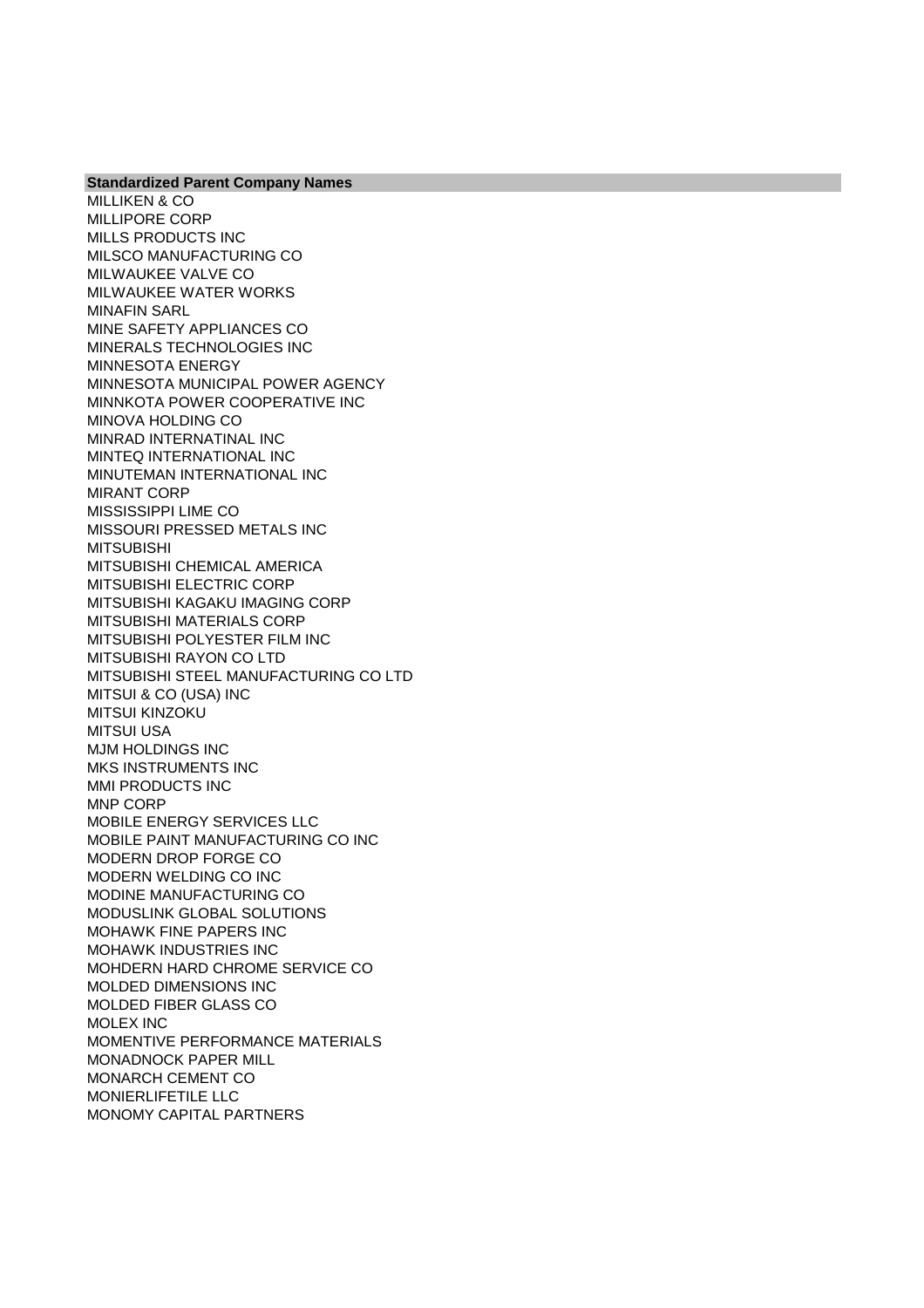MONSANTO CO MONTANA TECH COMPONENTS AG MONTEBELLO PACKAGING MONTEREY MUSHROOMS INC MOOG INC MOR/RYDE INTERNATINAL INC MORGAN ADVANCED CERAMICS INC MORGAN INC MORGAN INDUSTRIES MORGAN TRUCK BODY LLC MORGANITE INDUSTRIES INC MORRISENERGY GROUP MORRISON BROTHERS CO MORTON INDUSTRIES LLC MORTON INTERNATIONAL INC MOSAIC FERTILIZER LLC MOSLEY HOLDINGS MOST INC MOTECH AMERICAS LLC MOTIVA ENTERPRISES LLC MOTOR COMPONENTS LLC MOUNT VERNON MILLS INC MOUNTAIRE FARMS INC MOUNTVILLE MILLS MPD HOLDINGS MPI INTERNATIONAL LLC MPN INC DBA ACTIVE RADIATOR MPP GROUP OF COS MSD PERFORMANCE INC M-TEC CORP MUELLER INDUSTRIES INC MUELLER STREAMLINE CO MUELLER WATER PRODUCTS INC MULLINS CHEESE INC MULTI COLOR CORP MULTICOLOR CORP MULTIMATIC INC MUNCASTER CAPITAL OF TEXAS INC MUNKSJO GERMANY HOLDING GMBH MUNZING CHEMIE GMBH MURALO CO INC MURATA POWER SOLUTIONS MURPHY BROWN LLC MURPHY CO MURPHY OIL CORP MUSASHI SEIMITSU INDUSTRY CO LTD MUSCATINE FOODS CORP MUSTANG SURVIVAL HOLDINGS INC MUTUAL MATERIALS CO MXI INC MYCONE DENTAL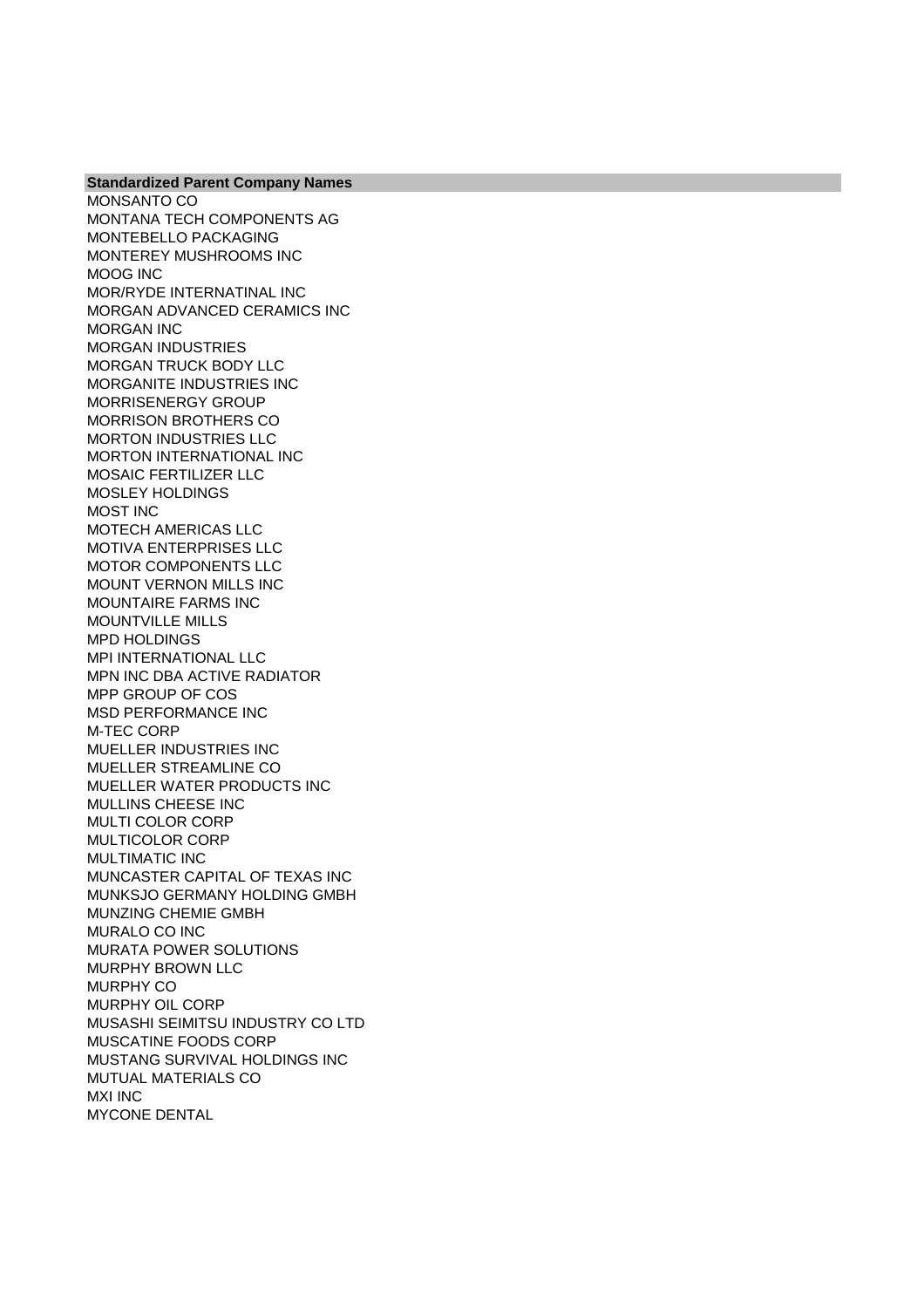MYERS CONTAINER LLC MYERS INDUSTRIES INC MYLAN INC NA NACCO INDUSTRIES NALCO HOLDING CO NAMASCO CORP NAMMO AS NAN YA PLASTICS CORP AMERICA NANOPHASE TECHNOLOGIES CORP **NASCO** NASH BRICK CO INC NASH JOHNSON & SONS FARMS INC NASHVILLE WIRE PRODUCTS **NATCO** NATIONAL AERONAUTICS & SPACE ADMINISTRATION NATIONAL BEEF PACKING CO LLC NATIONAL CASEIN CO NATIONAL CEMENT NATIONAL COOPERATIVE REFINERY ASSOC NATIONAL DAIRY NATIONAL DAIRY HOLDINGS NATIONAL ELECTRIC COIL NATIONAL FLANGE & FITTING CO NATIONAL GRAPE COOPERATIVE ASSOC NATIONAL GRID USA NATIONAL INSTITUTE OF STANDARDS & TECHNOLOGY NATIONAL INTEGRATED INDUSTRIES INC NATIONAL MANUFACTURING CO INC NATIONAL MATERIALS LP NATIONAL OILWELL VARCO LP NATIONAL PRESTO INDUSTRIES NATIONAL RAILWAY EQUIPMENT CO NATIONAL SEMICONDUCTOR CORP NATIONAL SPINNING CO INC NATIONAL STARCH & CHEMICAL CO NATIONAL STARCH LLC NATIONAL TUBE HOLDING CO NATURAL DECORATIONS INC NATUREX SA NAVISTAR INTERNATIONAL CORP NB GROUP LLC NBTY INC NC HOLDINGS USA INC NCFI POLYURETHANES NCH CORP NCI BUILDING SYSTEMS LP NCI GROUP INC NCP COATINGS INC ND INDUSTRIES INC NDA ENGINEERING

**Standardized Parent Company Names**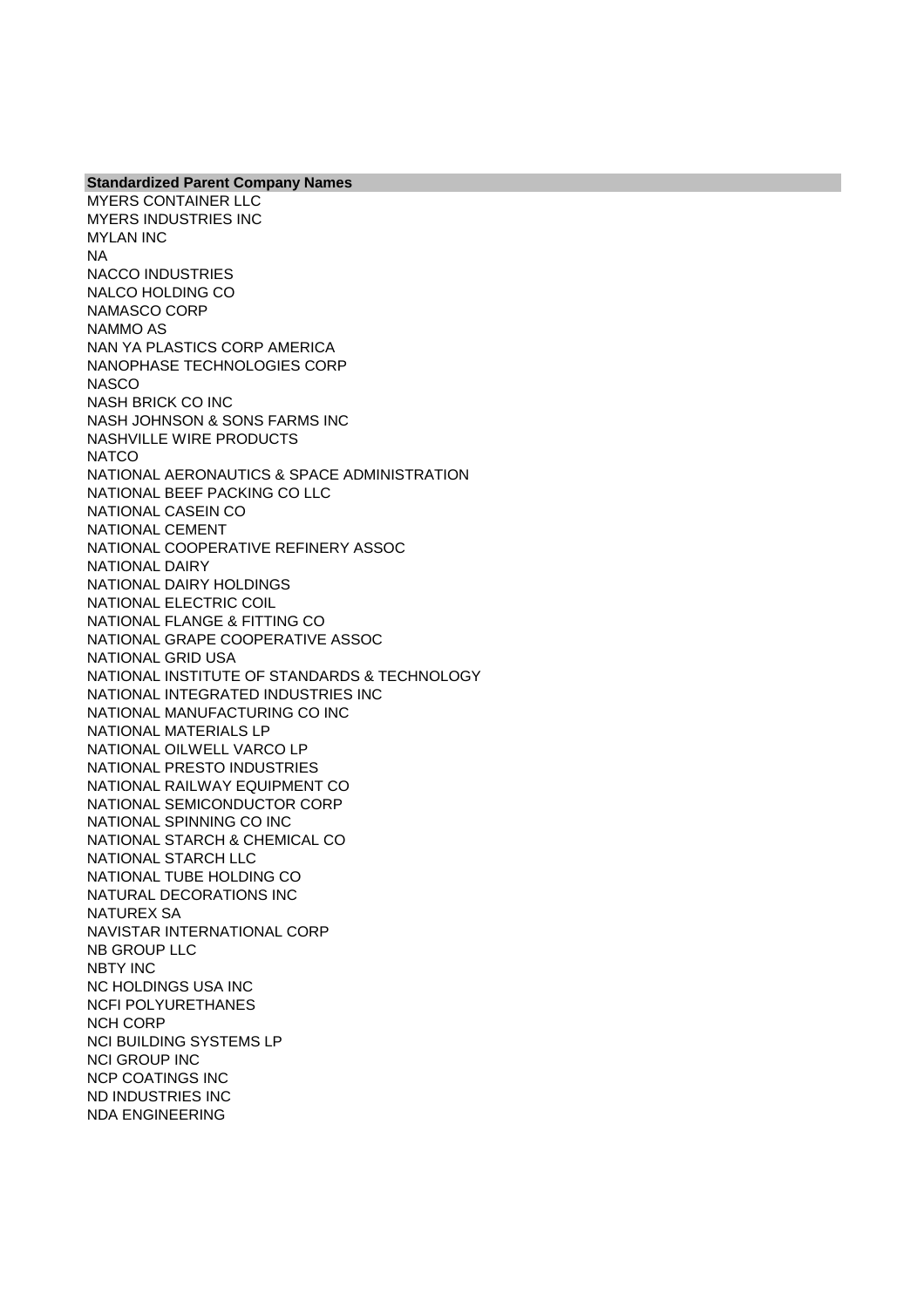**Standardized Parent Company Names** NDT HOLDINGS INC NEAPCO LLC NEASE CORP NEBRASKA PUBLIC POWER DISTRICT NEC ELECTRONICS AMERICA INC NEENAH ENTERPRISES INC NEENAH FOUNDRY CO INC NEENAH PAPER INC NEIMAN ENTERPRISES INC NEKOOSA COATED PRODUCTS LLC NEKTAR THERAPEUTICS **NELCO** NELSON BROTHERS LLC NELSON BROTHERS MINING SERVICES LLC NELSON HOLDINGS LTD NEMAK USA INC NEO INDUSTRIES (USA) INC NEPTCO INC **NESCO** NESTLE PURINA PETCARE CO NESTLE USA INC NETSHAPE TECHNOLOGIES INC NEUMAN ALUMINUM USA NEUMAYER TEKFOR NEW ENGLAND ART PUBLISHERS INC NEW FLYER INDUSTRIES INC NEW JERSEY GALVANIZING NEW MARKET CORP NEW NGC INC NEW RADNOR CHEMICAL CO NEW SOUTH COS INC NEW SURFACE LLC NEW VULCO MFG & SALES LLC NEW WORLD PASTA NEW YORK AIR BRAKE NEW YORK POWER AUTHORITY NEW YORK WIRE CO NEWCHEM INC NEWCOMB OIL CO LLC **NEWCOR** NEWELL RUBBERMAID NEWGOLD INC NEWMONT MINING CORP NEWPAGE CORP NEWPARK RESOURCES INC NEWPORT CORP NEWPORT FAB LLC (DBA JAZZ SEMICONDUCTOR) NEXANS SA NEX-TECH HOLDINGS NEXTERA ENERGY RESOURCES NFS HOLDINGS INC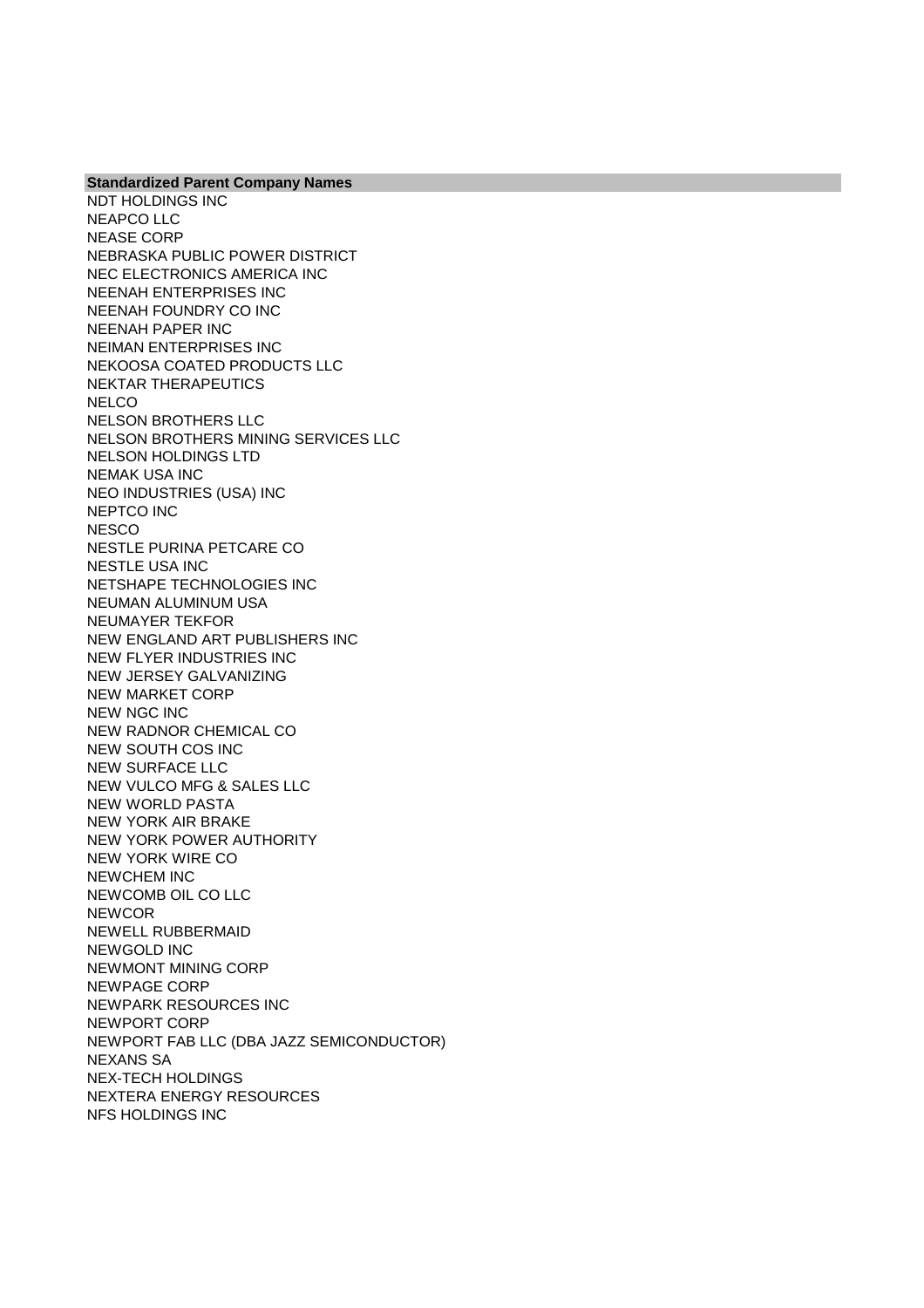NGK METALS CORP NGK NA NHK SPRING N-HOLDING AB NIACET CORP NIAGARA LASALLE CORP NIAGARA NATIONAL LLC NIAGARA PISTON NIBCO INC NIC HOLDING CORP NICE-PAK PRODUCTS INC NICHOLAS J BOURAS NIHON PARKERIZING OF JAPAN INC NIHON PLAST CO LTD FUYI SHI JAPAN NIPPON CHEMI-CON NIPPON OIL NIPPON PAINT (USA) INC NIPPON PAPER INDUSTRIES CO LTD NIPPON SEIKI NIPPON SHEET GLASS NIPPON SHOKUBAI NIPPON SUISAN USA NISOURCE INC NISSAN MOTOR LTD NISSHINBO AUTOMOTIVE MANUFACTURING INC NITREX INC NITTA GELATIN INC NITTO DENKO AMERICA NJT ENTERPRISES LLC NMB USA INC NOBERT PLATING CO NOCO ENERGY CORP NOFZIGER DOOR SALES INTERNATIONAL NORAC INC NORANDA ALUMINUM HOLDING CORP NORBORD INDUSTRIES INC NORCRAFT COS NORD RESOURCES CORP NORDAM GROUP INC NORDENIA INTERNATIONAL AG NORDIC CAPITAL NORDIC FIBERGLASS INC NORDIC GROUP OF COS NORDSON CORP NORDYNE LLC NORIT AMERICAS INC NORMAN NOBLE INC NORTEK INC NORTH ALBANY TERMINAL CO NORTH AMERICAN ENERGY ALLIANCE LLC NORTH AMERICAN GALVAINIZING & COATINGS INC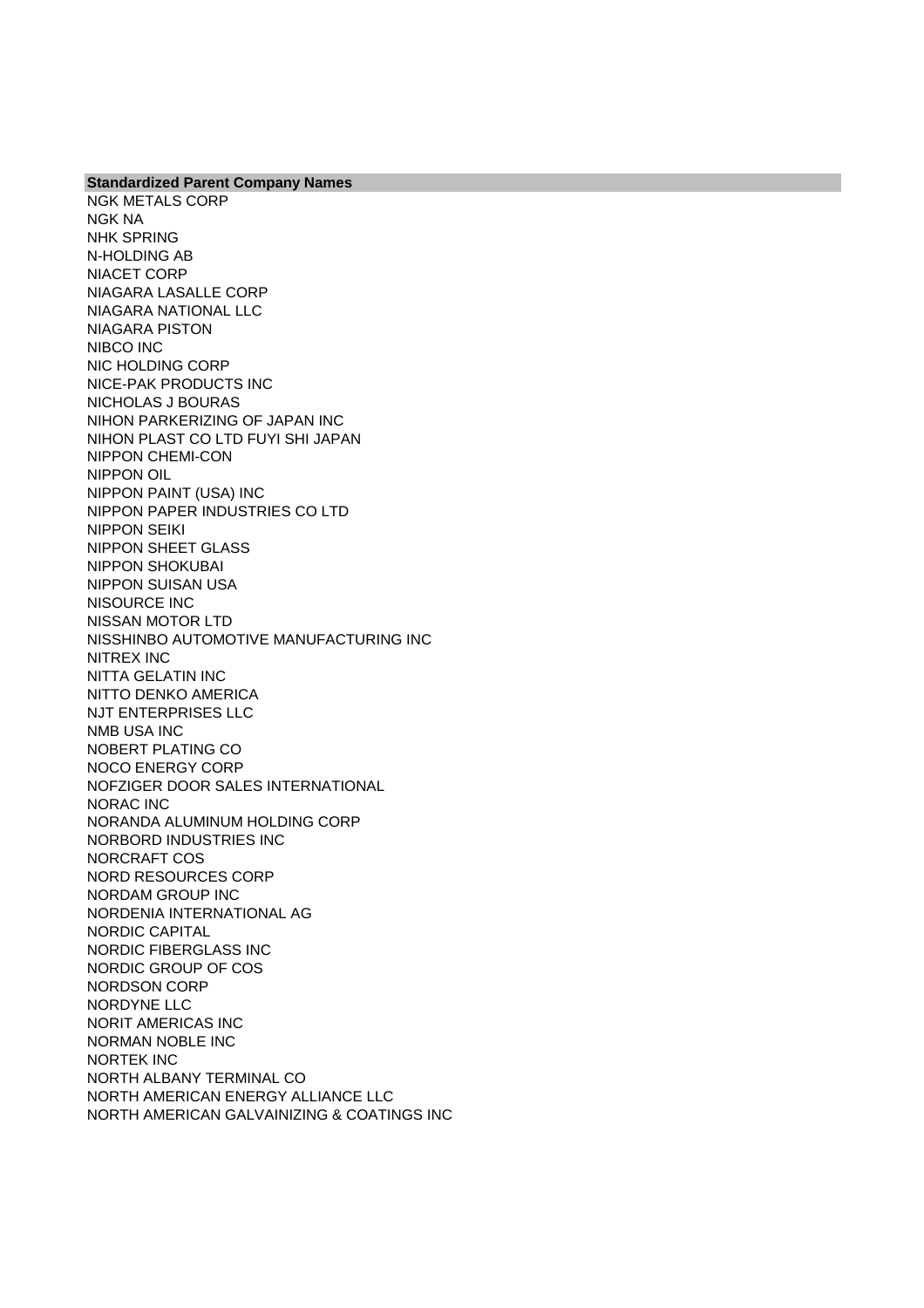NORTH AMERICAN HOGANAS INC NORTH AMERICAN LIGHTING INC NORTH AMERICAN REFRACTORIES CO NORTHEAST TREATERS INC NORTHEASTERN SHAPED WIRE NORTHERN ELASTOMERIC INC NORTHERN IRON OF ST PAUL LLC NORTHERN LABS INC NORTHERN STAR GENERATION SERVICES LLC NORTHERN STAR INDUSTRIES INC NORTHROP GRUMMAN CORP NORTHWEST DAIRY ASSOC NORTHWEST PIPE CO NORTHWESTERN ENGINEERING CO NOVA CHEMICALS CORP NOVA HOLDING SENECA LLC NOVARTIS AG NOVELIS ARCO NOVELIS CORP NOVO NORDISK HOLDINGS INC NOVOZYMES BIOLOGICALS INC NOVUS INTERNATIONAL INC NOX-CRETE MANUFACTURING INC NPD HOLDING INC NRG ENERGY INC NRG TEXAS POWER LLC NSS VENTURES INC NTN USA CORP NUCOR CORP NUFARMS AMERICAS INC NUPLA CORP NUPLEX RESINS LLC NUSIL TECHNOLOGY LLC NUSTAR ENERGY LP NUTRA-FLO CO NUTRECO NV ENERGY NYRSTAR INC NYSTAR NYW REALTY O & D MANUFACTURING INC O&G INDUSTRIES INC O&K LTD CO OAK GROVE MANAGEMENT CO LLC OAKLEY INDUSTRIES OAKWOOD INDUSTRIES INC OASIS LIFESTYLE LLC OBARA CORP USA OBERG INDUSTRIES INC O'BRIEN INDUSTRIAL HOLDING OCCIDENTAL PETROLEUM CORP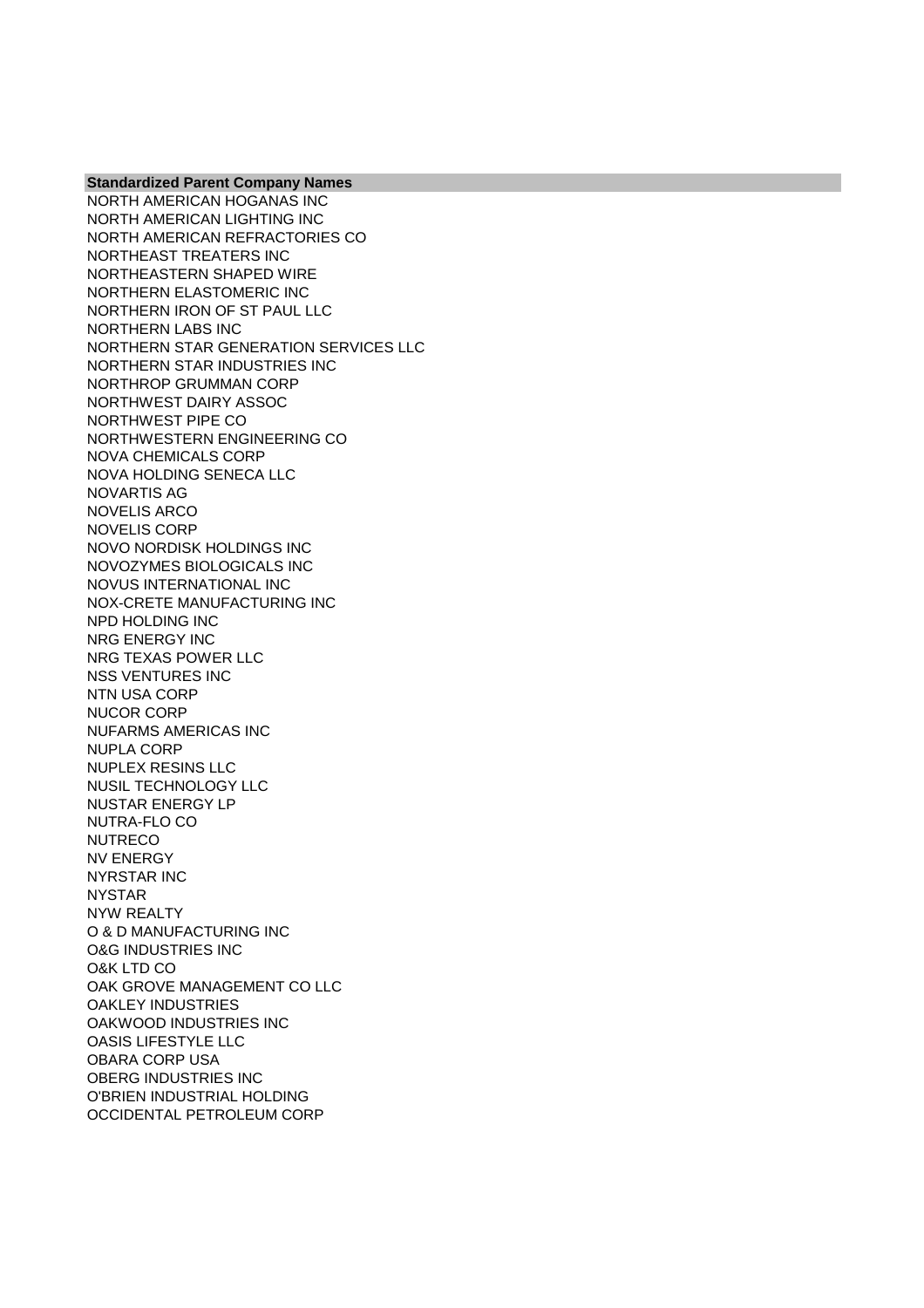OCEAN BIO-CHEM OCEAN SPRAY CRANBERRIES INC O'CONNELL OIL ASSOCIATES INC ODESSA BABBITT BEARING CO CONSOLIDATED INDUSTRIES OF MOSSBERG & SONS INC OFS FITEL LLC OGE ENERGY CORP OGM LTD OHIO CASTINGS CO LLC OHIO DECORATIVE PRODUCTS INC OHIO FRESH EGGS OHIO MATTRESS CO OIL STATES INDUSTRIES OILS UNLIMITED INC OK INDUSTRIES INC OKABE JAPAN LTD OKMETIC INC OKONITE CO INC OKZAKI MANUFACTURING CO OLD CASTLE LAWN & GARDEN APG OLD DOMINION ELECTRIC COOPERATIVE OLDCASTLE INC OLDENBURG GROUP INC OLIN CORP OM GROUP INC OMAHA PUBLIC POWER DISTRICT OMAR MEDICAL SUPPLIES INC OMEGA CABINETS LTD OMEGA PROTEIN INC OMEGA WIRE INC OMNI OXIDE OMNISOURCE CORP OMNOVA SOLUTIONS INC OMRON CORP OMRON MANUFACTURING CENTER OF AMERICA ON SEMICONDUCTOR CORP ONCORE MANUFACTURING LLC ONE EQUITY PARTNERS LLC ONEOK PARTNERS LP ONEX CORP OPAC INC OPC-30%;SO-29%;FP-19%;MEAG-15%;JE-6%;CD-1% OREGON RUBBER CO ORHAN NORTH AMERICA INC ORICA USA INC ORION PACIFIC ORLANDO UTILITIES CO ORTEC INC OSCO INDUSTRIES INC OSHKOSH CORP OSI-SYSTEMS INC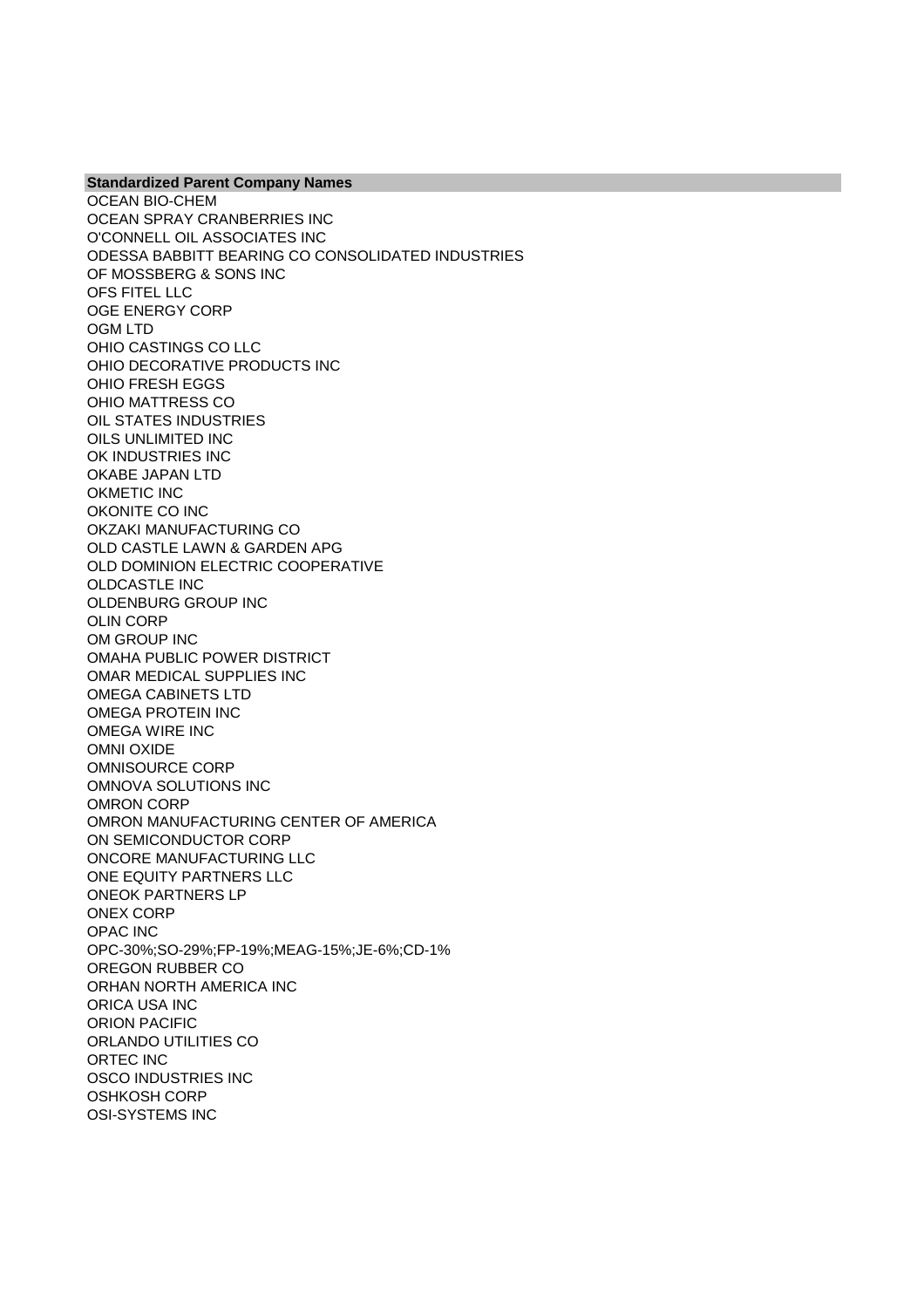**Standardized Parent Company Names** OSMOSE INC OSP INDUSTRIES OSRAM SYLVANIA PRODUCTS INC OTSUKA AMERICA INC OTTER TAIL CORP OTTO FUCHS METALLWERKE OUTDOOR LIVING PRODUCTS INC OUTOKUMPU STAINLESS INC OVERHEAD DOOR CORP OVERWRAPS PACKAGING INC OWEN INDUSTRIES INC OWENS CORNING OWENSBORO GRAIN HOLDING CO INC OWENSBORO MUNICIPAL UTILITIES OWENS-ILLINOIS INC OX BODIES INC OXBOW OXEA CORP OZINGA BROS INC P & C GROUP P & J INDUSTRIES INC P&H MINING EQUIPMENT INC P4 CORP PACCAR INC PACE GROUP INC PACE INDUSTRIES LLC PACIFIC COAST BUILDING PRODUCTS PACIFIC ETHANOL HOLDING CO LLC PACIFIC GAS & ELECTRIC CO PACIFIC STEEL CASTING CO PACIFIC WOOD PRESERVING OF BAKERSFIELD INC PACKAGING CORP OF AMERICA PACKAGING DYNAMICS PACTIV CORP PADANAPLAST USA INC PALADIN BRANDS PALL CORP PALM COMMODITIES INTERNATIONAL PALM HARBOR HOMES INC PALM INTERNATIONAL SALES CO PALMER INTRNATIONAL INC PALOS VERDES BUILDING CORP PAMARCO INC PANAM RAILWAYS PANASONIC CORP OF NORTH AMERICA PANDEL HOLDINGS INC PANELTECH INTERNATIONAL HOLDINGS INC PANNIER CORP PANOLAM INDUSTRIES INTERNATIONAL INC PAPER INTERNATIONAL INC PAPERWORKS INDUSTRIES INC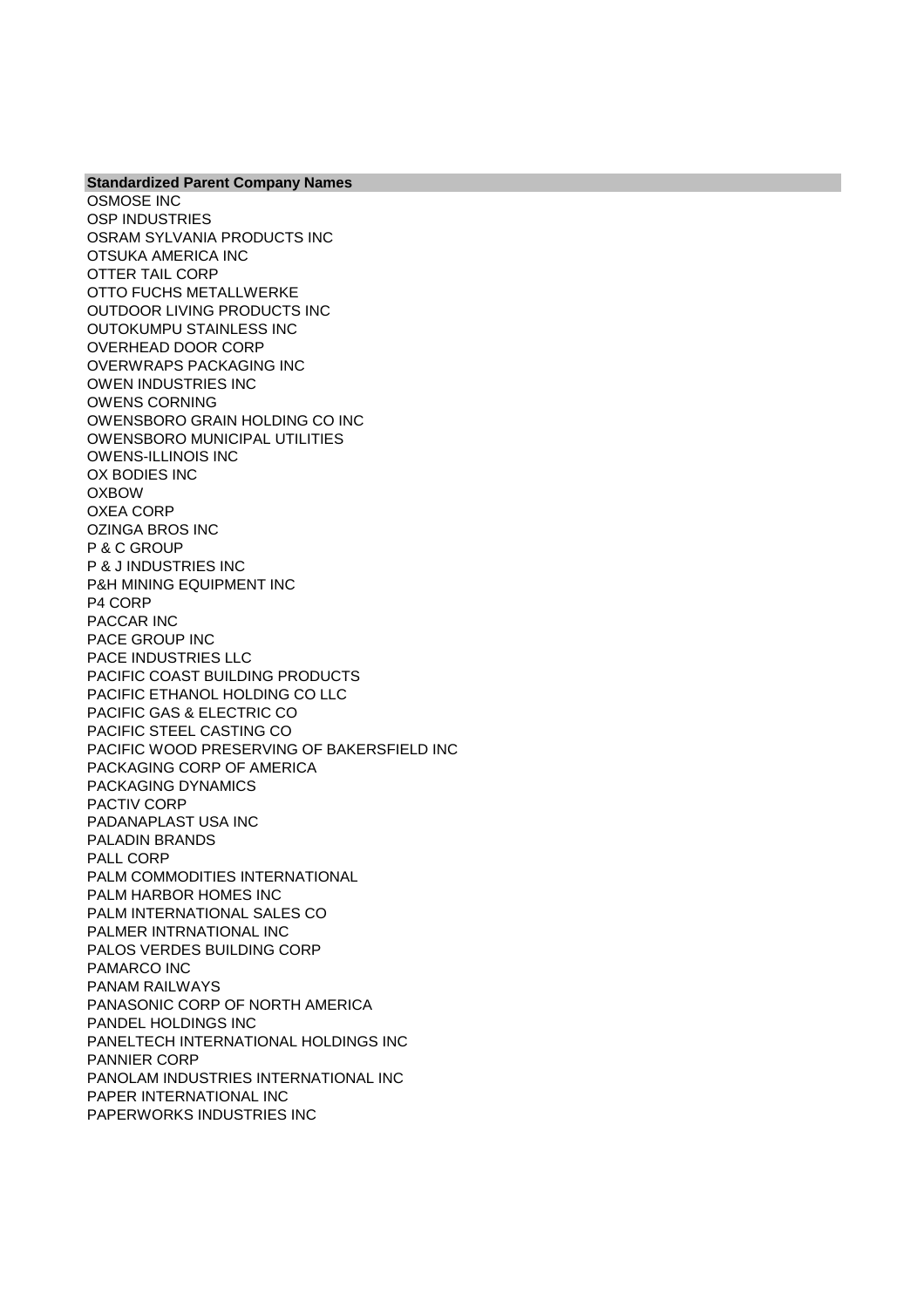PARACHEM SOUTHERN INC PARALLEL ENVIRONMENTAL SERVICES PARAMELT BV PARAMOUNT PETROLEUM CORP PARK CORP PARK ELECTROCHEMICAL CORP PARK INDUSTRIES PARK OHIO INDUSTRIES PARKER HANNIFIN CORP PARKWAY PRODUCTS INC PARO SERVICES PARRISH ENTERPRISES PARTEN HOLDING CO PARTS FINISHING GROUP PAS TECHNOLOGIES PASCALE INDUSTRIES INC PATHEON INC PATMIAN LLC PATRIARCH PARTNERS LLC PATRICK INDUSTRIES PATRIOT COAL CORP PATRIOT MORGAN INC PATTERSON MEDICAL PAUL PLEIGER MASCHINFABRIK PAULO PRODUCTS CO PAULSTRA CRC PBI/GORDON CORP PCS NITROGEN FERTILIZER LP PDM BRIDGE LLC PEABODY ENERGY CORP PEACH STATE LABORATORIES INC PEARSON PEAVEY ELECTRONICS CORP PECKHAM INDUSTRIES INC PECO FARMS INC PECO FOODS INC PEERLESS GEAR CONSUMER OUTDOOR PRODUCTS PEERLESS INDUSTRIAL GROUP INC PELICAN REFINING CO LLC PELLA CORP PENDLETON WOOLEN MILLS INC PENFLEX CORP PENFORD CORP PENINSULA COPPER INDUSTIRES INC PENN COLOR INC PENN FISHING TACKLE MANUFACTURING CO PENN UNITED TECHNOLOGIES INC PENNINGTON SEED INC PENN-OHIO COAL CO PENNZOIL-QUAKER STATE CO PENRAY COS INC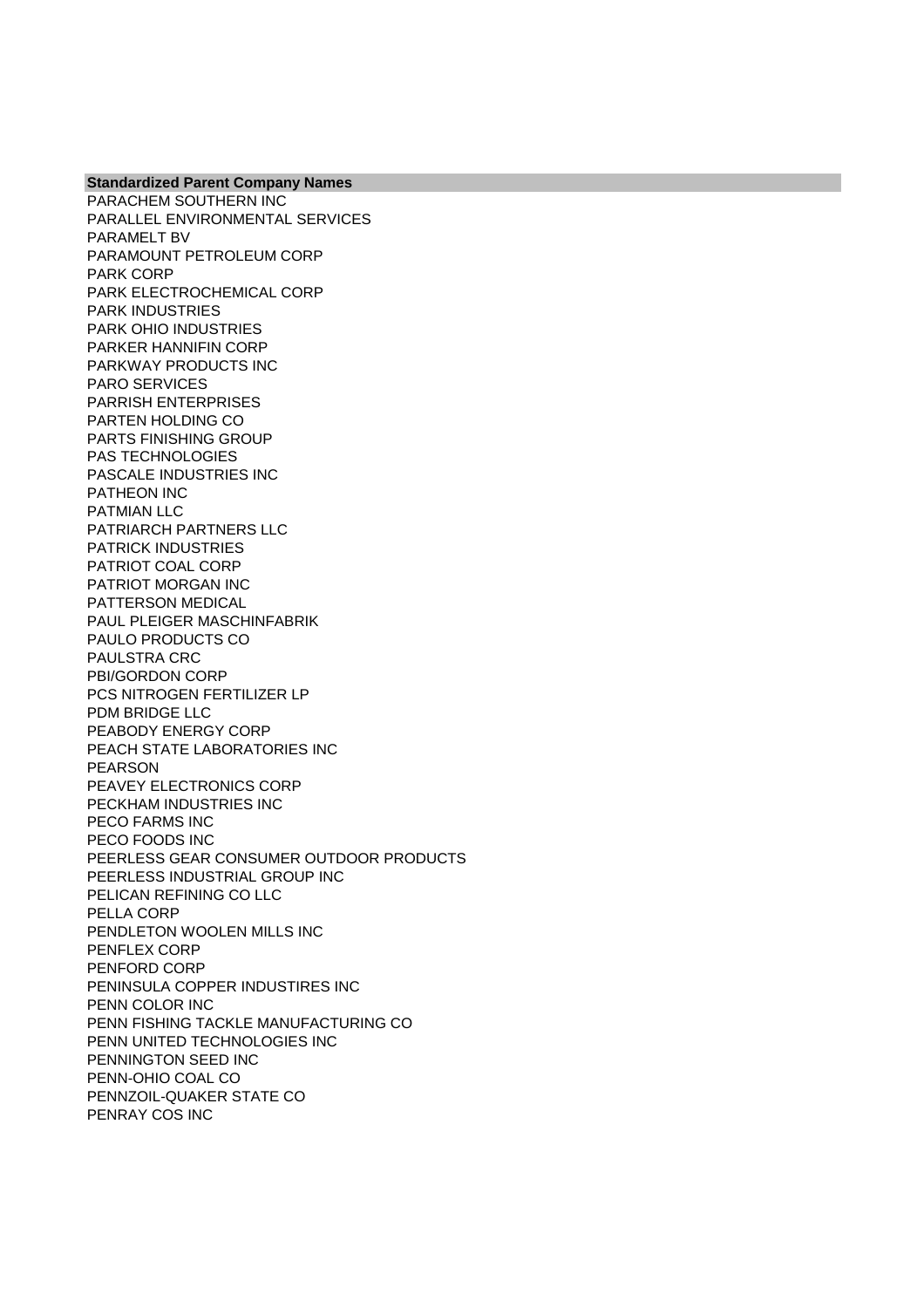**Standardized Parent Company Names** PENTAIR INC PEPCO HOLDINGS INC PEPSICO INC PERDUE FARMS INC PERELLI ENTERPRISES INC PERFORMANCE HEALTH & WELLNESS HOLDINGS INC PERFORMANCE PROCESS INC PERKINELMER INC PERKINS & MARIE CALLENDERS' INC PERMA-FIX ENVIRONMENTAL SERVICES INC PERMIAN MUD SERVICE PERMIAN TANK & MANUFACTURING INC PERRIGO CO PERSTORP AB PETE LIEN & SONS INC PETER KIEWIT & SON'S PETER PAUL ELECTRONICS CO INC PETERSEN INC PETERSON MANUFACTURING CO PETRICCA INDUSTRIES INC PETRO ENERGY LLC PETROFERM INC PETROLEUM FUEL & TERMINAL CO PETTIBONE LLC PFIZER INC PGLA-1 CO PH GLATFELTER CO PHARMA TECH INDUSTRIES PHELPS TOINTON PHIBRO ANIMAL HEALTH CORP PHIFER INC PHILIP SERVICES CORP PHILIPS NORTH AMERICA PHOENIX CO OF CHICAGO INC PHOENIX FORGE GROUP PHOENIX V LLC PHOSPHATES HOLDING INC PHOTO SYSTEMS INC PHO-TRONICS INC PICKENS PLASTICS INC PICTSWEET LLC PICUT INDUSTRIES PICUT MANUFACTURING PIEDMONT CHEMICAL INDUSTRIES INC PIEZOTECH LLC PI-INC PIKE INDUSTRIES INC PILGRIMS PRIDE CORP PILKINGTON PLC PILOT CHEMICAL CORP PINE HALL BRICK CO INC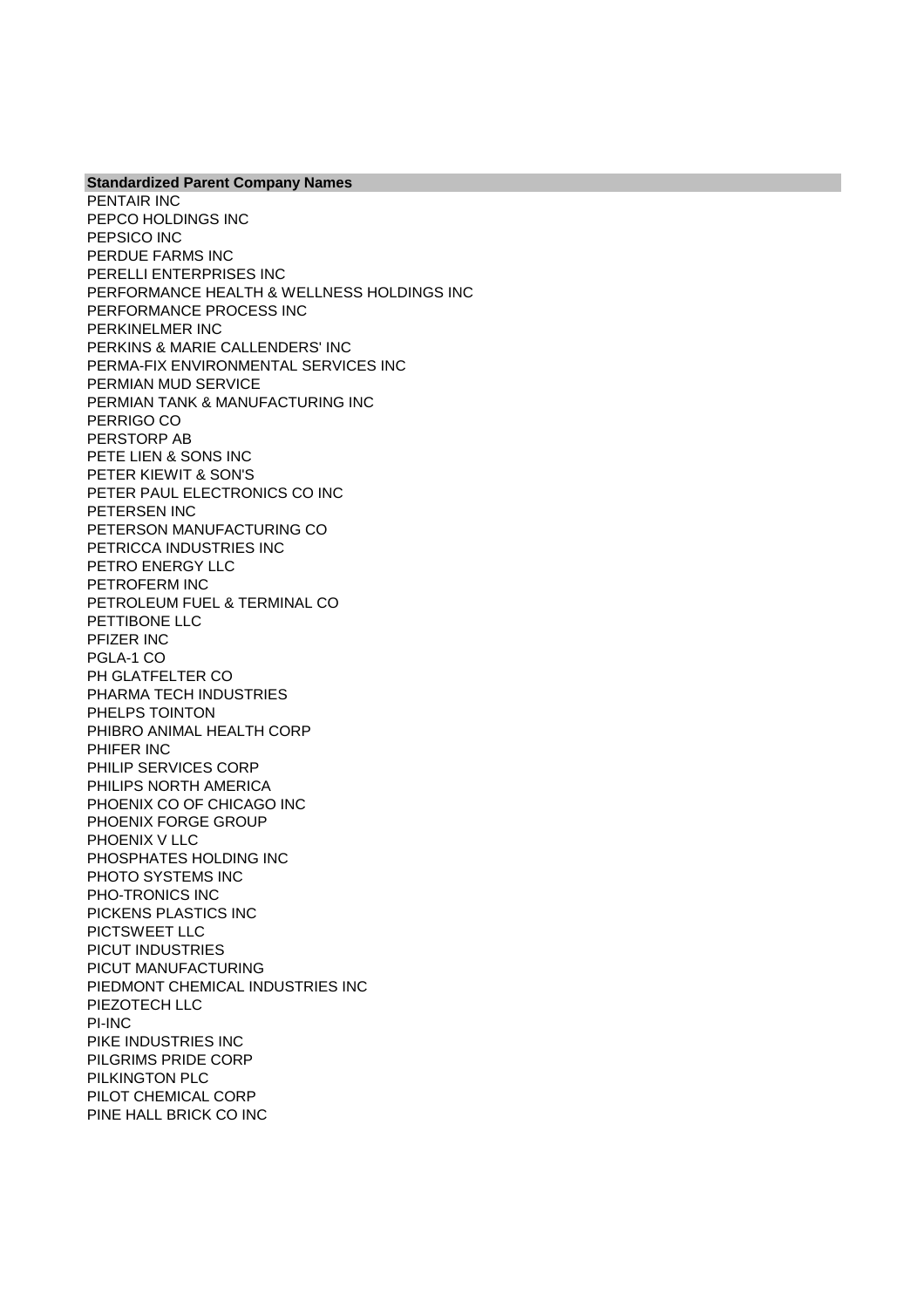PINELAWN POWER LLC PINNACLE FOODS GROUP LLC PINNACLE PACKAGING INC PINNACLE WEST CAPITAL CORP PIONEER MANUFACTURING CO PIONEER METAL FINISHING CORP PIPER AIRCRAFT INC PIRELLI NORTH AMERICA INC PITTSBURGH CORNING CORP PITTSBURGH GLASS WORKS LLC PITTSFIELD GENERATING CO LP PJC TECHNOLOGIES INC PLAINFIELD ASSET MANAGEMENT LLC PLANSEE HOLDING AG PLASKOLITE INC PLASTIC COMPOSITES CO PLASTIC OMNIUM AUTO EXTERIOR LLC PLASTICS ENGINEERING CO PLATING INC PLATING TECHNOLOGY INC PLATINUM EQUITY PLATINUM EQUITY LLC PLAZE INC PLEXUS CORP PLIANT CORP PLUM CREEK TIMBER CO INC PLYGEM INDUSTRIES PLYMOUTH FOAM INC PLYMOUTH TUBE CO PMC HOLDING CORP (A DELAWARE CORP) PMC INC PMI FOOD EQUIPMENT GROUP PMW HOLDING INC PNC EQUITY PARTNERS PNM INC POE ASPHALT PAVING INC POET BIOREFINING POINT LOOKOUT CAPITAL PARTNERS POIRY PARTNERS LLC POLAR KING INTERNATIONAL INC POLAR SEMICONDUCTOR INC POLAR TECHNOLOGY LLC POLAR WARE CO POLARIS INDUSTRIES INC POLAROME INTERNATIONAL INC POLLUTION CONTROL INDUSTRIES POLY-AMERICA LP POLYCARBON INDUSTRIES POLYCHIM USA INC POLYMER ENTERPRISES INC POLYMER GROUP INC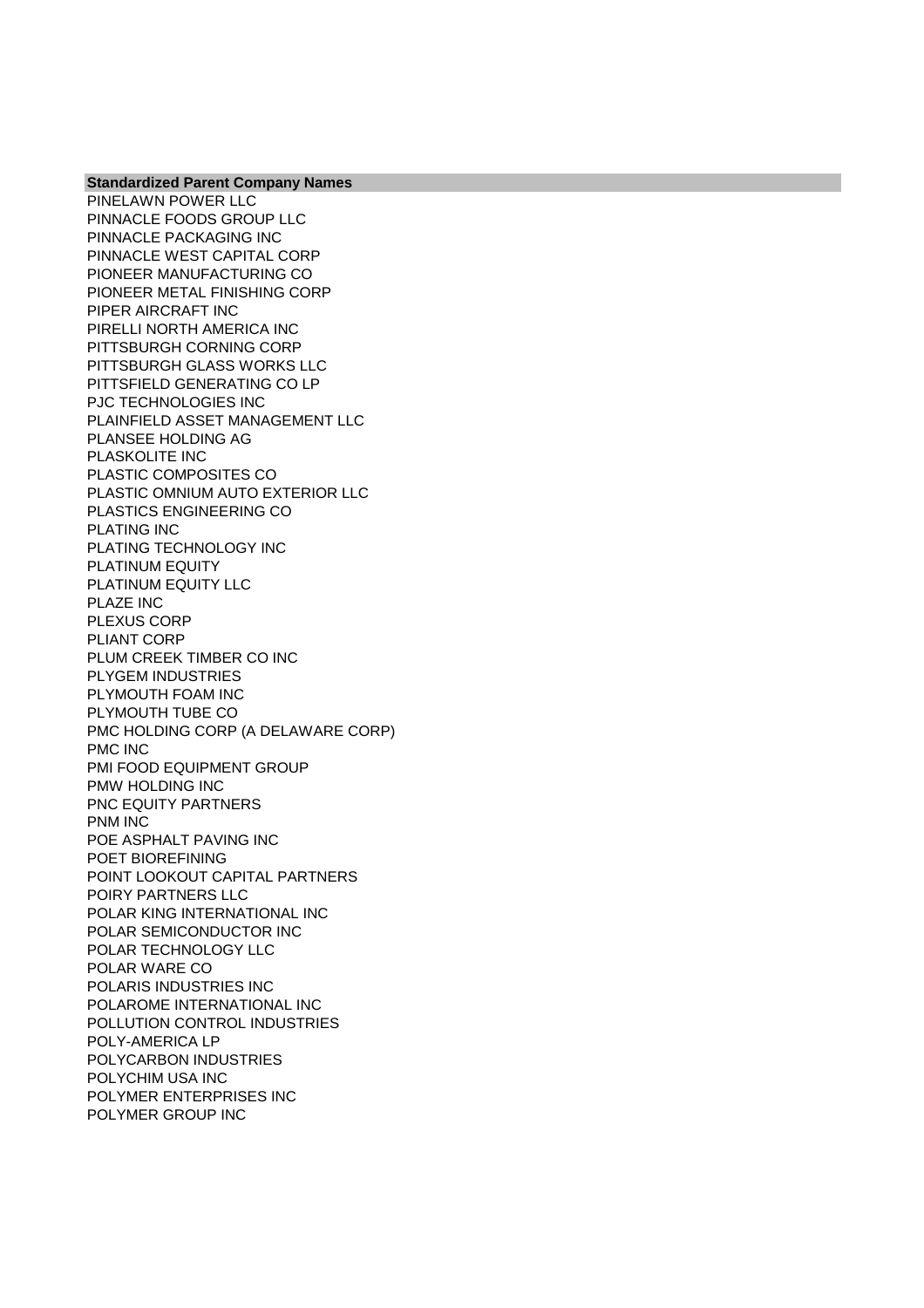**Standardized Parent Company Names** POLYMER TECHNOLOGIES INC POLYMERIC RESOURCES CORP POLYMERICS INC POLYONE CORP POLYPETIDE GROUP POLYPORE INTERNATIONAL INC POLYSCIENCES INC POLYTECH MOULDING INDUSTRIES INC POLYURETHANE CORP OF AMERICA PORITE PORT CITY GROUP PORT CONSOLIDATED INC PORTER INC PORTLAND GENERAL ELECTRIC PORVAIR CORP POSITRONIC INDUSTRIES INC POTASH CORP OF SASKATCHEWAN INC POTLATCH CORP POTOMAC POWER RESOURCES LLC POWELL & POWELL MILLING INC POWELL INDUSTRIES INC POWER PARTNERS INC POWERLAB INC POWERSOUTH ENERGY COOPERATIVE PPG INDUSTRIES INC PPL P-Q CONTROLS INC PRAIRE POWER INC PRAIRIE FARMS DAIRY INC PRAIRIE MATERIAL SALES INC PRATT INDUSTRIES PRAXAIR DISTRIBUTION MID ATLANTIC LLC PRAXAIR INC PRAXIS COS LLC PRECIOUS PLATE INC PRECISION CASTPARTS CORP PRECISION ENGINEERED PRODUCTS LLC PRECISION ENTERPRISES INC PRECISION FABRICS GROUP PRECISION LLC PRECISION METALSMITHS INC PRECISION PARTNERS LLC PRECISION PLATING CO INC PRECISION PULLEY & IDLER INC PRECISION TUBE TECHNOLOGY PREFERRED FREEZER SERVICES LLC PREFORMED LINE PRODUCTS CO PREGIS INNOVATIVE PACKAGING INC PREMIER BATHROOM HOLDINGSUSA INC PREMIUM STANDARD FARMS LLC PREMIX INC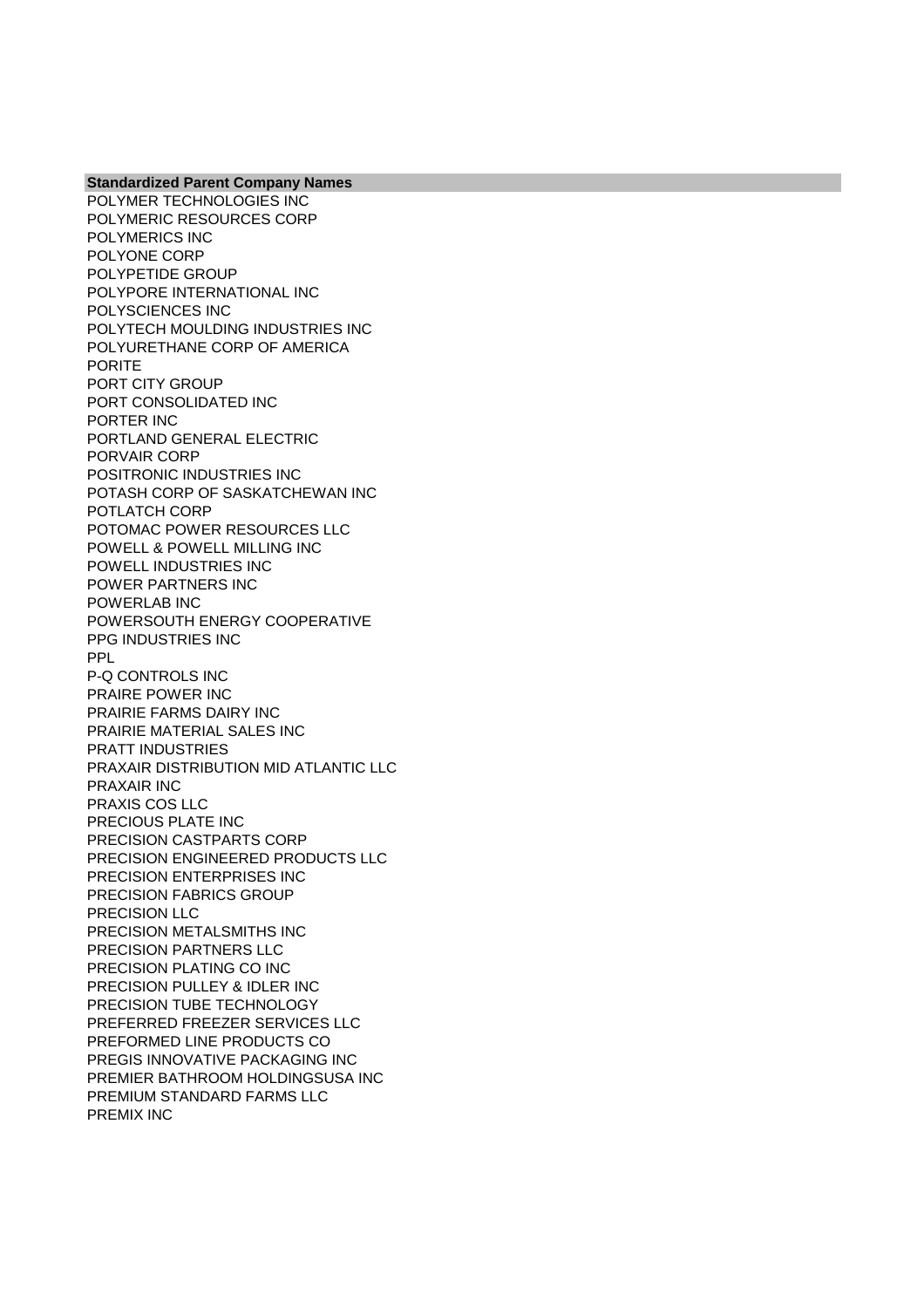PRENTISS INC PRESS-SEAL GASKET CORP PRESSTEK INC PRESTIGE FABRICATORS INC PRIDE ENTERPRISES PRIDE SOLVENTS & CHEMICAL CO PRIME MATERIALS RECOVERY INC PRIMUS INTERNATIONAL PRINCE MINERALS INC PRL INC PRO PRODUCTS LLC PROFILE EXTRUSION CO PROGRESS ENERGY INC PROGRESSIVE DYNAMICS INC PROMEGA CORP PROPEX OPERATING CO LLC PROPULSYS INC PROTOTRON INC PROVIMI NORTH AMERICA INC PRUDENT PUBLISHING CO PRWT SERVICES INC PSC ENVIRONMENTAL SERVICES INC PSC LLC PSP INDUSTRIES PTC ALLIANCE CORP PUBLIC SERVICE CO OF NEW HAMPSHIRE PUBLIC SERVICE CO OF NEW MEXICO PUBLIC SERVICE ENTERPRISE GROUP PUBLIX SUPER MARKETS INC PUERTO RICO ELECTRIC POWER AUTHORITY PUGET SOUND ENERGY PUGH LUBRICANTS PUTZMEISTER AMERICA INC PVS CHEMICALS INC PYCO INDUSTRIES INC QCIRCUITS INC QEP CO INC QUAD/GRAPHICS INC QUADION CORP QUADRAFNX MINING LTD QUADRANT AG QUADRANT CHEMICAL CORP QUADRANT EPP USA INC QUALICO STEEL CO INC QUALITY CASTINGS CO QUALITY PLATING CO OF TULSA INC QUALITY ROLLS QUANEX CORP QUARLES PETROLEUM INC QUARTERMOON ACQUISITIONS INC QUBICAAMF BOWLING INC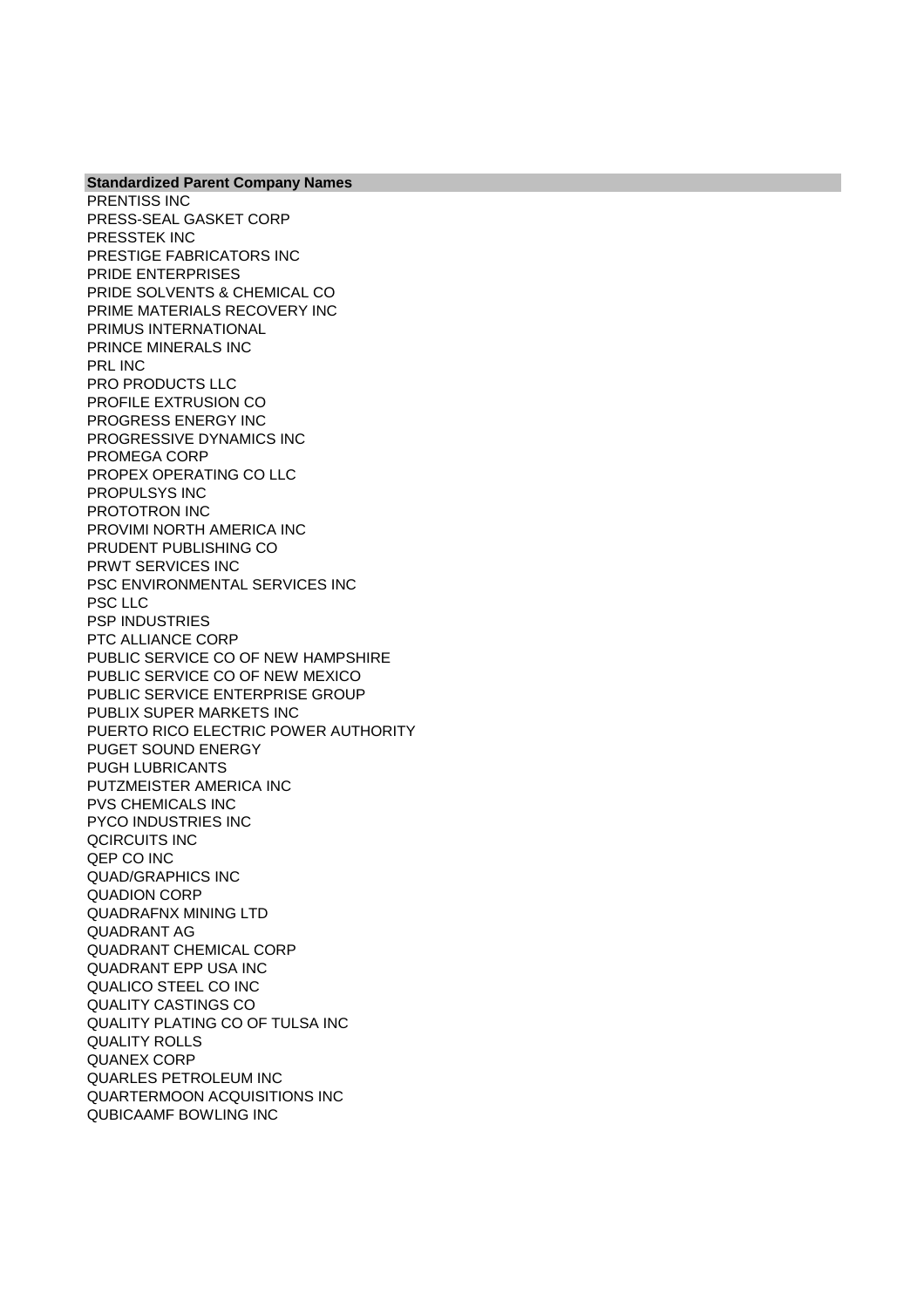**Standardized Parent Company Names** QUEST SPECIALTY CHEMICALS INC QUESTOR QUINCY JOIST CO R B PAMPLIN CORP R R DONNELLEY & SONS CO R R STREET & CO INC R&D CIRCUITS RADIALL AMERICA RAHR MALTING CO RAIN CII CARBON LLC RAINEY ROADS LLC RAISIO GROUP - BENECOL DIV RALCORP HOLDINGS INC RANBAR ELECTRICAL MATERIALS INC RANCH-WAY INC RATH GIBSON MANUFACTURING RATHGIBSON INC RAVEN INDUSTRIES INC RAWCAR GROUP LLC RAWLINGS SPORTING GOODS CO RAYBESTOS POWERTRAIN LLC RAYNOR WORLDWIDE INC RAYONIER INC RAYTHEON CO RB&W MANUFACTURING LLC RBC BEARINGS INC RBP CHEMICAL TECHNOLOGY INC RC LONESTAR INC RCM INDUSTRIES REA MAGNET WIRE CO INC READY MIX USA LLC REBEL OIL CO INC REC BOAT HOLDINGS LLC REC SILICON RECKITT BENCKISER PLC RECO INDUSTRIAL INC RECTICEL NV RED ARROW PRODUCTS CO LLC RED SPOT PAINT & VARNISH CO INC RED WING SHOE CO REEF SERVICES LLC REFLEK MANUFACTURING INC REFLEXITE CORP REG INC REGAL BELOIT CORP REGAL MARINE INDUSTRIES INC REGAL WARE REH HOLDINGS INC REHAU INC REICHHOLD INC REILLY PLATING CO INC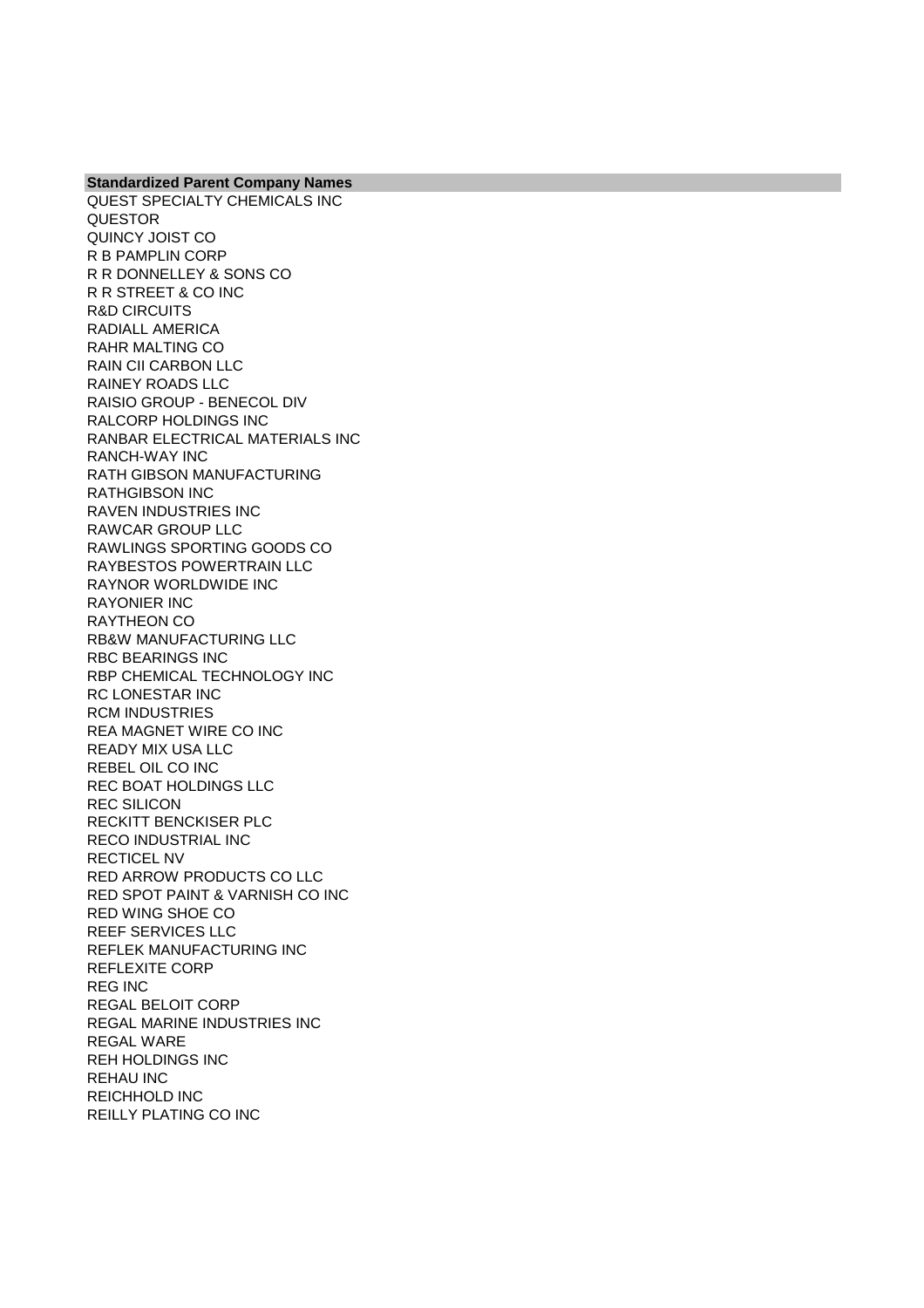**Standardized Parent Company Names** REINFORCED PLASTICS SYSTEMS RELIABLE PLATING WORKS INC RELIANCE STEEL & ALUMINUM RELIANCE WORLDWIDE CORP

RELIANT ENERGY INC REMBRANDT ENTERPRISES INC REMET CORP REMINGTON ARMS CO INC REMMELE REMTEC INTERNATIONAL RENIN CORP RENOLD PLC RENOLIT AG RENTECH INC REPIPE INC REPUBLIC ENGINEERED PRODUCTS INC REPUBLIC FINANCIAL CORP REPUBLIC WIRE INC RESCO PRODUCTS INC RESEARCH MANNIKINS INC RESEARCH SOLVENTS & CHEMICALS INC RESILENCE CAPITAL PARTNERS RESINALL CORP RESINOID ENGINEERING CORP REVLON CONSUMER PRODUCTS CORP REVSTONE REX LUMBER LLC REXAM BEVERAGE CAN CO REX-HIDE INDUSTRIES INC REXMET CORP REXNORD INDUSTRIES LLC REYNOLDS AMERICAN INC REYNOLDS PACKAGING GROUP RF MICRO DEVICES INC RG ADDING LLC RH SHEPPARD CO INC RHC CORP RHEEM MANUFACTURING CO RHI AG RHIENMETALL NORTH AMERICA INC RHINO ENERGY LLC RHODIA INC RHÔNE CAPITAL RIBELIN SALES INC RICCA CHEMICAL CO LLC RICELAND FOODS INC RICH PRODUCTS CORP RICHLAND GLASS CO RICHMOND POWER & LIGHT RICOH CORP RIDLEY INC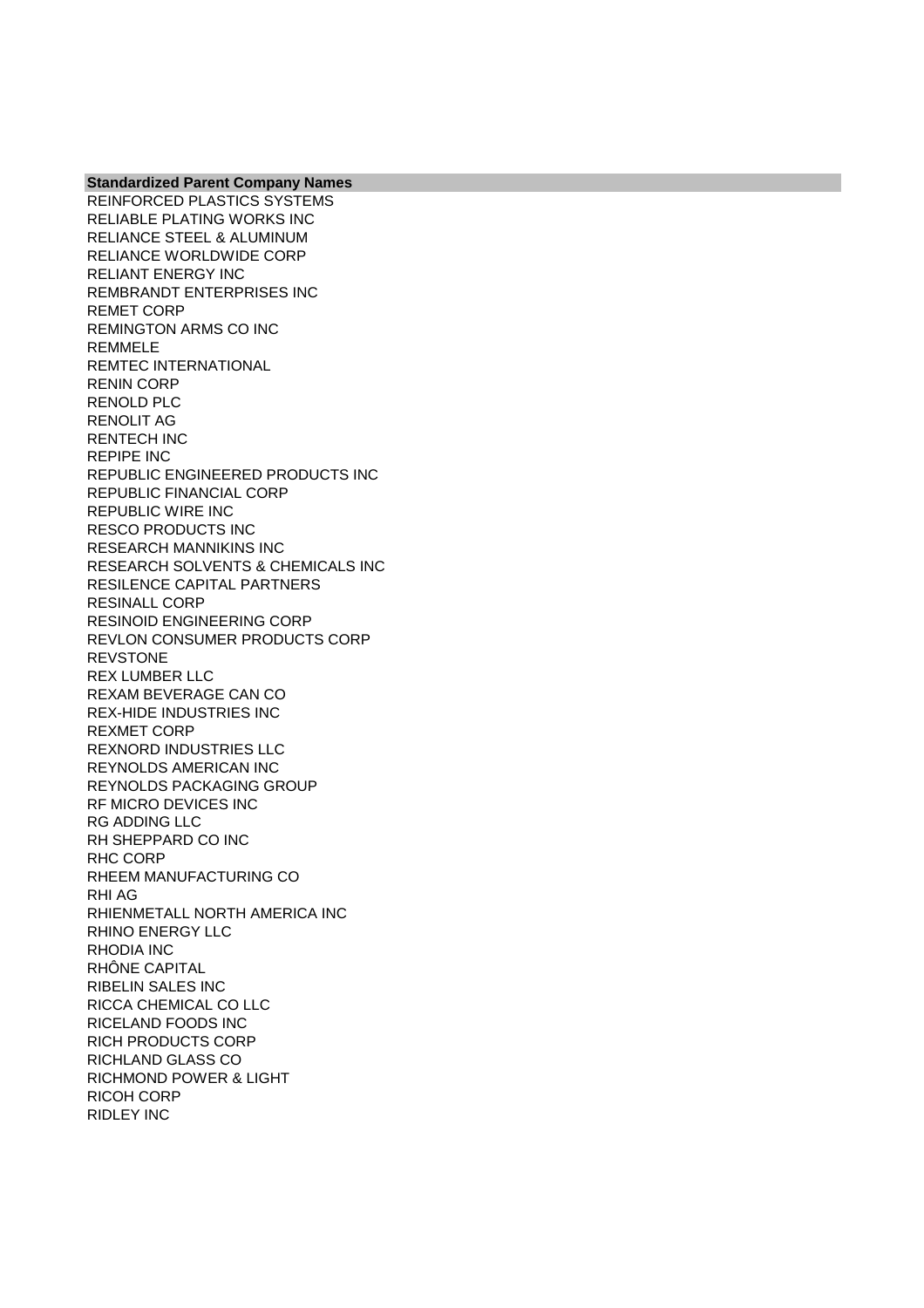RIKER PRODUCTS INC RING SCREW TEXTRON RIO BRAVO RIO TINTO AMERICA INC RITRAMA SPA RIVERSIDE CLAY CO RIVERSIDE COS RJF INTERNATIONAL CORP RMAX OPERATING LLC ROBBINS & MYERS INC ROBBINS MANUFACTURING CO ROBERT BOSCH & MANN &HUMMEL ROBERT BOSCH NORTH AMERICA ROBERTS DAIRY CO ROBERTSON CECO II CORP ROBINSON HOLDINGS (USA) ROBINSON INDUSTRIES INC ROBROY INDUSTRIES ROCHE HOLDINGS INC ROCHE PALO ALTO LLC ROCHESTER MIDLAND CORP ROCHESTER OVERNIGHT PLATING LLC ROCHLING GLASTIC COMPOSITES ROCK TENN CO ROCKBESTOS SURPRENANT CABLE CORP ROCKLAND CAPITAL INVESTMENTS ROCKLAND INDUSTRIES INC ROCKLINE INDUSTRIES ROCK-TENN CO ROCKVIEW DAIRIES INC ROCKWELL AUTOMATION INC ROCKWELL COLLINS INC ROCKWOOD HOLDINGS INC ROCKY MOUNTAIN HARDWARE INC ROCKY MOUNTAIN POWER LLC ROCORE HOLDINGS INC ROESSING BRONZECO/CONCAST METAL PRODUCT ROGERS CORP ROKI CO LTD ROLL COATER INC ROLLER BEARING CO OF AMERICA ROLLEX CORP ROLLPRINT PACKAGING PRODUCTS INC ROLLS-ROYCE PLC ROMEO RIM INC ROOFMART INTERNATIONAL INC ROPER INDUSTRIES ROQUETTE FRERES ROSAN ROSE CONCRETE PRODUCTS INC ROSEBURG FOREST PRODUCTS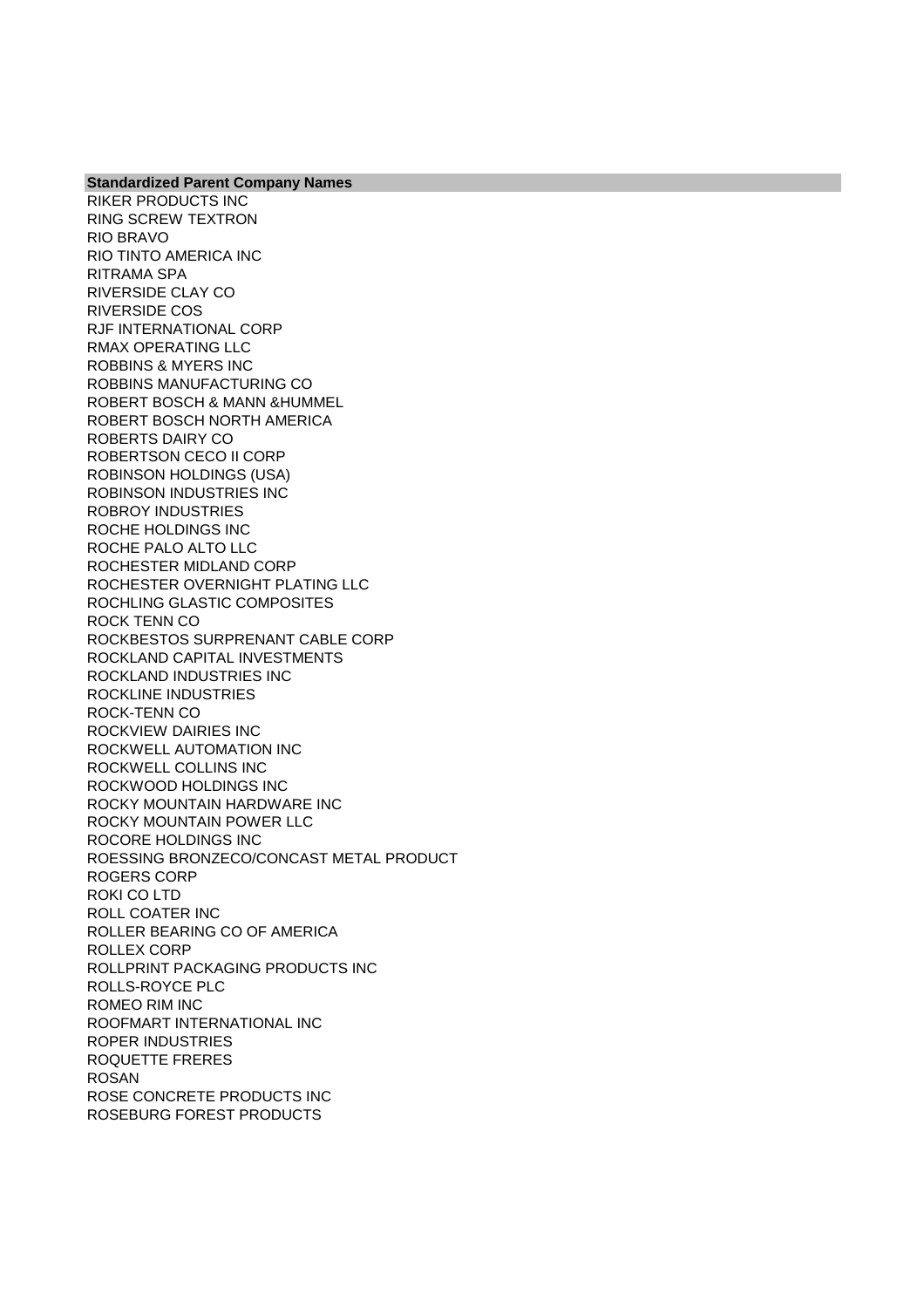**Standardized Parent Company Names** ROSENBOOM MACHINE & TOOL INC ROSS CASTING & INNOVATION LLC ROSS CONSOLIDATED CORP ROSS MOULD INC ROTATION DYNAMICS CORP ROTO HOLDINGS ROTO SALT ROUND MOUNTAIN GOLD CORP ROWAN COS ROWELL CHEMICAL CORP ROX COAL INC ROY METAL FINISHING CO INC ROY O MARTIN LUMBER CO LP ROYAL ADHESIVES & SEALANTS LLC ROYAL BATHS MANUFACTURING CO LTD ROYAL FIBERGLASS POOLS INC ROYAL MANUFACTURING ROYAL OAK ENTERPRISES LLC RPM INC RRI ENERGY INC RSI HOME PRODUCTS RSR CORP RT VANDERBILT CO INC RTI HOT MIX INC RTI INTERNATIONAL METALS RUDDICK CORP RUS INC RUSSELECTRIC INC RUTLAND HOLDINGS LLC RUUD LIGHTING INC RW LYALL RYMAR CORP RYNEL HOLDINGS INC RYNONE MANUFACTURING CORP RYOBI NA S & S PLATING CO S D W HOLDINGS CORP S FIBERGLASS LTD S&T MANUFACTURING S2 YACHTS INC SABIC INNOVATIVE PLASTICS US LLC SABIN METAL CORP SABRE COMMUNICATIONS INC SABRE CORP SACHEM INC SAE MAGNETICS (HK) LTD SAES GETTERS SPA ITALY SAFAS CORP SAFETY TUBS HOLDINGS LLC SAFETY-KLEEN HOLDCO INC SAFEWAY INC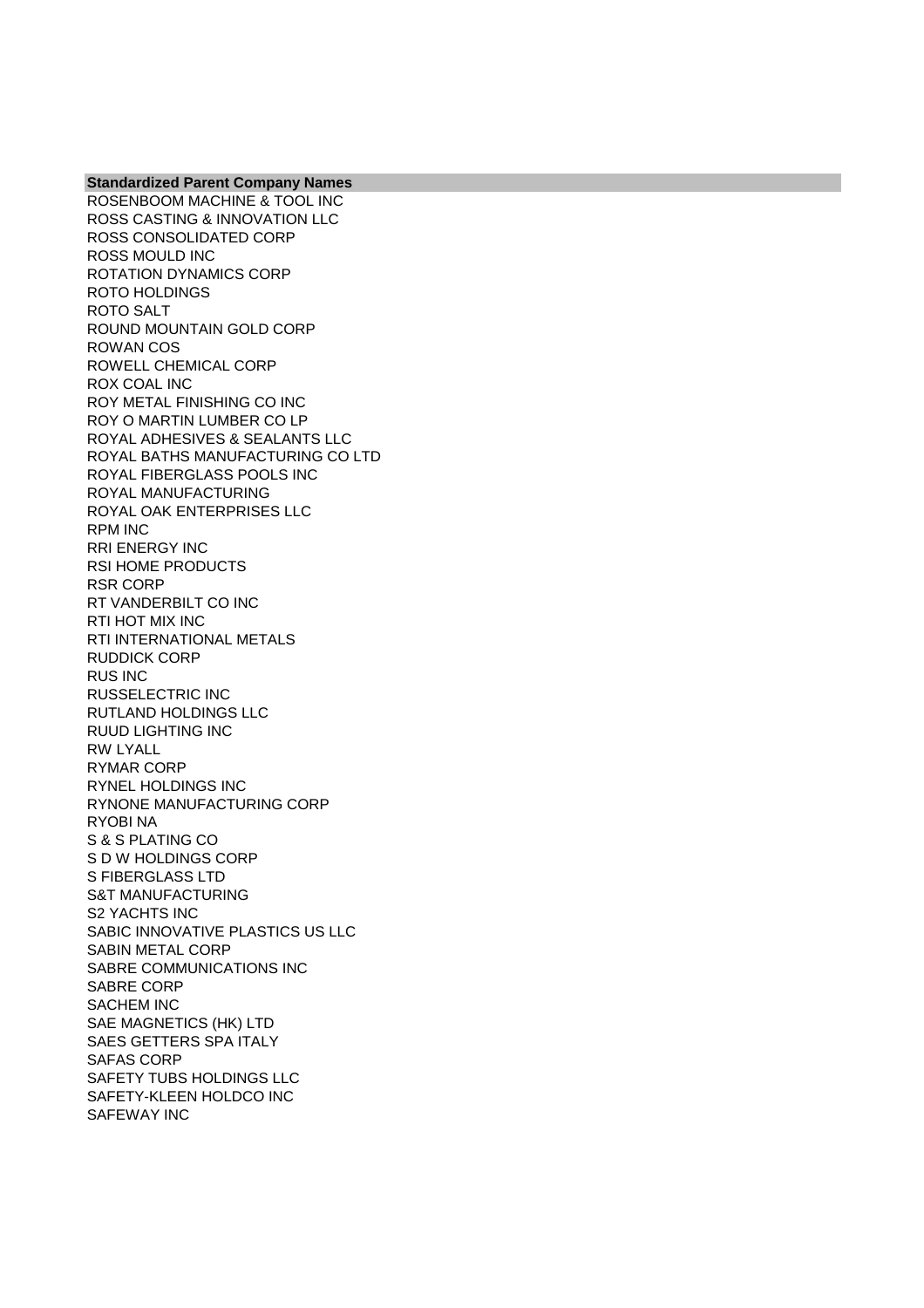**Standardized Parent Company Names** SAF-HOLLAND USA SAFT AMERICA INC SAFT FINANCE SARL SAGE AUTOMOTIVE INTERIORS SAGUS INTERNATIONAL SAIA-BURGESS HOLDING INC SAINT-GOBAIN CORP SAKAMOTO INDUSTRIES LTD SALT RIVER PIMA - MARICOPA INDIAN COMMUNITY SALT RIVER PROJECT SAM DONG INC SAMUEL MANU-TECH INC SAMUEL STEEL PICKLING CO SAMUEL STRAPPING SYSTEMS INC SAN JOAQUIN REFINING CO INC & ERGON INC SANDERS LEAD CO INC SANDERSON FARMS INC SANDVIK INC SANIMAX AMX LLC SANITATION DISTRICTS OF LOS ANGELES COUNTY SANKEN ELECTRIC CO LTD SANMAR GROUP SANMINA-SCI CORP SANOH INDUSTRIAL CO LTD SANTEE PRINT WORKS INC SANTOKU AMERICA INC SANYO NORTH AMERICA SAPA INC SAPPI FINE PAPER NA SAPPI LTD SAPUTO ACQUISITION INC SARA LEE CORP SARTORI FOODS SARTORIUS STEDIM BIOTECH SASOL NORTH AMERICA INC SATELITE HOLDINGS SAUDER WOODWORKING CO SAUER-DANFOSS INC SAVEST CORP SAVOGRAN CO SAWBROOK STEEL CASTINGS LLC SC JOHNSON & SONS INC SCA TISSUE NORTH AMERICA INC **SCANA** SCAPA GROUP INC SCEPTER INC SCHAEFFLER GROUP USA INC SCHAUENBURG INTERNATIONAL SCHAWK INC SCHERING-PLOUGH CORP SCHINDLER ENTERPRISES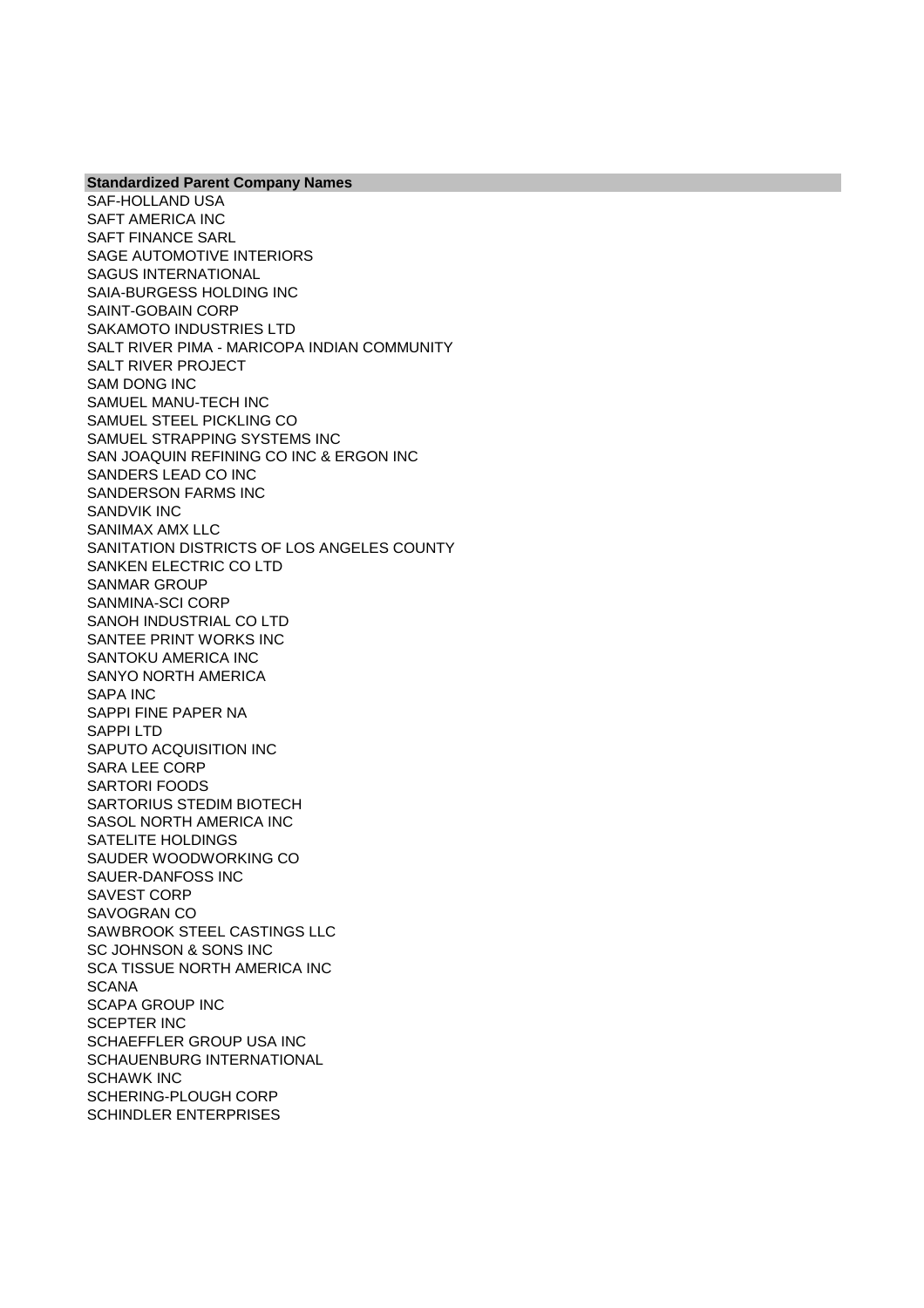**Standardized Parent Company Names** SCHIRM GMBH **SCHLEGEL** SCHLUMBERGER TECHNOLOGY CORP SCHNEIDER ELECTRIC SCHNELLER LLC SCHNITZER STEEL INDUSTRIES SCHOLLE CORP SCHOOL BUS HOLDINGS INC SCHOTT NORTH AMERICA SCHREIBER FOODS INC SCHROEDER MILK CO INC SCHUFF STEEL SCHWAN'S GLOBAL SUPPLY CHAIN INC SCHWARTZ & CO ENTERPRISES LTD SCHWARZKOPF HOLDING CORP SCHWEITZER-MAUDUIT INTERNATIONAL INC SCIENTIFIC DEVELOPMENTS INC SCOT INDUSTRIES INC SCOTCH PLYWOOD CO INC SCOTIA INVESTMENTS SCOTSMAN INDUSTRIES INC SCOTT FETZER SCOTT PETROLEUM CORP SCOTTDEL INC SCOTTS CO SDW HOLDINGS CORP SEABOARD CORP **SEACOLE** SEACOR HOLDINGS INC SEAGATE TECHNOLOGY INC SEALED AIR CORP SEAMAN CORP SECURITY HOLDINGS LLC SEI METALTEK SEIDEL TANNING CORP SEKISUI AMERICA CORP SELECT INTERNATIONAL CORP SELLNER-BEHR GMBH SELMA HARDWOOD FLOORING LLC SEM PRODUCTS INC SEMCO INC SEMICONDUCTOR COMPONENTS INDUSTRIES LLC SENECA FOODS CORP **SENESCO** SENIOR FLEXONICS INC SENIOR OPERATIONS INC SENIOR PLC SENSATA TECHNOLOGIES INC SENSIENT TECHNOLOGIES CORP SENSUS USA INC SEPRO CORP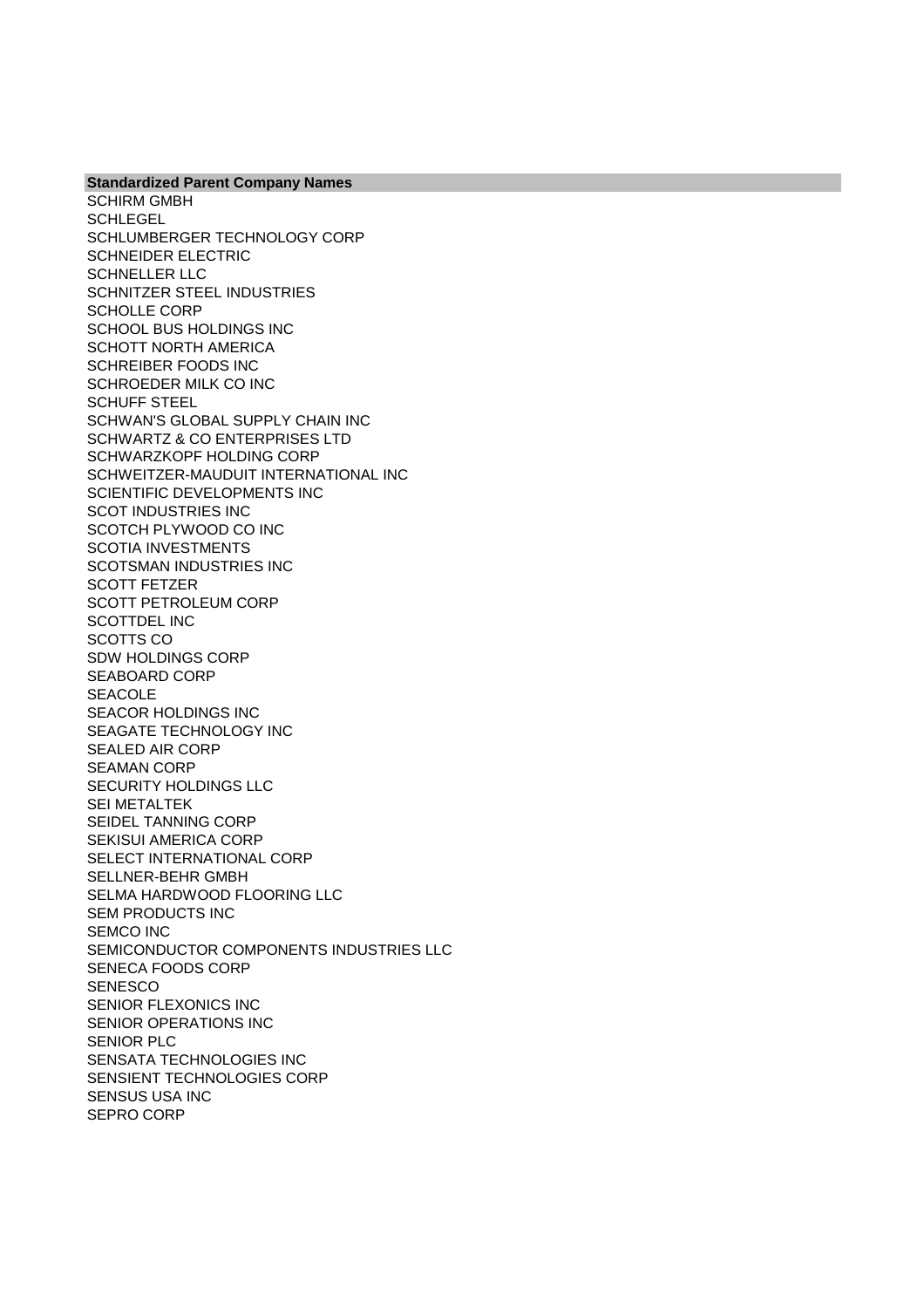SERVICE ENERGY SETHNESS PRODUCTS CO SEVERSTAL NORTH AMERICA INC SEW EURODRIVE **SFI** SGL CARBON GROUP SGS INTERNATIONAL SHALMET CORP SHAMROCK FOOD CO SHAN INDUSTRIES LLC SHAPE CORP SHAPES/ARCH HOLDINGS LLC SHARCAR ENTERPRISES INC SHARE CORP SHEBOYGAN PAINT CO SHELL OIL CO SHELL PETROLEUM INC SHEPHERD CHEMICAL CO SHERWIN ALUMINA INC SHERWOOD CONSTRUCTION CO INC SHIGERU CO LTD SHILOH CORP SHILOH INDUSTRIES INC SHIN-ETSU CHEMICAL SHINSHO AMERICAN CORP SHOWA BEST GLOVE INC SHOWA INVESTMENT KK SHOWPLACE WOOD PRODUCTS SHU-CHEM HOLDINGS INC SHUMARD CORP SI GROUP INC SIAG SCHAFF INDUSTRIE AG SICPA SECURINK CORP SID RICHARDSON CARBON & ENERGY CO SIEGEL-ROBERT INC SIEGFRIED CHEMICALS AG SIEGWERK USA CO SIEMENS AG SIERRA CHEMICAL CO SIERRA PACIFIC INDUSTRIES SIERRA PACIFIC RESOURCES **SIERRAPINE** SIFCO INDUSTRIES INC SIGMA-ALDRICH CORP SIGMATRON INTERNATIONAL INC SIGNICAST CORP SIKA CORP SILBERLINE MANUFACTURING CO INC SILGAN CONTAINER MANUFACTURING CORP SILGAN HOLDINGS INC SILVER EAGLE REFINING INC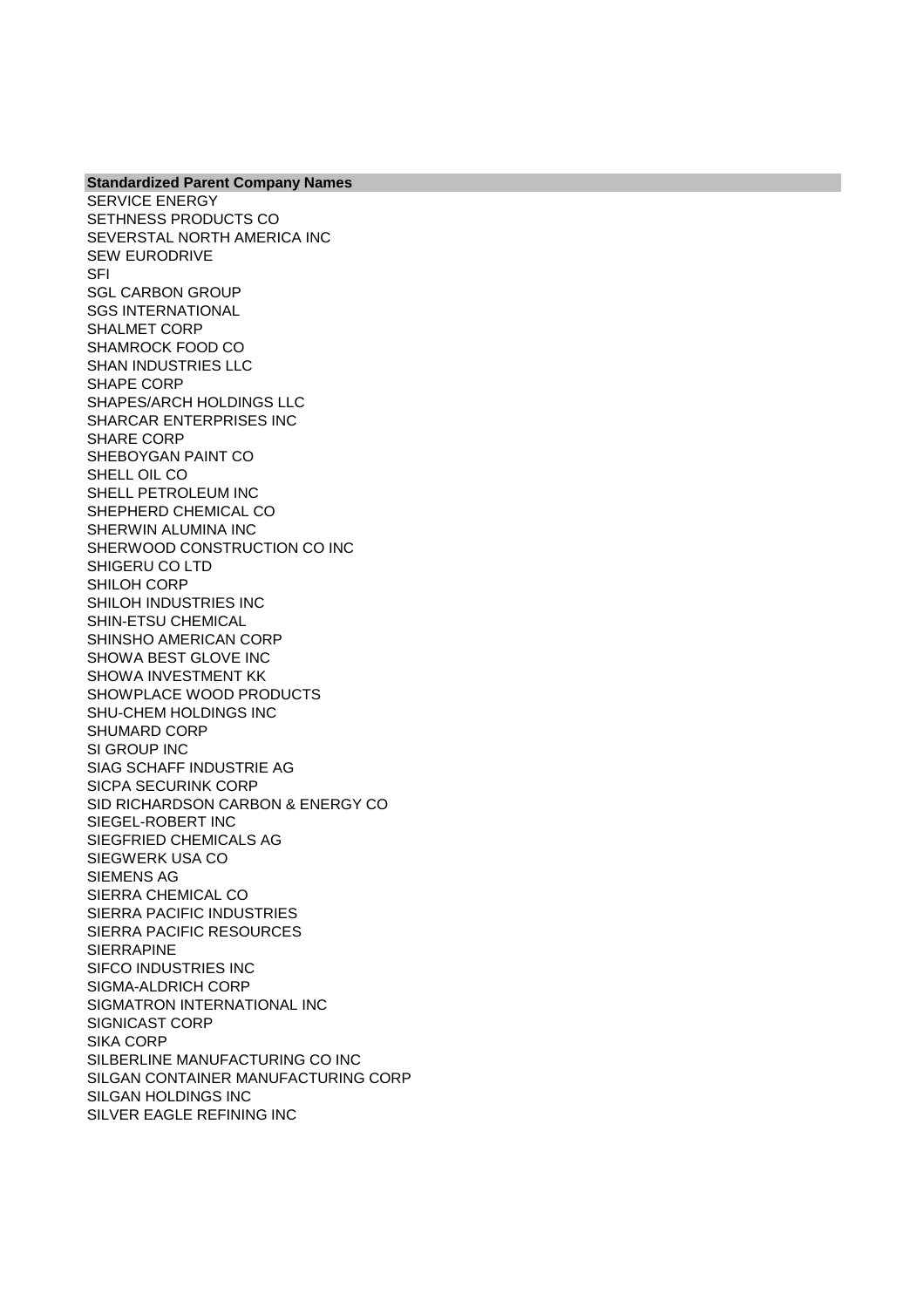SILVER POINT CAPITAL SIMEUS FOODS INTERNATIONAL INC SIMMONS FOODS INC SIMON CONTRACTORS SIMONDS INDUSTRIES INC SIMPSON INVESTMENT CO SIMPSON STRONG TIE CO INC SIMS RECYCLING SOLUTIONS INC SINCLAIR OIL CORP SIOUX CITY BRICK & TILE CO SIOUXLAND ENERGY & LIVESTOCK COOPERATIVE SIPLAST SK CAPITAL PARTNERS SK HAND TOOL CORP SKEETER PRODUCTS SKF USA INC SKW SKYWORKS SOLUTIONS INC SL INDUSTRIES INC SLEEP INOVATIONS INC SLOAN VALVE CO SMART MODULAR TECHNOLOGIES SMC GLOBAL HOLDINGS INC SMITH & NEPHEW INC SMITH & RICHARDSON MANUFACTURING CO INC SMITH & WESSON HOLDING CO SMITH DAIRY PRODUCTS CO SMITH FROZEN FOODS INC SMITH INDUSTRIES SMITH INTERNATIONAL INC SMITHS GROUP PLC SMS MILLCRAFT SMURFIT-STONE CONTAINER CONTAINER CORP SNAKE RIVER SUGAR CO SNAP TITE INC SNAP-ON INC SNF HOLDING CO SNYDER ASSOCIATED COS INC SO-7166%; OPC-1828%; MEAG-92%; CD-85% SOLAE LLC SOLAR SOURCES INC SOLARWORLD AG SOLUTIA INC SOLVAY AMERICA INC SONA GROUP SONOCO PRODUCTS CO SONY CORP OF AMERICA SOUTH ATLANTIC LLC SOUTH ATLANTIC SERVICES INC SOUTH CAROLINA PUBLIC SERVICE AUTHORITY SOUTH CHESTER TUBE CO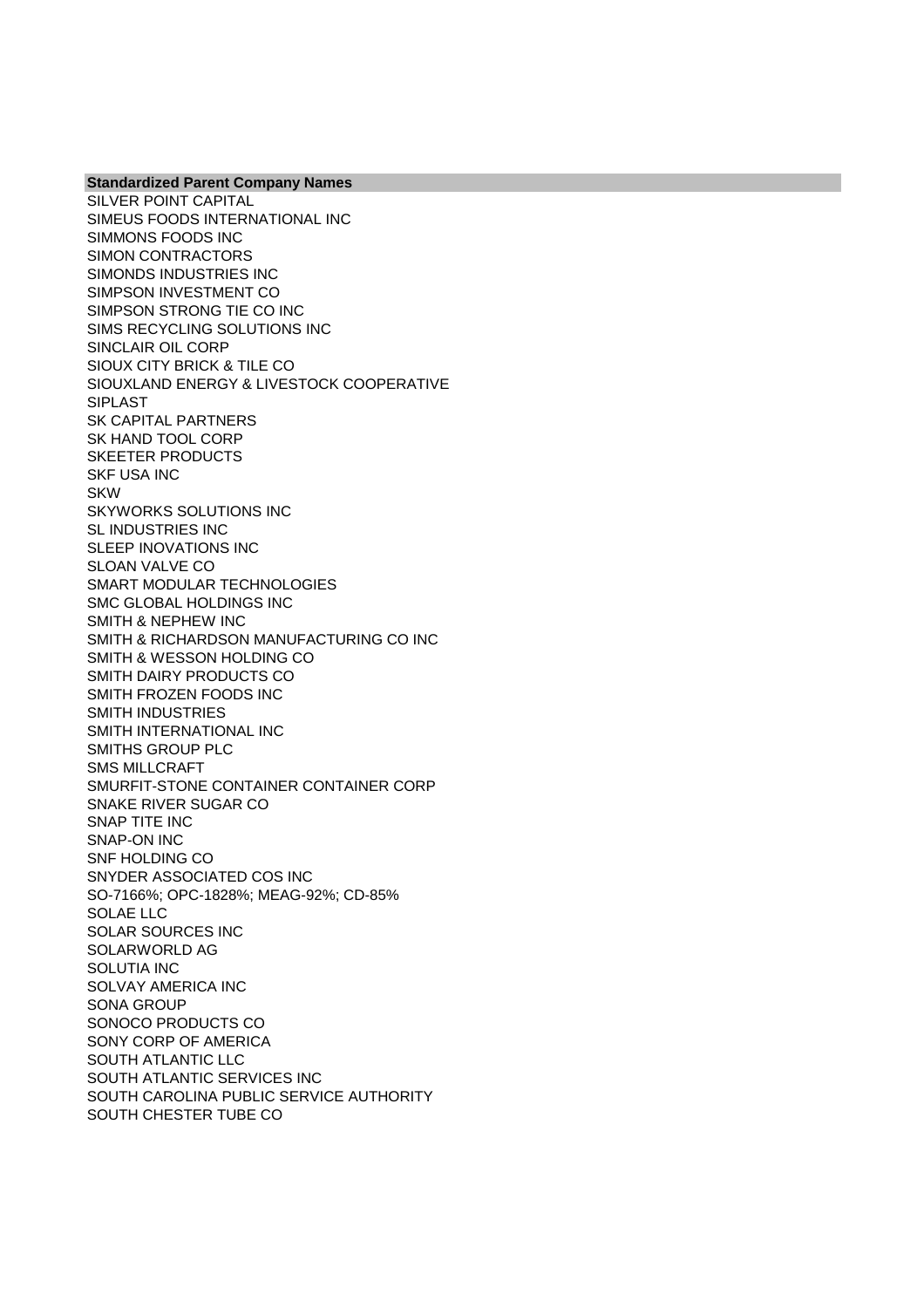**Standardized Parent Company Names** SOUTH MISSISSIPPI ELECTRIC POWER ASSOC SOUTH PACIFIC PETROLEUM CORP SOUTHEAST WOOD SOUTHEASTERN EXTRUSION & TOOL INC SOUTHEASTERN MILLS INC SOUTHEASTERN PLATEWORKS LLC SOUTHERN CO SOUTHERN CONCRETE PRODUCTS LLC SOUTHERN ENERGY HOMES INC SOUTHERN FOODS GROUP LLC (DEAN FOODS) SOUTHERN FOREST PRODUCTS LLC SOUTHERN MANUFACTURING CO LLC SOUTHERN MILLS DBS TENCATE PROECTIVE FABRICS SOUTHERN MINNESOTA BEET SUGAR COOPERATIVE SOUTHERN STATES COOP INC SOUTHERN STATES LLC SOUTHWEST CHEESE LLC SOUTHWEST COS INC SOUTHWEST DISTRIBUTING CO SOUTHWEST GALVANIZING INC SOUTHWEST IOWA RENEWABLE ENERGY SOUTHWEST METAL FINISHING SOUTHWEST SHIPYARD LP SOUTHWESTERN PLATING CO SOUTHWIRE CO SP NEWSPRINT CO LLC SPANG & CO SPARTAN LIGHT METAL PRODUCTS INC SPARTAN MOTORS INC SPARTECH CORP SPARTON CORP SPEAR USA SPEARS MANUFACTURING CO SPECIALIZED VEHICLES CORP SPECIALTY BAR PRODUCTS CO SPECIALTY MATERIALS INC SPECIALTY MINERALS INC SPECIALTY POLYMERS INC SPECIALTY PRODUCTS INC SPECTRAGRAPHICS CORP SPECTRIS INC SPECTRUM BRANDS SPECTRUM CONTROL INC SPECTRUM LABORATORY PRODUCTS SPEEDRACK PRODUCTS GROUP LTD SPERRY & RICE MANUFACTURING CO LLC SPIRIT AEROSYSTEMS HOLDINGS INC SPL HOLDINGS LLC SPOKANE INDUSTRIES SPRAYLAT CORP SPRINGFIELD LLC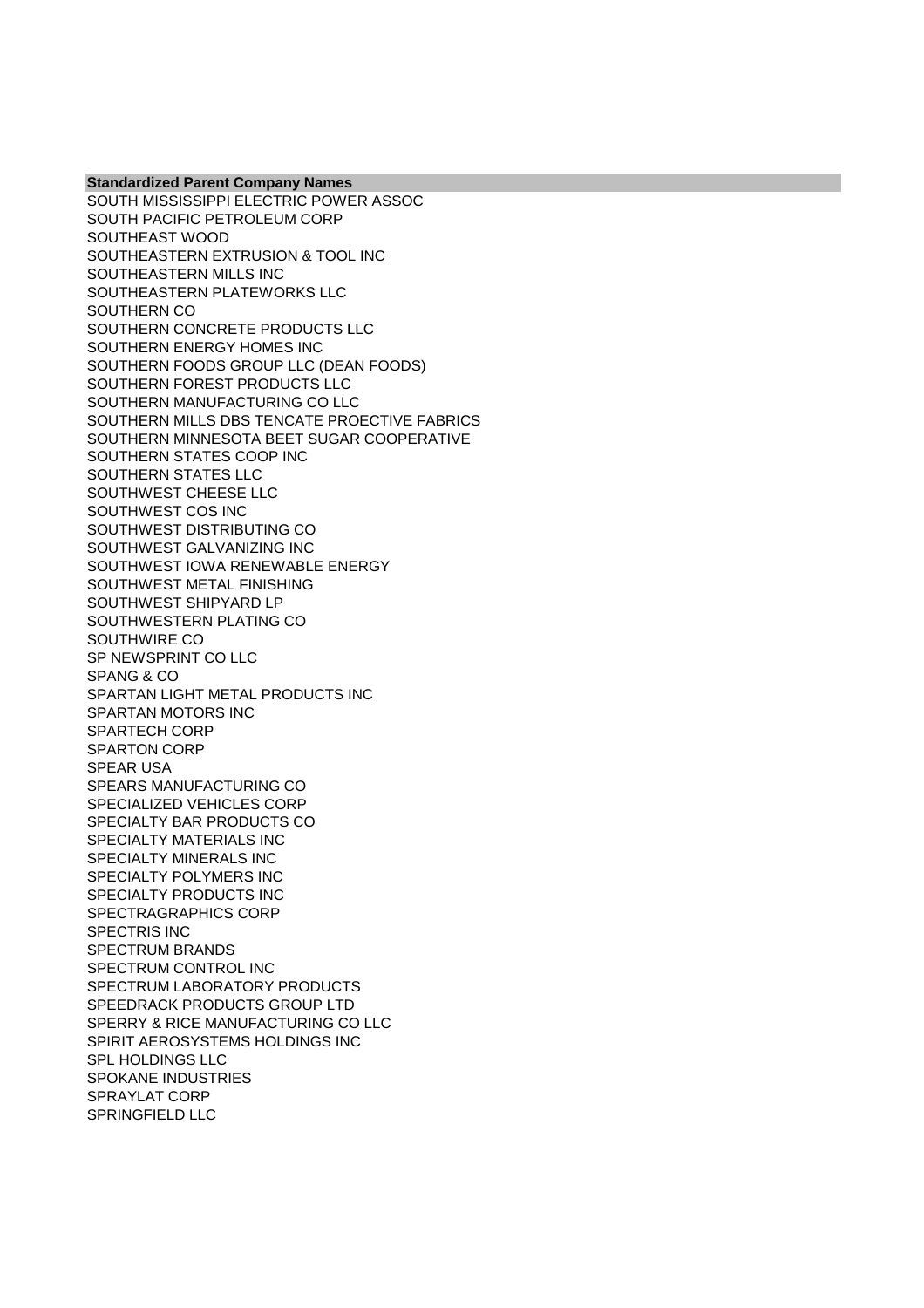**Standardized Parent Company Names** SPRINGS GLOBAL US INC SPRINGS INDUSTRIES INC SPURLIN INDUSTRIES INC SPX CORP SR SMITH LLC SSAB ENTERPRISES LLC SSI PETROLEUM LLC SSS MANAGEMENT CORP SSW HOLDING CO ST LOUIS SCREW & BOLT ST MARY'S CEMENT INC ST MICROELECTRONICS NV ST PAPER ST PAUL BOARD OF WATER COMMISSIONERS ST PRODUCTS HOLDINGS LLC STANADYNE HOLDINGS INC STANDARD AERO INC STANDARD ETHANOL LLC STANDARD GOLD MINING INC STANDARD IRON & WIRE WORKS INC STANDARD MOTOR PRODUCTS INC STANDARD NUTRITION CO STANDEX ENGRAVING STANDEX INTERNATIONAL CORP STANDRIDGE COLOR CORP STANLEY ELECTRIC HOLDING OF AMERICA INC STANLEY FURNITURE CO STANT USA STAR HOLDINGS INC STATE INDUSTRIAL PRODUCTS STATE INDUSTRIES INC STATE OF NORTH DAKOTA STATEGIC INDUSTRIES LLC STEEL DYNAMICS INC STEELCASE INC STEELFAB INC STEELSCAPE INC STEINWAY MUSICAL INSTRUMENT INC STELLA-JONES INC STEPAN CO STERIGENICS INTERNATIONAL INC STERIS CORP STERLING ENGINEERING CORP STERLING MINING CO STERN METALS STEWART EFI LLC STEWART FILMSCREEN CORP STI HOLDINGS INC STILLWATER MINING CO STIMSON LUMBER CO STM INC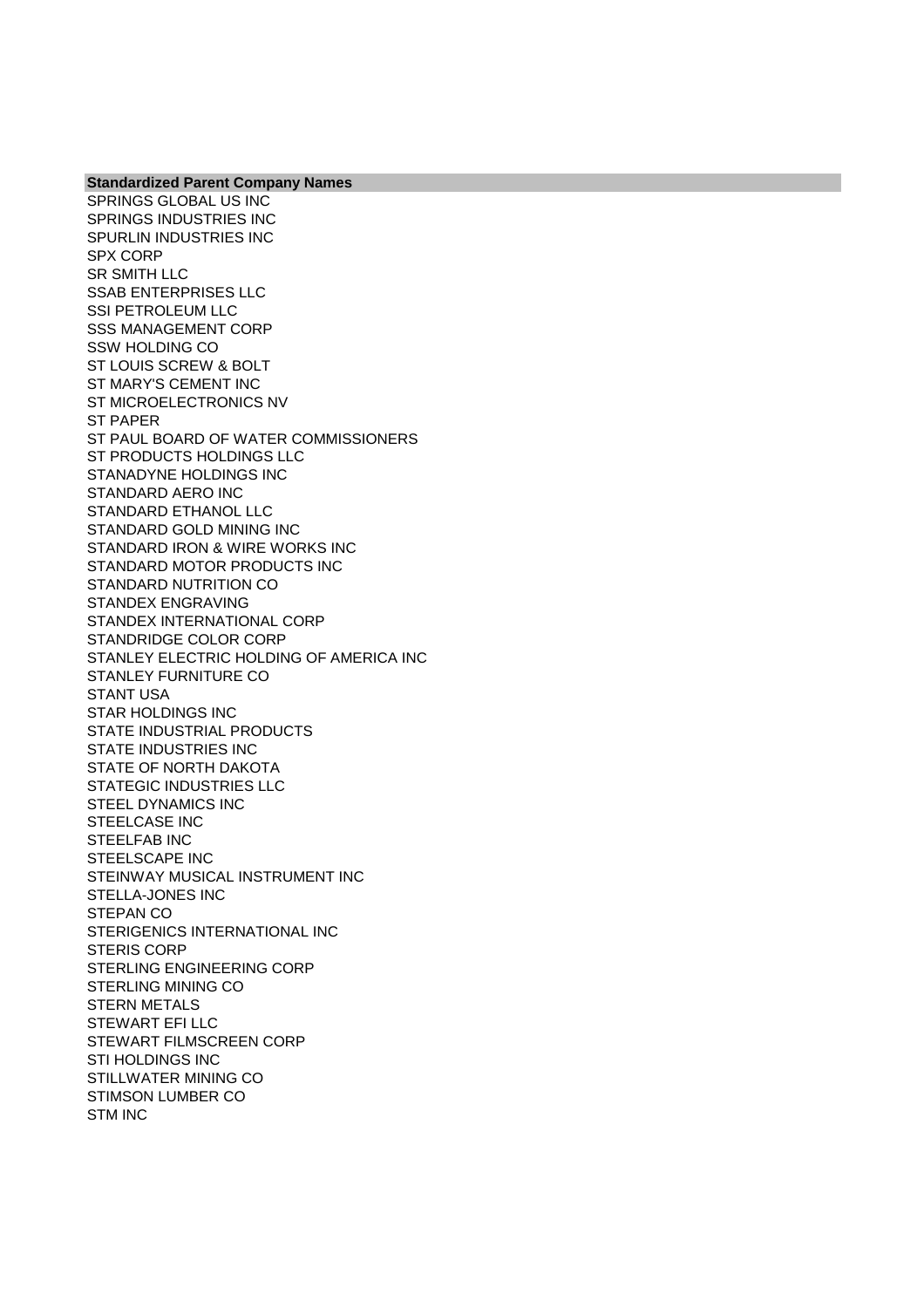**Standardized Parent Company Names** STO AG STOCK EQUIPMENT CO STOLLE MACHINERY CO **STONCOR** STONERIDGE INC STORK NV STOWE WOODWARD LLC STRATEGIC INVESTMENTS & HOLDINGS STRATEGIC MINERALS CORP STREMICKS HERITAGE FOODS STRONGWELL CORP STRUCTURAL STEEL OF CAROLINA STRUCTURAL STEEL SERVICES INC STUHR COMMERCIAL INC STUPP BROTHERS INC STURM RUGER & CO INC STYKER CORP STYLE CREST ENTERPRISES INC SUB ZERO FREEZER CO INC SUD CHEMIE/ SABIC INDUSTRIES SUD-CHEMIE INC SUDDEKOR LLC SUEZ ENERGY GENERATION NORTH AMERICA SUIT-KOTE CORP SUMCO PHOENIX CORP SUMITOMO BAKELITE DUREZ HOLDING INC SUMITOMO BRAKE SYS INC SUMITOMO ELECTRIC WIRING SYSTEMS INC SUMITOMO HEAVY INDUSTRIES LTD SUMITOMO METAL MINING AMERICA INC SUMITOMO METAL USA CORP SUMLIN MANAGEMENT LLC SUMMA HOLDINGS INC SUN CAPITAL PARTNERS SUN CHEMICAL CORP SUN FIBERGLASS PRODUCTS INC SUN PHARMACEUTICALS SUN PRODUCTS CORP SUNBELT CHEMICALS CORP SUNBELT FOREST PRODUCTS SUNCOR ENERGY (USA) INC SUNFLOWER ELECTRIC POWER CORP SUNLITE PLASTICS INC SUNNY DELIGHT BEVERAGE CO SUNOCO INC SUNOCO PARTNERS MARKETING & TERMINALS LP SUNOPTA INC SUNSPRING AMERICA INC SUNSPRING METAL CORP SUNSTAR ENGINEERING INC SUPER RADIATOR COILS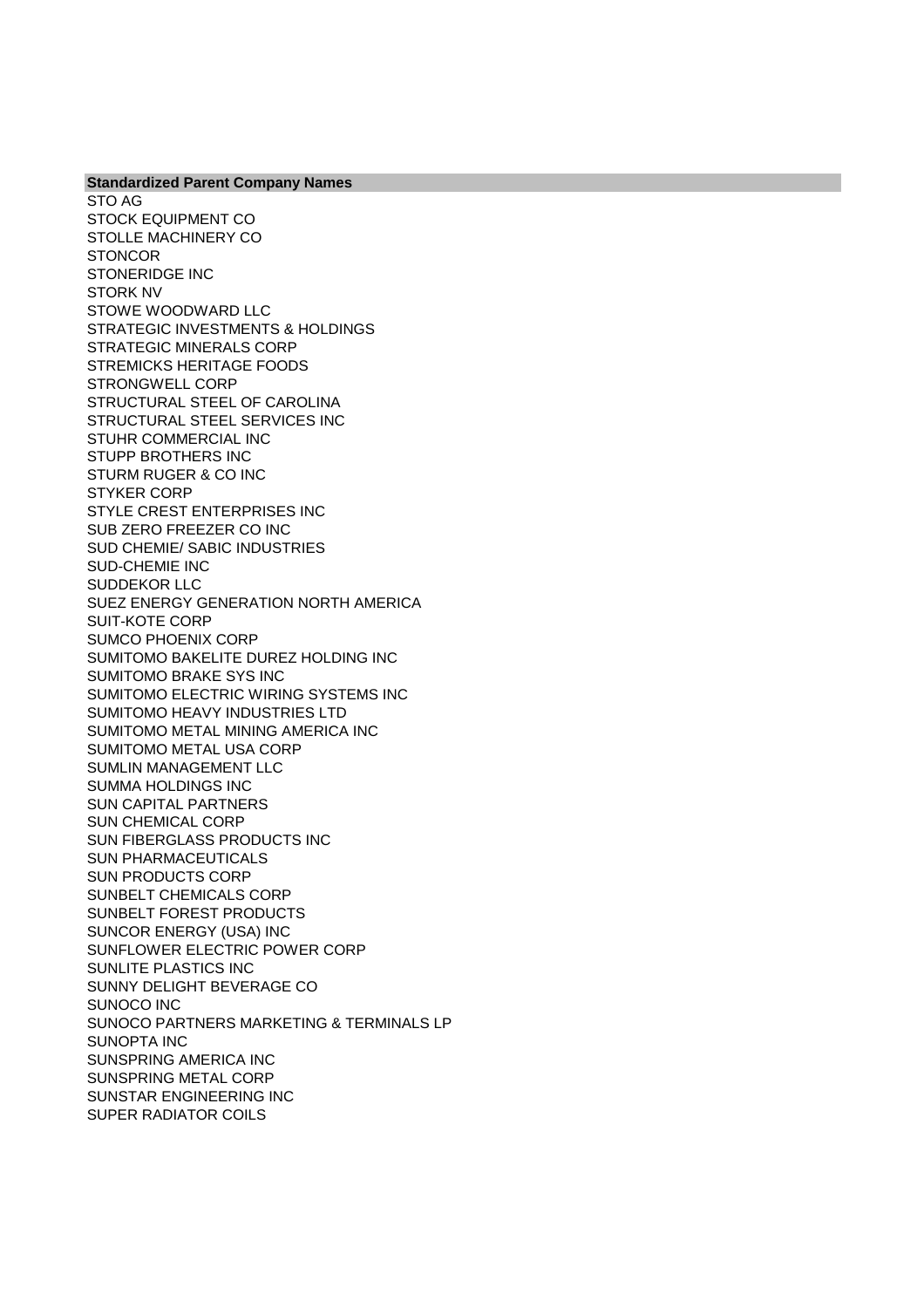SUPER STORE INDUSTRIES SUPERIOR COS INC SUPERIOR ESSEX INC SUPERIOR FIBERS LLC SUPERIOR GRAPHITE CO SUPERIOR GROUP INC SUPERIOR INDUSTRIES INTERNATIONAL INC SUPERIOR MATERIALS SUPERIOR OIL CO INC SUPERIOR PLATING CO SUPERIOR PLUS US HOLDINGS INC SUPERIOR PRINTING INK CO INC SUPERIOR PRODUCTS INC SUPERIOR SOLVENTS & CHEMICALS SUPERIOR TECHNOLOGY INC SUPERIOR TRIM INC SUPREME CASTING INC SUPREME CORP SUPREME INDUSTRIES SURFACE TECHNICAL SYSTEMS SURPASS CHEMICAL CO INC SURTEC INC SUSQUEHANNA CAPITAL ACQUISITION CO SUTRAK CORP SUZUKI GARPHYTTAN AB SUZUKI MOTOR CO SWAGELOK CO SWANSON INDUSTRIES INC SWIFT & CO SWISHER INTERNATIONAL INC SYAR INDUSTRIES INC SYBRON DENTAL SPECIALTIES INC SYMMCO GROUP INC SYMMETRICOM INC SYMMETRY MEDICAL INC SYMRISE GMBH & CO KG SYNALLOY CORP **SYNERGETICS** SYNGENTA AG SYNTHES USA SYNTHETECH INC SYPRIS SOLUTIONS INC SYRGIS PERFORMANCE PRODUCTS LLC SYSTEM LOGISTICS SPA T RAD CO LTD T/CCI MANUFACTURING LLC TACO INC TAIHEIYO CEMENT USA INC TAIYO NIPPON SANSO USA INC TAKAKO INDUSTRIES INC TAKASAGO INTERNATIONAL CORP USA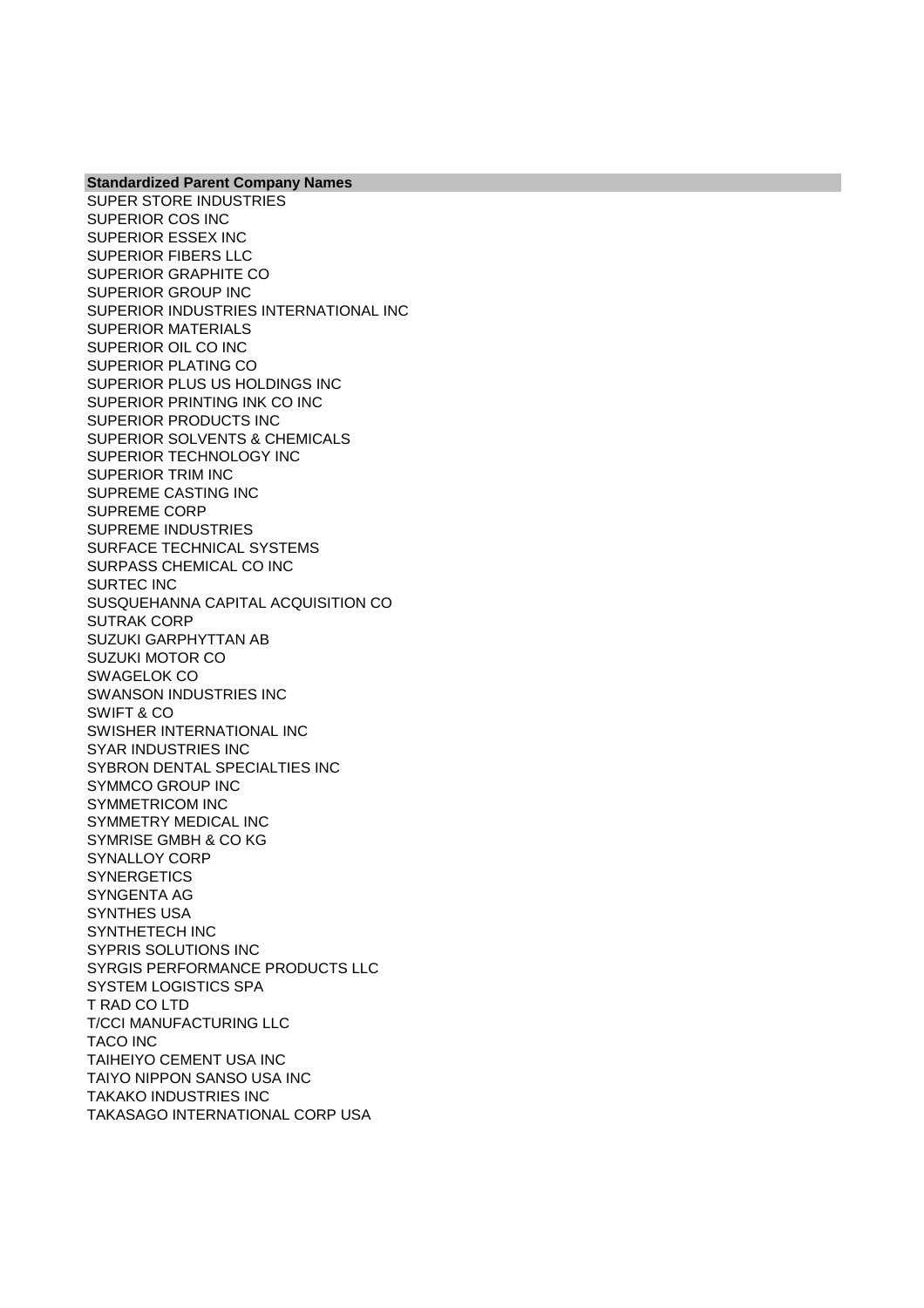**Standardized Parent Company Names** TAKATA HOLDINGS TALARIA CO LLC TALECRIS BIOTHERAPEUTICS TAMINCO INC TAMKO BUILDING PRODUCTS INC TANAKA SEIMITSU KOGYO CO LTD TANGENT RAIL CORP TANNEHILL INTERNATIONAL IND INC TANNER INDUSTRIES INC TARGA RESOURCES INC TARR ACQUISITION LLC TASMAN INDUSTRIES INC TATE & LYLE TATE GLOBAL TATHAM SCHULZ INC TAYLOR CORP TAYLOR WHARTON INTERNATIONAL LLC TD WILLIAMSON INC TDK TDY INDUSTRIES INC TEAM INDUSTRIES TECH AEROFOAM PRODUCTS INTERNATIONAL INC TECHALLOY CO INC TECHMER PM LLC TECHNIC INC TECHNICORP INTERNATIONAL II TECHNITROL INC TECHPRECISION INC TECHTRONIC INDUSTRIES CO LTD TECK AMERICAN INC TECNOCAP LLC TECO ENERGY INC TECO HOLDINGS USA INC TECUMSEH POWER CO TEEL PLASTICS TEGRANT CORP TEKNI-PLEX INC TEKNOR APEX CO TEKTRONIX INC TELEDYNE TECHNOLOGIES INC TELEFLEX INC TELELFLEX MEDICAL TEMBEC NA TEMIC AUTOMOTIVE OF NORTH AMERICA INC TEMPLE-INLAND INC TEMPUR PEDIC INTERNATIONAL INC **TENARIS** TENASKA WASHINGTON PARTNERS LP TENNECO INC TENNESSEE ALUMINUM PROCESSORS INC TENNESSEE FARMERS COOPERATIVE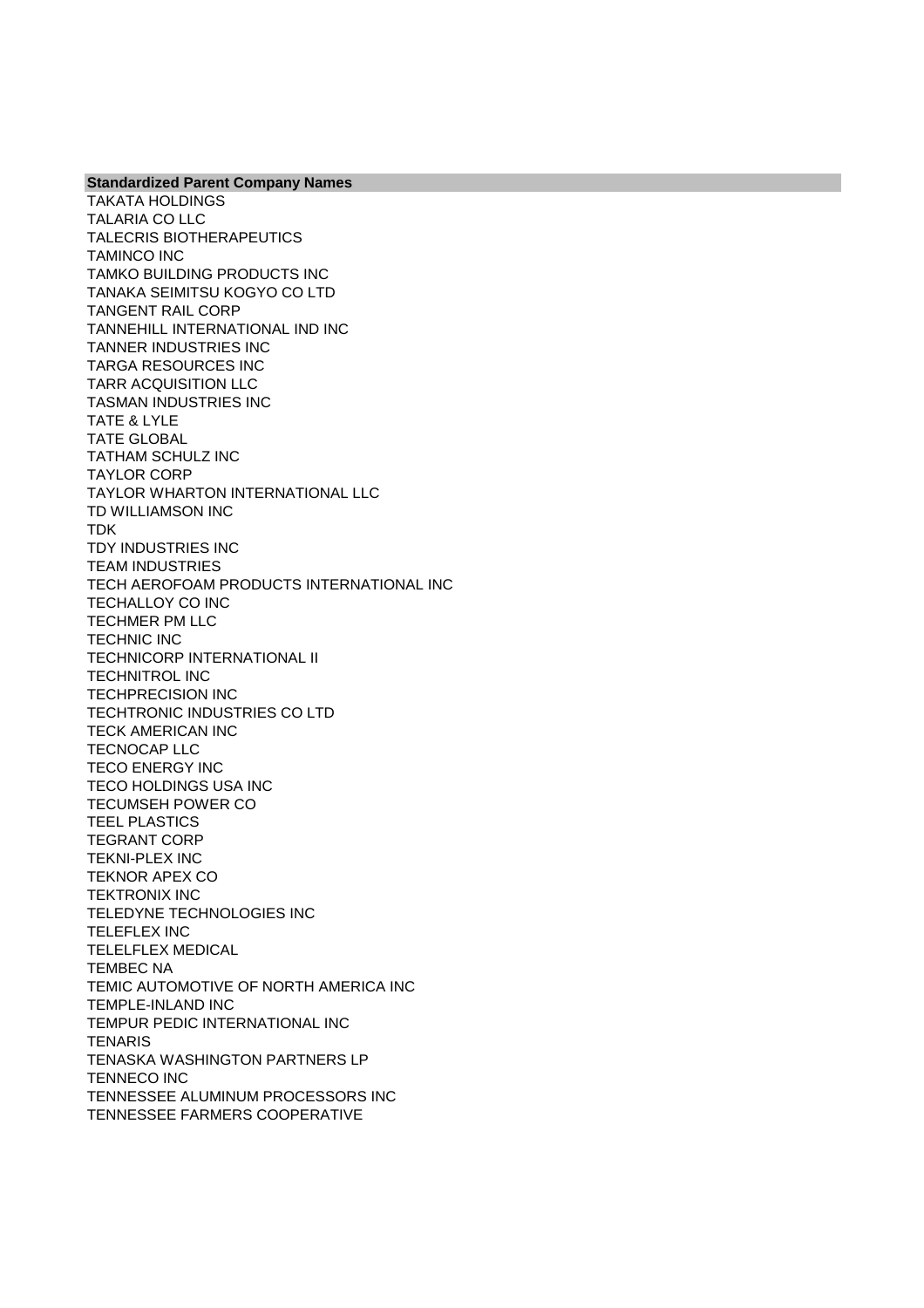TER HELL & CO GMBH TEREX CORP TEREX UTILITIES TERRA INDUSTRIES INC TERREAL PARIS FRANCE TERUMO MEDICAL CORP TESA TAPE INC TESORO CORP TESSENDERLO KERLEY INC TESSLER & WEISS/PREMESCO INC TETRA TECHNOLOGIES INC TEVA PHARMACEUTICALS USA TEXAS HYDRAULICS INC TEXAS INDUSTRIES INC TEXAS INDUSTRIES INC TEXAS INSTRUMENTS INC TEXAS MOLECULAR LP TEXAS OIL & CHEMICAL CO II TEXAS PACIFIC GROUP TEXAS PETROCHEMICALS LLC TEXAS REFINERY CORP TEXAS WELDERS SUPPLY CO INC TEXON INTERNATIONAL TEXSTARS INC TEXTILE RUBBER & CHEMICAL CO TEXTRON INC TEXTURED COATINGS OF AMERICA INC T-GROUP THAKAR ALUMINUM CORP THALES THATCHER CO THE ALPHA CORP THE ALUCHEM GROUP THE ANDERSONS INC THE ANDERSONS MARATHON ETHANOL LLC THE BAYOU COS LLC THE BELDEN BRICK CO THE BERGQUIST CO THE BOEING CO THE BOLER CO THE CLEMENS FAMILY CORP THE CLOROX CO THE COCA-COLA CO THE COLLINS COS THE CONE COS THE CURRAN GROUP INC THE DAYTON POWER & LIGHT CO THE DOE RUN CO THE DOW CHEMICAL CO THE EASTERN CO THE ELLWOOD GROUP INC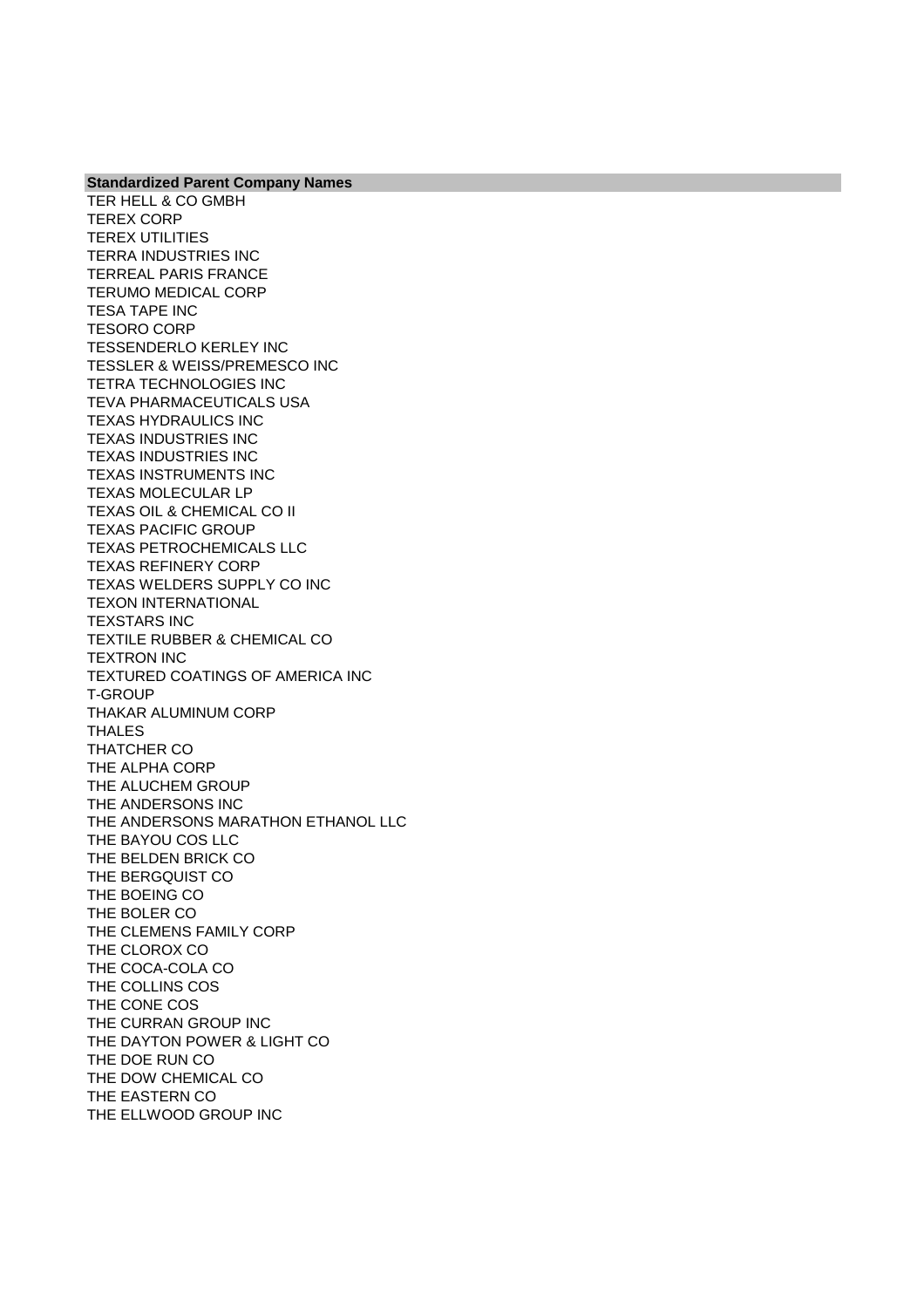THE EMPIRE DISTRICT ELECTRIC CO THE ESAB GROUP INC THE FALL RIVER GROUP INC THE FENTON ART GLASS CO THE FISHER BARTON GROUP THE FROG SWITCH MANUFACTURING CO THE GOODYEAR TIRE & RUBBER CO THE HEICO CO LLC THE HERRICK CORP THE INTERTECH GROUP THE INX GROUP LTD THE KROGER CO THE LANE CONSTRUCTION CORP THE LANGDALE CO THE LINCOLN ELECTRIC CO THE LOUIS BERKMAN CO THE LOXCREEN CO INC THE LUBRIZOL CORP THE MAGNI GROUP INC THE MANITOWOC CO INC THE MENNEL MILLING CO THE MIDDELBY CORP THE MILLENNIA GROUP THE MOORE CO THE NEWARK GROUP INC THE ORIGNAL HONEYBAKED HAM CO OF GA INC THE PROCTER & GAMBLE CO THE PULLMAN CO THE QUAKER OATS CO THE R J MARSHALL CO THE RECTOSEAL CORP THE RENCO GROUP INC THE RESERVE GROUP THE SECTIONAL DIE CO THE SEYDEL COS THE SHAW GROUP INC THE SHERWIN WILLIAMS CO THE SMITHFIELD FOODS INC THE STANLEY WORKS THE TAYLOR GROUP INC THE TIMKEN CO THE VALSPAR CORP THE VIKING GROUP LTD THE WATERMILL GROUP THE WILLIAM POWELL CO THE WILLIAMS COS THE WINE GROUP LLC THE YORK GROUP THELAMCO INC THERMACLIME INC THERMADYNE HOLDING CO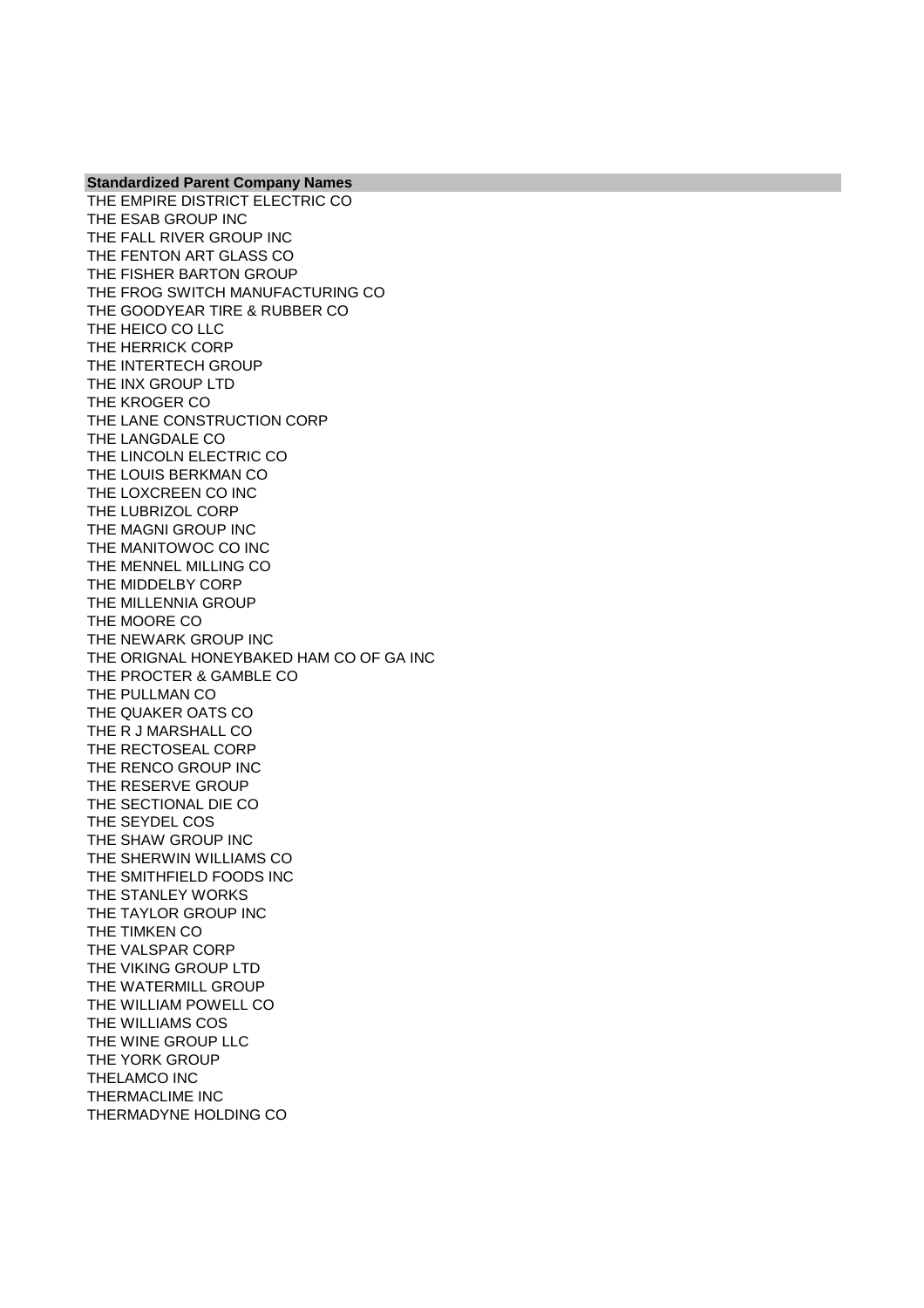**Standardized Parent Company Names** THERMASYS CORP THERMIONICS LABORATORY INC THERMO FISHER SCIENTIFIC INC THERM-TECH OF WAUKESHA INC THETFORD CORP THI INC THILMANY LLC THIRD COAST PACKAGING INC THOMAS & BETTS CORP THOMAS & SKINNER INC THOMAS PETROLEUM LLC THOMASVILLE FURNITURE INDUSTRIES INC THOMBERT INC THOMPSON CREEK METALS CO THOR INDUSTRIES INC THRALL ENTERPRISES THREE BOND CO LTD THYSSENKRUPP TI AUTOMOTIVE LLC TICONA LLC TIDEWATER HOLDING INC TIFFANY & CO TILLAMOOK COUNTY CREAMERY ASSOC TIMET TIODIZE CO INC TITAN AMERICA LLC TITAN INTERNATIONAL INC TITANIUM METALS CORP TK HOLDINGS INC TK PRODUCTS TKM PLASTICS LP TMK IPSCO TMW CORP TNEMEC CO INC TOHO TENAX CO LTD TOMKINS PLC TOP DIE CASTING CO TOP EASTERN DRILLS TOPPAN COSMO INC TOPY FASTENERS TORAY HOLDING (USA) INC TORO CO TORPEDO SPECIALITY WIRE INC TORROMEO INDUSTRIES INC TOSCA LTD TOSHIBA AMERICA BUSINESS SOLUTIONS INC TOSHIBA INTERNATION CORP TOSOH AMERICA TOTAL DELAWARE INC TOTAL HOLDINGS USA INC TOWER AUTOMOTIVE PRODUCTS CO INC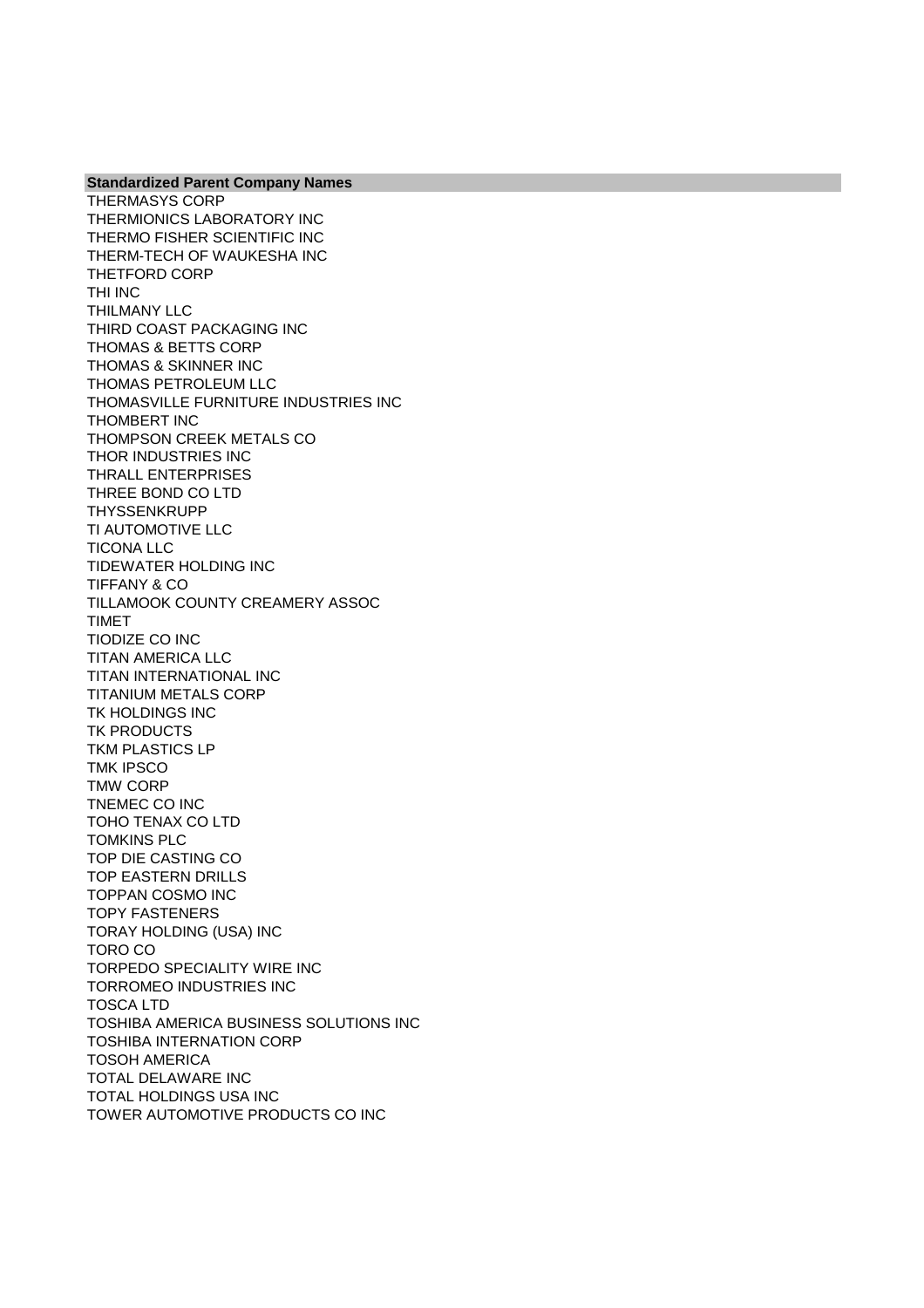TOWER TECH SYSTEMS INC TOWERBROOK CAPITAL PARTNERS LP TOWNSEND FARMS INC TOWNSEND INC TOYO INK INTERNATIONAL LLC TOYO TIRE & RUBBER CO LTD TOYOTA BOSHOKU AMERICA TOYOTA INDUSTRIES CORP & DENSO LTD TOYOTA INDUSTRIES NORTH AMERICA TP AQUISITIONS LLC TPI COMPOSITES INC TRACE DIE CAST INC TRACKER MARINE LLC TRACO DELAWARE INC TRADITIONAL WATERCRAFT INC TRAM INC TRAMONTINA USA INC TRANS DIGM INC TRANS-ACC INC TRANSALTA CENTRALIA GENERATION/MINING TRANSCANADA LTD TRANSCOR ASTRA GROUP TRANSCORE HOLDINGS INC TRANSDIGM INC TRANSISTOR DEVICES INC TRANS-MATIC MANUFACTURING CO TRANS-SERVE INC TRANSTAR INC TRANSWORLD OIL TRAXYS TRC RECREATION LP TREATED WATER OUTSOURCING (TWO) LLC TREDEGAR CORP TREE HOUSE FOODS INC TREES N TRENDS TRELLEBORG INDUSTRIES TRI STATE FINANCIAL LLC DBA NORTH COUNTRY ETHANOL TRICAL INC TRIDENT SEAFOODS CORP TRIM MASTERS INC TRIMAS CORP TRINITY GENERAL CORP TRINITY INDUSTRIES INC TRINKOTE INDUSTRIAL FINISHES INC TRIQUINT SEMICONDUCTOR TRI-STATE GENERATION & TRANSMISSION TRIUMPH GROUP INC TROJAN BATTERY CO TRONOX INC TROPITONE HOLDING LLC TROY CORP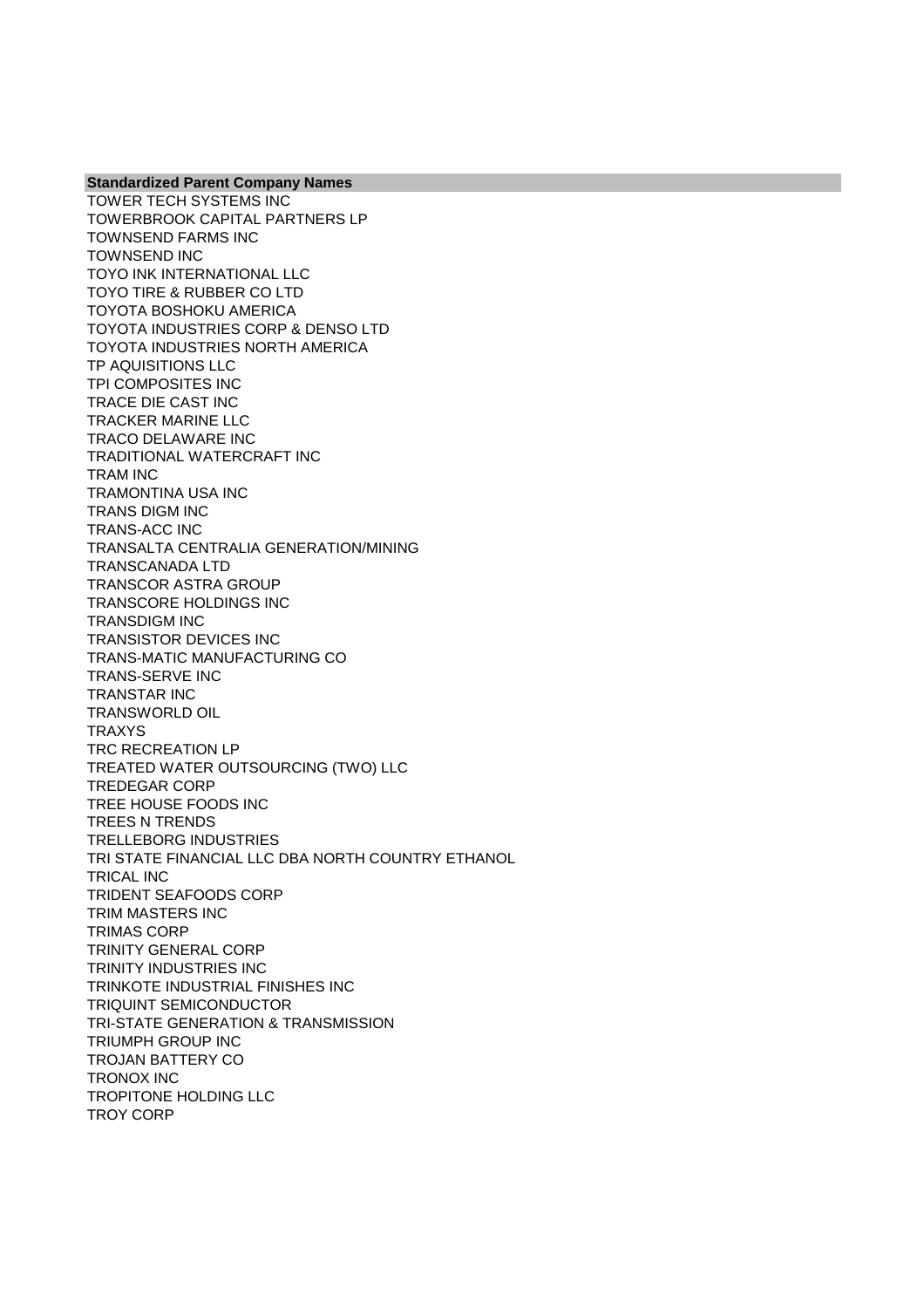TRS TECHNOLOGIES TRUCK ACCESSORIES GROUP LLC TRUCK BODIES & EQUIPMENT INTERNATIONAL INC TRUCK-LITE CO INC TRUE MANUFACTURING CO INC TRUE NORTH PARTNERS TRUE TEMPER SPORTS INC TRUE VALUE CO TRUEGUARD LLC TRW INC TS TECH NORTH AMERICA INC TS3 TECHNOLOGY INC TSI GROUP TSK PARTNERS INC TST INC TT G HOLDINGS TTM TECHNOLOGIES INC TUBACEX SA TUBE CITY IMS TUBE PROCESSING CORP TULCO OILS INC TULIP CORP TULSA ASPHALT LLC **TURBOCARE** TURNER HOLDINGS LLC TURNER INDUSTRIES GROUP LLC TUSCAN/LEHIGH DAIRIES INC TWB CO LLC TWIN CITY DIE CASTINGS CO TWIN CITY FAN COS TWIN DISC INC TWIN RIVERS TECHNOLOGIES US INC TWIN STATE INC TWO FARMS INC TYCO ELECTRONICS TYCO INTERNATIONAL LTD TYSON FOODS INC UC ACQUISITIONS INC UCA HOLDINGS INC UCB INC UGI DEVELOPMENT CO UGN INC ULBRICH STAINLESS STEELS & SPECIAL METALS INC ULTRA ELECTRONICS ULTRA PURE SOLUTIONS UMECO PLC UMICORE USA INC UNIBOARD USA LLC UNIFEED HI-PRO INC UNIFIED BRANDS UNIFORM COLOR CO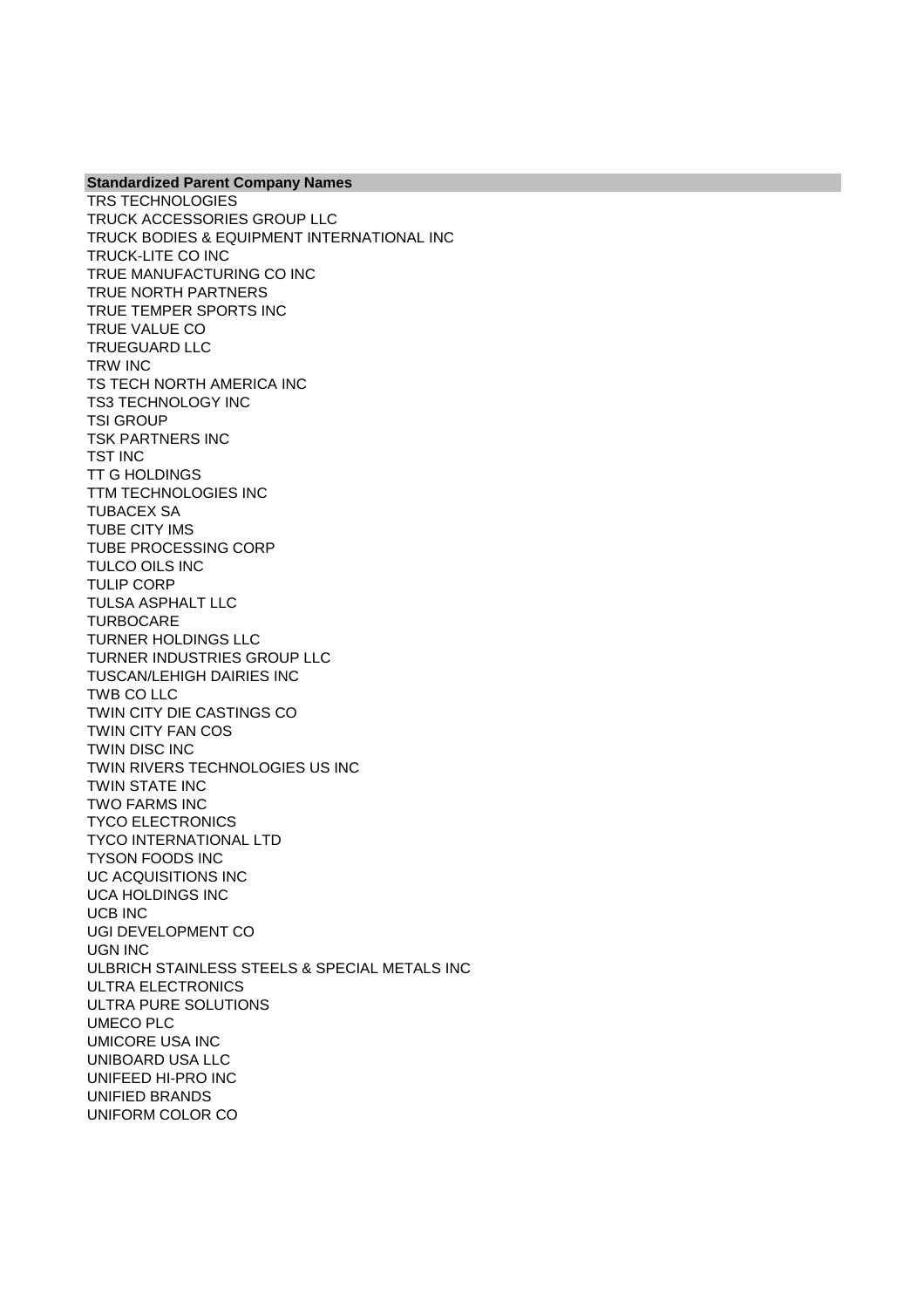**Standardized Parent Company Names** UNILEVER UNILIN FLOORING UNIMIN CORP UNION DISTRIBUTING CO INC UNIROYAL ENGINEERED PRODUCTS LLC UNITED CAPITAL CORP UNITED FUEL & ENERGY CORP UNITED GILSONITE LABORATORIES UNITED INDUSTRIES CORP UNITED LAUNCH ALLIANCE (ULA) LLC UNITED MACHINE & FOUNDRY UNITED MATERIALS LLC UNITED OIL RECOVERY UNITED PHOSPHORUS INC UNITED REFINING CO UNITED REFRACTORIES CO UNITED STARS INC UNITED STATES GYPSUM CO UNITED STATES STEEL CORP UNITED STATES SUGAR CORP UNITED SUPPLIERS INC UNITED TECHNOLOGIES CORP UNITEX CHEMICAL CORP UNIVAR USA INC UNIVERSAL CHEMICALS & COATINGS INC UNIVERSAL CIRCUITS INC UNIVERSAL COOPERATIVES UNIVERSAL ENGRAVING INC UNIVERSAL FOREST PRODUCTS INC UNIVERSAL HOLDINGS UNIVERSAL LEAF CORP UNIVERSAL LEAF TOBACCO CO UNIVERSAL PHOTONICS UNIVERSAL STAINLESS & ALLOY PRODUCTS INC UNVERFERTH MANUFACTURING CO INC UPM-KYMMENE UPSTATE NIAGARA COOPERATIVE INC URETEK ARCHER LLC US AMINES LTD US BRONZE POWDERS INC US CHROME CORP US CONCRETE US CONCRETE INC US CORP OF ENGINEER US DEPARTMENT OF AGRICULTURE US DEPARTMENT OF DEFENSE US DEPARTMENT OF ENERGY US DEPARTMENT OF HEALTH & HUMAN SERVICES US DEPARTMENT OF HOMELAND SECURITY US DEPARTMENT OF JUSTICE US DEPARTMENT OF THE INTERIOR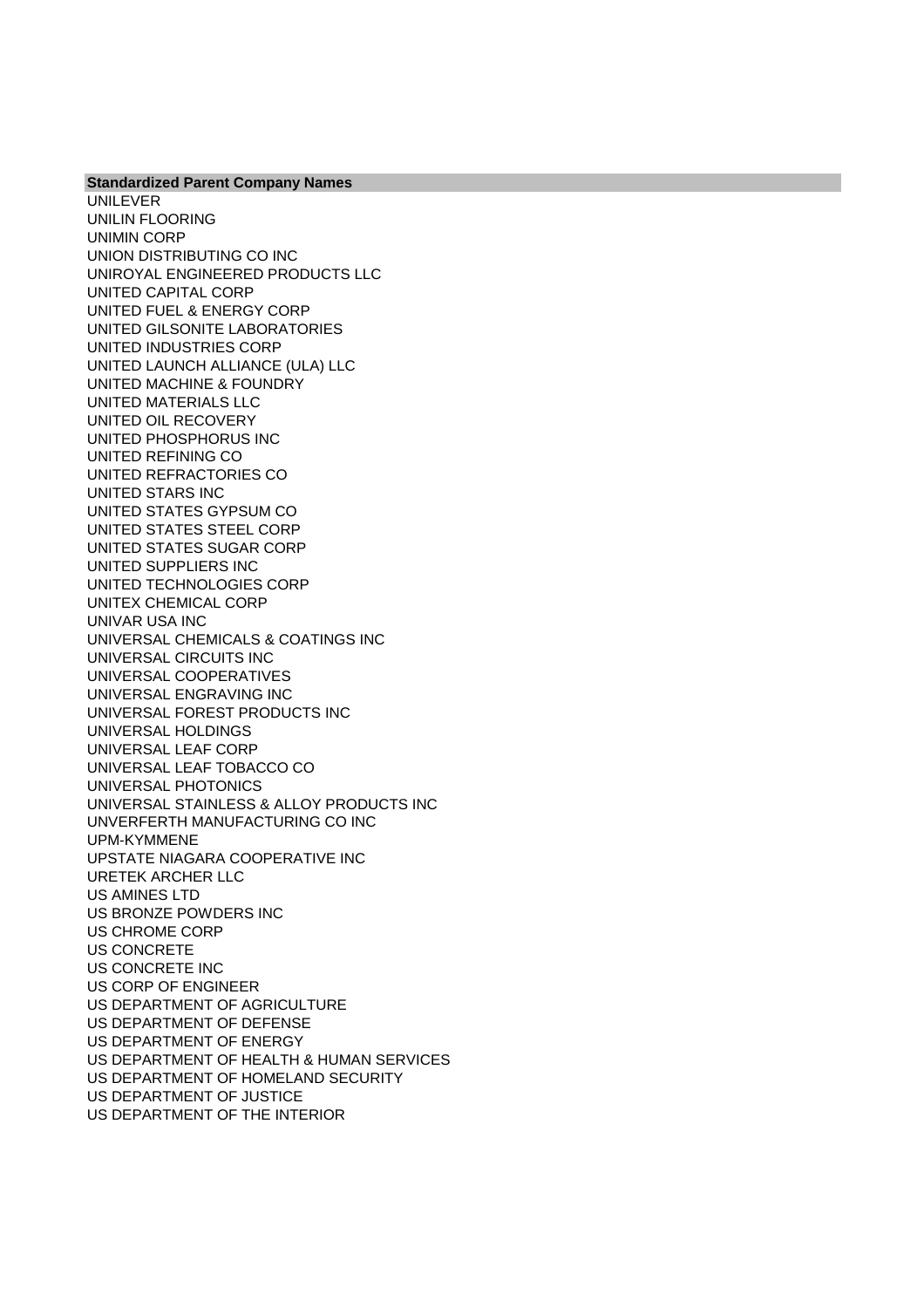US DEPARTMENT OF THE TREASURY US DEPARTMENT OF TRANSPORTATION US DEPARTMENT OF VETERANS AFFAIRS US ECOLOGY INC US ENRICHMENT CORP US ENVIRONMENTAL PROTECTION AGENCY US EPSON INC US GREENFIBER LLC US LIME & MINERALS INC US MANUFACTURING CORP US METAL POWDERS INC US MINERAL PRODUCTS CO US OIL CO INC US PLATING LP US POWER GENERATING CO US STEEL CORP US SUGAR CORP US TENNESSEE VALLEY AUTHORITY US TSUBAKI INC USG INTERIORS INC USRG UTC FIRE & SECURITY UTICA HOLDINGS CO UTILITY BOARD OF THE CITY OF KEY WEST UTILITY INTERNATIONAL UTILITY MARKETING CORP UTILITY TRAILER MANUFACTURING CO INC V&M PLATING CO V&M STAR LP VAE NORTRAK NORTH AMERICA INC VAIL RUBBER WORKS INC VALBRUNA STAINLESS INC VALEO INC VALERO ENERGY CORP VALLEY LUMBER CO INC VALLEY PROTEINS INC VALLEY SOLVENT CO INC VALMONT INDUSTRIES INC VALTRONIC SA VAN CAN CORP VAN DIEST SUPPLY CO VAN GORP CORP VANCE BROTHERS INC VANGUARD PROPERTIES CO VARIAN INC VARIAN MEDICAL SYSTEMS VAUGHAN & BUSHNELL MANUFACTURING CO VAUGHAN-BASSETT FURNITURE CO VCNA PRAIRIE INC VDH ELECTRIC INC VECTREN CORP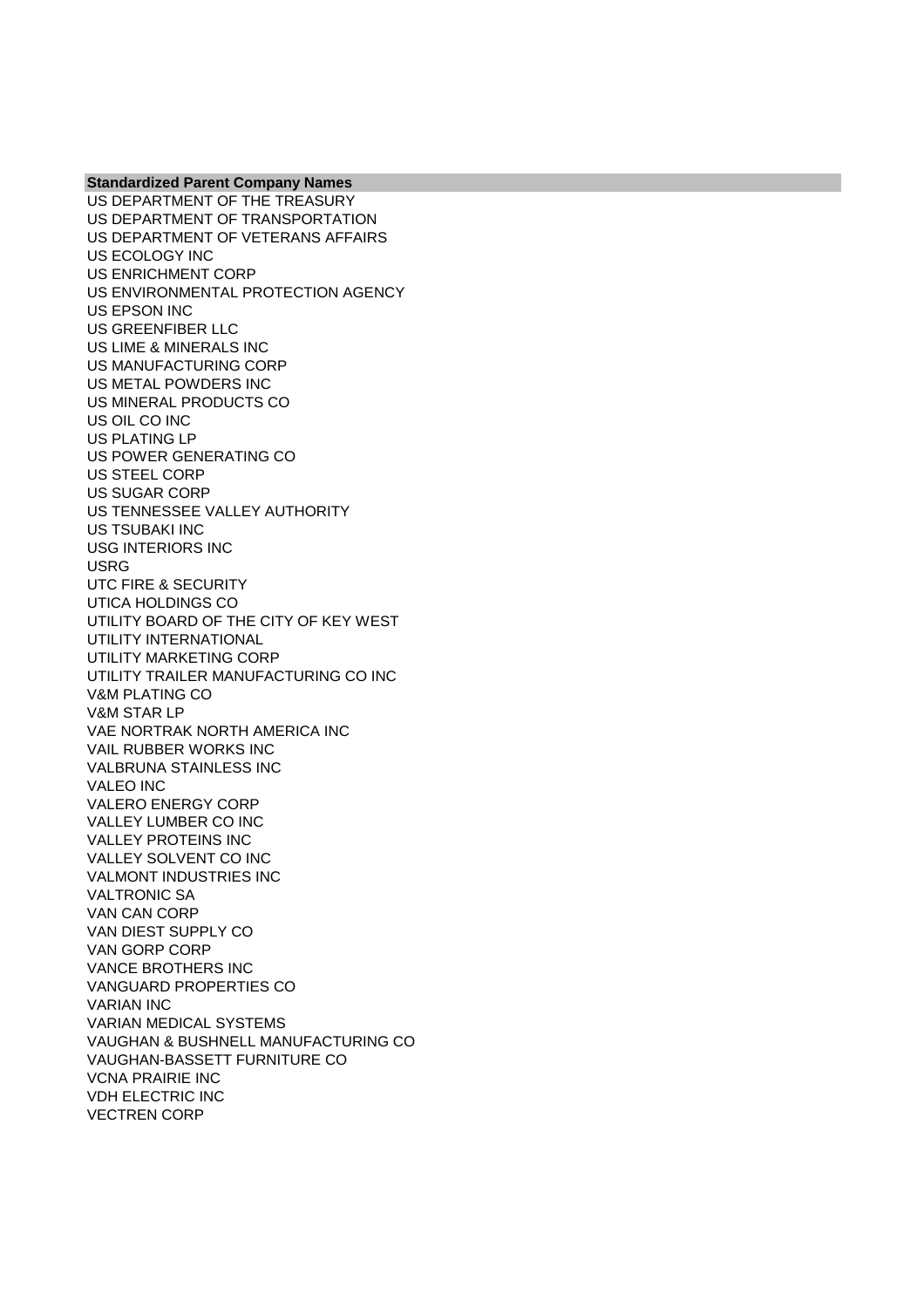VECTRON INTERNATIONAL INC VEKA HOLDINGS VENTRA GREENWICH HOLDINGS CORP VENTURA REFINING & TRANSMISSION VEOLIA ENVIRONMENTAL SERVICES VERNE Q POWELL FLUTE CO VERSO PAPER CORP VERTELLUS SPECIALTIES INC VERTEX CHEMICAL CORP VERTIS COMMUNICATIONS VESUVIUS CRUCIBLE CO VESUVIUS USA CORP VEYANCE TECHNOLOGIES INC VI ACQUISITIONS VICTAULIC CO VIDEOJET TECHNOLOGIES INC VIGO COAL CO INC VIGOR INDUSTRIAL LLC VIKING GROUP INC VIKING RANGE CORP VIKING YACHT CO INC VINYLEX CORP VIRCO MANUFACTURING CORP VIRGIN ISLANDS WATER & POWER AUTHORITY VIRGINIA MARBLE MANUFACTURERS INC VIRGINIA POULTRY GROWERS COOPERATIVE INC VISANT CORPORTATION VISCOFAN USA VISHAY INTERTECHNOLOGY INC VISKASE COS INC VISTA METALS CORP VISTA PAINT CORP VISTA-PRO AUTOMOTIVE LLC VISTEON CORP VITASOY INTERNATIONAL HOLDINGS HONG KONG VITRO AMERICA VMR ELECTRONICS LLC VOESTALPINE VOIGT & SCHWEITZER LLC VOITH PAPER VOLVO GROUP VON ROLL AG VOPAK NORTH AMERICA INC VP RACING FUELS INC VSMPO-TIRUS US VT SPECIALIZED VEHICLES CORP VT SYSTEMS VTI ARCHITECTURAL PRODUCTS INC VULCAN ELECTRIC CO VULCAN GLOBAL MANUFACTURING SOLUTIONS INC VULCAN INTERNATIONAL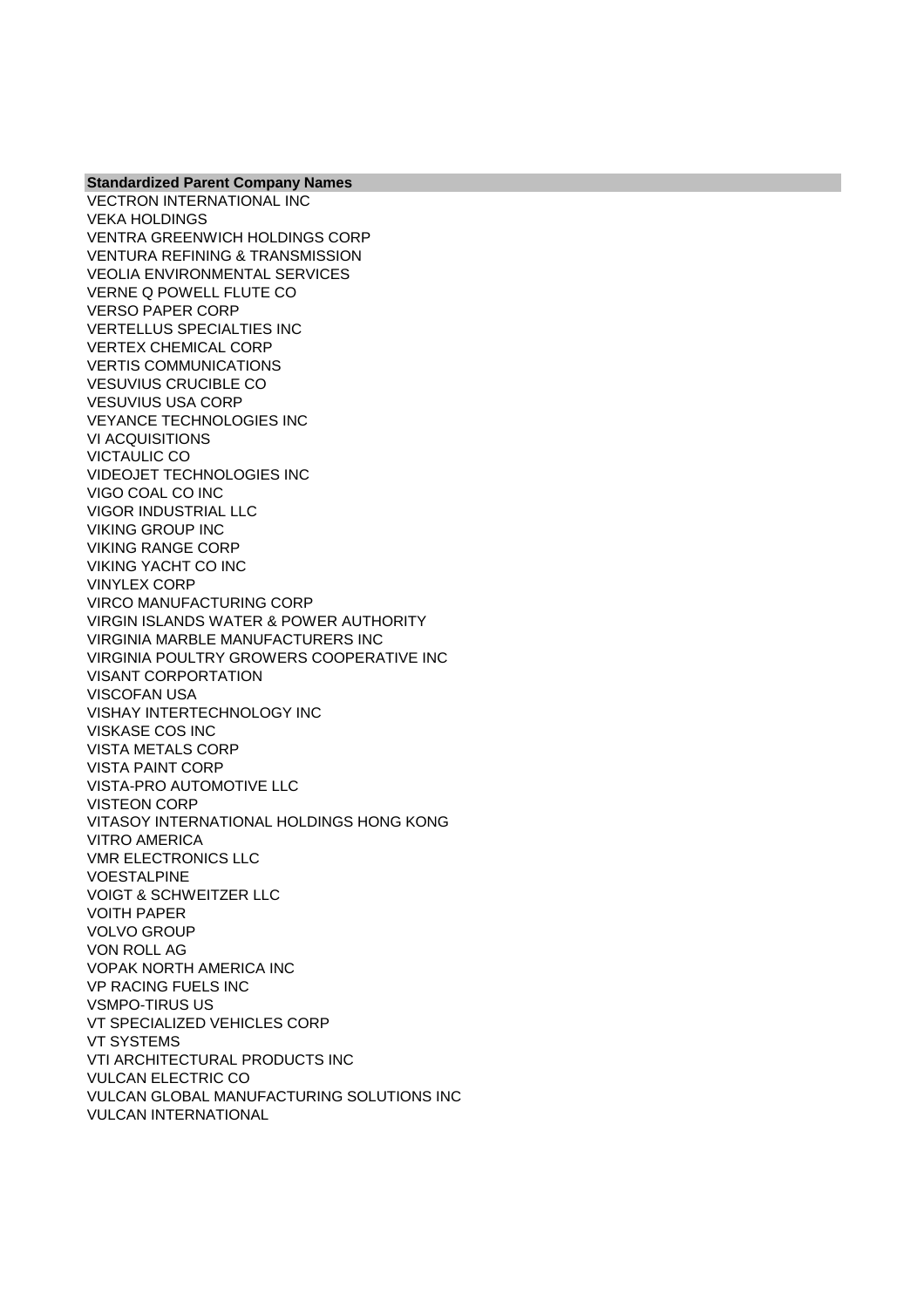VULCAN MATERIALS CO W F TAYLOR CORP INC W G YATES & SONS CONSTRUCTION CO W H MAZE CO W L GORE & ASSOCIATES INC W R GRACE & CO WABASH NATIONAL LP WABASH VALLEY POWER ASSOC WABTEC CORP WACKER CHEMICAL CORP WAKEFERN FOOD CORP WALDORF MARBLE INC WALKER GROUP HOLDINGS WALL COLMONOY CORP WALLOVER ENTERPRISES INC WAL-MART STORES INC WALTER ENERGY INC WANNER ENGINEERING INC WARING OIL CO WARMINSTER FIBERGLASS CO WARNER CHILCOTT WARREN DISTRIBUTION INC WARREN EQUITIES INC WARREN OIL CO WARREN UNILUBE INC WARWICK HOLDING CO WASHINGTON CHAIN & SUPPLY WASHINGTON MILLS ELECTRO MINERALS CORP WASHINGTON PENN PLASTIC CO INC WASTE CONTROL SPECIALISTS LLC WASTE MANAGEMENT INC WATER WORKS MANUFACTURING WATKINS ASSOCIATED INDUSTRIES WATLOW ELECTRIC INC WATSON INDUSTRIES INC WATSON PHARMACEUTICALS WATTS REGULATOR WATTS WATER TECHNOLOGY WAUSAU PAPER CORP WAUSAUKEE COMPOSITES INC WAWA INC WAYNE FARMS LLC WAYNE PIGMENT CORP WC RICHARDS CO WEATHERFORD AEROSPACE INC WEATHERFORD INTERNATIONAL WEBASTO AG WEBB ENTERPRISES INC WEBCO INDUSTRIES INC WEBER-STEPHEN PRODUCTS CO **WEC**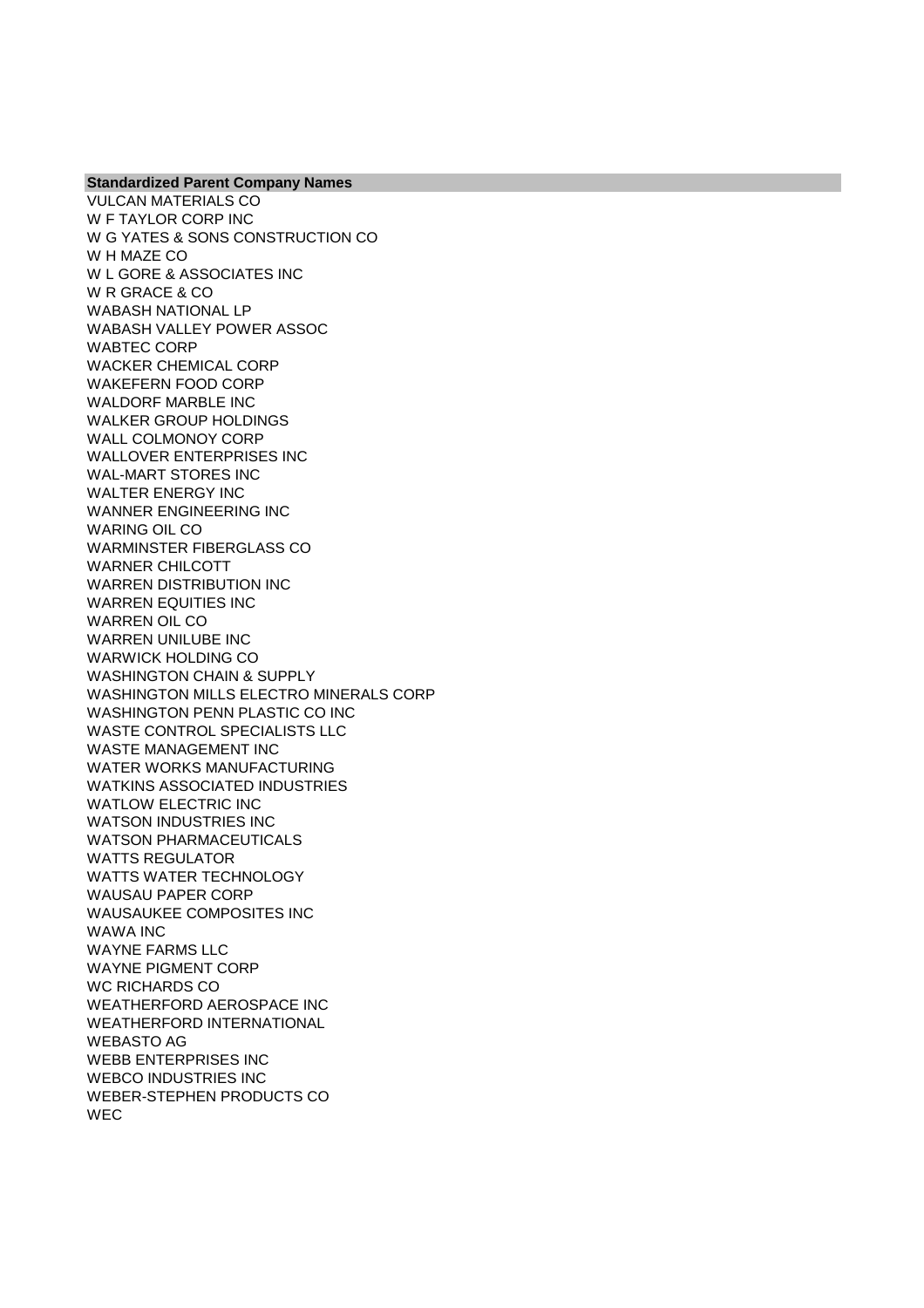**Standardized Parent Company Names** WEGO CHEMICAL & MINERAL CORP WEIDMANN ELECTRICAL TECHNOLOGY WEIGMAN & CO WEIR GROUP PLC WELBILT WELDON MATERIALS INC WELLBORN CABINET INC WELLCO ENTERPRISES INC WELLMAN INC WELLMAN PRODUCTS GROUP WELLS' DAIRY INC WELLS MANUFACTURING CO WELLSPRING CAPITAL MANAGEMENT WELSCO INC WENGER'S FEED MILL INC WENONAH CANOE WERES INDUSTRIES WEST / PENETONE WEST AMERICAN RUBBER CO LLC WEST FRASER TIMBER CO LTD WEST LIBERTY FOODS LLC WEST PHARMACEUTICAL SERVICES WESTAK INC WESTAR ENERGY INC WESTERN BONDED PRODUCTS INC WESTERN DIGITAL CORP WESTERN INDUSTRIES WESTERN LIME CORP WESTERN MINING & MINERALS WESTERN PACIFIC INDUSTRIES WESTERN REFINING INC WESTERN REFINING SOUTHWEST INC WESTERN SUGAR COOPERATIVE WESTEX ACQUISITIONS LLC WESTINGHOUSE ELECTRIC CO LLC WESTLAKE CHEMICAL CORP WESTMORELAND PARTNERS LLC WESTON FOODS WESTWAY GROUP INC WEXCO INC WEXFORD LABORATORIES INC WEYERHAEUSER CO WEYLCHEM US INC WHEMCO INC WHIRLAWAY CORP WHIRLPOOL CORP WHITAKER OIL CO WHITCRAFT ENTERPRISES INC WHITE BIRCH PAPER CO WHITE CONSOLIDATED INDUSTRIES INC WHITE ENERGY HOLDING CO LLC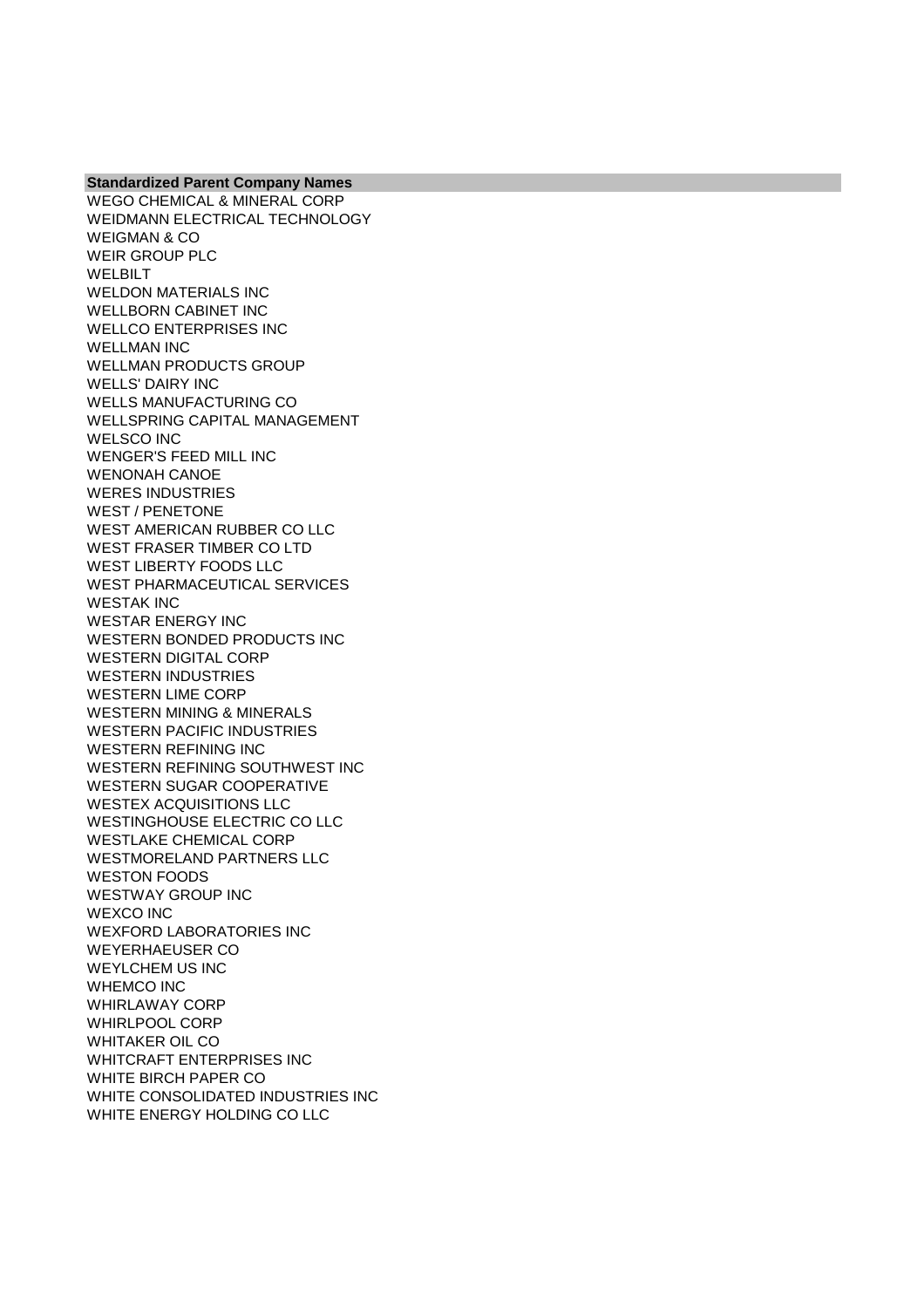WHITE MOUNTAIN IMAGING WHITEWAVE FOODS WHITFORD WORLDWIDE WHITING DOOR MANUFACTURING CORP WHW GROUP INC WHX CORP WICOR AMERICAS INC WILBUR-ELLIS CO WILCORP INDUSTRIES INC WILKINS-ROGERS INC WILLAMETTE VALLEY CO WILL-BURT CO WILLERT HOME PRODUCTS WILLET HAUSER ARCHITECTURAL GLASS INC WILLIAMS ADVANCED MATERIALS WILLIAMS INTERNATIONAL CO LLC WILLIAN HOLDING CO WILLMAR POULTRY FARMS INC WILMORE ELECTRONICS CO INC WIL-RICH LLC WILSON TRAILER CO WINCOVE-GIP ACQUISITION INC WIND POINT PARTNERS WINDSOR FOODS WINDWAY CAPITAL CORP WINFIELD SOLUTIONS LLC WINNEBAGO INDUSTRIES INC WIRCO INC WIRE & CABLE SPECIALTIES INC WIRECO WORLDGROUP WIREWAY/HUSKY CORP WISCONSIN ENERGY CORP WISCONSIN PLATING WORKS WISE METALS GROUP WITTE-CHASE ENVIRONMENTAL RESOURCES WKI HOLDING CO WKW ERBSLOEH AUTOMOTIVE WM BARR & CO INC WOLLASTON ALLOYS INC WOLVERINE TUBE INC WOLVERINE WORLD WIDE INC WONEWOC RESOURCES LLC WOOD PRESERVERS INC WOODBRIDGE CORP WOODBRIDGE HOLDINGS INC WOODHEAD LLC WOODWARD GOVERNOR CO WOODWORTH FARMERS GRAIN CO WORLD COLOR (USA) CORP WORLD KITCHEN LLC WORLD OIL CORP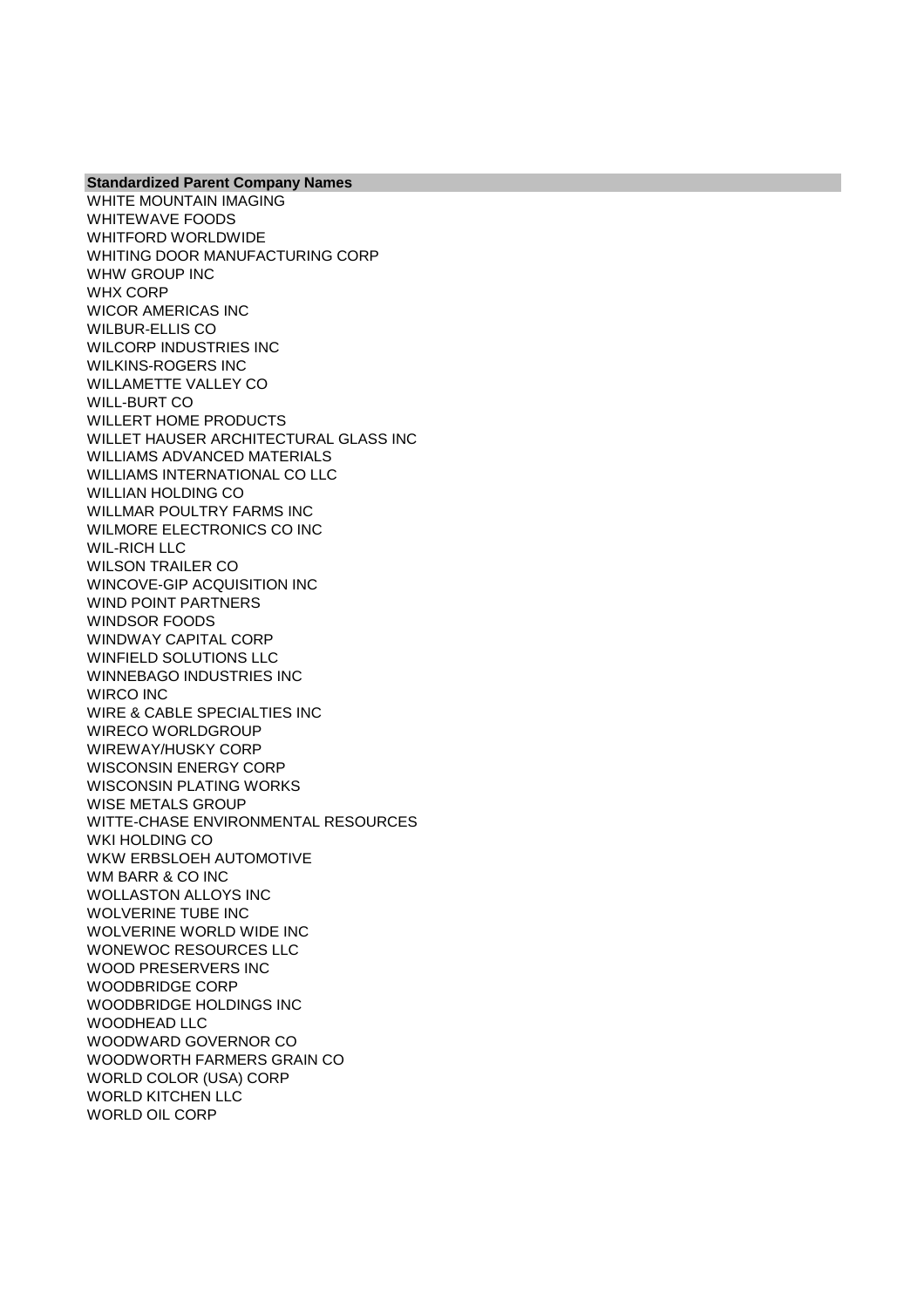WORLD RESOURCES CO WORLEY & OBETZ WORTHEN INDUSTRIES INC WORTHINGTON INDUSTRIES INC WOZNIAK INDUSTRIES INC WR MEADOWS INC WRB REFINING LLC WUETHRICH BROTHERS-NEBRASKA LLC WW WOOD PRODUCTS INC WYMAN-GORDON CO XCEL ENERGY XEROX CORP XERXES CORP X-FAB FOUNDRIES AG XL FOUR STAR BEEF HOLDINGS (IDAHO) INC XL SPECIALIZED TRAILERS INC XTEK INC XTREME POWER SOLUTIONS YAMAHA MOTOR CORP USA YH AMERICA INC YKK CORP OF AMERICA INC YODER INDUSTRIES INC YOGURT HOLDINGS II INC YOKOHAMA CORP OF NORTH AMERICA YORK DEVELOPMENT YOUNG ELECTRIC SIGN CO YUASA BATTERY INC YUKON NEVADA GOLD YUSHIRO CHEMICAL INDUSTRY CO LTD JAPAN ZAK INC ZAUSNER FOODS CORP ZEELAND FARM SERVICES INC ZEHRCO-GIANCOLA COMPOSITES INC ZELEDYNE LLC ZEON CHEMICALS LP ZEP INC ZHONE TECHNOLOGIES ZHONGDING SEALING PARTS (USA) ZIMMER HOLDINGS INC ZINPRO CORP ZIPPO MANUFACTURING CO ZODIAC MARINE & POOL US ZODIAC US CORP ZSCHIMMER & SCHWARZ ZURN INDUSTRIES LLC